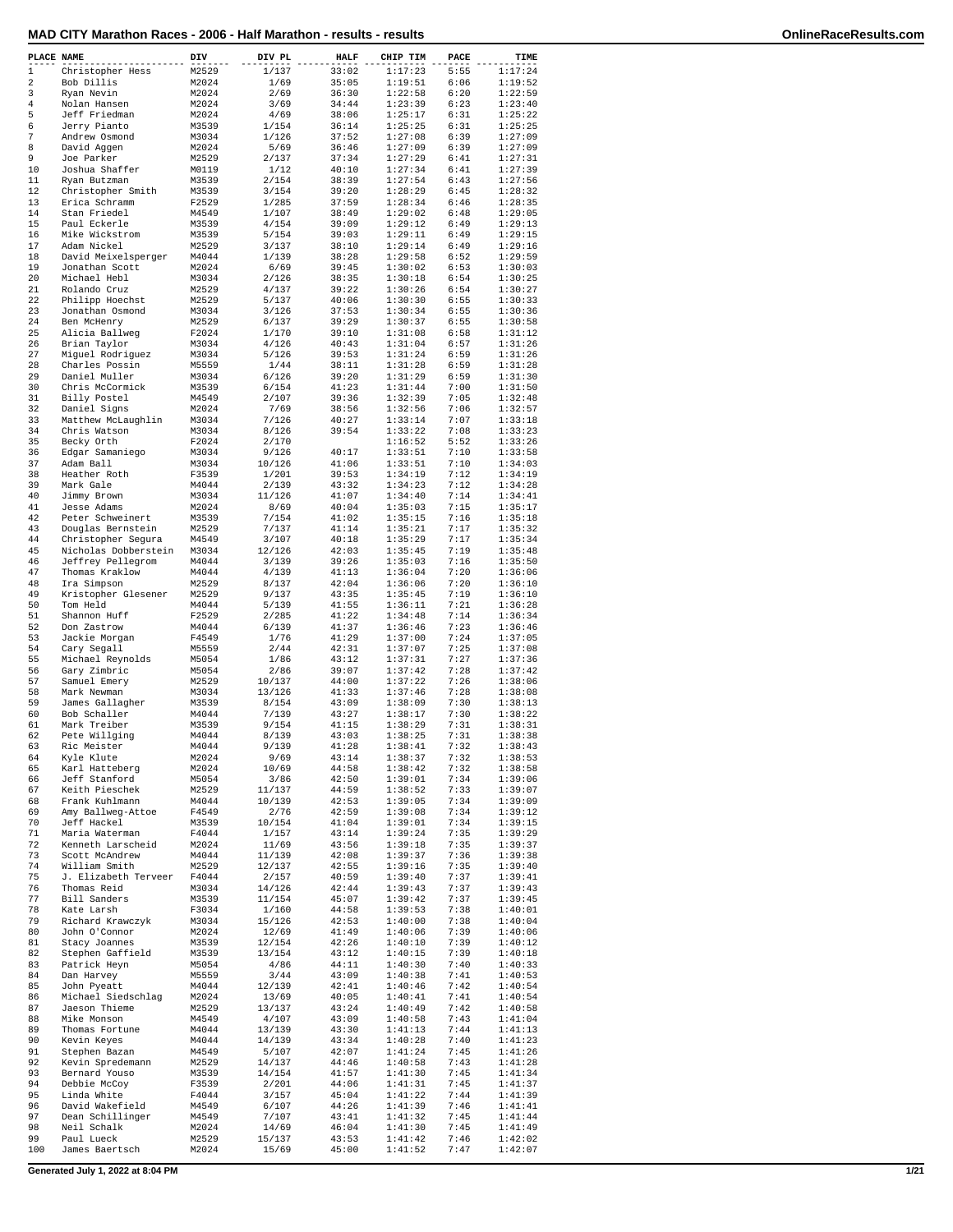| PLACE NAME |                          | DIV   | DIV PL | <b>HALF</b> | CHIP TIM | PACE | TIME    |
|------------|--------------------------|-------|--------|-------------|----------|------|---------|
| 101        | Leon Gilles              | M3539 | 15/154 | 46:06       | 1:42:04  | 7:48 | 1:42:18 |
| 102        | John Homberg             | M3034 | 16/126 | 42:37       | 1:42:19  | 7:49 | 1:42:21 |
| 103        | Hope Feyen               | F3034 | 2/160  | 43:58       | 1:42:11  | 7:48 | 1:42:24 |
| 104        | Robert Williams          | M3539 | 16/154 | 43:24       | 1:42:26  | 7:49 | 1:42:28 |
| 105        | James Gartland           | M4549 | 8/107  | 42:56       | 1:42:29  | 7:50 | 1:42:35 |
|            |                          |       |        |             |          |      |         |
| 106        | Mike Cockrem             | M4549 | 9/107  | 43:24       | 1:42:23  | 7:49 | 1:42:40 |
| 107        | Stacie Scrivens          | F3539 | 3/201  | 45:47       | 1:42:25  | 7:49 | 1:42:50 |
| 108        | John Dembinski           | M4044 | 15/139 | 44:02       | 1:42:45  | 7:51 | 1:42:54 |
| 109        | Jeanne Grist             | F4549 | 3/76   | 44:20       | 1:43:08  | 7:52 | 1:43:17 |
| 110        | David Lecompte           | M3539 | 17/154 | 45:03       | 1:43:15  | 7:53 | 1:43:28 |
| 111        | John Pertzborn           | M4549 | 10/107 | 45:06       | 1:43:24  | 7:54 | 1:43:28 |
| 112        | Jesse Sherman            | M3034 | 17/126 | 44:47       | 1:43:04  | 7:52 | 1:43:30 |
| 113        | Dana Rothschild          | F3034 |        |             | 1:43:26  | 7:54 | 1:43:40 |
|            |                          |       | 3/160  | 46:03       |          |      |         |
| 114        | Kyle Roberts             | M4044 | 16/139 | 43:17       | 1:43:32  | 7:54 | 1:43:41 |
| 115        | Steven Risgaard          | M3034 | 18/126 | 45:12       | 1:43:41  | 7:55 | 1:43:45 |
| 116        | Samuel Cutting           | M3539 | 18/154 | 44:18       | 1:43:40  | 7:55 | 1:43:50 |
| 117        | Christi Schmidt          | F2024 | 3/170  | 46:14       | 1:43:27  | 7:54 | 1:43:55 |
| 118        | Jennifer Halkey          | F2024 | 4/170  | 45:38       | 1:42:53  | 7:51 | 1:43:57 |
| 119        | Benjamin Nelson          | M3034 | 19/126 | 44:15       | 1:43:37  | 7:55 | 1:43:59 |
| 120        | Steve Emricson           | M4549 | 11/107 | 42:35       | 1:44:06  | 7:57 | 1:44:17 |
| 121        | Michelle Becker          | F2024 | 5/170  | 45:48       | 1:44:04  | 7:57 | 1:44:20 |
|            |                          |       |        |             |          |      |         |
| 122        | Gregory Renden           | M2529 | 16/137 | 44:51       | 1:44:11  | 7:57 | 1:44:27 |
| 123        | Liza Meredith            | F0119 | 1/21   | 45:48       | 1:44:15  | 7:58 | 1:44:30 |
| 124        | Casey Hopp               | M2529 | 17/137 | 41:10       | 1:44:30  | 7:59 | 1:44:35 |
| 125        | David Johnson            | M4549 | 12/107 | 38:12       | 1:44:43  | 8:00 | 1:44:43 |
| 126        | Michelle Ogilvie         | F4044 | 4/157  | 46:21       | 1:44:28  | 7:59 | 1:44:52 |
| 127        | $\overline{\phantom{a}}$ |       | 0/0    | 44:20       | 1:44:51  | 8:00 | 1:44:55 |
| 128        | Carl Fergus              | M0119 | 2/12   | 38:59       | 1:44:42  | 8:00 | 1:44:56 |
| 129        | Mark Dickson             | M4044 | 17/139 | 45:35       | 1:44:53  | 8:00 | 1:45:02 |
|            |                          |       |        | 43:33       |          |      |         |
| 130        | Amy Sanborn              | F4044 | 5/157  |             | 1:44:08  | 7:57 | 1:45:05 |
| 131        | Eric Enger               | M2529 | 18/137 | 47:00       | 1:44:47  | 8:00 | 1:45:10 |
| 132        | Anna Coleman             | F2529 | 3/285  | 47:21       | 1:44:59  | 8:01 | 1:45:23 |
| 133        | Dan Langer               | M3539 | 19/154 | 42:27       | 1:45:29  | 8:03 | 1:45:30 |
| 134        | Nicholas Kvamme          | M3034 | 20/126 | 47:21       | 1:45:09  | 8:02 | 1:45:33 |
| 135        | Rick Sanders             | M5054 | 5/86   | 45:09       | 1:45:28  | 8:03 | 1:45:34 |
|            |                          |       |        |             | 1:45:19  |      |         |
| 136        | Renee Olson              | F3539 | 4/201  | 46:52       |          | 8:02 | 1:45:38 |
| 137        | Jessica Deutsch          | F2024 | 6/170  | 48:08       | 1:45:34  | 8:04 | 1:45:41 |
| 138        | Kevin Melby              | M2529 | 19/137 | 44:37       | 1:45:44  | 8:04 | 1:45:44 |
| 139        | Carol Hentges            | F4549 | 4/76   | 45:10       | 1:45:38  | 8:04 | 1:45:46 |
| 140        | Michele Zimmerman        | F4044 | 6/157  | 45:28       | 1:45:41  | 8:04 | 1:45:52 |
| 141        |                          |       |        |             |          |      | 1:46:09 |
|            | Chelsey Brown            | F2024 | 7/170  | 47:58       | 1:44:46  | 8:00 |         |
| 142        | Brian Engelking          | M3034 | 21/126 | 41:40       | 1:46:10  | 8:06 | 1:46:13 |
| 143        | Erin Koerner             | F2024 | 8/170  | 44:34       | 1:46:05  | 8:06 | 1:46:16 |
| 144        | Bill Partak              | M4549 | 13/107 | 46:05       | 1:45:56  | 8:05 | 1:46:20 |
| 145        | James Schmidt            | M2529 | 20/137 | 42:23       | 1:46:22  | 8:07 | 1:46:30 |
| 146        | Jason Rowe               | M3034 | 22/126 | 44:16       | 1:46:01  | 8:06 | 1:46:33 |
| 147        | Sven Brailey             | M2529 | 21/137 | 46:36       | 1:45:02  | 8:01 | 1:46:34 |
| 148        | Alice Hittle             | F3034 | 4/160  | 43:58       | 1:46:40  | 8:09 | 1:46:46 |
|            |                          |       |        |             |          |      |         |
| 149        | Renzo Borgatti           | M3034 | 23/126 | 44:49       | 1:46:27  | 8:08 | 1:46:46 |
| 150        | Laura Kosloski           | F2024 | 9/170  | 46:37       | 1:46:37  | 8:08 | 1:46:59 |
| 151        | Kevin Waldman            | M3034 | 24/126 | 43:37       | 1:47:01  | 8:10 | 1:47:03 |
| 152        | Don Drake                | M3539 | 20/154 | 47:18       | 1:46:24  | 8:07 | 1:47:05 |
| 153        | Laura Flanagan           | F4044 | 7/157  | 44:08       | 1:47:04  | 8:10 | 1:47:07 |
| 154        | Joseph Jr. Pitts         | M2024 | 16/69  | 42:53       | 1:47:07  | 8:11 | 1:47:08 |
| 155        | Bob Ansheles             | M5054 | 6/86   | 46:46       | 1:46:35  | 8:08 | 1:47:10 |
|            |                          |       |        |             |          |      |         |
| 156        | David Klumpp             | M3539 | 21/154 | 45:25       | 1:47:17  | 8:11 | 1:47:21 |
| 157        | Bob Kincaid              | M5559 | 4/44   | 46:12       | 1:47:18  | 8:12 | 1:47:27 |
| 158        | Jennifer Risgaard        | F3034 | 5/160  | 46:37       | 1:47:25  | 8:12 | 1:47:29 |
| 159        | Burt Dehaven             | M4549 | 14/107 | 47:20       | 1:46:36  | 8:08 | 1:47:32 |
| 160        | Adam Cain                | M3539 | 22/154 | 43:53       | 1:47:25  | 8:12 | 1:47:46 |
| 161        | Joe Ratkowski            | M2529 | 22/137 | 47:35       | 1:47:18  | 8:12 | 1:47:51 |
| 162        | Alex Fedell              | M2024 | 17/69  | 45:08       | 1:47:44  | 8:14 | 1:47:52 |
|            |                          |       |        |             |          |      |         |
| 163        | Tom Meyer                | M3034 | 25/126 | 47:04       | 1:46:30  | 8:08 | 1:47:59 |
| 164        | Scott Richardson         | M5559 | 5/44   | 47:22       | 1:47:45  | 8:14 | 1:48:01 |
| 165        | Gretchen McBride         | F3034 | 6/160  | 47:15       | 1:47:55  | 8:14 | 1:48:02 |
| 166        | Mark Adams               | M4044 | 18/139 | 44:07       | 1:47:58  | 8:15 | 1:48:03 |
| 167        | Tom Murray               | M3539 | 23/154 | 45:20       | 1:48:09  | 8:15 | 1:48:14 |
| 168        | Erin McNees              | F2529 | 4/285  | 45:06       | 1:47:28  | 8:12 | 1:48:15 |
| 169        | Erik Yusko               | M2024 | 18/69  | 44:36       | 1:48:10  | 8:16 | 1:48:17 |
| 170        | Dennis Flathom           | M4549 | 15/107 | 44:31       | 1:48:07  | 8:15 | 1:48:18 |
|            |                          | M4044 |        |             |          |      |         |
| 171        | Steve Heimsness          |       | 19/139 | 44:02       | 1:47:55  | 8:14 | 1:48:18 |
| 172        | Shirley Crocker          | F4549 | 5/76   | 47:27       | 1:48:07  | 8:15 | 1:48:19 |
| 173        | Dan Schreiner            | M2024 | 19/69  | 47:49       | 1:46:33  | 8:08 | 1:48:21 |
| 174        | Bill Bender              | M5054 | 7/86   | 46:46       | 1:45:16  | 8:02 | 1:48:23 |
| 175        | Edward Gilkes            | M3539 | 24/154 | 45:21       | 1:48:13  | 8:16 | 1:48:24 |
| 176        | Ray Shane                | M5054 | 8/86   | 47:29       | 1:48:14  | 8:16 | 1:48:27 |
| 177        | Ronald Lehmann           | M3034 | 26/126 | 45:53       | 1:48:33  | 8:17 | 1:48:38 |
|            |                          |       |        |             |          |      |         |
| 178        | Crystal Toll             | F2529 | 5/285  | 45:07       | 1:48:37  | 8:18 | 1:48:42 |
| 179        | Anne Tully               | F2529 | 6/285  | 46:41       | 1:48:10  | 8:16 | 1:48:44 |
| 180        | Robert Dennelly          | M4044 | 20/139 | 44:42       | 1:48:42  | 8:18 | 1:48:45 |
| 181        | Thomas Kloosterboer      | M5054 | 9/86   | 45:04       | 1:48:40  | 8:18 | 1:48:49 |
| 182        | Jennifer Bennin          | F3034 | 7/160  | 45:47       | 1:48:46  | 8:18 | 1:48:52 |
| 183        | Nathan Kraus             | M2529 | 23/137 | 45:26       | 1:48:35  | 8:17 | 1:48:53 |
|            |                          |       |        |             |          |      |         |
| 184        | Jason Vale               | M2529 | 24/137 | 47:03       | 1:48:35  | 8:17 | 1:48:53 |
| 185        | Lucas Brey               | M2529 | 25/137 | 44:37       | 1:48:00  | 8:15 | 1:48:57 |
| 186        | Amanda Gliniecki         | F2024 | 10/170 | 46:32       | 1:48:32  | 8:17 | 1:48:58 |
| 187        | Richard Shew             | M4044 | 21/139 | 46:36       | 1:48:44  | 8:18 | 1:48:58 |
| 188        | Oliver Ni                | M3034 | 27/126 | 48:56       | 1:48:20  | 8:16 | 1:48:59 |
| 189        | Colleen Pratt            | F2529 | 7/285  | 47:05       | 1:47:40  | 8:13 | 1:49:04 |
| 190        | Andy McConnell           | M4549 | 16/107 | 43:43       | 1:49:06  | 8:20 | 1:49:08 |
|            |                          |       |        |             |          |      |         |
| 191        | Ed Stroup                | M4549 | 17/107 | 48:22       | 1:48:08  | 8:15 | 1:49:14 |
| 192        | Marc Fourrier            | M3539 | 25/154 | 49:39       | 1:48:01  | 8:15 | 1:49:16 |
| 193        | Ian Duncan               | M5559 | 6/44   | 45:12       | 1:49:04  | 8:20 | 1:49:17 |
| 194        | Tim Wassenaar            | M2529 | 26/137 | 44:20       | 1:49:13  | 8:20 | 1:49:22 |
| 195        | Sandra Guinebretiere     | F3034 | 8/160  | 47:27       | 1:49:16  | 8:21 | 1:49:24 |
| 196        | John O'Hearn             | M0119 | 3/12   | 49:38       | 1:49:12  | 8:20 | 1:49:28 |
|            |                          |       |        |             |          |      |         |
| 197        | Christopher Pater        | M4044 | 22/139 | 45:20       | 1:49:28  | 8:21 | 1:49:28 |
| 198        | Jessica Berkley          | F2529 | 8/285  | 48:37       | 1:48:33  | 8:17 | 1:49:28 |
| 199        | Lori Jeppson             | F3539 | 5/201  | 51:08       | 1:48:09  | 8:15 | 1:49:30 |
| 200        | Wegert                   | M4044 | 23/139 | 45:49       | 1:49:17  | 8:21 | 1:49:33 |

**Generated July 1, 2022 at 8:04 PM 2/21**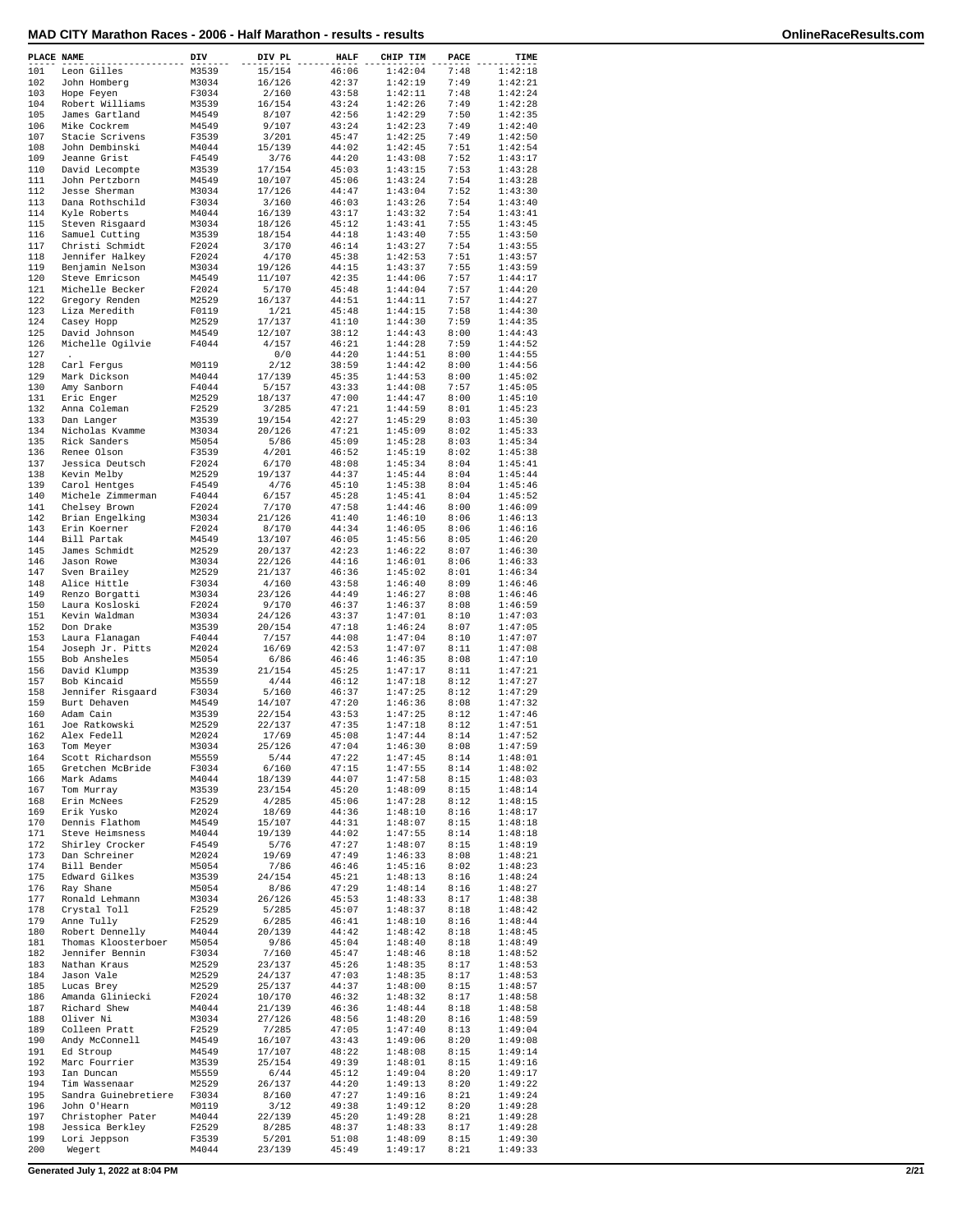| PLACE NAME |                                     | DIV            | DIV PL           | <b>HALF</b>    | CHIP TIM           | PACE         | TIME               |
|------------|-------------------------------------|----------------|------------------|----------------|--------------------|--------------|--------------------|
| 201        | Timothy Gundeck                     | M4044          | 24/139           | 44:11          | 1:49:28            | 8:21         | 1:49:36            |
| 202        | Jason Best                          | M3034          | 28/126           | 45:53          | 1:49:34            | 8:22         | 1:49:37            |
| 203        | John Cullen                         | M4549          | 18/107           | 46:10          | 1:49:34            | 8:22         | 1:49:41            |
| 204        | Sue Urban-Crowley                   | F3034          | 9/160            | 47:47          | 1:49:38            | 8:22         | 1:49:42            |
| 205        | Greg Avey                           | M2529          | 27/137           | 45:50          | 1:49:25            | 8:21         | 1:49:42            |
| 206        | James Carlson                       | M3034          | 29/126           | 49:04          | 1:48:38            | 8:18         | 1:49:44            |
| 207<br>208 | Lisa Schell                         | F2024<br>M3539 | 11/170           | 49:06          | 1:48:40<br>1:49:39 | 8:18         | 1:49:45<br>1:49:46 |
| 209        | Tom Bowtell<br>Colin Beveridge      | M5054          | 26/154<br>10/86  | 43:42<br>45:14 | 1:49:40            | 8:22<br>8:22 | 1:49:47            |
| 210        | Brent Steffenhagen                  | M3034          | 30/126           | 50:02          | 1:49:18            | 8:21         | 1:49:49            |
| 211        | Joshua Dietsche                     | M2529          | 28/137           | 43:48          | 1:49:40            | 8:22         | 1:49:50            |
| 212        | Tamara Larsen                       | F3034          | 10/160           | 46:03          | 1:49:37            | 8:22         | 1:49:52            |
| 213        | Kevin Forrest                       | M2529          | 29/137           | 43:12          | 1:49:43            | 8:23         | 1:49:53            |
| 214        | Todd Peters                         | M4044          | 25/139           | 47:24          | 1:49:50            | 8:23         | 1:49:57            |
| 215        | Joel Meyer                          | M4549          | 19/107           | 45:52          | 1:49:56            | 8:24         | 1:50:02            |
| 216        | Lynn Lenling                        | F4044          | 8/157            | 44:59          | 1:49:55            | 8:24         | 1:50:02            |
| 217        | Ann Farlee                          | F4549          | 6/76             | 46:58          | 1:49:46            | 8:23         | 1:50:03            |
| 218        | Jaime McCord                        | F2529          | 9/285            | 47:28          | 1:49:54            | 8:23         | 1:50:06            |
| 219        | Brian Lawton                        | M3034          | 31/126           | 49:29          | 1:49:59            | 8:24         | 1:50:06            |
| 220<br>221 | Marty Kanter-Cronin<br>Clement Shek | M4549<br>M2529 | 20/107<br>30/137 | 49:14<br>43:07 | 1:49:55<br>1:50:14 | 8:24<br>8:25 | 1:50:09<br>1:50:22 |
| 222        | Dryden Geronimi                     | M3034          | 32/126           | 48:44          | 1:49:58            | 8:24         | 1:50:22            |
| 223        | Jennifer White                      | F2024          | 12/170           | 45:00          | 1:50:12            | 8:25         | 1:50:22            |
| 224        | Mark Melin                          | M5054          | 11/86            | 50:28          | 1:49:54            | 8:23         | 1:50:22            |
| 225        | Stacey Wagner                       | F3539          | 6/201            | 48:23          | 1:50:09            | 8:25         | 1:50:28            |
| 226        | Tracey Rosemeyer                    | F3539          | 7/201            | 48:23          | 1:50:08            | 8:25         | 1:50:28            |
| 227        | Kurt Becker                         | M2529          | 31/137           | 48:32          | 1:48:31            | 8:17         | 1:50:30            |
| 228        | Steve Vandersluis                   | M4044          | 26/139           | 45:22          | 1:50:26            | 8:26         | 1:50:35            |
| 229        | Griffin Schroeder                   | M2024          | 20/69            | 43:46          | 1:50:34            | 8:27         | 1:50:35            |
| 230        | Steve Nate                          | M3539          | 27/154           | 50:21          | 1:50:09            | 8:25         | 1:50:36            |
| 231        | Julie Ripp                          | F2024          | 13/170           | 47:23          | 1:50:24            | 8:26         | 1:50:37            |
| 232<br>233 | Greg Smith<br>Richard Avramenko     | M2024<br>M3539 | 21/69<br>28/154  | 45:28<br>48:25 | 1:50:23            | 8:26<br>8:19 | 1:50:37            |
| 234        | Michael Polewski                    | M2024          | 22/69            | 46:24          | 1:49:00<br>1:49:59 | 8:24         | 1:50:41<br>1:50:49 |
| 235        | Pamela Wittenwyler                  | F3539          | 8/201            | 48:11          | 1:50:41            | 8:27         | 1:50:49            |
| 236        | Pete Geary                          | M2024          | 23/69            | 46:29          | 1:50:48            | 8:28         | 1:50:54            |
| 237        | Judson Wong                         | M3034          | 33/126           | 53:01          | 1:48:57            | 8:19         | 1:50:55            |
| 238        | Patricia Terry                      | F4044          | 9/157            | 46:47          | 1:50:42            | 8:27         | 1:51:04            |
| 239        | Jamie Van Ooyen                     | F3539          | 9/201            | 45:10          | 1:51:07            | 8:29         | 1:51:12            |
| 240        | Jody Cooley                         | F4044          | 10/157           | 48:57          | 1:50:52            | 8:28         | 1:51:13            |
| 241        | Mark Little                         | M4044          | 27/139           | 42:09          | 1:51:07            | 8:29         | 1:51:15            |
| 242<br>243 | Kent Karls<br>Kate Weber            | M2024<br>F2529 | 24/69            | 44:29<br>47:26 | 1:51:18<br>1:51:17 | 8:30<br>8:30 | 1:51:22<br>1:51:27 |
| 244        | Jason Fritz                         | M2529          | 10/285<br>32/137 | 49:22          | 1:51:23            | 8:30         | 1:51:32            |
| 245        | Stephen Heller                      | M5054          | 12/86            | 45:49          | 1:51:30            | 8:31         | 1:51:35            |
| 246        | Jerry Pope                          | M4044          | 28/139           | 51:09          | 1:51:13            | 8:29         | 1:51:38            |
| 247        | Travis Melin                        | M2024          | 25/69            | 50:27          | 1:51:21            | 8:30         | 1:51:49            |
| 248        | Kim Hardy                           | F3539          | 10/201           | 48:45          | 1:51:31            | 8:31         | 1:51:49            |
| 249<br>250 | Eric Benoit<br>Kristin Korevec      | M3034<br>F2024 | 34/126<br>14/170 | 45:33<br>49:21 | 1:51:48<br>1:51:18 | 8:32<br>8:30 | 1:51:51<br>1:51:53 |
| 251        | Daniel Barker                       | M3539          | 29/154           | 48:57          | 1:51:42            | 8:32         | 1:51:56            |
| 252        | Julie Morrison                      | F3034          | 11/160           | 49:42          | 1:51:19            | 8:30         | 1:51:56            |
| 253        | Stacy Benedict                      | F3034          | 12/160           | 47:45          | 1:51:33            | 8:31         | 1:51:58            |
| 254        | Carl Koschmann                      | M2529          | 33/137           | 46:05          | 1:51:38            | 8:31         | 1:51:59            |
| 255        | James McKellar                      | M3539          | 30/154           | 45:59          | 1:51:58            | 8:33         | 1:52:06            |
| 256        | Dana Schumacher                     | F4044          | 11/157           | 49:28          | 1:51:20            | 8:30         | 1:52:07            |
| 257<br>258 | Kirstin Stein<br>Mallory McConnell  | F2024<br>F2024 | 15/170<br>16/170 | 48:10<br>48:10 | 1:51:39<br>1:51:39 | 8:31<br>8:31 | 1:52:11<br>1:52:12 |
| 259        | Timothy Crisp                       | M4044          | 29/139           | 46:16          | 1:52:12            | 8:34         | 1:52:15            |
| 260        | Brad Brozek                         | M3539          | 31/154           | 50:58          | 1:51:53            | 8:33         | 1:52:23            |
| 261        | Tim Riley                           | M2529          | 34/137           | 47:04          | 1:52:01            | 8:33         | 1:52:23            |
| 262        | Dan Westerhaus                      | M2024          | 26/69            | 47:36          | 1:51:55            | 8:33         | 1:52:25            |
| 263        | Tiffany Bartz                       | F2529          | 11/285           | 48:20          | 1:52:20            | 8:35         | 1:52:27            |
| 264        | Paul Brennan                        | M5054          | 13/86            | 44:21          | 1:52:10            | 8:34         | 1:52:30            |
| 265        | Tom Haft                            | M4044          | 30/139           | 48:42          | 1:51:38            | 8:31         | 1:52:31            |
| 266        | Mark Luetkehoelter                  | M4044          | 31/139           | 48:41          | 1:51:50            | 8:32         | 1:52:37            |
| 267        | Jonas Bock                          | M3539          | 32/154           | 45:16          | 1:52:28            | 8:35         | 1:52:39            |
| 268<br>269 | Rick Lewin<br>Dennis O'Kroley       | M4044<br>M3539 | 32/139<br>33/154 | 48:41<br>48:14 | 1:51:58<br>1:52:10 | 8:33<br>8:34 | 1:52:40<br>1:52:40 |
| 270        | Anne Porter                         | F2024          | 17/170           | 44:59          | 1:52:25            | 8:35         | 1:52:45            |
| 271        | Mark Poggensee                      | M4549          | 21/107           | 48:57          | 1:52:26            | 8:35         | 1:52:47            |
| 272        | Timothy P Yoshino                   | M5559          | 7/44             | 49:23          | 1:52:36            | 8:36         | 1:52:52            |
| 273        | Doug Schall                         | M4549          | 22/107           | 49:41          | 1:51:01            | 8:29         | 1:52:52            |
| 274        | Tim Oleson                          | M2529          | 35/137           | 49:00          | 1:52:19            | 8:35         | 1:52:52            |
| 275        | Kyle Nichols- Robel                 | M0119          | 4/12             | 47:26          | 1:52:47            | 8:37         | 1:52:57            |
| 276        | Randy Miles                         | M4549          | 23/107           | 44:42          | 1:52:53            | 8:37         | 1:52:57            |
| 277<br>278 | Robert Leinss<br>Todd Yankowski     | M5054<br>M2024 | 14/86<br>27/69   | 46:40<br>48:00 | 1:52:36            | 8:36<br>8:37 | 1:52:57            |
| 279        | Karen Ryan                          | F3539          | 11/201           | 45:27          | 1:52:51<br>1:53:05 | 8:38         | 1:53:06<br>1:53:09 |
| 280        | Randall Kohlhardt                   | M4549          | 24/107           | 47:39          | 1:52:49            | 8:37         | 1:53:10            |
| 281        | Matt Ida                            | M2529          | 36/137           | 50:44          | 1:52:52            | 8:37         | 1:53:14            |
| 282        | Matthew Witkowski                   | M2024          | 28/69            | 45:44          | 1:52:51            | 8:37         | 1:53:16            |
| 283        | Dan Hoechst                         | M2529          | 37/137           | 46:24          | 1:53:05            | 8:38         | 1:53:18            |
| 284        | Margarita Sevilla                   | F3034          | 13/160           | 47:28          | 1:52:58            | 8:38         | 1:53:22            |
| 285        | Brooke Davis                        | F2529          | 12/285           | 46:01          | 1:53:21            | 8:39         | 1:53:27            |
| 286<br>287 | Katie Arndt<br>Jonathan Banitt      | F4549<br>M4044 | 7/76<br>33/139   | 48:17<br>45:58 | 1:53:19<br>1:53:30 | 8:39<br>8:40 | 1:53:34<br>1:53:35 |
| 288        | Paul Rosenblum                      | M4044          | 34/139           | 48:40          | 1:53:22            | 8:39         | 1:53:36            |
| 289        | Jim Janezic                         | M4549          | 25/107           | 44:48          | 1:53:29            | 8:40         | 1:53:38            |
| 290        | Daniel Grismer                      | M2529          | 38/137           | 51:15          | 1:53:23            | 8:39         | 1:53:40            |
| 291        | Jim Moody                           | M4044          | 35/139           | 47:32          | 1:53:22            | 8:39         | 1:53:43            |
| 292        | Paul Bretl                          | M4549          | 26/107           | 49:00          | 1:53:40            | 8:41         | 1:53:50            |
| 293        | Halle McCormick                     | F3034          | 14/160           | 50:04          | 1:53:28            | 8:40         | 1:53:53            |
| 294<br>295 | Tim Little<br>Gene Call             | M4044<br>M4044 | 36/139<br>37/139 | 46:14<br>46:48 | 1:53:45<br>1:52:47 | 8:41<br>8:37 | 1:53:55<br>1:53:56 |
| 296        | Tim White                           | M4044          | 38/139           | 46:48          | 1:53:29            | 8:40         | 1:54:00            |
| 297        | Roz Craney                          | M3034          | 35/126           | 48:31          | 1:52:03            | 8:33         | 1:54:02            |
| 298        | Charles Kind                        | M3539          | 34/154           | 45:48          | 1:53:58            | 8:42         | 1:54:04            |
| 299        | Scott Oliver                        | M4044          | 39/139           | 46:51          | 1:54:02            | 8:42         | 1:54:06            |
| 300        | Lori Draeger                        | F4044          | 12/157           | 47:06          | 1:53:54            | 8:42         | 1:54:10            |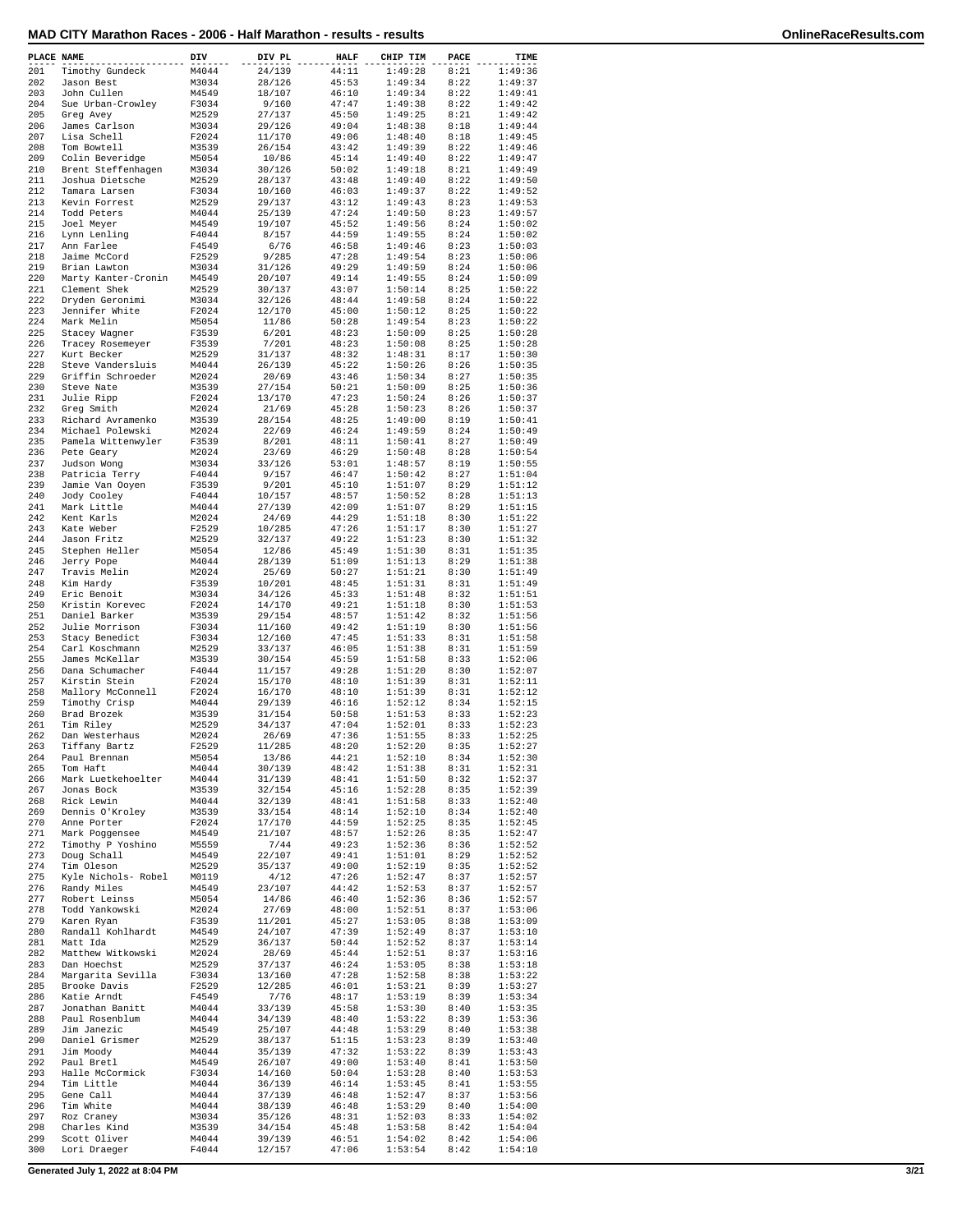| MAD CITY Marathon Races - 2006 - Half Marathon - results - results |  |  |  |  |
|--------------------------------------------------------------------|--|--|--|--|
|--------------------------------------------------------------------|--|--|--|--|

| PLACE NAME |                       | DIV            | DIV PL         | <b>HALF</b>    | CHIP TIM | PACE | TIME    |
|------------|-----------------------|----------------|----------------|----------------|----------|------|---------|
| 301        | Karen Mittelstadt     | F3034          | 15/160         | 49:20          | 1:53:35  | 8:40 | 1:54:10 |
| 302        | Sharon Woodford       | F4044          | 13/157         | 48:51          | 1:54:11  | 8:43 | 1:54:15 |
| 303        | David Hogan           | F3539          | 12/201         | 47:38          | 1:54:16  | 8:43 | 1:54:17 |
| 304        | Scott Blanchard       | M4549          | 27/107         | 46:09          | 1:54:04  | 8:42 | 1:54:22 |
| 305        | Tara Hanson           | F2529          | 13/285         | 49:37          | 1:54:01  | 8:42 | 1:54:24 |
| 306        | Teri Zuccaro          | F3539          | 13/201         | 48:06          | 1:54:16  | 8:43 | 1:54:27 |
| 307        | Edward Boswell        | M3034          | 36/126         | 47:25          | 1:54:14  | 8:43 | 1:54:28 |
| 308        | Eric Hansen           | M2529          | 39/137         | 48:34          | 1:54:15  | 8:43 | 1:54:31 |
| 309        | Steve Henriksen       | M5054          | 15/86          | 48:46          | 1:54:12  | 8:43 | 1:54:31 |
| 310        | Robert Sappey         | M4549          | 28/107         | 46:45          | 1:54:17  | 8:44 | 1:54:32 |
| 311        | Paul Lexen            | M2024          | 29/69          | 45:06          | 1:54:26  | 8:44 | 1:54:32 |
| 312        | Roy Splinter          | M3539          | 35/154         | 45:49          | 1:54:27  | 8:44 | 1:54:32 |
| 313        | Michael Dean          | M3539          | 36/154         | 50:38          | 1:54:03  | 8:42 | 1:54:34 |
| 314        | Michael D'Amico       | M3539          | 37/154         | 45:05          | 1:54:27  | 8:44 | 1:54:37 |
| 315        | Sid Fletcher          | M3539          | 38/154         | 47:57          | 1:54:26  | 8:44 | 1:54:37 |
| 316        | Felipe Ramos          | M3539          |                |                | 1:54:29  | 8:44 | 1:54:39 |
| 317        |                       |                | 39/154         | 48:18          | 1:54:23  | 8:44 | 1:54:39 |
| 318        | Bob Fox               | M5559<br>M3539 | 8/44<br>40/154 | 47:40<br>47:36 | 1:54:38  | 8:45 | 1:54:43 |
|            | Michael Stoegbauer    |                |                |                |          |      |         |
| 319        | Eric Vurva            | M2024          | 30/69          | 54:32          | 1:54:11  | 8:43 | 1:54:44 |
| 320        | Margo Baxter          | F2529          | 14/285         | 47:02          | 1:54:41  | 8:45 | 1:54:47 |
| 321        | Jared Markiewicz      | M2024          | 31/69          | 50:15          | 1:54:20  | 8:44 | 1:54:51 |
| 322        | Colin Fairman         | M4549          | 29/107         | 52:19          | 1:53:52  | 8:42 | 1:54:54 |
| 323        | Andrew Peterson       | M5054          | 16/86          | 50:16          | 1:54:21  | 8:44 | 1:54:55 |
| 324        | Jeffrey Hild          | M4044          | 40/139         | 48:30          | 1:54:46  | 8:46 | 1:54:58 |
| 325        | Maggie Bikowski       | F2529          | 15/285         | 51:01          | 1:54:34  | 8:45 | 1:55:01 |
| 326        | David Castellanos     | M3034          | 37/126         | 48:12          | 1:53:19  | 8:39 | 1:55:03 |
| 327        | Kelly Tesdall         | F2529          | 16/285         | 47:52          | 1:55:01  | 8:47 | 1:55:10 |
| 328        | Thomas Zale           | M4044          | 41/139         | 53:23          | 1:54:37  | 8:45 | 1:55:12 |
| 329        | Jill Rupert           | F4044          | 14/157         | 49:00          | 1:54:47  | 8:46 | 1:55:12 |
| 330        | Shawn Deboer          | M4044          | 42/139         | 48:59          | 1:54:47  | 8:46 | 1:55:12 |
| 331        | Julio Avila           | M3034          | 38/126         | 48:48          | 1:54:19  | 8:44 | 1:55:14 |
| 332        | Peter Rodgers         | M2024          | 32/69          | 48:53          | 1:54:47  | 8:46 | 1:55:14 |
| 333        | Nathan Westby         | M3034          | 39/126         | 48:42          | 1:54:50  | 8:46 | 1:55:17 |
| 334        | Barry Lengfeld        | M4549          | 30/107         | 50:02          | 1:54:48  | 8:46 | 1:55:18 |
| 335        | Sara Dykstra          | M2529          | 40/137         | 50:32          | 1:55:02  | 8:47 | 1:55:19 |
| 336        | Britt Moore           | M2529          | 41/137         | 51:46          | 1:54:24  | 8:44 | 1:55:19 |
| 337        | Terry Halverson       | M4549          | 31/107         | 50:54          | 1:54:43  | 8:46 | 1:55:22 |
| 338        | Mike Oswald           | M3539          | 41/154         | 45:22          | 1:55:23  | 8:49 | 1:55:25 |
| 339        | David Buechel         | M5054          | 17/86          | 47:35          | 1:55:13  | 8:48 | 1:55:26 |
| 340        | Richard Meier         | M4549          | 32/107         | 46:49          | 1:54:19  | 8:44 | 1:55:27 |
| 341        | Anne-Marie Lozeau     | F3539          | 14/201         | 48:21          | 1:55:15  | 8:48 | 1:55:32 |
| 342        | Debra Blaha           | F3539          | 15/201         | 48:43          | 1:54:54  | 8:46 | 1:55:32 |
| 343        | Whitney Millichap     | F2024          | 18/170         | 53:44          | 1:54:51  | 8:46 | 1:55:34 |
| 344        | Kelly Hartigan        | F2024          | 19/170         | 49:36          | 1:55:06  | 8:47 | 1:55:34 |
| 345        | Lisa Ertl             | F4044          | 15/157         | 49:47          | 1:55:08  | 8:47 | 1:55:42 |
| 346        | Kit Seeliger          | F4044          | 16/157         | 48:43          | 1:55:38  | 8:50 | 1:55:43 |
| 347        | Angie Miller          | F2529          | 17/285         | 48:44          | 1:55:16  | 8:48 | 1:55:45 |
| 348        | David Keavney         | M4044          | 43/139         | 50:29          | 1:55:10  | 8:48 | 1:55:47 |
| 349        | John Zicha            | M4549          | 33/107         | 50:29          | 1:55:10  | 8:48 | 1:55:48 |
| 350        | Doug Drenzek          | M3539          | 42/154         | 49:02          | 1:55:46  | 8:50 | 1:55:51 |
| 351        | Brian Stoltenberg     | M2024          | 33/69          | 45:16          | 1:55:47  | 8:50 | 1:55:53 |
| 352        | Christina Lueck       | F2529          | 18/285         | 50:30          | 1:55:34  | 8:49 | 1:55:53 |
| 353        | Dennis Duria          | M3539          | 43/154         | 46:21          | 1:55:53  | 8:51 | 1:56:00 |
| 354        | Amy Newman            | F3034          | 16/160         | 50:45          | 1:55:42  | 8:50 | 1:56:04 |
| 355        | Lisa Sbragia          | F3539          | 16/201         | 51:22          | 1:54:16  | 8:43 | 1:56:06 |
| 356        | Thomas Tuohy          | M5559          | 9/44           | 49:15          | 1:55:48  | 8:50 | 1:56:08 |
| 357        | Molly Coughlin        | F2024          | 20/170         | 47:28          | 1:55:56  | 8:51 | 1:56:09 |
| 358        | Dawn West             | F4549          | 8/76           | 47:53          | 1:55:51  | 8:51 | 1:56:12 |
| 359        | John Stuntebeck       | M2529          | 42/137         | 49:56          | 1:55:35  | 8:49 | 1:56:13 |
| 360        | Stuart Schramm        | M5559          | 10/44          | 50:28          | 1:54:49  | 8:46 | 1:56:13 |
| 361        | Elizabeth Metcalfe    | F2024          | 21/170         | 51:16          | 1:56:03  | 8:52 | 1:56:22 |
| 362        | Jill Jenks-Recker     | F3539          | 17/201         | 47:12          | 1:56:19  | 8:53 | 1:56:23 |
| 363        | Tom Mortonson         | M3034          | 40/126         | 51:04          | 1:55:52  | 8:51 | 1:56:26 |
| 364        | Marv Stapleton        | M4549          | 34/107         | 49:22          | 1:56:19  | 8:53 | 1:56:26 |
| 365        | Emily Tanke           | F2024          | 22/170         | 48:29          | 1:55:01  | 8:47 | 1:56:27 |
| 366        | Scot Becker           | M3539          | 44/154         | 47:32          | 1:56:21  | 8:53 | 1:56:31 |
| 367        | Daniel Swift          | M2529          | 43/137         | 51:58          | 1:56:10  | 8:52 | 1:56:32 |
| 368        | Brian Brown           | M4044          | 44/139         | 47:54          | 1:56:19  | 8:53 | 1:56:34 |
| 369        | Bret Rogers           | M3539          | 45/154         | 47:15          | 1:56:20  | 8:53 | 1:56:34 |
| 370        | Meagan Peeters        | F2529          | 19/285         | 49:39          | 1:56:16  | 8:53 | 1:56:36 |
| 371        | Danniela Nichols      | F3034          | 17/160         | 48:46          | 1:56:21  | 8:53 | 1:56:40 |
| 372        | Karen Wendler         | F4044          | 17/157         | 48:33          | 1:56:20  | 8:53 | 1:56:41 |
| 373        | Derick Moore          | M2024          | 34/69          | 50:40          | 1:53:32  | 8:40 | 1:56:42 |
| 374        | Patricia Singleton    | F4044          | 18/157         | 50:40          | 1:52:34  | 8:36 | 1:56:55 |
| 375        | Jaye Barbeau          | M3034          | 41/126         | 52:27          | 1:55:36  | 8:50 | 1:56:58 |
| 376        | Maryrose Plambeck     | F3034          | 18/160         | 47:33          | 1:56:54  | 8:56 | 1:57:01 |
| 377        | Ryan Ubersox          | M2529          | 44/137         | 52:22          | 1:56:44  | 8:55 | 1:57:01 |
| 378        | Jennifer Clifford     | F4044          | 19/157         | 48:58          | 1:56:51  | 8:55 | 1:57:05 |
| 379        | Duane Hansen Hansen   | M6064          | 1/15           | 51:00          | 1:56:26  | 8:53 | 1:57:07 |
| 380        | Carl Dvorak           | M4044          | 45/139         | 50:10          | 1:56:59  | 8:56 | 1:57:12 |
| 381        | Michael Walch         | M2529          | 45/137         | 51:52          | 1:56:10  | 8:52 | 1:57:21 |
| 382        | Joel Dimock           | M2529          | 46/137         | 55:25          | 1:56:08  | 8:52 | 1:57:23 |
| 383        | Leah Winkel           | F2024          | 23/170         | 50:37          | 1:55:58  | 8:51 | 1:57:26 |
| 384        | Marcus Kuhn           | M2529          | 47/137         | 48:17          | 1:54:39  | 8:45 | 1:57:27 |
| 385        | Jeff Feid             | M4549          | 35/107         | 51:01          | 1:54:34  | 8:45 | 1:57:28 |
| 386        | Steve Hernandez       | M3034          | 42/126         | 50:56          | 1:56:40  | 8:54 | 1:57:29 |
| 387        | Sue Ellen Hellenbrand | F4044          | 20/157         | 51:00          | 1:57:17  | 8:57 | 1:57:32 |
| 388        | Thom Weiss            | M4549          | 36/107         | 51:15          | 1:55:37  | 8:50 | 1:57:34 |
| 389        | Emily Jaehnig         | F2024          | 24/170         | 49:07          | 1:56:50  | 8:55 | 1:57:37 |
| 390        | Josh Gordon           | M3034          | 43/126         | 51:45          | 1:57:21  | 8:58 | 1:57:39 |
| 391        | Margy Guy             | F3539          | 18/201         | 51:21          | 1:57:16  | 8:57 | 1:57:39 |
| 392        | Janice Poehlman       | F3539          | 19/201         | 47:49          | 1:57:35  | 8:59 | 1:57:42 |
| 393        | Jeff Adams            | M4549          | 37/107         | 43:32          | 1:57:42  | 8:59 | 1:57:47 |
| 394        | Jon Moeller           | M4549          | 38/107         | 50:09          | 1:57:18  | 8:57 | 1:57:48 |
| 395        | Annie Hansen          | F2529          | 20/285         | 49:59          | 1:57:35  | 8:59 | 1:57:51 |
| 396        | Sara Drews            | F2529          | 21/285         | 49:01          | 1:57:40  | 8:59 | 1:57:54 |
| 397        | Cary Karman           | M3539          | 46/154         | 47:34          | 1:57:35  | 8:59 | 1:57:59 |
| 398        | Jennifer Dolan        | F2529          | 22/285         | 51:19          | 1:57:45  | 8:59 | 1:58:03 |
| 399        | Heather Retberg       | F2529          | 23/285         | 53:16          | 1:57:45  | 8:59 | 1:58:04 |
| 400        | Mary Schiro           | F4044          | 21/157         | 50:23          | 1:57:40  | 8:59 | 1:58:04 |
|            |                       |                |                |                |          |      |         |

**Generated July 1, 2022 at 8:04 PM 4/21**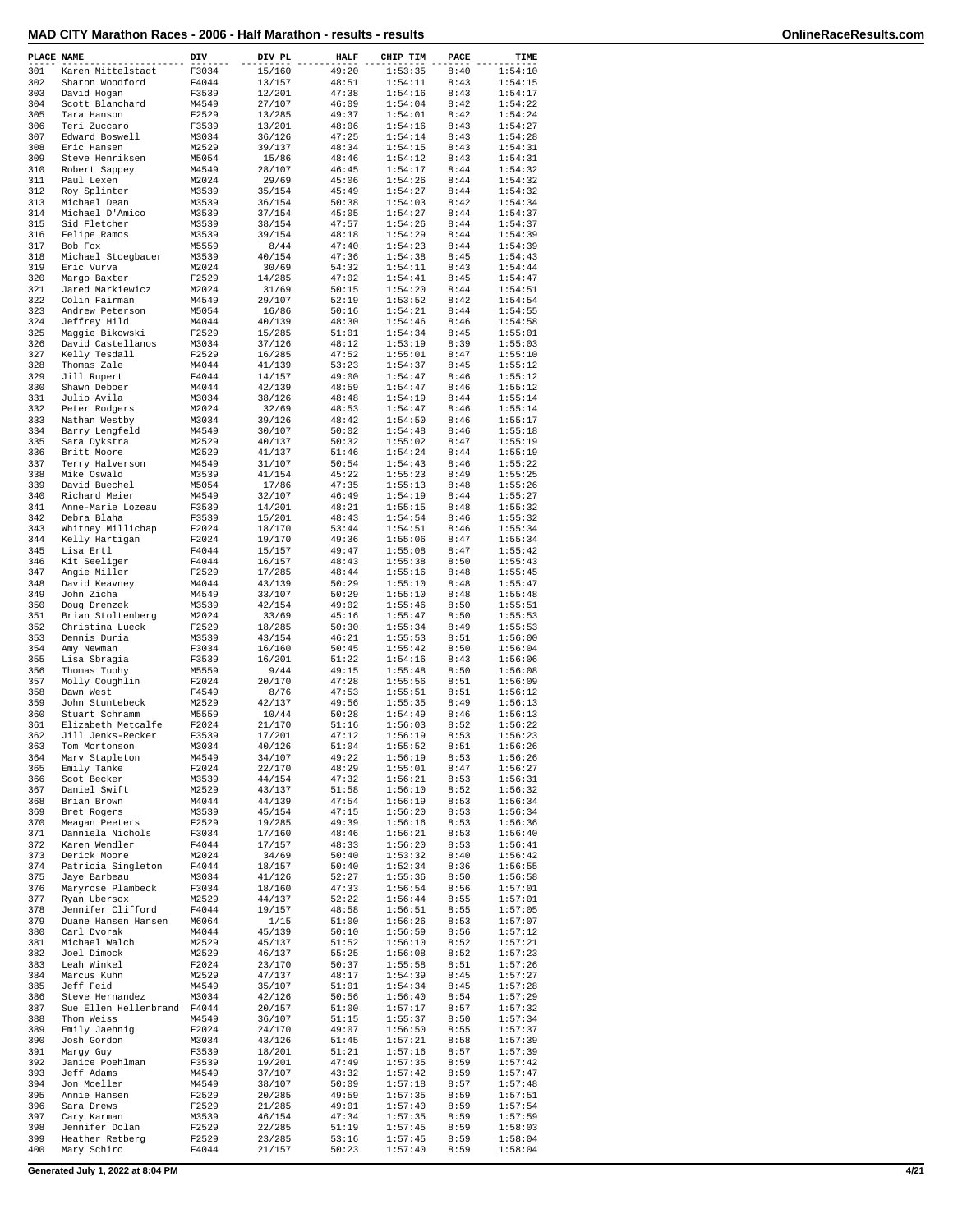|  | MAD CITY Marathon Races - 2006 - Half Marathon - results - results |  |  |  |  |
|--|--------------------------------------------------------------------|--|--|--|--|
|--|--------------------------------------------------------------------|--|--|--|--|

| PLACE NAME |                                     | DIV            | DIV PL           | <b>HALF</b>    | CHIP TIM           | PACE         | TIME               |
|------------|-------------------------------------|----------------|------------------|----------------|--------------------|--------------|--------------------|
| 401        | Jill Chamberlain                    | F2529          | 24/285           | 51:04          | 1:57:55            | 9:00         | 1:58:06            |
| 402        | Michael Evert                       | M4044          | 46/139           | 49:10          | 1:57:49            | 9:00         | 1:58:07            |
| 403        | Gary Clark                          | M4044          | 47/139           | 54:17          | 1:57:42            | 8:59         | 1:58:15            |
| 404        | Jon Bell                            | M3034          | 44/126           | 54:00          | 1:56:28            | 8:54         | 1:58:19            |
| 405<br>406 | Richard Pye                         | M4549          | 39/107           | 51:22          | 1:57:35            | 8:59         | 1:58:20            |
| 407        | John Klug<br>Eric Christensen       | M5559<br>M2024 | 11/44<br>35/69   | 48:58<br>50:16 | 1:57:59<br>1:58:08 | 9:00<br>9:01 | 1:58:20<br>1:58:21 |
| 408        | David Forman                        | M5054          | 18/86            | 51:08          | 1:58:04            | 9:01         | 1:58:21            |
| 409        | Susan Nies                          | F4044          | 22/157           | 51:06          | 1:58:03            | 9:01         | 1:58:22            |
| 410        | Lori Sorge                          | F3539          | 20/201           | 50:36          | 1:58:03            | 9:01         | 1:58:23            |
| 411        | Amy Sanders                         | F3034          | 19/160           | 53:21          | 1:57:54            | 9:00         | 1:58:24            |
| 412        | Ken Buna                            | M4549          | 40/107           | 52:50          | 1:57:54            | 9:00         | 1:58:29            |
| 413        | Guy Stricker                        | M3539          | 47/154           | 51:07          | 1:57:52            | 9:00         | 1:58:34            |
| 414        | Michael Ligett                      | M5559          | 12/44            | 52:28          | 1:58:05            | 9:01         | 1:58:36            |
| 415        | Jim Blachowicz                      | M4044          | 48/139           | 47:49          | 1:58:19            | 9:02         | 1:58:36            |
| 416        | Jeff Knudtson                       | M4549          | 41/107           | 47:55          | 1:58:28            | 9:03         | 1:58:37            |
| 417        | Amy Stock                           | F3034          | 20/160           | 51:15          | 1:58:00            | 9:01         | 1:58:41            |
| 418<br>419 | Jeffrey Diercks<br>Steve Jensen     | M3034<br>M2024 | 45/126<br>36/69  | 48:22<br>50:11 | 1:58:43<br>1:58:22 | 9:04<br>9:02 | 1:58:45<br>1:58:46 |
| 420        | Charles Nevins                      | M3539          | 48/154           | 49:19          | 1:57:43            | 8:59         | 1:58:48            |
| 421        | Keri Viehe                          | F3034          | 21/160           | 50:42          | 1:58:36            | 9:03         | 1:58:51            |
| 422        | Joseph Caughlin                     | M3034          | 46/126           | 50:54          | 1:58:28            | 9:03         | 1:59:04            |
| 423        | Jason Maas                          | M3034          | 47/126           | 55:05          | 1:57:26            | 8:58         | 1:59:05            |
| 424        | Kerryne Kraemer                     | F2529          | 25/285           | 48:08          | 1:58:56            | 9:05         | 1:59:07            |
| 425        | Jason Helmstadter                   | M3034          | 48/126           | 54:14          | 1:58:25            | 9:02         | 1:59:09            |
| 426        | Kim Harbort                         | F3034          | 22/160           | 51:55          | 1:58:40            | 9:04         | 1:59:11            |
| 427        | Greg Waters                         | M4044          | 49/139           | 47:33          | 1:58:42            | 9:04         | 1:59:12            |
| 428        | Ann McMahon                         | F4549          | 9/76             | 53:20          | 1:57:39            | 8:59         | 1:59:12            |
| 429        | Tanya Williams                      | F4044          | 23/157           | 52:45          | 1:58:47            | 9:04         | 1:59:13            |
| 430        | Kimberly Heinitz                    | F2529          | 26/285           | 49:45<br>50:59 | 1:59:12            | 9:06         | 1:59:18            |
| 431<br>432 | John Fort<br>Jaime Brayer           | M2529<br>F3034 | 48/137<br>23/160 | 51:39          | 1:58:33<br>1:58:44 | 9:03<br>9:04 | 1:59:21<br>1:59:24 |
| 433        | Susan Staudt                        | F3539          | 21/201           | 53:44          | 1:58:59            | 9:05         | 1:59:25            |
| 434        | David Hall                          | M4044          | 50/139           | 53:43          | 1:58:52            | 9:04         | 1:59:29            |
| 435        | Geoffrey Hodgett                    | M3034          | 49/126           | 48:08          | 1:59:19            | 9:07         | 1:59:30            |
| 436        | Robert Wolf                         | M4044          | 51/139           | 48:08          | 1:59:19            | 9:07         | 1:59:30            |
| 437        | John Schuette                       | M4549          | 42/107           | 48:09          | 1:59:19            | 9:07         | 1:59:30            |
| 438        | Michael Foster                      | M2024          | 37/69            | 51:57          | 1:58:50            | 9:04         | 1:59:30            |
| 439        | Brian Becker                        | M2024          | 38/69            | 45:33          | 1:59:30            | 9:07         | 1:59:32            |
| 440        | Thomas Jacobson                     | M4044          | 52/139           | 51:25          | 1:59:18            | 9:07         | 1:59:34            |
| 441        | Michelle Nanni                      | F3539          | 22/201           | 51:29          | 1:58:36            | 9:03         | 1:59:36            |
| 442<br>443 | Thomas Jones<br>Christine Bruch     | M5054<br>F3034 | 19/86<br>24/160  | 51:32<br>53:24 | 1:59:29<br>1:59:15 | 9:07<br>9:06 | 1:59:36<br>1:59:44 |
| 444        | Adam Consiglio                      | M3034          | 50/126           | 50:12          | 1:59:25            | 9:07         | 1:59:49            |
| 445        | Allison Quandt                      | F2024          | 25/170           | 53:31          | 1:57:53            | 9:00         | 1:59:50            |
| 446        | Sunshine Slade                      | F2529          | 27/285           | 51:23          | 1:58:38            | 9:03         | 1:59:51            |
| 447        | Amy Bartholomew                     | F4044          | 24/157           | 50:03          | 1:59:11            | 9:06         | 1:59:51            |
| 448        | Takayuki Suzuki                     | M2529          | 49/137           | 51:34          | 1:58:53            | 9:05         | 1:59:52            |
| 449        | Niki Liegel                         | F2529          | 28/285           | 49:28          | 1:59:39            | 9:08         | 1:59:53            |
| 450        | Jeffrey Doinoff                     | M3539          | 49/154           | 48:46          | 1:59:40            | 9:08         | 1:59:55            |
| 451        | Beth Pringle                        | F4549          | 10/76            | 52:43          | 1:59:47            | 9:09         | 1:59:57            |
| 452        | Lauren Bliss                        | F3539          | 23/201           | 52:27          | 1:59:33            | 9:08         | 1:59:58            |
| 453<br>454 | Christopher Kruegler<br>Amanda Sun  | M2024<br>F2529 | 39/69<br>29/285  | 52:42<br>53:25 | 1:59:33<br>1:59:51 | 9:08<br>9:09 | 2:00:00<br>2:00:01 |
| 455        | Brad Erickson                       | M3034          | 51/126           | 47:52          | 1:59:49            | 9:09         | 2:00:01            |
| 456        | Sarah Strunk                        | F4044          | 25/157           | 49:54          | 1:59:48            | 9:09         | 2:00:03            |
| 457        | Janette Host                        | F3539          | 24/201           | 49:43          | 1:59:44            | 9:08         | 2:00:03            |
| 458        | Anne Weber                          | F3034          | 25/160           | 51:11          | 1:59:33            | 9:08         | 2:00:07            |
| 459        | Christopher Gates                   | M2024          | 40/69            | 47:17          | 1:59:40            | 9:08         | 2:00:08            |
| 460        | Susan Sowinski                      | F3539          | 25/201           | 51:21          | 2:00:01            | 9:10         | 2:00:09            |
| 461        | Patricia Burch                      | F4044          | 26/157           | 52:22          | 1:59:09            | 9:06         | 2:00:11            |
| 462        | Forrest Clevenstine                 | M3034          | 52/126           | 49:45          | 1:59:59            | 9:10         | 2:00:12            |
| 463        | Michael Meder                       | M3539          | 50/154           | 45:51          | 1:59:58            | 9:10         | 2:00:15            |
| 464        | David Potter                        | M3539          | 51/154           | 54:52          | 1:58:52            | 9:05         | 2:00:17            |
| 465<br>466 | Mandy Potter<br>Jeremiah Paulus     | F3034<br>M2529 | 26/160<br>50/137 | 54:52<br>49:51 | 1:58:54<br>1:59:59 | 9:05<br>9:10 | 2:00:17<br>2:00:26 |
| 467        | Montiel Melcher                     | F4044          | 27/157           | 52:13          | 2:00:00            | 9:10         | 2:00:26            |
| 468        | Bob Klimko                          | M4044          | 53/139           | 47:49          | 2:00:22            | 9:11         | 2:00:27            |
| 469        | Jim Bahl                            | M4549          | 43/107           | 52:49          | 1:58:52            | 9:05         | 2:00:29            |
| 470        | Amy Scrobel                         | F3539          | 26/201           | 54:16          | 1:59:45            | 9:09         | 2:00:30            |
| 471        | Christine Durkin                    | F0119          | 2/21             | 49:46          | 1:59:48            | 9:09         | 2:00:33            |
| 472        | John Strohman                       | M3539          | 52/154           | 48:18          | 2:00:33            | 9:12         | 2:00:36            |
| 473        | Phillip Bohnenkamp                  | M2529          | 51/137           | 54:28          | 2:00:03            | 9:10         | 2:00:36            |
| 474        | Kristine Guderyon-Goet F5054        |                | 1/48             | 53:56          | 2:00:07            | 9:10         | 2:00:37            |
| 475        | Ronald Delara                       | M4044          | 54/139           | 47:10          | 2:00:26            | 9:12         | 2:00:37            |
| 476<br>477 | Jamey Scott<br>Peter Lundberg       | M2529          | 52/137           | 51:55<br>52:08 | 1:59:46<br>2:00:20 | 9:09<br>9:11 | 2:00:39            |
| 478        | Alison Traffanstedt                 | M4549<br>F2024 | 44/107<br>26/170 | 48:26          | 2:00:34            | 9:12         | 2:00:41<br>2:00:41 |
| 479        | Paul Stover                         | M3034          | 53/126           | 48:36          | 2:00:31            | 9:12         | 2:00:42            |
| 480        | Jeanne Ambrose                      | F3034          | 27/160           | 51:30          | 2:00:31            | 9:12         | 2:00:42            |
| 481        | Brent Richter                       | M3539          | 53/154           | 51:16          | 1:59:57            | 9:09         | 2:00:45            |
| 482        | Jennifer Rudolph                    | F3539          | 27/201           | 50:38          | 1:54:51            | 8:46         | 2:00:51            |
| 483        | Aaron Petersen                      | M2529          | 53/137           | 54:29          | 2:00:18            | 9:11         | 2:00:51            |
| 484        | Daniel Tessler                      | M3539          | 54/154           | 47:35          | 2:00:51            | 9:14         | 2:00:55            |
| 485        | Mike Prissel                        | M5054          | 20/86            | 51:11          | 1:59:43            | 9:08         | 2:00:55            |
| 486        | Randy Shelden                       | M4549          | 45/107           | 48:54          | 2:00:51            | 9:14         | 2:00:56            |
| 487        | James Shelden                       | M5054          | 21/86            | 48:54          | 2:00:50            | 9:14         | 2:00:56            |
| 488        | Ellen McGinn                        | F4549          | 11/76            | 53:07          | 2:00:30            | 9:12         | 2:00:57            |
| 489<br>490 | Bill Hughes                         | M4549          | 46/107           | 52:43          | 2:00:36            | 9:12         | 2:00:58            |
| 491        | Steven Christenson<br>Paul Poblocki | M5054<br>M3539 | 22/86<br>55/154  | 50:54<br>53:11 | 2:00:48<br>2:00:54 | 9:13<br>9:14 | 2:00:58<br>2:01:05 |
| 492        | Matt Omalley                        | M4549          | 47/107           | 51:12          | 2:00:43            | 9:13         | 2:01:08            |
| 493        | Wanda McBride                       | F5559          | 1/12             | 49:59          | 2:01:04            | 9:15         | 2:01:12            |
| 494        | Erin Slattengren                    | F2529          | 30/285           | 53:52          | 2:00:18            | 9:11         | 2:01:13            |
| 495        | Kip Kircher                         | M4044          | 55/139           | 51:55          | 2:00:48            | 9:13         | 2:01:13            |
| 496        | Trisha Trygstad                     | F2529          | 31/285           | 51:52          | 2:00:40            | 9:13         | 2:01:14            |
| 497        | Kelcy Boettcher                     | F2529          | 32/285           | 49:29          | 2:01:03            | 9:14         | 2:01:20            |
| 498        | Ryan Nelson                         | M2529          | 54/137           | 49:40          | 2:01:00            | 9:14         | 2:01:23            |
| 499        | Janice Tiedt                        | F3034          | 28/160           | 52:50          | 2:01:09            | 9:15         | 2:01:28            |
| 500        | Ben Miazga                          | M0119          | 5/12             | 52:23          | 2:01:22            | 9:16         | 2:01:29            |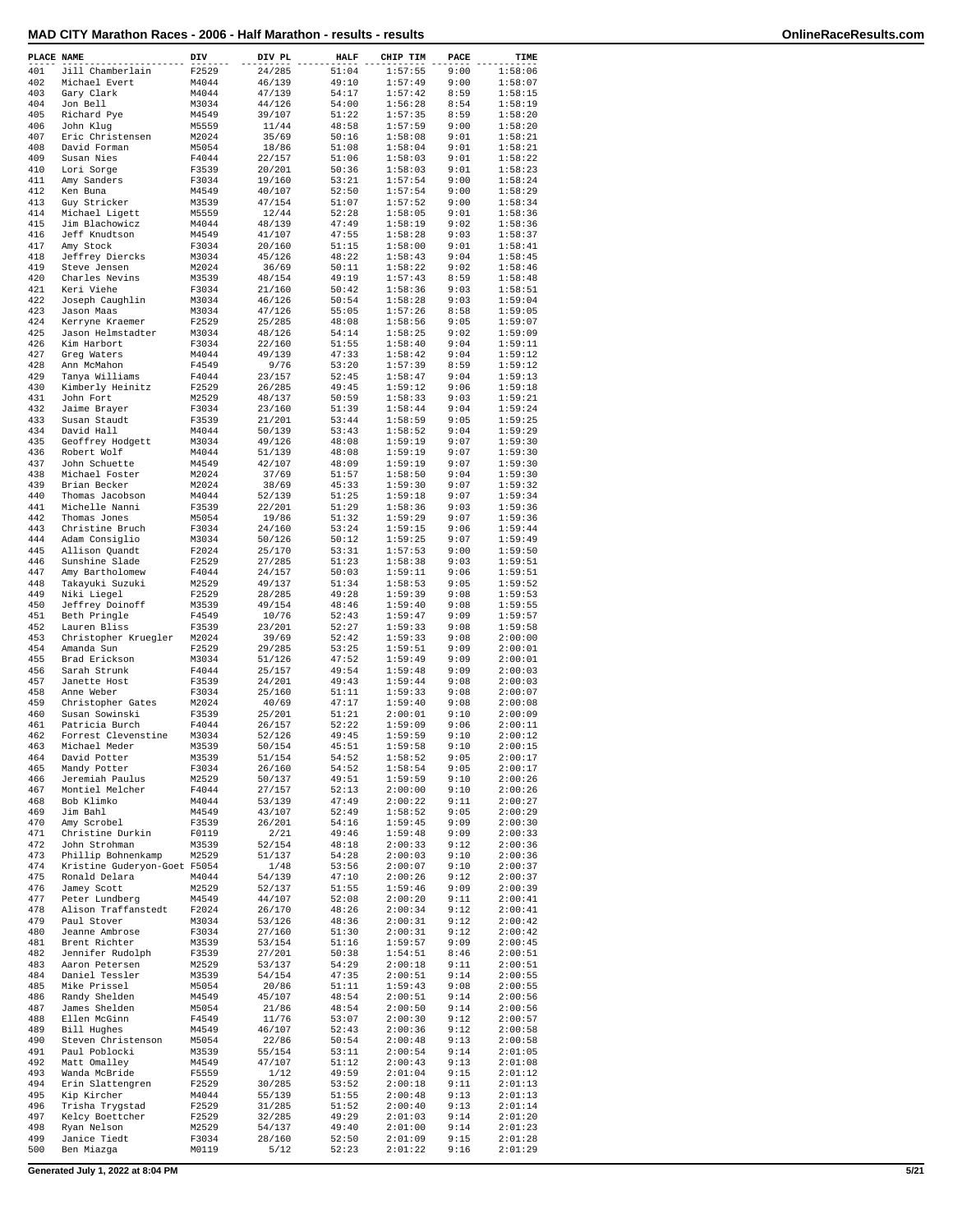| 501<br>47:54<br>1:55:55<br>8:51<br>2:01:29<br>Loren Greenfield<br>M3539<br>56/154<br>502<br>Hiroyuki Takand<br>M2529<br>55/137<br>52:42<br>2:00:02<br>9:10<br>2:01:30<br>503<br>Tracy Eccles<br>F3539<br>28/201<br>53:07<br>2:00:58<br>9:14<br>2:01:32<br>504<br>Nicholas Klug<br>M2024<br>41/69<br>51:59<br>2:01:11<br>9:15<br>2:01:33<br>505<br>Jeff Sharpee<br>M3539<br>57/154<br>47:09<br>2:01:36<br>9:17<br>2:01:43<br>506<br>Ben Wilkinson<br>M3034<br>54/126<br>2:01:05<br>9:15<br>2:01:49<br>52:28<br>507<br>Ashley Peterson<br>F2024<br>27/170<br>50:14<br>2:01:19<br>9:16<br>2:01:50<br>508<br>Andrew Pautz<br>M2024<br>42/69<br>49:32<br>2:01:10<br>9:15<br>2:01:51<br>509<br>Krista Van Enkenvoort<br>F3034<br>29/160<br>49:33<br>2:01:47<br>9:18<br>2:01:55<br>510<br>Neil Holland<br>M3034<br>55/126<br>49:33<br>2:01:47<br>9:18<br>2:01:55<br>511<br>Caroline Hill<br>F4044<br>28/157<br>50:50<br>2:01:17<br>9:16<br>2:01:58<br>512<br>Rebecca Shikenjanski<br>F3539<br>54:02<br>2:01:27<br>9:16<br>2:01:58<br>29/201<br>513<br>Susan Bertha<br>F4549<br>12/76<br>52:29<br>2:01:54<br>9:18<br>2:01:58<br>514<br>F2529<br>33/285<br>51:09<br>2:01:17<br>9:16<br>2:01:59<br>Maggie Surges<br>515<br>Chris Callahan<br>F3539<br>30/201<br>53:58<br>2:01:34<br>9:17<br>2:02:00<br>516<br>David Sauer<br>M5559<br>13/44<br>50:15<br>2:01:46<br>9:18<br>2:02:02<br>517<br>Bret Weigel<br>M3034<br>56/126<br>47:53<br>2:01:51<br>9:18<br>2:02:04<br>518<br>M2024<br>56:48<br>2:00:26<br>9:12<br>2:02:09<br>Scott Conklin<br>43/69<br>519<br>Hyoungsoon Choi<br>M2529<br>56/137<br>46:09<br>2:02:03<br>9:19<br>2:02:09<br>520<br>Mark Selz<br>M4549<br>48/107<br>46:43<br>2:01:53<br>9:18<br>2:02:10<br>521<br>M3539<br>58/154<br>2:02:05<br>9:19<br>2:02:12<br>Steve Muller<br>51:36<br>522<br>Haley Hunter<br>F2024<br>28/170<br>56:45<br>2:01:19<br>9:16<br>2:02:14<br>523<br>T. Tusi<br>M3539<br>59/154<br>50:28<br>2:01:45<br>9:18<br>2:02:15<br>524<br>Claire Bocher<br>F2024<br>54:00<br>2:01:37<br>9:17<br>2:02:18<br>29/170<br>525<br>Paul Konkol<br>M2024<br>44/69<br>47:31<br>2:02:23<br>9:21<br>2:02:25<br>526<br>Todd Fenton<br>M3539<br>60/154<br>49:53<br>2:02:06<br>9:19<br>2:02:27<br>527<br>Olivia Granados<br>54:34<br>2:00:54<br>9:14<br>2:02:28<br>F3034<br>30/160<br>528<br>Jon Houlihan<br>M3034<br>57/126<br>51:19<br>2:01:49<br>9:18<br>2:02:30<br>529<br>Trevor Stieg<br>M0119<br>6/12<br>55:26<br>2:02:18<br>9:20<br>2:02:37<br>530<br>Meredith Rambow<br>47:44<br>2:02:24<br>9:21<br>2:02:38<br>F3034<br>31/160<br>531<br>Mark Schmidt<br>M2024<br>45/69<br>50:48<br>2:01:52<br>9:18<br>2:02:38<br>532<br>Jane Perpich<br>F2024<br>30/170<br>54:41<br>2:02:12<br>9:20<br>2:02:40<br>533<br>Erin Gehlsen<br>F0119<br>49:41<br>2:02:26<br>9:21<br>2:02:40<br>3/21<br>534<br>John Greenler<br>M4549<br>49/107<br>51:30<br>2:02:17<br>9:20<br>2:02:40<br>535<br>Margaret Scavo<br>F3034<br>32/160<br>52:35<br>2:02:23<br>9:21<br>2:02:41<br>536<br>F4044<br>29/157<br>54:52<br>2:01:38<br>9:17<br>2:02:42<br>Mary Plumb<br>537<br>Cindi Kelm<br>F2024<br>31/170<br>51:00<br>2:02:40<br>9:22<br>2:02:43<br>538<br>Kristin Carlson<br>F2529<br>34/285<br>53:18<br>2:02:32<br>9:21<br>2:02:44<br>539<br>Michael Golub<br>M2529<br>57/137<br>53:18<br>2:02:32<br>9:21<br>2:02:44<br>540<br>Brian Christoffel<br>M5559<br>14/44<br>52:24<br>2:02:16<br>9:20<br>2:02:47<br>541<br>Marcelino Guzman<br>M4044<br>56/139<br>49:30<br>2:02:45<br>9:22<br>2:02:48<br>542<br>Kurt Jeschke<br>M3539<br>53:41<br>2:02:05<br>9:19<br>2:02:51<br>61/154<br>543<br>Jodi Scott<br>F3034<br>33/160<br>52:52<br>2:02:00<br>9:19<br>2:02:51<br>544<br>Lori Hennessy<br>F2529<br>35/285<br>53:26<br>2:01:59<br>9:19<br>2:03:02<br>545<br>M2529<br>52:02<br>2:01:08<br>9:15<br>2:03:05<br>Brendan Shea<br>58/137<br>546<br>Bradford Trolinger<br>M3034<br>58/126<br>53:03<br>2:02:33<br>9:21<br>2:03:06<br>547<br>Carl Gloede<br>M4044<br>57/139<br>51:47<br>2:02:37<br>9:22<br>2:03:08<br>548<br>Jill Sommers<br>F4044<br>9:22<br>2:03:11<br>30/157<br>52:39<br>2:02:35<br>549<br>Meghan Cashman<br>F2529<br>36/285<br>51:13<br>2:02:47<br>9:22<br>2:03:11<br>550<br>Dennis Ohnstad<br>M5054<br>23/86<br>54:16<br>2:02:23<br>9:21<br>2:03:12<br>551<br>31/201<br>53:32<br>2:02:06<br>9:19<br>2:03:12<br>Kristy Heinz<br>F3539<br>552<br>F3539<br>32/201<br>52:31<br>2:03:14<br>9:24<br>2:03:16<br>Allison Hogan<br>553<br>Joshua Straka<br>M2529<br>59/137<br>50:58<br>2:02:41<br>9:22<br>2:03:17<br>554<br>F2529<br>50:58<br>2:02:41<br>9:22<br>2:03:18<br>Sarah Straka<br>37/285<br>555<br>Bob Farrell<br>M4044<br>58/139<br>54:32<br>2:00:30<br>9:12<br>2:03:21<br>556<br>John Ross<br>M3539<br>62/154<br>52:36<br>2:00:08<br>9:10<br>2:03:25<br>557<br>Katie Weaver<br>F2529<br>2:02:51<br>9:23<br>2:03:28<br>38/285<br>52:25<br>558<br>John Manzer<br>M4044<br>59/139<br>54:29<br>2:03:11<br>9:24<br>2:03:29<br>559<br>Laura Jensen<br>F4044<br>31/157<br>53:34<br>2:03:02<br>9:24<br>2:03:29<br>560<br>9:24<br>2:03:31<br>John Tanem<br>M3539<br>63/154<br>53:29<br>2:03:09<br>561<br>Sally Slama<br>F2024<br>32/170<br>52:35<br>2:02:42<br>9:22<br>2:03:32<br>562<br>Joni Mathews<br>F4044<br>32/157<br>54:33<br>2:03:10<br>9:24<br>2:03:34<br>563<br>Bruce Boldon<br>M4549<br>50/107<br>50:03<br>2:03:22<br>9:25<br>2:03:35<br>564<br>M2529<br>60/137<br>54:09<br>2:02:11<br>9:20<br>2:03:36<br>Peter Hora<br>565<br>Julie Nikolay<br>F4044<br>33/157<br>50:57<br>2:03:29<br>9:26<br>2:03:38<br>566<br>Dennis Worzella<br>M5054<br>51:11<br>2:03:29<br>9:26<br>2:03:39<br>24/86<br>567<br>Kay Watson<br>F4549<br>13/76<br>50:56<br>2:03:30<br>9:26<br>2:03:39<br>568<br>Jennifer Fox<br>F3539<br>33/201<br>54:25<br>2:02:56<br>9:23<br>2:03:39<br>569<br>Lori Wenzel<br>2:03:39<br>F3539<br>34/201<br>48:50<br>2:03:33<br>9:26<br>570<br>Robert Steele<br>M4044<br>60/139<br>52:33<br>2:03:14<br>9:25<br>2:03:40<br>571<br>Teresa Shea<br>F3539<br>35/201<br>54:15<br>2:02:55<br>9:23<br>2:03:40<br>572<br>Amy Rettler<br>55:49<br>9:24<br>2:03:41<br>F2529<br>39/285<br>2:03:06<br>573<br>Ginger Eisenhauer<br>F3539<br>36/201<br>53:46<br>2:02:45<br>9:22<br>2:03:41<br>574<br>Simon Bowler<br>M0119<br>7/12<br>51:01<br>2:03:14<br>9:24<br>2:03:44<br>575<br>Michele Uthmeier<br>9:22<br>2:03:45<br>F2024<br>33/170<br>54:35<br>2:02:36<br>576<br>Beth Potter<br>37/201<br>53:32<br>2:03:02<br>9:24<br>2:03:45<br>F3539<br>577<br>Susan Chapman<br>F3034<br>34/160<br>55:00<br>2:02:32<br>9:21<br>2:03:46<br>578<br>9:03<br>2:03:46<br>Shelly Cain<br>F4044<br>34/157<br>51:42<br>1:58:27<br>579<br>F2529<br>40/285<br>53:14<br>2:01:59<br>9:19<br>2:03:48<br>Angie Pasaye<br>580<br>Zachary Johnson<br>M0119<br>8/12<br>54:42<br>2:02:00<br>9:19<br>2:03:52<br>581<br>Gary Haglund<br>2:03:52<br>M5054<br>25/86<br>48:35<br>2:03:07<br>9:24<br>582<br>Jacqueline Hauptly<br>F4044<br>35/157<br>52:06<br>2:03:38<br>9:26<br>2:03:54<br>583<br>Jeanne Bril<br>F4549<br>14/76<br>52:27<br>2:03:36<br>9:26<br>2:03:54<br>584<br>Kelli Brown<br>F2529<br>41/285<br>55:47<br>2:03:19<br>9:25<br>2:04:03<br>585<br>Jill Govek<br>F3539<br>38/201<br>52:17<br>2:03:55<br>9:28<br>2:04:04<br>586<br>Alison Prange<br>F3034<br>35/160<br>53:55<br>2:03:38<br>9:26<br>2:04:09<br>M4549<br>2:04:10<br>587<br>Jeff Reuter<br>51/107<br>49:43<br>2:03:54<br>9:28<br>588<br>Jeff Schierer<br>64/154<br>49:43<br>2:03:54<br>9:28<br>2:04:10<br>M3539<br>589<br>Elizabeth Styba<br>F3034<br>36/160<br>54:52<br>2:02:19<br>9:20<br>2:04:11<br>590<br>Jennifer Wolf<br>2:04:11<br>F3034<br>37/160<br>54:51<br>2:02:20<br>9:20<br>591<br>Tammy Makovec<br>F3539<br>39/201<br>52:46<br>2:03:29<br>9:26<br>2:04:13<br>592<br>Jim Buechel<br>M5054<br>26/86<br>48:46<br>2:03:57<br>9:28<br>2:04:14<br>593<br>2:04:17<br>John Bley<br>M4549<br>52/107<br>51:15<br>2:03:45<br>9:27<br>594<br>Tim Devries<br>65/154<br>57:42<br>2:03:44<br>9:27<br>2:04:21<br>M3539<br>595<br>Katie Jones<br>F4549<br>15/76<br>55:26<br>2:04:01<br>9:28<br>2:04:21<br>596<br>2:04:24<br>Darren Mitchell<br>M2529<br>61/137<br>54:33<br>2:02:30<br>9:21<br>597<br>Lisa Procknow<br>F3539<br>40/201<br>52:17<br>2:04:16<br>9:29<br>2:04:25<br>598<br>Karen Havey<br>F4044<br>36/157<br>55:42<br>2:04:21<br>9:30<br>2:04:31<br>599<br>Brian Cade<br>M3034<br>59/126<br>55:04<br>2:02:53<br>9:23<br>2:04:33<br>600<br>Nathan Steeber<br>62/137<br>2:03:59<br>2:04:37<br>M2529<br>53:38<br>9:28 | PLACE NAME | DIV | DIV PL | <b>HALF</b> | CHIP TIM | PACE | TIME |
|-----------------------------------------------------------------------------------------------------------------------------------------------------------------------------------------------------------------------------------------------------------------------------------------------------------------------------------------------------------------------------------------------------------------------------------------------------------------------------------------------------------------------------------------------------------------------------------------------------------------------------------------------------------------------------------------------------------------------------------------------------------------------------------------------------------------------------------------------------------------------------------------------------------------------------------------------------------------------------------------------------------------------------------------------------------------------------------------------------------------------------------------------------------------------------------------------------------------------------------------------------------------------------------------------------------------------------------------------------------------------------------------------------------------------------------------------------------------------------------------------------------------------------------------------------------------------------------------------------------------------------------------------------------------------------------------------------------------------------------------------------------------------------------------------------------------------------------------------------------------------------------------------------------------------------------------------------------------------------------------------------------------------------------------------------------------------------------------------------------------------------------------------------------------------------------------------------------------------------------------------------------------------------------------------------------------------------------------------------------------------------------------------------------------------------------------------------------------------------------------------------------------------------------------------------------------------------------------------------------------------------------------------------------------------------------------------------------------------------------------------------------------------------------------------------------------------------------------------------------------------------------------------------------------------------------------------------------------------------------------------------------------------------------------------------------------------------------------------------------------------------------------------------------------------------------------------------------------------------------------------------------------------------------------------------------------------------------------------------------------------------------------------------------------------------------------------------------------------------------------------------------------------------------------------------------------------------------------------------------------------------------------------------------------------------------------------------------------------------------------------------------------------------------------------------------------------------------------------------------------------------------------------------------------------------------------------------------------------------------------------------------------------------------------------------------------------------------------------------------------------------------------------------------------------------------------------------------------------------------------------------------------------------------------------------------------------------------------------------------------------------------------------------------------------------------------------------------------------------------------------------------------------------------------------------------------------------------------------------------------------------------------------------------------------------------------------------------------------------------------------------------------------------------------------------------------------------------------------------------------------------------------------------------------------------------------------------------------------------------------------------------------------------------------------------------------------------------------------------------------------------------------------------------------------------------------------------------------------------------------------------------------------------------------------------------------------------------------------------------------------------------------------------------------------------------------------------------------------------------------------------------------------------------------------------------------------------------------------------------------------------------------------------------------------------------------------------------------------------------------------------------------------------------------------------------------------------------------------------------------------------------------------------------------------------------------------------------------------------------------------------------------------------------------------------------------------------------------------------------------------------------------------------------------------------------------------------------------------------------------------------------------------------------------------------------------------------------------------------------------------------------------------------------------------------------------------------------------------------------------------------------------------------------------------------------------------------------------------------------------------------------------------------------------------------------------------------------------------------------------------------------------------------------------------------------------------------------------------------------------------------------------------------------------------------------------------------------------------------------------------------------------------------------------------------------------------------------------------------------------------------------------------------------------------------------------------------------------------------------------------------------------------------------------------------------------------------------------------------------------------------------------------------------------------------------------------------------------------------------------------------------------------------------------------------------------------------------------------------------------------------------------------------------------------------------------------------------------------------------------------------------------------------------------------------------------------------------------------------------------------------------------------------------------------------------------------------------------------------------------------------------------------------------------------------------------------------------------------------------------------------------------------------------------------------------------------------------------------------------------------------------------------------------------------------------------------------------------------------------------------------------------------------------------------------------------------------------------------|------------|-----|--------|-------------|----------|------|------|
|                                                                                                                                                                                                                                                                                                                                                                                                                                                                                                                                                                                                                                                                                                                                                                                                                                                                                                                                                                                                                                                                                                                                                                                                                                                                                                                                                                                                                                                                                                                                                                                                                                                                                                                                                                                                                                                                                                                                                                                                                                                                                                                                                                                                                                                                                                                                                                                                                                                                                                                                                                                                                                                                                                                                                                                                                                                                                                                                                                                                                                                                                                                                                                                                                                                                                                                                                                                                                                                                                                                                                                                                                                                                                                                                                                                                                                                                                                                                                                                                                                                                                                                                                                                                                                                                                                                                                                                                                                                                                                                                                                                                                                                                                                                                                                                                                                                                                                                                                                                                                                                                                                                                                                                                                                                                                                                                                                                                                                                                                                                                                                                                                                                                                                                                                                                                                                                                                                                                                                                                                                                                                                                                                                                                                                                                                                                                                                                                                                                                                                                                                                                                                                                                                                                                                                                                                                                                                                                                                                                                                                                                                                                                                                                                                                                                                                                                                                                                                                                                                                                                                                                                                                                                                                                                                                                                                                                                                                                                                                                                                                                                                                                                                                                                                                                                                                                                                                                                                                                                       |            |     |        |             |          |      |      |
|                                                                                                                                                                                                                                                                                                                                                                                                                                                                                                                                                                                                                                                                                                                                                                                                                                                                                                                                                                                                                                                                                                                                                                                                                                                                                                                                                                                                                                                                                                                                                                                                                                                                                                                                                                                                                                                                                                                                                                                                                                                                                                                                                                                                                                                                                                                                                                                                                                                                                                                                                                                                                                                                                                                                                                                                                                                                                                                                                                                                                                                                                                                                                                                                                                                                                                                                                                                                                                                                                                                                                                                                                                                                                                                                                                                                                                                                                                                                                                                                                                                                                                                                                                                                                                                                                                                                                                                                                                                                                                                                                                                                                                                                                                                                                                                                                                                                                                                                                                                                                                                                                                                                                                                                                                                                                                                                                                                                                                                                                                                                                                                                                                                                                                                                                                                                                                                                                                                                                                                                                                                                                                                                                                                                                                                                                                                                                                                                                                                                                                                                                                                                                                                                                                                                                                                                                                                                                                                                                                                                                                                                                                                                                                                                                                                                                                                                                                                                                                                                                                                                                                                                                                                                                                                                                                                                                                                                                                                                                                                                                                                                                                                                                                                                                                                                                                                                                                                                                                                                       |            |     |        |             |          |      |      |
|                                                                                                                                                                                                                                                                                                                                                                                                                                                                                                                                                                                                                                                                                                                                                                                                                                                                                                                                                                                                                                                                                                                                                                                                                                                                                                                                                                                                                                                                                                                                                                                                                                                                                                                                                                                                                                                                                                                                                                                                                                                                                                                                                                                                                                                                                                                                                                                                                                                                                                                                                                                                                                                                                                                                                                                                                                                                                                                                                                                                                                                                                                                                                                                                                                                                                                                                                                                                                                                                                                                                                                                                                                                                                                                                                                                                                                                                                                                                                                                                                                                                                                                                                                                                                                                                                                                                                                                                                                                                                                                                                                                                                                                                                                                                                                                                                                                                                                                                                                                                                                                                                                                                                                                                                                                                                                                                                                                                                                                                                                                                                                                                                                                                                                                                                                                                                                                                                                                                                                                                                                                                                                                                                                                                                                                                                                                                                                                                                                                                                                                                                                                                                                                                                                                                                                                                                                                                                                                                                                                                                                                                                                                                                                                                                                                                                                                                                                                                                                                                                                                                                                                                                                                                                                                                                                                                                                                                                                                                                                                                                                                                                                                                                                                                                                                                                                                                                                                                                                                                       |            |     |        |             |          |      |      |
|                                                                                                                                                                                                                                                                                                                                                                                                                                                                                                                                                                                                                                                                                                                                                                                                                                                                                                                                                                                                                                                                                                                                                                                                                                                                                                                                                                                                                                                                                                                                                                                                                                                                                                                                                                                                                                                                                                                                                                                                                                                                                                                                                                                                                                                                                                                                                                                                                                                                                                                                                                                                                                                                                                                                                                                                                                                                                                                                                                                                                                                                                                                                                                                                                                                                                                                                                                                                                                                                                                                                                                                                                                                                                                                                                                                                                                                                                                                                                                                                                                                                                                                                                                                                                                                                                                                                                                                                                                                                                                                                                                                                                                                                                                                                                                                                                                                                                                                                                                                                                                                                                                                                                                                                                                                                                                                                                                                                                                                                                                                                                                                                                                                                                                                                                                                                                                                                                                                                                                                                                                                                                                                                                                                                                                                                                                                                                                                                                                                                                                                                                                                                                                                                                                                                                                                                                                                                                                                                                                                                                                                                                                                                                                                                                                                                                                                                                                                                                                                                                                                                                                                                                                                                                                                                                                                                                                                                                                                                                                                                                                                                                                                                                                                                                                                                                                                                                                                                                                                                       |            |     |        |             |          |      |      |
|                                                                                                                                                                                                                                                                                                                                                                                                                                                                                                                                                                                                                                                                                                                                                                                                                                                                                                                                                                                                                                                                                                                                                                                                                                                                                                                                                                                                                                                                                                                                                                                                                                                                                                                                                                                                                                                                                                                                                                                                                                                                                                                                                                                                                                                                                                                                                                                                                                                                                                                                                                                                                                                                                                                                                                                                                                                                                                                                                                                                                                                                                                                                                                                                                                                                                                                                                                                                                                                                                                                                                                                                                                                                                                                                                                                                                                                                                                                                                                                                                                                                                                                                                                                                                                                                                                                                                                                                                                                                                                                                                                                                                                                                                                                                                                                                                                                                                                                                                                                                                                                                                                                                                                                                                                                                                                                                                                                                                                                                                                                                                                                                                                                                                                                                                                                                                                                                                                                                                                                                                                                                                                                                                                                                                                                                                                                                                                                                                                                                                                                                                                                                                                                                                                                                                                                                                                                                                                                                                                                                                                                                                                                                                                                                                                                                                                                                                                                                                                                                                                                                                                                                                                                                                                                                                                                                                                                                                                                                                                                                                                                                                                                                                                                                                                                                                                                                                                                                                                                                       |            |     |        |             |          |      |      |
|                                                                                                                                                                                                                                                                                                                                                                                                                                                                                                                                                                                                                                                                                                                                                                                                                                                                                                                                                                                                                                                                                                                                                                                                                                                                                                                                                                                                                                                                                                                                                                                                                                                                                                                                                                                                                                                                                                                                                                                                                                                                                                                                                                                                                                                                                                                                                                                                                                                                                                                                                                                                                                                                                                                                                                                                                                                                                                                                                                                                                                                                                                                                                                                                                                                                                                                                                                                                                                                                                                                                                                                                                                                                                                                                                                                                                                                                                                                                                                                                                                                                                                                                                                                                                                                                                                                                                                                                                                                                                                                                                                                                                                                                                                                                                                                                                                                                                                                                                                                                                                                                                                                                                                                                                                                                                                                                                                                                                                                                                                                                                                                                                                                                                                                                                                                                                                                                                                                                                                                                                                                                                                                                                                                                                                                                                                                                                                                                                                                                                                                                                                                                                                                                                                                                                                                                                                                                                                                                                                                                                                                                                                                                                                                                                                                                                                                                                                                                                                                                                                                                                                                                                                                                                                                                                                                                                                                                                                                                                                                                                                                                                                                                                                                                                                                                                                                                                                                                                                                                       |            |     |        |             |          |      |      |
|                                                                                                                                                                                                                                                                                                                                                                                                                                                                                                                                                                                                                                                                                                                                                                                                                                                                                                                                                                                                                                                                                                                                                                                                                                                                                                                                                                                                                                                                                                                                                                                                                                                                                                                                                                                                                                                                                                                                                                                                                                                                                                                                                                                                                                                                                                                                                                                                                                                                                                                                                                                                                                                                                                                                                                                                                                                                                                                                                                                                                                                                                                                                                                                                                                                                                                                                                                                                                                                                                                                                                                                                                                                                                                                                                                                                                                                                                                                                                                                                                                                                                                                                                                                                                                                                                                                                                                                                                                                                                                                                                                                                                                                                                                                                                                                                                                                                                                                                                                                                                                                                                                                                                                                                                                                                                                                                                                                                                                                                                                                                                                                                                                                                                                                                                                                                                                                                                                                                                                                                                                                                                                                                                                                                                                                                                                                                                                                                                                                                                                                                                                                                                                                                                                                                                                                                                                                                                                                                                                                                                                                                                                                                                                                                                                                                                                                                                                                                                                                                                                                                                                                                                                                                                                                                                                                                                                                                                                                                                                                                                                                                                                                                                                                                                                                                                                                                                                                                                                                                       |            |     |        |             |          |      |      |
|                                                                                                                                                                                                                                                                                                                                                                                                                                                                                                                                                                                                                                                                                                                                                                                                                                                                                                                                                                                                                                                                                                                                                                                                                                                                                                                                                                                                                                                                                                                                                                                                                                                                                                                                                                                                                                                                                                                                                                                                                                                                                                                                                                                                                                                                                                                                                                                                                                                                                                                                                                                                                                                                                                                                                                                                                                                                                                                                                                                                                                                                                                                                                                                                                                                                                                                                                                                                                                                                                                                                                                                                                                                                                                                                                                                                                                                                                                                                                                                                                                                                                                                                                                                                                                                                                                                                                                                                                                                                                                                                                                                                                                                                                                                                                                                                                                                                                                                                                                                                                                                                                                                                                                                                                                                                                                                                                                                                                                                                                                                                                                                                                                                                                                                                                                                                                                                                                                                                                                                                                                                                                                                                                                                                                                                                                                                                                                                                                                                                                                                                                                                                                                                                                                                                                                                                                                                                                                                                                                                                                                                                                                                                                                                                                                                                                                                                                                                                                                                                                                                                                                                                                                                                                                                                                                                                                                                                                                                                                                                                                                                                                                                                                                                                                                                                                                                                                                                                                                                                       |            |     |        |             |          |      |      |
|                                                                                                                                                                                                                                                                                                                                                                                                                                                                                                                                                                                                                                                                                                                                                                                                                                                                                                                                                                                                                                                                                                                                                                                                                                                                                                                                                                                                                                                                                                                                                                                                                                                                                                                                                                                                                                                                                                                                                                                                                                                                                                                                                                                                                                                                                                                                                                                                                                                                                                                                                                                                                                                                                                                                                                                                                                                                                                                                                                                                                                                                                                                                                                                                                                                                                                                                                                                                                                                                                                                                                                                                                                                                                                                                                                                                                                                                                                                                                                                                                                                                                                                                                                                                                                                                                                                                                                                                                                                                                                                                                                                                                                                                                                                                                                                                                                                                                                                                                                                                                                                                                                                                                                                                                                                                                                                                                                                                                                                                                                                                                                                                                                                                                                                                                                                                                                                                                                                                                                                                                                                                                                                                                                                                                                                                                                                                                                                                                                                                                                                                                                                                                                                                                                                                                                                                                                                                                                                                                                                                                                                                                                                                                                                                                                                                                                                                                                                                                                                                                                                                                                                                                                                                                                                                                                                                                                                                                                                                                                                                                                                                                                                                                                                                                                                                                                                                                                                                                                                                       |            |     |        |             |          |      |      |
|                                                                                                                                                                                                                                                                                                                                                                                                                                                                                                                                                                                                                                                                                                                                                                                                                                                                                                                                                                                                                                                                                                                                                                                                                                                                                                                                                                                                                                                                                                                                                                                                                                                                                                                                                                                                                                                                                                                                                                                                                                                                                                                                                                                                                                                                                                                                                                                                                                                                                                                                                                                                                                                                                                                                                                                                                                                                                                                                                                                                                                                                                                                                                                                                                                                                                                                                                                                                                                                                                                                                                                                                                                                                                                                                                                                                                                                                                                                                                                                                                                                                                                                                                                                                                                                                                                                                                                                                                                                                                                                                                                                                                                                                                                                                                                                                                                                                                                                                                                                                                                                                                                                                                                                                                                                                                                                                                                                                                                                                                                                                                                                                                                                                                                                                                                                                                                                                                                                                                                                                                                                                                                                                                                                                                                                                                                                                                                                                                                                                                                                                                                                                                                                                                                                                                                                                                                                                                                                                                                                                                                                                                                                                                                                                                                                                                                                                                                                                                                                                                                                                                                                                                                                                                                                                                                                                                                                                                                                                                                                                                                                                                                                                                                                                                                                                                                                                                                                                                                                                       |            |     |        |             |          |      |      |
|                                                                                                                                                                                                                                                                                                                                                                                                                                                                                                                                                                                                                                                                                                                                                                                                                                                                                                                                                                                                                                                                                                                                                                                                                                                                                                                                                                                                                                                                                                                                                                                                                                                                                                                                                                                                                                                                                                                                                                                                                                                                                                                                                                                                                                                                                                                                                                                                                                                                                                                                                                                                                                                                                                                                                                                                                                                                                                                                                                                                                                                                                                                                                                                                                                                                                                                                                                                                                                                                                                                                                                                                                                                                                                                                                                                                                                                                                                                                                                                                                                                                                                                                                                                                                                                                                                                                                                                                                                                                                                                                                                                                                                                                                                                                                                                                                                                                                                                                                                                                                                                                                                                                                                                                                                                                                                                                                                                                                                                                                                                                                                                                                                                                                                                                                                                                                                                                                                                                                                                                                                                                                                                                                                                                                                                                                                                                                                                                                                                                                                                                                                                                                                                                                                                                                                                                                                                                                                                                                                                                                                                                                                                                                                                                                                                                                                                                                                                                                                                                                                                                                                                                                                                                                                                                                                                                                                                                                                                                                                                                                                                                                                                                                                                                                                                                                                                                                                                                                                                                       |            |     |        |             |          |      |      |
|                                                                                                                                                                                                                                                                                                                                                                                                                                                                                                                                                                                                                                                                                                                                                                                                                                                                                                                                                                                                                                                                                                                                                                                                                                                                                                                                                                                                                                                                                                                                                                                                                                                                                                                                                                                                                                                                                                                                                                                                                                                                                                                                                                                                                                                                                                                                                                                                                                                                                                                                                                                                                                                                                                                                                                                                                                                                                                                                                                                                                                                                                                                                                                                                                                                                                                                                                                                                                                                                                                                                                                                                                                                                                                                                                                                                                                                                                                                                                                                                                                                                                                                                                                                                                                                                                                                                                                                                                                                                                                                                                                                                                                                                                                                                                                                                                                                                                                                                                                                                                                                                                                                                                                                                                                                                                                                                                                                                                                                                                                                                                                                                                                                                                                                                                                                                                                                                                                                                                                                                                                                                                                                                                                                                                                                                                                                                                                                                                                                                                                                                                                                                                                                                                                                                                                                                                                                                                                                                                                                                                                                                                                                                                                                                                                                                                                                                                                                                                                                                                                                                                                                                                                                                                                                                                                                                                                                                                                                                                                                                                                                                                                                                                                                                                                                                                                                                                                                                                                                                       |            |     |        |             |          |      |      |
|                                                                                                                                                                                                                                                                                                                                                                                                                                                                                                                                                                                                                                                                                                                                                                                                                                                                                                                                                                                                                                                                                                                                                                                                                                                                                                                                                                                                                                                                                                                                                                                                                                                                                                                                                                                                                                                                                                                                                                                                                                                                                                                                                                                                                                                                                                                                                                                                                                                                                                                                                                                                                                                                                                                                                                                                                                                                                                                                                                                                                                                                                                                                                                                                                                                                                                                                                                                                                                                                                                                                                                                                                                                                                                                                                                                                                                                                                                                                                                                                                                                                                                                                                                                                                                                                                                                                                                                                                                                                                                                                                                                                                                                                                                                                                                                                                                                                                                                                                                                                                                                                                                                                                                                                                                                                                                                                                                                                                                                                                                                                                                                                                                                                                                                                                                                                                                                                                                                                                                                                                                                                                                                                                                                                                                                                                                                                                                                                                                                                                                                                                                                                                                                                                                                                                                                                                                                                                                                                                                                                                                                                                                                                                                                                                                                                                                                                                                                                                                                                                                                                                                                                                                                                                                                                                                                                                                                                                                                                                                                                                                                                                                                                                                                                                                                                                                                                                                                                                                                                       |            |     |        |             |          |      |      |
|                                                                                                                                                                                                                                                                                                                                                                                                                                                                                                                                                                                                                                                                                                                                                                                                                                                                                                                                                                                                                                                                                                                                                                                                                                                                                                                                                                                                                                                                                                                                                                                                                                                                                                                                                                                                                                                                                                                                                                                                                                                                                                                                                                                                                                                                                                                                                                                                                                                                                                                                                                                                                                                                                                                                                                                                                                                                                                                                                                                                                                                                                                                                                                                                                                                                                                                                                                                                                                                                                                                                                                                                                                                                                                                                                                                                                                                                                                                                                                                                                                                                                                                                                                                                                                                                                                                                                                                                                                                                                                                                                                                                                                                                                                                                                                                                                                                                                                                                                                                                                                                                                                                                                                                                                                                                                                                                                                                                                                                                                                                                                                                                                                                                                                                                                                                                                                                                                                                                                                                                                                                                                                                                                                                                                                                                                                                                                                                                                                                                                                                                                                                                                                                                                                                                                                                                                                                                                                                                                                                                                                                                                                                                                                                                                                                                                                                                                                                                                                                                                                                                                                                                                                                                                                                                                                                                                                                                                                                                                                                                                                                                                                                                                                                                                                                                                                                                                                                                                                                                       |            |     |        |             |          |      |      |
|                                                                                                                                                                                                                                                                                                                                                                                                                                                                                                                                                                                                                                                                                                                                                                                                                                                                                                                                                                                                                                                                                                                                                                                                                                                                                                                                                                                                                                                                                                                                                                                                                                                                                                                                                                                                                                                                                                                                                                                                                                                                                                                                                                                                                                                                                                                                                                                                                                                                                                                                                                                                                                                                                                                                                                                                                                                                                                                                                                                                                                                                                                                                                                                                                                                                                                                                                                                                                                                                                                                                                                                                                                                                                                                                                                                                                                                                                                                                                                                                                                                                                                                                                                                                                                                                                                                                                                                                                                                                                                                                                                                                                                                                                                                                                                                                                                                                                                                                                                                                                                                                                                                                                                                                                                                                                                                                                                                                                                                                                                                                                                                                                                                                                                                                                                                                                                                                                                                                                                                                                                                                                                                                                                                                                                                                                                                                                                                                                                                                                                                                                                                                                                                                                                                                                                                                                                                                                                                                                                                                                                                                                                                                                                                                                                                                                                                                                                                                                                                                                                                                                                                                                                                                                                                                                                                                                                                                                                                                                                                                                                                                                                                                                                                                                                                                                                                                                                                                                                                                       |            |     |        |             |          |      |      |
|                                                                                                                                                                                                                                                                                                                                                                                                                                                                                                                                                                                                                                                                                                                                                                                                                                                                                                                                                                                                                                                                                                                                                                                                                                                                                                                                                                                                                                                                                                                                                                                                                                                                                                                                                                                                                                                                                                                                                                                                                                                                                                                                                                                                                                                                                                                                                                                                                                                                                                                                                                                                                                                                                                                                                                                                                                                                                                                                                                                                                                                                                                                                                                                                                                                                                                                                                                                                                                                                                                                                                                                                                                                                                                                                                                                                                                                                                                                                                                                                                                                                                                                                                                                                                                                                                                                                                                                                                                                                                                                                                                                                                                                                                                                                                                                                                                                                                                                                                                                                                                                                                                                                                                                                                                                                                                                                                                                                                                                                                                                                                                                                                                                                                                                                                                                                                                                                                                                                                                                                                                                                                                                                                                                                                                                                                                                                                                                                                                                                                                                                                                                                                                                                                                                                                                                                                                                                                                                                                                                                                                                                                                                                                                                                                                                                                                                                                                                                                                                                                                                                                                                                                                                                                                                                                                                                                                                                                                                                                                                                                                                                                                                                                                                                                                                                                                                                                                                                                                                                       |            |     |        |             |          |      |      |
|                                                                                                                                                                                                                                                                                                                                                                                                                                                                                                                                                                                                                                                                                                                                                                                                                                                                                                                                                                                                                                                                                                                                                                                                                                                                                                                                                                                                                                                                                                                                                                                                                                                                                                                                                                                                                                                                                                                                                                                                                                                                                                                                                                                                                                                                                                                                                                                                                                                                                                                                                                                                                                                                                                                                                                                                                                                                                                                                                                                                                                                                                                                                                                                                                                                                                                                                                                                                                                                                                                                                                                                                                                                                                                                                                                                                                                                                                                                                                                                                                                                                                                                                                                                                                                                                                                                                                                                                                                                                                                                                                                                                                                                                                                                                                                                                                                                                                                                                                                                                                                                                                                                                                                                                                                                                                                                                                                                                                                                                                                                                                                                                                                                                                                                                                                                                                                                                                                                                                                                                                                                                                                                                                                                                                                                                                                                                                                                                                                                                                                                                                                                                                                                                                                                                                                                                                                                                                                                                                                                                                                                                                                                                                                                                                                                                                                                                                                                                                                                                                                                                                                                                                                                                                                                                                                                                                                                                                                                                                                                                                                                                                                                                                                                                                                                                                                                                                                                                                                                                       |            |     |        |             |          |      |      |
|                                                                                                                                                                                                                                                                                                                                                                                                                                                                                                                                                                                                                                                                                                                                                                                                                                                                                                                                                                                                                                                                                                                                                                                                                                                                                                                                                                                                                                                                                                                                                                                                                                                                                                                                                                                                                                                                                                                                                                                                                                                                                                                                                                                                                                                                                                                                                                                                                                                                                                                                                                                                                                                                                                                                                                                                                                                                                                                                                                                                                                                                                                                                                                                                                                                                                                                                                                                                                                                                                                                                                                                                                                                                                                                                                                                                                                                                                                                                                                                                                                                                                                                                                                                                                                                                                                                                                                                                                                                                                                                                                                                                                                                                                                                                                                                                                                                                                                                                                                                                                                                                                                                                                                                                                                                                                                                                                                                                                                                                                                                                                                                                                                                                                                                                                                                                                                                                                                                                                                                                                                                                                                                                                                                                                                                                                                                                                                                                                                                                                                                                                                                                                                                                                                                                                                                                                                                                                                                                                                                                                                                                                                                                                                                                                                                                                                                                                                                                                                                                                                                                                                                                                                                                                                                                                                                                                                                                                                                                                                                                                                                                                                                                                                                                                                                                                                                                                                                                                                                                       |            |     |        |             |          |      |      |
|                                                                                                                                                                                                                                                                                                                                                                                                                                                                                                                                                                                                                                                                                                                                                                                                                                                                                                                                                                                                                                                                                                                                                                                                                                                                                                                                                                                                                                                                                                                                                                                                                                                                                                                                                                                                                                                                                                                                                                                                                                                                                                                                                                                                                                                                                                                                                                                                                                                                                                                                                                                                                                                                                                                                                                                                                                                                                                                                                                                                                                                                                                                                                                                                                                                                                                                                                                                                                                                                                                                                                                                                                                                                                                                                                                                                                                                                                                                                                                                                                                                                                                                                                                                                                                                                                                                                                                                                                                                                                                                                                                                                                                                                                                                                                                                                                                                                                                                                                                                                                                                                                                                                                                                                                                                                                                                                                                                                                                                                                                                                                                                                                                                                                                                                                                                                                                                                                                                                                                                                                                                                                                                                                                                                                                                                                                                                                                                                                                                                                                                                                                                                                                                                                                                                                                                                                                                                                                                                                                                                                                                                                                                                                                                                                                                                                                                                                                                                                                                                                                                                                                                                                                                                                                                                                                                                                                                                                                                                                                                                                                                                                                                                                                                                                                                                                                                                                                                                                                                                       |            |     |        |             |          |      |      |
|                                                                                                                                                                                                                                                                                                                                                                                                                                                                                                                                                                                                                                                                                                                                                                                                                                                                                                                                                                                                                                                                                                                                                                                                                                                                                                                                                                                                                                                                                                                                                                                                                                                                                                                                                                                                                                                                                                                                                                                                                                                                                                                                                                                                                                                                                                                                                                                                                                                                                                                                                                                                                                                                                                                                                                                                                                                                                                                                                                                                                                                                                                                                                                                                                                                                                                                                                                                                                                                                                                                                                                                                                                                                                                                                                                                                                                                                                                                                                                                                                                                                                                                                                                                                                                                                                                                                                                                                                                                                                                                                                                                                                                                                                                                                                                                                                                                                                                                                                                                                                                                                                                                                                                                                                                                                                                                                                                                                                                                                                                                                                                                                                                                                                                                                                                                                                                                                                                                                                                                                                                                                                                                                                                                                                                                                                                                                                                                                                                                                                                                                                                                                                                                                                                                                                                                                                                                                                                                                                                                                                                                                                                                                                                                                                                                                                                                                                                                                                                                                                                                                                                                                                                                                                                                                                                                                                                                                                                                                                                                                                                                                                                                                                                                                                                                                                                                                                                                                                                                                       |            |     |        |             |          |      |      |
|                                                                                                                                                                                                                                                                                                                                                                                                                                                                                                                                                                                                                                                                                                                                                                                                                                                                                                                                                                                                                                                                                                                                                                                                                                                                                                                                                                                                                                                                                                                                                                                                                                                                                                                                                                                                                                                                                                                                                                                                                                                                                                                                                                                                                                                                                                                                                                                                                                                                                                                                                                                                                                                                                                                                                                                                                                                                                                                                                                                                                                                                                                                                                                                                                                                                                                                                                                                                                                                                                                                                                                                                                                                                                                                                                                                                                                                                                                                                                                                                                                                                                                                                                                                                                                                                                                                                                                                                                                                                                                                                                                                                                                                                                                                                                                                                                                                                                                                                                                                                                                                                                                                                                                                                                                                                                                                                                                                                                                                                                                                                                                                                                                                                                                                                                                                                                                                                                                                                                                                                                                                                                                                                                                                                                                                                                                                                                                                                                                                                                                                                                                                                                                                                                                                                                                                                                                                                                                                                                                                                                                                                                                                                                                                                                                                                                                                                                                                                                                                                                                                                                                                                                                                                                                                                                                                                                                                                                                                                                                                                                                                                                                                                                                                                                                                                                                                                                                                                                                                                       |            |     |        |             |          |      |      |
|                                                                                                                                                                                                                                                                                                                                                                                                                                                                                                                                                                                                                                                                                                                                                                                                                                                                                                                                                                                                                                                                                                                                                                                                                                                                                                                                                                                                                                                                                                                                                                                                                                                                                                                                                                                                                                                                                                                                                                                                                                                                                                                                                                                                                                                                                                                                                                                                                                                                                                                                                                                                                                                                                                                                                                                                                                                                                                                                                                                                                                                                                                                                                                                                                                                                                                                                                                                                                                                                                                                                                                                                                                                                                                                                                                                                                                                                                                                                                                                                                                                                                                                                                                                                                                                                                                                                                                                                                                                                                                                                                                                                                                                                                                                                                                                                                                                                                                                                                                                                                                                                                                                                                                                                                                                                                                                                                                                                                                                                                                                                                                                                                                                                                                                                                                                                                                                                                                                                                                                                                                                                                                                                                                                                                                                                                                                                                                                                                                                                                                                                                                                                                                                                                                                                                                                                                                                                                                                                                                                                                                                                                                                                                                                                                                                                                                                                                                                                                                                                                                                                                                                                                                                                                                                                                                                                                                                                                                                                                                                                                                                                                                                                                                                                                                                                                                                                                                                                                                                                       |            |     |        |             |          |      |      |
|                                                                                                                                                                                                                                                                                                                                                                                                                                                                                                                                                                                                                                                                                                                                                                                                                                                                                                                                                                                                                                                                                                                                                                                                                                                                                                                                                                                                                                                                                                                                                                                                                                                                                                                                                                                                                                                                                                                                                                                                                                                                                                                                                                                                                                                                                                                                                                                                                                                                                                                                                                                                                                                                                                                                                                                                                                                                                                                                                                                                                                                                                                                                                                                                                                                                                                                                                                                                                                                                                                                                                                                                                                                                                                                                                                                                                                                                                                                                                                                                                                                                                                                                                                                                                                                                                                                                                                                                                                                                                                                                                                                                                                                                                                                                                                                                                                                                                                                                                                                                                                                                                                                                                                                                                                                                                                                                                                                                                                                                                                                                                                                                                                                                                                                                                                                                                                                                                                                                                                                                                                                                                                                                                                                                                                                                                                                                                                                                                                                                                                                                                                                                                                                                                                                                                                                                                                                                                                                                                                                                                                                                                                                                                                                                                                                                                                                                                                                                                                                                                                                                                                                                                                                                                                                                                                                                                                                                                                                                                                                                                                                                                                                                                                                                                                                                                                                                                                                                                                                                       |            |     |        |             |          |      |      |
|                                                                                                                                                                                                                                                                                                                                                                                                                                                                                                                                                                                                                                                                                                                                                                                                                                                                                                                                                                                                                                                                                                                                                                                                                                                                                                                                                                                                                                                                                                                                                                                                                                                                                                                                                                                                                                                                                                                                                                                                                                                                                                                                                                                                                                                                                                                                                                                                                                                                                                                                                                                                                                                                                                                                                                                                                                                                                                                                                                                                                                                                                                                                                                                                                                                                                                                                                                                                                                                                                                                                                                                                                                                                                                                                                                                                                                                                                                                                                                                                                                                                                                                                                                                                                                                                                                                                                                                                                                                                                                                                                                                                                                                                                                                                                                                                                                                                                                                                                                                                                                                                                                                                                                                                                                                                                                                                                                                                                                                                                                                                                                                                                                                                                                                                                                                                                                                                                                                                                                                                                                                                                                                                                                                                                                                                                                                                                                                                                                                                                                                                                                                                                                                                                                                                                                                                                                                                                                                                                                                                                                                                                                                                                                                                                                                                                                                                                                                                                                                                                                                                                                                                                                                                                                                                                                                                                                                                                                                                                                                                                                                                                                                                                                                                                                                                                                                                                                                                                                                                       |            |     |        |             |          |      |      |
|                                                                                                                                                                                                                                                                                                                                                                                                                                                                                                                                                                                                                                                                                                                                                                                                                                                                                                                                                                                                                                                                                                                                                                                                                                                                                                                                                                                                                                                                                                                                                                                                                                                                                                                                                                                                                                                                                                                                                                                                                                                                                                                                                                                                                                                                                                                                                                                                                                                                                                                                                                                                                                                                                                                                                                                                                                                                                                                                                                                                                                                                                                                                                                                                                                                                                                                                                                                                                                                                                                                                                                                                                                                                                                                                                                                                                                                                                                                                                                                                                                                                                                                                                                                                                                                                                                                                                                                                                                                                                                                                                                                                                                                                                                                                                                                                                                                                                                                                                                                                                                                                                                                                                                                                                                                                                                                                                                                                                                                                                                                                                                                                                                                                                                                                                                                                                                                                                                                                                                                                                                                                                                                                                                                                                                                                                                                                                                                                                                                                                                                                                                                                                                                                                                                                                                                                                                                                                                                                                                                                                                                                                                                                                                                                                                                                                                                                                                                                                                                                                                                                                                                                                                                                                                                                                                                                                                                                                                                                                                                                                                                                                                                                                                                                                                                                                                                                                                                                                                                                       |            |     |        |             |          |      |      |
|                                                                                                                                                                                                                                                                                                                                                                                                                                                                                                                                                                                                                                                                                                                                                                                                                                                                                                                                                                                                                                                                                                                                                                                                                                                                                                                                                                                                                                                                                                                                                                                                                                                                                                                                                                                                                                                                                                                                                                                                                                                                                                                                                                                                                                                                                                                                                                                                                                                                                                                                                                                                                                                                                                                                                                                                                                                                                                                                                                                                                                                                                                                                                                                                                                                                                                                                                                                                                                                                                                                                                                                                                                                                                                                                                                                                                                                                                                                                                                                                                                                                                                                                                                                                                                                                                                                                                                                                                                                                                                                                                                                                                                                                                                                                                                                                                                                                                                                                                                                                                                                                                                                                                                                                                                                                                                                                                                                                                                                                                                                                                                                                                                                                                                                                                                                                                                                                                                                                                                                                                                                                                                                                                                                                                                                                                                                                                                                                                                                                                                                                                                                                                                                                                                                                                                                                                                                                                                                                                                                                                                                                                                                                                                                                                                                                                                                                                                                                                                                                                                                                                                                                                                                                                                                                                                                                                                                                                                                                                                                                                                                                                                                                                                                                                                                                                                                                                                                                                                                                       |            |     |        |             |          |      |      |
|                                                                                                                                                                                                                                                                                                                                                                                                                                                                                                                                                                                                                                                                                                                                                                                                                                                                                                                                                                                                                                                                                                                                                                                                                                                                                                                                                                                                                                                                                                                                                                                                                                                                                                                                                                                                                                                                                                                                                                                                                                                                                                                                                                                                                                                                                                                                                                                                                                                                                                                                                                                                                                                                                                                                                                                                                                                                                                                                                                                                                                                                                                                                                                                                                                                                                                                                                                                                                                                                                                                                                                                                                                                                                                                                                                                                                                                                                                                                                                                                                                                                                                                                                                                                                                                                                                                                                                                                                                                                                                                                                                                                                                                                                                                                                                                                                                                                                                                                                                                                                                                                                                                                                                                                                                                                                                                                                                                                                                                                                                                                                                                                                                                                                                                                                                                                                                                                                                                                                                                                                                                                                                                                                                                                                                                                                                                                                                                                                                                                                                                                                                                                                                                                                                                                                                                                                                                                                                                                                                                                                                                                                                                                                                                                                                                                                                                                                                                                                                                                                                                                                                                                                                                                                                                                                                                                                                                                                                                                                                                                                                                                                                                                                                                                                                                                                                                                                                                                                                                                       |            |     |        |             |          |      |      |
|                                                                                                                                                                                                                                                                                                                                                                                                                                                                                                                                                                                                                                                                                                                                                                                                                                                                                                                                                                                                                                                                                                                                                                                                                                                                                                                                                                                                                                                                                                                                                                                                                                                                                                                                                                                                                                                                                                                                                                                                                                                                                                                                                                                                                                                                                                                                                                                                                                                                                                                                                                                                                                                                                                                                                                                                                                                                                                                                                                                                                                                                                                                                                                                                                                                                                                                                                                                                                                                                                                                                                                                                                                                                                                                                                                                                                                                                                                                                                                                                                                                                                                                                                                                                                                                                                                                                                                                                                                                                                                                                                                                                                                                                                                                                                                                                                                                                                                                                                                                                                                                                                                                                                                                                                                                                                                                                                                                                                                                                                                                                                                                                                                                                                                                                                                                                                                                                                                                                                                                                                                                                                                                                                                                                                                                                                                                                                                                                                                                                                                                                                                                                                                                                                                                                                                                                                                                                                                                                                                                                                                                                                                                                                                                                                                                                                                                                                                                                                                                                                                                                                                                                                                                                                                                                                                                                                                                                                                                                                                                                                                                                                                                                                                                                                                                                                                                                                                                                                                                                       |            |     |        |             |          |      |      |
|                                                                                                                                                                                                                                                                                                                                                                                                                                                                                                                                                                                                                                                                                                                                                                                                                                                                                                                                                                                                                                                                                                                                                                                                                                                                                                                                                                                                                                                                                                                                                                                                                                                                                                                                                                                                                                                                                                                                                                                                                                                                                                                                                                                                                                                                                                                                                                                                                                                                                                                                                                                                                                                                                                                                                                                                                                                                                                                                                                                                                                                                                                                                                                                                                                                                                                                                                                                                                                                                                                                                                                                                                                                                                                                                                                                                                                                                                                                                                                                                                                                                                                                                                                                                                                                                                                                                                                                                                                                                                                                                                                                                                                                                                                                                                                                                                                                                                                                                                                                                                                                                                                                                                                                                                                                                                                                                                                                                                                                                                                                                                                                                                                                                                                                                                                                                                                                                                                                                                                                                                                                                                                                                                                                                                                                                                                                                                                                                                                                                                                                                                                                                                                                                                                                                                                                                                                                                                                                                                                                                                                                                                                                                                                                                                                                                                                                                                                                                                                                                                                                                                                                                                                                                                                                                                                                                                                                                                                                                                                                                                                                                                                                                                                                                                                                                                                                                                                                                                                                                       |            |     |        |             |          |      |      |
|                                                                                                                                                                                                                                                                                                                                                                                                                                                                                                                                                                                                                                                                                                                                                                                                                                                                                                                                                                                                                                                                                                                                                                                                                                                                                                                                                                                                                                                                                                                                                                                                                                                                                                                                                                                                                                                                                                                                                                                                                                                                                                                                                                                                                                                                                                                                                                                                                                                                                                                                                                                                                                                                                                                                                                                                                                                                                                                                                                                                                                                                                                                                                                                                                                                                                                                                                                                                                                                                                                                                                                                                                                                                                                                                                                                                                                                                                                                                                                                                                                                                                                                                                                                                                                                                                                                                                                                                                                                                                                                                                                                                                                                                                                                                                                                                                                                                                                                                                                                                                                                                                                                                                                                                                                                                                                                                                                                                                                                                                                                                                                                                                                                                                                                                                                                                                                                                                                                                                                                                                                                                                                                                                                                                                                                                                                                                                                                                                                                                                                                                                                                                                                                                                                                                                                                                                                                                                                                                                                                                                                                                                                                                                                                                                                                                                                                                                                                                                                                                                                                                                                                                                                                                                                                                                                                                                                                                                                                                                                                                                                                                                                                                                                                                                                                                                                                                                                                                                                                                       |            |     |        |             |          |      |      |
|                                                                                                                                                                                                                                                                                                                                                                                                                                                                                                                                                                                                                                                                                                                                                                                                                                                                                                                                                                                                                                                                                                                                                                                                                                                                                                                                                                                                                                                                                                                                                                                                                                                                                                                                                                                                                                                                                                                                                                                                                                                                                                                                                                                                                                                                                                                                                                                                                                                                                                                                                                                                                                                                                                                                                                                                                                                                                                                                                                                                                                                                                                                                                                                                                                                                                                                                                                                                                                                                                                                                                                                                                                                                                                                                                                                                                                                                                                                                                                                                                                                                                                                                                                                                                                                                                                                                                                                                                                                                                                                                                                                                                                                                                                                                                                                                                                                                                                                                                                                                                                                                                                                                                                                                                                                                                                                                                                                                                                                                                                                                                                                                                                                                                                                                                                                                                                                                                                                                                                                                                                                                                                                                                                                                                                                                                                                                                                                                                                                                                                                                                                                                                                                                                                                                                                                                                                                                                                                                                                                                                                                                                                                                                                                                                                                                                                                                                                                                                                                                                                                                                                                                                                                                                                                                                                                                                                                                                                                                                                                                                                                                                                                                                                                                                                                                                                                                                                                                                                                                       |            |     |        |             |          |      |      |
|                                                                                                                                                                                                                                                                                                                                                                                                                                                                                                                                                                                                                                                                                                                                                                                                                                                                                                                                                                                                                                                                                                                                                                                                                                                                                                                                                                                                                                                                                                                                                                                                                                                                                                                                                                                                                                                                                                                                                                                                                                                                                                                                                                                                                                                                                                                                                                                                                                                                                                                                                                                                                                                                                                                                                                                                                                                                                                                                                                                                                                                                                                                                                                                                                                                                                                                                                                                                                                                                                                                                                                                                                                                                                                                                                                                                                                                                                                                                                                                                                                                                                                                                                                                                                                                                                                                                                                                                                                                                                                                                                                                                                                                                                                                                                                                                                                                                                                                                                                                                                                                                                                                                                                                                                                                                                                                                                                                                                                                                                                                                                                                                                                                                                                                                                                                                                                                                                                                                                                                                                                                                                                                                                                                                                                                                                                                                                                                                                                                                                                                                                                                                                                                                                                                                                                                                                                                                                                                                                                                                                                                                                                                                                                                                                                                                                                                                                                                                                                                                                                                                                                                                                                                                                                                                                                                                                                                                                                                                                                                                                                                                                                                                                                                                                                                                                                                                                                                                                                                                       |            |     |        |             |          |      |      |
|                                                                                                                                                                                                                                                                                                                                                                                                                                                                                                                                                                                                                                                                                                                                                                                                                                                                                                                                                                                                                                                                                                                                                                                                                                                                                                                                                                                                                                                                                                                                                                                                                                                                                                                                                                                                                                                                                                                                                                                                                                                                                                                                                                                                                                                                                                                                                                                                                                                                                                                                                                                                                                                                                                                                                                                                                                                                                                                                                                                                                                                                                                                                                                                                                                                                                                                                                                                                                                                                                                                                                                                                                                                                                                                                                                                                                                                                                                                                                                                                                                                                                                                                                                                                                                                                                                                                                                                                                                                                                                                                                                                                                                                                                                                                                                                                                                                                                                                                                                                                                                                                                                                                                                                                                                                                                                                                                                                                                                                                                                                                                                                                                                                                                                                                                                                                                                                                                                                                                                                                                                                                                                                                                                                                                                                                                                                                                                                                                                                                                                                                                                                                                                                                                                                                                                                                                                                                                                                                                                                                                                                                                                                                                                                                                                                                                                                                                                                                                                                                                                                                                                                                                                                                                                                                                                                                                                                                                                                                                                                                                                                                                                                                                                                                                                                                                                                                                                                                                                                                       |            |     |        |             |          |      |      |
|                                                                                                                                                                                                                                                                                                                                                                                                                                                                                                                                                                                                                                                                                                                                                                                                                                                                                                                                                                                                                                                                                                                                                                                                                                                                                                                                                                                                                                                                                                                                                                                                                                                                                                                                                                                                                                                                                                                                                                                                                                                                                                                                                                                                                                                                                                                                                                                                                                                                                                                                                                                                                                                                                                                                                                                                                                                                                                                                                                                                                                                                                                                                                                                                                                                                                                                                                                                                                                                                                                                                                                                                                                                                                                                                                                                                                                                                                                                                                                                                                                                                                                                                                                                                                                                                                                                                                                                                                                                                                                                                                                                                                                                                                                                                                                                                                                                                                                                                                                                                                                                                                                                                                                                                                                                                                                                                                                                                                                                                                                                                                                                                                                                                                                                                                                                                                                                                                                                                                                                                                                                                                                                                                                                                                                                                                                                                                                                                                                                                                                                                                                                                                                                                                                                                                                                                                                                                                                                                                                                                                                                                                                                                                                                                                                                                                                                                                                                                                                                                                                                                                                                                                                                                                                                                                                                                                                                                                                                                                                                                                                                                                                                                                                                                                                                                                                                                                                                                                                                                       |            |     |        |             |          |      |      |
|                                                                                                                                                                                                                                                                                                                                                                                                                                                                                                                                                                                                                                                                                                                                                                                                                                                                                                                                                                                                                                                                                                                                                                                                                                                                                                                                                                                                                                                                                                                                                                                                                                                                                                                                                                                                                                                                                                                                                                                                                                                                                                                                                                                                                                                                                                                                                                                                                                                                                                                                                                                                                                                                                                                                                                                                                                                                                                                                                                                                                                                                                                                                                                                                                                                                                                                                                                                                                                                                                                                                                                                                                                                                                                                                                                                                                                                                                                                                                                                                                                                                                                                                                                                                                                                                                                                                                                                                                                                                                                                                                                                                                                                                                                                                                                                                                                                                                                                                                                                                                                                                                                                                                                                                                                                                                                                                                                                                                                                                                                                                                                                                                                                                                                                                                                                                                                                                                                                                                                                                                                                                                                                                                                                                                                                                                                                                                                                                                                                                                                                                                                                                                                                                                                                                                                                                                                                                                                                                                                                                                                                                                                                                                                                                                                                                                                                                                                                                                                                                                                                                                                                                                                                                                                                                                                                                                                                                                                                                                                                                                                                                                                                                                                                                                                                                                                                                                                                                                                                                       |            |     |        |             |          |      |      |
|                                                                                                                                                                                                                                                                                                                                                                                                                                                                                                                                                                                                                                                                                                                                                                                                                                                                                                                                                                                                                                                                                                                                                                                                                                                                                                                                                                                                                                                                                                                                                                                                                                                                                                                                                                                                                                                                                                                                                                                                                                                                                                                                                                                                                                                                                                                                                                                                                                                                                                                                                                                                                                                                                                                                                                                                                                                                                                                                                                                                                                                                                                                                                                                                                                                                                                                                                                                                                                                                                                                                                                                                                                                                                                                                                                                                                                                                                                                                                                                                                                                                                                                                                                                                                                                                                                                                                                                                                                                                                                                                                                                                                                                                                                                                                                                                                                                                                                                                                                                                                                                                                                                                                                                                                                                                                                                                                                                                                                                                                                                                                                                                                                                                                                                                                                                                                                                                                                                                                                                                                                                                                                                                                                                                                                                                                                                                                                                                                                                                                                                                                                                                                                                                                                                                                                                                                                                                                                                                                                                                                                                                                                                                                                                                                                                                                                                                                                                                                                                                                                                                                                                                                                                                                                                                                                                                                                                                                                                                                                                                                                                                                                                                                                                                                                                                                                                                                                                                                                                                       |            |     |        |             |          |      |      |
|                                                                                                                                                                                                                                                                                                                                                                                                                                                                                                                                                                                                                                                                                                                                                                                                                                                                                                                                                                                                                                                                                                                                                                                                                                                                                                                                                                                                                                                                                                                                                                                                                                                                                                                                                                                                                                                                                                                                                                                                                                                                                                                                                                                                                                                                                                                                                                                                                                                                                                                                                                                                                                                                                                                                                                                                                                                                                                                                                                                                                                                                                                                                                                                                                                                                                                                                                                                                                                                                                                                                                                                                                                                                                                                                                                                                                                                                                                                                                                                                                                                                                                                                                                                                                                                                                                                                                                                                                                                                                                                                                                                                                                                                                                                                                                                                                                                                                                                                                                                                                                                                                                                                                                                                                                                                                                                                                                                                                                                                                                                                                                                                                                                                                                                                                                                                                                                                                                                                                                                                                                                                                                                                                                                                                                                                                                                                                                                                                                                                                                                                                                                                                                                                                                                                                                                                                                                                                                                                                                                                                                                                                                                                                                                                                                                                                                                                                                                                                                                                                                                                                                                                                                                                                                                                                                                                                                                                                                                                                                                                                                                                                                                                                                                                                                                                                                                                                                                                                                                                       |            |     |        |             |          |      |      |
|                                                                                                                                                                                                                                                                                                                                                                                                                                                                                                                                                                                                                                                                                                                                                                                                                                                                                                                                                                                                                                                                                                                                                                                                                                                                                                                                                                                                                                                                                                                                                                                                                                                                                                                                                                                                                                                                                                                                                                                                                                                                                                                                                                                                                                                                                                                                                                                                                                                                                                                                                                                                                                                                                                                                                                                                                                                                                                                                                                                                                                                                                                                                                                                                                                                                                                                                                                                                                                                                                                                                                                                                                                                                                                                                                                                                                                                                                                                                                                                                                                                                                                                                                                                                                                                                                                                                                                                                                                                                                                                                                                                                                                                                                                                                                                                                                                                                                                                                                                                                                                                                                                                                                                                                                                                                                                                                                                                                                                                                                                                                                                                                                                                                                                                                                                                                                                                                                                                                                                                                                                                                                                                                                                                                                                                                                                                                                                                                                                                                                                                                                                                                                                                                                                                                                                                                                                                                                                                                                                                                                                                                                                                                                                                                                                                                                                                                                                                                                                                                                                                                                                                                                                                                                                                                                                                                                                                                                                                                                                                                                                                                                                                                                                                                                                                                                                                                                                                                                                                                       |            |     |        |             |          |      |      |
|                                                                                                                                                                                                                                                                                                                                                                                                                                                                                                                                                                                                                                                                                                                                                                                                                                                                                                                                                                                                                                                                                                                                                                                                                                                                                                                                                                                                                                                                                                                                                                                                                                                                                                                                                                                                                                                                                                                                                                                                                                                                                                                                                                                                                                                                                                                                                                                                                                                                                                                                                                                                                                                                                                                                                                                                                                                                                                                                                                                                                                                                                                                                                                                                                                                                                                                                                                                                                                                                                                                                                                                                                                                                                                                                                                                                                                                                                                                                                                                                                                                                                                                                                                                                                                                                                                                                                                                                                                                                                                                                                                                                                                                                                                                                                                                                                                                                                                                                                                                                                                                                                                                                                                                                                                                                                                                                                                                                                                                                                                                                                                                                                                                                                                                                                                                                                                                                                                                                                                                                                                                                                                                                                                                                                                                                                                                                                                                                                                                                                                                                                                                                                                                                                                                                                                                                                                                                                                                                                                                                                                                                                                                                                                                                                                                                                                                                                                                                                                                                                                                                                                                                                                                                                                                                                                                                                                                                                                                                                                                                                                                                                                                                                                                                                                                                                                                                                                                                                                                                       |            |     |        |             |          |      |      |
|                                                                                                                                                                                                                                                                                                                                                                                                                                                                                                                                                                                                                                                                                                                                                                                                                                                                                                                                                                                                                                                                                                                                                                                                                                                                                                                                                                                                                                                                                                                                                                                                                                                                                                                                                                                                                                                                                                                                                                                                                                                                                                                                                                                                                                                                                                                                                                                                                                                                                                                                                                                                                                                                                                                                                                                                                                                                                                                                                                                                                                                                                                                                                                                                                                                                                                                                                                                                                                                                                                                                                                                                                                                                                                                                                                                                                                                                                                                                                                                                                                                                                                                                                                                                                                                                                                                                                                                                                                                                                                                                                                                                                                                                                                                                                                                                                                                                                                                                                                                                                                                                                                                                                                                                                                                                                                                                                                                                                                                                                                                                                                                                                                                                                                                                                                                                                                                                                                                                                                                                                                                                                                                                                                                                                                                                                                                                                                                                                                                                                                                                                                                                                                                                                                                                                                                                                                                                                                                                                                                                                                                                                                                                                                                                                                                                                                                                                                                                                                                                                                                                                                                                                                                                                                                                                                                                                                                                                                                                                                                                                                                                                                                                                                                                                                                                                                                                                                                                                                                                       |            |     |        |             |          |      |      |
|                                                                                                                                                                                                                                                                                                                                                                                                                                                                                                                                                                                                                                                                                                                                                                                                                                                                                                                                                                                                                                                                                                                                                                                                                                                                                                                                                                                                                                                                                                                                                                                                                                                                                                                                                                                                                                                                                                                                                                                                                                                                                                                                                                                                                                                                                                                                                                                                                                                                                                                                                                                                                                                                                                                                                                                                                                                                                                                                                                                                                                                                                                                                                                                                                                                                                                                                                                                                                                                                                                                                                                                                                                                                                                                                                                                                                                                                                                                                                                                                                                                                                                                                                                                                                                                                                                                                                                                                                                                                                                                                                                                                                                                                                                                                                                                                                                                                                                                                                                                                                                                                                                                                                                                                                                                                                                                                                                                                                                                                                                                                                                                                                                                                                                                                                                                                                                                                                                                                                                                                                                                                                                                                                                                                                                                                                                                                                                                                                                                                                                                                                                                                                                                                                                                                                                                                                                                                                                                                                                                                                                                                                                                                                                                                                                                                                                                                                                                                                                                                                                                                                                                                                                                                                                                                                                                                                                                                                                                                                                                                                                                                                                                                                                                                                                                                                                                                                                                                                                                                       |            |     |        |             |          |      |      |
|                                                                                                                                                                                                                                                                                                                                                                                                                                                                                                                                                                                                                                                                                                                                                                                                                                                                                                                                                                                                                                                                                                                                                                                                                                                                                                                                                                                                                                                                                                                                                                                                                                                                                                                                                                                                                                                                                                                                                                                                                                                                                                                                                                                                                                                                                                                                                                                                                                                                                                                                                                                                                                                                                                                                                                                                                                                                                                                                                                                                                                                                                                                                                                                                                                                                                                                                                                                                                                                                                                                                                                                                                                                                                                                                                                                                                                                                                                                                                                                                                                                                                                                                                                                                                                                                                                                                                                                                                                                                                                                                                                                                                                                                                                                                                                                                                                                                                                                                                                                                                                                                                                                                                                                                                                                                                                                                                                                                                                                                                                                                                                                                                                                                                                                                                                                                                                                                                                                                                                                                                                                                                                                                                                                                                                                                                                                                                                                                                                                                                                                                                                                                                                                                                                                                                                                                                                                                                                                                                                                                                                                                                                                                                                                                                                                                                                                                                                                                                                                                                                                                                                                                                                                                                                                                                                                                                                                                                                                                                                                                                                                                                                                                                                                                                                                                                                                                                                                                                                                                       |            |     |        |             |          |      |      |
|                                                                                                                                                                                                                                                                                                                                                                                                                                                                                                                                                                                                                                                                                                                                                                                                                                                                                                                                                                                                                                                                                                                                                                                                                                                                                                                                                                                                                                                                                                                                                                                                                                                                                                                                                                                                                                                                                                                                                                                                                                                                                                                                                                                                                                                                                                                                                                                                                                                                                                                                                                                                                                                                                                                                                                                                                                                                                                                                                                                                                                                                                                                                                                                                                                                                                                                                                                                                                                                                                                                                                                                                                                                                                                                                                                                                                                                                                                                                                                                                                                                                                                                                                                                                                                                                                                                                                                                                                                                                                                                                                                                                                                                                                                                                                                                                                                                                                                                                                                                                                                                                                                                                                                                                                                                                                                                                                                                                                                                                                                                                                                                                                                                                                                                                                                                                                                                                                                                                                                                                                                                                                                                                                                                                                                                                                                                                                                                                                                                                                                                                                                                                                                                                                                                                                                                                                                                                                                                                                                                                                                                                                                                                                                                                                                                                                                                                                                                                                                                                                                                                                                                                                                                                                                                                                                                                                                                                                                                                                                                                                                                                                                                                                                                                                                                                                                                                                                                                                                                                       |            |     |        |             |          |      |      |
|                                                                                                                                                                                                                                                                                                                                                                                                                                                                                                                                                                                                                                                                                                                                                                                                                                                                                                                                                                                                                                                                                                                                                                                                                                                                                                                                                                                                                                                                                                                                                                                                                                                                                                                                                                                                                                                                                                                                                                                                                                                                                                                                                                                                                                                                                                                                                                                                                                                                                                                                                                                                                                                                                                                                                                                                                                                                                                                                                                                                                                                                                                                                                                                                                                                                                                                                                                                                                                                                                                                                                                                                                                                                                                                                                                                                                                                                                                                                                                                                                                                                                                                                                                                                                                                                                                                                                                                                                                                                                                                                                                                                                                                                                                                                                                                                                                                                                                                                                                                                                                                                                                                                                                                                                                                                                                                                                                                                                                                                                                                                                                                                                                                                                                                                                                                                                                                                                                                                                                                                                                                                                                                                                                                                                                                                                                                                                                                                                                                                                                                                                                                                                                                                                                                                                                                                                                                                                                                                                                                                                                                                                                                                                                                                                                                                                                                                                                                                                                                                                                                                                                                                                                                                                                                                                                                                                                                                                                                                                                                                                                                                                                                                                                                                                                                                                                                                                                                                                                                                       |            |     |        |             |          |      |      |
|                                                                                                                                                                                                                                                                                                                                                                                                                                                                                                                                                                                                                                                                                                                                                                                                                                                                                                                                                                                                                                                                                                                                                                                                                                                                                                                                                                                                                                                                                                                                                                                                                                                                                                                                                                                                                                                                                                                                                                                                                                                                                                                                                                                                                                                                                                                                                                                                                                                                                                                                                                                                                                                                                                                                                                                                                                                                                                                                                                                                                                                                                                                                                                                                                                                                                                                                                                                                                                                                                                                                                                                                                                                                                                                                                                                                                                                                                                                                                                                                                                                                                                                                                                                                                                                                                                                                                                                                                                                                                                                                                                                                                                                                                                                                                                                                                                                                                                                                                                                                                                                                                                                                                                                                                                                                                                                                                                                                                                                                                                                                                                                                                                                                                                                                                                                                                                                                                                                                                                                                                                                                                                                                                                                                                                                                                                                                                                                                                                                                                                                                                                                                                                                                                                                                                                                                                                                                                                                                                                                                                                                                                                                                                                                                                                                                                                                                                                                                                                                                                                                                                                                                                                                                                                                                                                                                                                                                                                                                                                                                                                                                                                                                                                                                                                                                                                                                                                                                                                                                       |            |     |        |             |          |      |      |
|                                                                                                                                                                                                                                                                                                                                                                                                                                                                                                                                                                                                                                                                                                                                                                                                                                                                                                                                                                                                                                                                                                                                                                                                                                                                                                                                                                                                                                                                                                                                                                                                                                                                                                                                                                                                                                                                                                                                                                                                                                                                                                                                                                                                                                                                                                                                                                                                                                                                                                                                                                                                                                                                                                                                                                                                                                                                                                                                                                                                                                                                                                                                                                                                                                                                                                                                                                                                                                                                                                                                                                                                                                                                                                                                                                                                                                                                                                                                                                                                                                                                                                                                                                                                                                                                                                                                                                                                                                                                                                                                                                                                                                                                                                                                                                                                                                                                                                                                                                                                                                                                                                                                                                                                                                                                                                                                                                                                                                                                                                                                                                                                                                                                                                                                                                                                                                                                                                                                                                                                                                                                                                                                                                                                                                                                                                                                                                                                                                                                                                                                                                                                                                                                                                                                                                                                                                                                                                                                                                                                                                                                                                                                                                                                                                                                                                                                                                                                                                                                                                                                                                                                                                                                                                                                                                                                                                                                                                                                                                                                                                                                                                                                                                                                                                                                                                                                                                                                                                                                       |            |     |        |             |          |      |      |
|                                                                                                                                                                                                                                                                                                                                                                                                                                                                                                                                                                                                                                                                                                                                                                                                                                                                                                                                                                                                                                                                                                                                                                                                                                                                                                                                                                                                                                                                                                                                                                                                                                                                                                                                                                                                                                                                                                                                                                                                                                                                                                                                                                                                                                                                                                                                                                                                                                                                                                                                                                                                                                                                                                                                                                                                                                                                                                                                                                                                                                                                                                                                                                                                                                                                                                                                                                                                                                                                                                                                                                                                                                                                                                                                                                                                                                                                                                                                                                                                                                                                                                                                                                                                                                                                                                                                                                                                                                                                                                                                                                                                                                                                                                                                                                                                                                                                                                                                                                                                                                                                                                                                                                                                                                                                                                                                                                                                                                                                                                                                                                                                                                                                                                                                                                                                                                                                                                                                                                                                                                                                                                                                                                                                                                                                                                                                                                                                                                                                                                                                                                                                                                                                                                                                                                                                                                                                                                                                                                                                                                                                                                                                                                                                                                                                                                                                                                                                                                                                                                                                                                                                                                                                                                                                                                                                                                                                                                                                                                                                                                                                                                                                                                                                                                                                                                                                                                                                                                                                       |            |     |        |             |          |      |      |
|                                                                                                                                                                                                                                                                                                                                                                                                                                                                                                                                                                                                                                                                                                                                                                                                                                                                                                                                                                                                                                                                                                                                                                                                                                                                                                                                                                                                                                                                                                                                                                                                                                                                                                                                                                                                                                                                                                                                                                                                                                                                                                                                                                                                                                                                                                                                                                                                                                                                                                                                                                                                                                                                                                                                                                                                                                                                                                                                                                                                                                                                                                                                                                                                                                                                                                                                                                                                                                                                                                                                                                                                                                                                                                                                                                                                                                                                                                                                                                                                                                                                                                                                                                                                                                                                                                                                                                                                                                                                                                                                                                                                                                                                                                                                                                                                                                                                                                                                                                                                                                                                                                                                                                                                                                                                                                                                                                                                                                                                                                                                                                                                                                                                                                                                                                                                                                                                                                                                                                                                                                                                                                                                                                                                                                                                                                                                                                                                                                                                                                                                                                                                                                                                                                                                                                                                                                                                                                                                                                                                                                                                                                                                                                                                                                                                                                                                                                                                                                                                                                                                                                                                                                                                                                                                                                                                                                                                                                                                                                                                                                                                                                                                                                                                                                                                                                                                                                                                                                                                       |            |     |        |             |          |      |      |
|                                                                                                                                                                                                                                                                                                                                                                                                                                                                                                                                                                                                                                                                                                                                                                                                                                                                                                                                                                                                                                                                                                                                                                                                                                                                                                                                                                                                                                                                                                                                                                                                                                                                                                                                                                                                                                                                                                                                                                                                                                                                                                                                                                                                                                                                                                                                                                                                                                                                                                                                                                                                                                                                                                                                                                                                                                                                                                                                                                                                                                                                                                                                                                                                                                                                                                                                                                                                                                                                                                                                                                                                                                                                                                                                                                                                                                                                                                                                                                                                                                                                                                                                                                                                                                                                                                                                                                                                                                                                                                                                                                                                                                                                                                                                                                                                                                                                                                                                                                                                                                                                                                                                                                                                                                                                                                                                                                                                                                                                                                                                                                                                                                                                                                                                                                                                                                                                                                                                                                                                                                                                                                                                                                                                                                                                                                                                                                                                                                                                                                                                                                                                                                                                                                                                                                                                                                                                                                                                                                                                                                                                                                                                                                                                                                                                                                                                                                                                                                                                                                                                                                                                                                                                                                                                                                                                                                                                                                                                                                                                                                                                                                                                                                                                                                                                                                                                                                                                                                                                       |            |     |        |             |          |      |      |
|                                                                                                                                                                                                                                                                                                                                                                                                                                                                                                                                                                                                                                                                                                                                                                                                                                                                                                                                                                                                                                                                                                                                                                                                                                                                                                                                                                                                                                                                                                                                                                                                                                                                                                                                                                                                                                                                                                                                                                                                                                                                                                                                                                                                                                                                                                                                                                                                                                                                                                                                                                                                                                                                                                                                                                                                                                                                                                                                                                                                                                                                                                                                                                                                                                                                                                                                                                                                                                                                                                                                                                                                                                                                                                                                                                                                                                                                                                                                                                                                                                                                                                                                                                                                                                                                                                                                                                                                                                                                                                                                                                                                                                                                                                                                                                                                                                                                                                                                                                                                                                                                                                                                                                                                                                                                                                                                                                                                                                                                                                                                                                                                                                                                                                                                                                                                                                                                                                                                                                                                                                                                                                                                                                                                                                                                                                                                                                                                                                                                                                                                                                                                                                                                                                                                                                                                                                                                                                                                                                                                                                                                                                                                                                                                                                                                                                                                                                                                                                                                                                                                                                                                                                                                                                                                                                                                                                                                                                                                                                                                                                                                                                                                                                                                                                                                                                                                                                                                                                                                       |            |     |        |             |          |      |      |
|                                                                                                                                                                                                                                                                                                                                                                                                                                                                                                                                                                                                                                                                                                                                                                                                                                                                                                                                                                                                                                                                                                                                                                                                                                                                                                                                                                                                                                                                                                                                                                                                                                                                                                                                                                                                                                                                                                                                                                                                                                                                                                                                                                                                                                                                                                                                                                                                                                                                                                                                                                                                                                                                                                                                                                                                                                                                                                                                                                                                                                                                                                                                                                                                                                                                                                                                                                                                                                                                                                                                                                                                                                                                                                                                                                                                                                                                                                                                                                                                                                                                                                                                                                                                                                                                                                                                                                                                                                                                                                                                                                                                                                                                                                                                                                                                                                                                                                                                                                                                                                                                                                                                                                                                                                                                                                                                                                                                                                                                                                                                                                                                                                                                                                                                                                                                                                                                                                                                                                                                                                                                                                                                                                                                                                                                                                                                                                                                                                                                                                                                                                                                                                                                                                                                                                                                                                                                                                                                                                                                                                                                                                                                                                                                                                                                                                                                                                                                                                                                                                                                                                                                                                                                                                                                                                                                                                                                                                                                                                                                                                                                                                                                                                                                                                                                                                                                                                                                                                                                       |            |     |        |             |          |      |      |
|                                                                                                                                                                                                                                                                                                                                                                                                                                                                                                                                                                                                                                                                                                                                                                                                                                                                                                                                                                                                                                                                                                                                                                                                                                                                                                                                                                                                                                                                                                                                                                                                                                                                                                                                                                                                                                                                                                                                                                                                                                                                                                                                                                                                                                                                                                                                                                                                                                                                                                                                                                                                                                                                                                                                                                                                                                                                                                                                                                                                                                                                                                                                                                                                                                                                                                                                                                                                                                                                                                                                                                                                                                                                                                                                                                                                                                                                                                                                                                                                                                                                                                                                                                                                                                                                                                                                                                                                                                                                                                                                                                                                                                                                                                                                                                                                                                                                                                                                                                                                                                                                                                                                                                                                                                                                                                                                                                                                                                                                                                                                                                                                                                                                                                                                                                                                                                                                                                                                                                                                                                                                                                                                                                                                                                                                                                                                                                                                                                                                                                                                                                                                                                                                                                                                                                                                                                                                                                                                                                                                                                                                                                                                                                                                                                                                                                                                                                                                                                                                                                                                                                                                                                                                                                                                                                                                                                                                                                                                                                                                                                                                                                                                                                                                                                                                                                                                                                                                                                                                       |            |     |        |             |          |      |      |
|                                                                                                                                                                                                                                                                                                                                                                                                                                                                                                                                                                                                                                                                                                                                                                                                                                                                                                                                                                                                                                                                                                                                                                                                                                                                                                                                                                                                                                                                                                                                                                                                                                                                                                                                                                                                                                                                                                                                                                                                                                                                                                                                                                                                                                                                                                                                                                                                                                                                                                                                                                                                                                                                                                                                                                                                                                                                                                                                                                                                                                                                                                                                                                                                                                                                                                                                                                                                                                                                                                                                                                                                                                                                                                                                                                                                                                                                                                                                                                                                                                                                                                                                                                                                                                                                                                                                                                                                                                                                                                                                                                                                                                                                                                                                                                                                                                                                                                                                                                                                                                                                                                                                                                                                                                                                                                                                                                                                                                                                                                                                                                                                                                                                                                                                                                                                                                                                                                                                                                                                                                                                                                                                                                                                                                                                                                                                                                                                                                                                                                                                                                                                                                                                                                                                                                                                                                                                                                                                                                                                                                                                                                                                                                                                                                                                                                                                                                                                                                                                                                                                                                                                                                                                                                                                                                                                                                                                                                                                                                                                                                                                                                                                                                                                                                                                                                                                                                                                                                                                       |            |     |        |             |          |      |      |
|                                                                                                                                                                                                                                                                                                                                                                                                                                                                                                                                                                                                                                                                                                                                                                                                                                                                                                                                                                                                                                                                                                                                                                                                                                                                                                                                                                                                                                                                                                                                                                                                                                                                                                                                                                                                                                                                                                                                                                                                                                                                                                                                                                                                                                                                                                                                                                                                                                                                                                                                                                                                                                                                                                                                                                                                                                                                                                                                                                                                                                                                                                                                                                                                                                                                                                                                                                                                                                                                                                                                                                                                                                                                                                                                                                                                                                                                                                                                                                                                                                                                                                                                                                                                                                                                                                                                                                                                                                                                                                                                                                                                                                                                                                                                                                                                                                                                                                                                                                                                                                                                                                                                                                                                                                                                                                                                                                                                                                                                                                                                                                                                                                                                                                                                                                                                                                                                                                                                                                                                                                                                                                                                                                                                                                                                                                                                                                                                                                                                                                                                                                                                                                                                                                                                                                                                                                                                                                                                                                                                                                                                                                                                                                                                                                                                                                                                                                                                                                                                                                                                                                                                                                                                                                                                                                                                                                                                                                                                                                                                                                                                                                                                                                                                                                                                                                                                                                                                                                                                       |            |     |        |             |          |      |      |
|                                                                                                                                                                                                                                                                                                                                                                                                                                                                                                                                                                                                                                                                                                                                                                                                                                                                                                                                                                                                                                                                                                                                                                                                                                                                                                                                                                                                                                                                                                                                                                                                                                                                                                                                                                                                                                                                                                                                                                                                                                                                                                                                                                                                                                                                                                                                                                                                                                                                                                                                                                                                                                                                                                                                                                                                                                                                                                                                                                                                                                                                                                                                                                                                                                                                                                                                                                                                                                                                                                                                                                                                                                                                                                                                                                                                                                                                                                                                                                                                                                                                                                                                                                                                                                                                                                                                                                                                                                                                                                                                                                                                                                                                                                                                                                                                                                                                                                                                                                                                                                                                                                                                                                                                                                                                                                                                                                                                                                                                                                                                                                                                                                                                                                                                                                                                                                                                                                                                                                                                                                                                                                                                                                                                                                                                                                                                                                                                                                                                                                                                                                                                                                                                                                                                                                                                                                                                                                                                                                                                                                                                                                                                                                                                                                                                                                                                                                                                                                                                                                                                                                                                                                                                                                                                                                                                                                                                                                                                                                                                                                                                                                                                                                                                                                                                                                                                                                                                                                                                       |            |     |        |             |          |      |      |
|                                                                                                                                                                                                                                                                                                                                                                                                                                                                                                                                                                                                                                                                                                                                                                                                                                                                                                                                                                                                                                                                                                                                                                                                                                                                                                                                                                                                                                                                                                                                                                                                                                                                                                                                                                                                                                                                                                                                                                                                                                                                                                                                                                                                                                                                                                                                                                                                                                                                                                                                                                                                                                                                                                                                                                                                                                                                                                                                                                                                                                                                                                                                                                                                                                                                                                                                                                                                                                                                                                                                                                                                                                                                                                                                                                                                                                                                                                                                                                                                                                                                                                                                                                                                                                                                                                                                                                                                                                                                                                                                                                                                                                                                                                                                                                                                                                                                                                                                                                                                                                                                                                                                                                                                                                                                                                                                                                                                                                                                                                                                                                                                                                                                                                                                                                                                                                                                                                                                                                                                                                                                                                                                                                                                                                                                                                                                                                                                                                                                                                                                                                                                                                                                                                                                                                                                                                                                                                                                                                                                                                                                                                                                                                                                                                                                                                                                                                                                                                                                                                                                                                                                                                                                                                                                                                                                                                                                                                                                                                                                                                                                                                                                                                                                                                                                                                                                                                                                                                                                       |            |     |        |             |          |      |      |
|                                                                                                                                                                                                                                                                                                                                                                                                                                                                                                                                                                                                                                                                                                                                                                                                                                                                                                                                                                                                                                                                                                                                                                                                                                                                                                                                                                                                                                                                                                                                                                                                                                                                                                                                                                                                                                                                                                                                                                                                                                                                                                                                                                                                                                                                                                                                                                                                                                                                                                                                                                                                                                                                                                                                                                                                                                                                                                                                                                                                                                                                                                                                                                                                                                                                                                                                                                                                                                                                                                                                                                                                                                                                                                                                                                                                                                                                                                                                                                                                                                                                                                                                                                                                                                                                                                                                                                                                                                                                                                                                                                                                                                                                                                                                                                                                                                                                                                                                                                                                                                                                                                                                                                                                                                                                                                                                                                                                                                                                                                                                                                                                                                                                                                                                                                                                                                                                                                                                                                                                                                                                                                                                                                                                                                                                                                                                                                                                                                                                                                                                                                                                                                                                                                                                                                                                                                                                                                                                                                                                                                                                                                                                                                                                                                                                                                                                                                                                                                                                                                                                                                                                                                                                                                                                                                                                                                                                                                                                                                                                                                                                                                                                                                                                                                                                                                                                                                                                                                                                       |            |     |        |             |          |      |      |
|                                                                                                                                                                                                                                                                                                                                                                                                                                                                                                                                                                                                                                                                                                                                                                                                                                                                                                                                                                                                                                                                                                                                                                                                                                                                                                                                                                                                                                                                                                                                                                                                                                                                                                                                                                                                                                                                                                                                                                                                                                                                                                                                                                                                                                                                                                                                                                                                                                                                                                                                                                                                                                                                                                                                                                                                                                                                                                                                                                                                                                                                                                                                                                                                                                                                                                                                                                                                                                                                                                                                                                                                                                                                                                                                                                                                                                                                                                                                                                                                                                                                                                                                                                                                                                                                                                                                                                                                                                                                                                                                                                                                                                                                                                                                                                                                                                                                                                                                                                                                                                                                                                                                                                                                                                                                                                                                                                                                                                                                                                                                                                                                                                                                                                                                                                                                                                                                                                                                                                                                                                                                                                                                                                                                                                                                                                                                                                                                                                                                                                                                                                                                                                                                                                                                                                                                                                                                                                                                                                                                                                                                                                                                                                                                                                                                                                                                                                                                                                                                                                                                                                                                                                                                                                                                                                                                                                                                                                                                                                                                                                                                                                                                                                                                                                                                                                                                                                                                                                                                       |            |     |        |             |          |      |      |
|                                                                                                                                                                                                                                                                                                                                                                                                                                                                                                                                                                                                                                                                                                                                                                                                                                                                                                                                                                                                                                                                                                                                                                                                                                                                                                                                                                                                                                                                                                                                                                                                                                                                                                                                                                                                                                                                                                                                                                                                                                                                                                                                                                                                                                                                                                                                                                                                                                                                                                                                                                                                                                                                                                                                                                                                                                                                                                                                                                                                                                                                                                                                                                                                                                                                                                                                                                                                                                                                                                                                                                                                                                                                                                                                                                                                                                                                                                                                                                                                                                                                                                                                                                                                                                                                                                                                                                                                                                                                                                                                                                                                                                                                                                                                                                                                                                                                                                                                                                                                                                                                                                                                                                                                                                                                                                                                                                                                                                                                                                                                                                                                                                                                                                                                                                                                                                                                                                                                                                                                                                                                                                                                                                                                                                                                                                                                                                                                                                                                                                                                                                                                                                                                                                                                                                                                                                                                                                                                                                                                                                                                                                                                                                                                                                                                                                                                                                                                                                                                                                                                                                                                                                                                                                                                                                                                                                                                                                                                                                                                                                                                                                                                                                                                                                                                                                                                                                                                                                                                       |            |     |        |             |          |      |      |
|                                                                                                                                                                                                                                                                                                                                                                                                                                                                                                                                                                                                                                                                                                                                                                                                                                                                                                                                                                                                                                                                                                                                                                                                                                                                                                                                                                                                                                                                                                                                                                                                                                                                                                                                                                                                                                                                                                                                                                                                                                                                                                                                                                                                                                                                                                                                                                                                                                                                                                                                                                                                                                                                                                                                                                                                                                                                                                                                                                                                                                                                                                                                                                                                                                                                                                                                                                                                                                                                                                                                                                                                                                                                                                                                                                                                                                                                                                                                                                                                                                                                                                                                                                                                                                                                                                                                                                                                                                                                                                                                                                                                                                                                                                                                                                                                                                                                                                                                                                                                                                                                                                                                                                                                                                                                                                                                                                                                                                                                                                                                                                                                                                                                                                                                                                                                                                                                                                                                                                                                                                                                                                                                                                                                                                                                                                                                                                                                                                                                                                                                                                                                                                                                                                                                                                                                                                                                                                                                                                                                                                                                                                                                                                                                                                                                                                                                                                                                                                                                                                                                                                                                                                                                                                                                                                                                                                                                                                                                                                                                                                                                                                                                                                                                                                                                                                                                                                                                                                                                       |            |     |        |             |          |      |      |
|                                                                                                                                                                                                                                                                                                                                                                                                                                                                                                                                                                                                                                                                                                                                                                                                                                                                                                                                                                                                                                                                                                                                                                                                                                                                                                                                                                                                                                                                                                                                                                                                                                                                                                                                                                                                                                                                                                                                                                                                                                                                                                                                                                                                                                                                                                                                                                                                                                                                                                                                                                                                                                                                                                                                                                                                                                                                                                                                                                                                                                                                                                                                                                                                                                                                                                                                                                                                                                                                                                                                                                                                                                                                                                                                                                                                                                                                                                                                                                                                                                                                                                                                                                                                                                                                                                                                                                                                                                                                                                                                                                                                                                                                                                                                                                                                                                                                                                                                                                                                                                                                                                                                                                                                                                                                                                                                                                                                                                                                                                                                                                                                                                                                                                                                                                                                                                                                                                                                                                                                                                                                                                                                                                                                                                                                                                                                                                                                                                                                                                                                                                                                                                                                                                                                                                                                                                                                                                                                                                                                                                                                                                                                                                                                                                                                                                                                                                                                                                                                                                                                                                                                                                                                                                                                                                                                                                                                                                                                                                                                                                                                                                                                                                                                                                                                                                                                                                                                                                                                       |            |     |        |             |          |      |      |
|                                                                                                                                                                                                                                                                                                                                                                                                                                                                                                                                                                                                                                                                                                                                                                                                                                                                                                                                                                                                                                                                                                                                                                                                                                                                                                                                                                                                                                                                                                                                                                                                                                                                                                                                                                                                                                                                                                                                                                                                                                                                                                                                                                                                                                                                                                                                                                                                                                                                                                                                                                                                                                                                                                                                                                                                                                                                                                                                                                                                                                                                                                                                                                                                                                                                                                                                                                                                                                                                                                                                                                                                                                                                                                                                                                                                                                                                                                                                                                                                                                                                                                                                                                                                                                                                                                                                                                                                                                                                                                                                                                                                                                                                                                                                                                                                                                                                                                                                                                                                                                                                                                                                                                                                                                                                                                                                                                                                                                                                                                                                                                                                                                                                                                                                                                                                                                                                                                                                                                                                                                                                                                                                                                                                                                                                                                                                                                                                                                                                                                                                                                                                                                                                                                                                                                                                                                                                                                                                                                                                                                                                                                                                                                                                                                                                                                                                                                                                                                                                                                                                                                                                                                                                                                                                                                                                                                                                                                                                                                                                                                                                                                                                                                                                                                                                                                                                                                                                                                                                       |            |     |        |             |          |      |      |
|                                                                                                                                                                                                                                                                                                                                                                                                                                                                                                                                                                                                                                                                                                                                                                                                                                                                                                                                                                                                                                                                                                                                                                                                                                                                                                                                                                                                                                                                                                                                                                                                                                                                                                                                                                                                                                                                                                                                                                                                                                                                                                                                                                                                                                                                                                                                                                                                                                                                                                                                                                                                                                                                                                                                                                                                                                                                                                                                                                                                                                                                                                                                                                                                                                                                                                                                                                                                                                                                                                                                                                                                                                                                                                                                                                                                                                                                                                                                                                                                                                                                                                                                                                                                                                                                                                                                                                                                                                                                                                                                                                                                                                                                                                                                                                                                                                                                                                                                                                                                                                                                                                                                                                                                                                                                                                                                                                                                                                                                                                                                                                                                                                                                                                                                                                                                                                                                                                                                                                                                                                                                                                                                                                                                                                                                                                                                                                                                                                                                                                                                                                                                                                                                                                                                                                                                                                                                                                                                                                                                                                                                                                                                                                                                                                                                                                                                                                                                                                                                                                                                                                                                                                                                                                                                                                                                                                                                                                                                                                                                                                                                                                                                                                                                                                                                                                                                                                                                                                                                       |            |     |        |             |          |      |      |
|                                                                                                                                                                                                                                                                                                                                                                                                                                                                                                                                                                                                                                                                                                                                                                                                                                                                                                                                                                                                                                                                                                                                                                                                                                                                                                                                                                                                                                                                                                                                                                                                                                                                                                                                                                                                                                                                                                                                                                                                                                                                                                                                                                                                                                                                                                                                                                                                                                                                                                                                                                                                                                                                                                                                                                                                                                                                                                                                                                                                                                                                                                                                                                                                                                                                                                                                                                                                                                                                                                                                                                                                                                                                                                                                                                                                                                                                                                                                                                                                                                                                                                                                                                                                                                                                                                                                                                                                                                                                                                                                                                                                                                                                                                                                                                                                                                                                                                                                                                                                                                                                                                                                                                                                                                                                                                                                                                                                                                                                                                                                                                                                                                                                                                                                                                                                                                                                                                                                                                                                                                                                                                                                                                                                                                                                                                                                                                                                                                                                                                                                                                                                                                                                                                                                                                                                                                                                                                                                                                                                                                                                                                                                                                                                                                                                                                                                                                                                                                                                                                                                                                                                                                                                                                                                                                                                                                                                                                                                                                                                                                                                                                                                                                                                                                                                                                                                                                                                                                                                       |            |     |        |             |          |      |      |
|                                                                                                                                                                                                                                                                                                                                                                                                                                                                                                                                                                                                                                                                                                                                                                                                                                                                                                                                                                                                                                                                                                                                                                                                                                                                                                                                                                                                                                                                                                                                                                                                                                                                                                                                                                                                                                                                                                                                                                                                                                                                                                                                                                                                                                                                                                                                                                                                                                                                                                                                                                                                                                                                                                                                                                                                                                                                                                                                                                                                                                                                                                                                                                                                                                                                                                                                                                                                                                                                                                                                                                                                                                                                                                                                                                                                                                                                                                                                                                                                                                                                                                                                                                                                                                                                                                                                                                                                                                                                                                                                                                                                                                                                                                                                                                                                                                                                                                                                                                                                                                                                                                                                                                                                                                                                                                                                                                                                                                                                                                                                                                                                                                                                                                                                                                                                                                                                                                                                                                                                                                                                                                                                                                                                                                                                                                                                                                                                                                                                                                                                                                                                                                                                                                                                                                                                                                                                                                                                                                                                                                                                                                                                                                                                                                                                                                                                                                                                                                                                                                                                                                                                                                                                                                                                                                                                                                                                                                                                                                                                                                                                                                                                                                                                                                                                                                                                                                                                                                                                       |            |     |        |             |          |      |      |
|                                                                                                                                                                                                                                                                                                                                                                                                                                                                                                                                                                                                                                                                                                                                                                                                                                                                                                                                                                                                                                                                                                                                                                                                                                                                                                                                                                                                                                                                                                                                                                                                                                                                                                                                                                                                                                                                                                                                                                                                                                                                                                                                                                                                                                                                                                                                                                                                                                                                                                                                                                                                                                                                                                                                                                                                                                                                                                                                                                                                                                                                                                                                                                                                                                                                                                                                                                                                                                                                                                                                                                                                                                                                                                                                                                                                                                                                                                                                                                                                                                                                                                                                                                                                                                                                                                                                                                                                                                                                                                                                                                                                                                                                                                                                                                                                                                                                                                                                                                                                                                                                                                                                                                                                                                                                                                                                                                                                                                                                                                                                                                                                                                                                                                                                                                                                                                                                                                                                                                                                                                                                                                                                                                                                                                                                                                                                                                                                                                                                                                                                                                                                                                                                                                                                                                                                                                                                                                                                                                                                                                                                                                                                                                                                                                                                                                                                                                                                                                                                                                                                                                                                                                                                                                                                                                                                                                                                                                                                                                                                                                                                                                                                                                                                                                                                                                                                                                                                                                                                       |            |     |        |             |          |      |      |
|                                                                                                                                                                                                                                                                                                                                                                                                                                                                                                                                                                                                                                                                                                                                                                                                                                                                                                                                                                                                                                                                                                                                                                                                                                                                                                                                                                                                                                                                                                                                                                                                                                                                                                                                                                                                                                                                                                                                                                                                                                                                                                                                                                                                                                                                                                                                                                                                                                                                                                                                                                                                                                                                                                                                                                                                                                                                                                                                                                                                                                                                                                                                                                                                                                                                                                                                                                                                                                                                                                                                                                                                                                                                                                                                                                                                                                                                                                                                                                                                                                                                                                                                                                                                                                                                                                                                                                                                                                                                                                                                                                                                                                                                                                                                                                                                                                                                                                                                                                                                                                                                                                                                                                                                                                                                                                                                                                                                                                                                                                                                                                                                                                                                                                                                                                                                                                                                                                                                                                                                                                                                                                                                                                                                                                                                                                                                                                                                                                                                                                                                                                                                                                                                                                                                                                                                                                                                                                                                                                                                                                                                                                                                                                                                                                                                                                                                                                                                                                                                                                                                                                                                                                                                                                                                                                                                                                                                                                                                                                                                                                                                                                                                                                                                                                                                                                                                                                                                                                                                       |            |     |        |             |          |      |      |
|                                                                                                                                                                                                                                                                                                                                                                                                                                                                                                                                                                                                                                                                                                                                                                                                                                                                                                                                                                                                                                                                                                                                                                                                                                                                                                                                                                                                                                                                                                                                                                                                                                                                                                                                                                                                                                                                                                                                                                                                                                                                                                                                                                                                                                                                                                                                                                                                                                                                                                                                                                                                                                                                                                                                                                                                                                                                                                                                                                                                                                                                                                                                                                                                                                                                                                                                                                                                                                                                                                                                                                                                                                                                                                                                                                                                                                                                                                                                                                                                                                                                                                                                                                                                                                                                                                                                                                                                                                                                                                                                                                                                                                                                                                                                                                                                                                                                                                                                                                                                                                                                                                                                                                                                                                                                                                                                                                                                                                                                                                                                                                                                                                                                                                                                                                                                                                                                                                                                                                                                                                                                                                                                                                                                                                                                                                                                                                                                                                                                                                                                                                                                                                                                                                                                                                                                                                                                                                                                                                                                                                                                                                                                                                                                                                                                                                                                                                                                                                                                                                                                                                                                                                                                                                                                                                                                                                                                                                                                                                                                                                                                                                                                                                                                                                                                                                                                                                                                                                                                       |            |     |        |             |          |      |      |
|                                                                                                                                                                                                                                                                                                                                                                                                                                                                                                                                                                                                                                                                                                                                                                                                                                                                                                                                                                                                                                                                                                                                                                                                                                                                                                                                                                                                                                                                                                                                                                                                                                                                                                                                                                                                                                                                                                                                                                                                                                                                                                                                                                                                                                                                                                                                                                                                                                                                                                                                                                                                                                                                                                                                                                                                                                                                                                                                                                                                                                                                                                                                                                                                                                                                                                                                                                                                                                                                                                                                                                                                                                                                                                                                                                                                                                                                                                                                                                                                                                                                                                                                                                                                                                                                                                                                                                                                                                                                                                                                                                                                                                                                                                                                                                                                                                                                                                                                                                                                                                                                                                                                                                                                                                                                                                                                                                                                                                                                                                                                                                                                                                                                                                                                                                                                                                                                                                                                                                                                                                                                                                                                                                                                                                                                                                                                                                                                                                                                                                                                                                                                                                                                                                                                                                                                                                                                                                                                                                                                                                                                                                                                                                                                                                                                                                                                                                                                                                                                                                                                                                                                                                                                                                                                                                                                                                                                                                                                                                                                                                                                                                                                                                                                                                                                                                                                                                                                                                                                       |            |     |        |             |          |      |      |
|                                                                                                                                                                                                                                                                                                                                                                                                                                                                                                                                                                                                                                                                                                                                                                                                                                                                                                                                                                                                                                                                                                                                                                                                                                                                                                                                                                                                                                                                                                                                                                                                                                                                                                                                                                                                                                                                                                                                                                                                                                                                                                                                                                                                                                                                                                                                                                                                                                                                                                                                                                                                                                                                                                                                                                                                                                                                                                                                                                                                                                                                                                                                                                                                                                                                                                                                                                                                                                                                                                                                                                                                                                                                                                                                                                                                                                                                                                                                                                                                                                                                                                                                                                                                                                                                                                                                                                                                                                                                                                                                                                                                                                                                                                                                                                                                                                                                                                                                                                                                                                                                                                                                                                                                                                                                                                                                                                                                                                                                                                                                                                                                                                                                                                                                                                                                                                                                                                                                                                                                                                                                                                                                                                                                                                                                                                                                                                                                                                                                                                                                                                                                                                                                                                                                                                                                                                                                                                                                                                                                                                                                                                                                                                                                                                                                                                                                                                                                                                                                                                                                                                                                                                                                                                                                                                                                                                                                                                                                                                                                                                                                                                                                                                                                                                                                                                                                                                                                                                                                       |            |     |        |             |          |      |      |
|                                                                                                                                                                                                                                                                                                                                                                                                                                                                                                                                                                                                                                                                                                                                                                                                                                                                                                                                                                                                                                                                                                                                                                                                                                                                                                                                                                                                                                                                                                                                                                                                                                                                                                                                                                                                                                                                                                                                                                                                                                                                                                                                                                                                                                                                                                                                                                                                                                                                                                                                                                                                                                                                                                                                                                                                                                                                                                                                                                                                                                                                                                                                                                                                                                                                                                                                                                                                                                                                                                                                                                                                                                                                                                                                                                                                                                                                                                                                                                                                                                                                                                                                                                                                                                                                                                                                                                                                                                                                                                                                                                                                                                                                                                                                                                                                                                                                                                                                                                                                                                                                                                                                                                                                                                                                                                                                                                                                                                                                                                                                                                                                                                                                                                                                                                                                                                                                                                                                                                                                                                                                                                                                                                                                                                                                                                                                                                                                                                                                                                                                                                                                                                                                                                                                                                                                                                                                                                                                                                                                                                                                                                                                                                                                                                                                                                                                                                                                                                                                                                                                                                                                                                                                                                                                                                                                                                                                                                                                                                                                                                                                                                                                                                                                                                                                                                                                                                                                                                                                       |            |     |        |             |          |      |      |
|                                                                                                                                                                                                                                                                                                                                                                                                                                                                                                                                                                                                                                                                                                                                                                                                                                                                                                                                                                                                                                                                                                                                                                                                                                                                                                                                                                                                                                                                                                                                                                                                                                                                                                                                                                                                                                                                                                                                                                                                                                                                                                                                                                                                                                                                                                                                                                                                                                                                                                                                                                                                                                                                                                                                                                                                                                                                                                                                                                                                                                                                                                                                                                                                                                                                                                                                                                                                                                                                                                                                                                                                                                                                                                                                                                                                                                                                                                                                                                                                                                                                                                                                                                                                                                                                                                                                                                                                                                                                                                                                                                                                                                                                                                                                                                                                                                                                                                                                                                                                                                                                                                                                                                                                                                                                                                                                                                                                                                                                                                                                                                                                                                                                                                                                                                                                                                                                                                                                                                                                                                                                                                                                                                                                                                                                                                                                                                                                                                                                                                                                                                                                                                                                                                                                                                                                                                                                                                                                                                                                                                                                                                                                                                                                                                                                                                                                                                                                                                                                                                                                                                                                                                                                                                                                                                                                                                                                                                                                                                                                                                                                                                                                                                                                                                                                                                                                                                                                                                                                       |            |     |        |             |          |      |      |
|                                                                                                                                                                                                                                                                                                                                                                                                                                                                                                                                                                                                                                                                                                                                                                                                                                                                                                                                                                                                                                                                                                                                                                                                                                                                                                                                                                                                                                                                                                                                                                                                                                                                                                                                                                                                                                                                                                                                                                                                                                                                                                                                                                                                                                                                                                                                                                                                                                                                                                                                                                                                                                                                                                                                                                                                                                                                                                                                                                                                                                                                                                                                                                                                                                                                                                                                                                                                                                                                                                                                                                                                                                                                                                                                                                                                                                                                                                                                                                                                                                                                                                                                                                                                                                                                                                                                                                                                                                                                                                                                                                                                                                                                                                                                                                                                                                                                                                                                                                                                                                                                                                                                                                                                                                                                                                                                                                                                                                                                                                                                                                                                                                                                                                                                                                                                                                                                                                                                                                                                                                                                                                                                                                                                                                                                                                                                                                                                                                                                                                                                                                                                                                                                                                                                                                                                                                                                                                                                                                                                                                                                                                                                                                                                                                                                                                                                                                                                                                                                                                                                                                                                                                                                                                                                                                                                                                                                                                                                                                                                                                                                                                                                                                                                                                                                                                                                                                                                                                                                       |            |     |        |             |          |      |      |
|                                                                                                                                                                                                                                                                                                                                                                                                                                                                                                                                                                                                                                                                                                                                                                                                                                                                                                                                                                                                                                                                                                                                                                                                                                                                                                                                                                                                                                                                                                                                                                                                                                                                                                                                                                                                                                                                                                                                                                                                                                                                                                                                                                                                                                                                                                                                                                                                                                                                                                                                                                                                                                                                                                                                                                                                                                                                                                                                                                                                                                                                                                                                                                                                                                                                                                                                                                                                                                                                                                                                                                                                                                                                                                                                                                                                                                                                                                                                                                                                                                                                                                                                                                                                                                                                                                                                                                                                                                                                                                                                                                                                                                                                                                                                                                                                                                                                                                                                                                                                                                                                                                                                                                                                                                                                                                                                                                                                                                                                                                                                                                                                                                                                                                                                                                                                                                                                                                                                                                                                                                                                                                                                                                                                                                                                                                                                                                                                                                                                                                                                                                                                                                                                                                                                                                                                                                                                                                                                                                                                                                                                                                                                                                                                                                                                                                                                                                                                                                                                                                                                                                                                                                                                                                                                                                                                                                                                                                                                                                                                                                                                                                                                                                                                                                                                                                                                                                                                                                                                       |            |     |        |             |          |      |      |
|                                                                                                                                                                                                                                                                                                                                                                                                                                                                                                                                                                                                                                                                                                                                                                                                                                                                                                                                                                                                                                                                                                                                                                                                                                                                                                                                                                                                                                                                                                                                                                                                                                                                                                                                                                                                                                                                                                                                                                                                                                                                                                                                                                                                                                                                                                                                                                                                                                                                                                                                                                                                                                                                                                                                                                                                                                                                                                                                                                                                                                                                                                                                                                                                                                                                                                                                                                                                                                                                                                                                                                                                                                                                                                                                                                                                                                                                                                                                                                                                                                                                                                                                                                                                                                                                                                                                                                                                                                                                                                                                                                                                                                                                                                                                                                                                                                                                                                                                                                                                                                                                                                                                                                                                                                                                                                                                                                                                                                                                                                                                                                                                                                                                                                                                                                                                                                                                                                                                                                                                                                                                                                                                                                                                                                                                                                                                                                                                                                                                                                                                                                                                                                                                                                                                                                                                                                                                                                                                                                                                                                                                                                                                                                                                                                                                                                                                                                                                                                                                                                                                                                                                                                                                                                                                                                                                                                                                                                                                                                                                                                                                                                                                                                                                                                                                                                                                                                                                                                                                       |            |     |        |             |          |      |      |
|                                                                                                                                                                                                                                                                                                                                                                                                                                                                                                                                                                                                                                                                                                                                                                                                                                                                                                                                                                                                                                                                                                                                                                                                                                                                                                                                                                                                                                                                                                                                                                                                                                                                                                                                                                                                                                                                                                                                                                                                                                                                                                                                                                                                                                                                                                                                                                                                                                                                                                                                                                                                                                                                                                                                                                                                                                                                                                                                                                                                                                                                                                                                                                                                                                                                                                                                                                                                                                                                                                                                                                                                                                                                                                                                                                                                                                                                                                                                                                                                                                                                                                                                                                                                                                                                                                                                                                                                                                                                                                                                                                                                                                                                                                                                                                                                                                                                                                                                                                                                                                                                                                                                                                                                                                                                                                                                                                                                                                                                                                                                                                                                                                                                                                                                                                                                                                                                                                                                                                                                                                                                                                                                                                                                                                                                                                                                                                                                                                                                                                                                                                                                                                                                                                                                                                                                                                                                                                                                                                                                                                                                                                                                                                                                                                                                                                                                                                                                                                                                                                                                                                                                                                                                                                                                                                                                                                                                                                                                                                                                                                                                                                                                                                                                                                                                                                                                                                                                                                                                       |            |     |        |             |          |      |      |
|                                                                                                                                                                                                                                                                                                                                                                                                                                                                                                                                                                                                                                                                                                                                                                                                                                                                                                                                                                                                                                                                                                                                                                                                                                                                                                                                                                                                                                                                                                                                                                                                                                                                                                                                                                                                                                                                                                                                                                                                                                                                                                                                                                                                                                                                                                                                                                                                                                                                                                                                                                                                                                                                                                                                                                                                                                                                                                                                                                                                                                                                                                                                                                                                                                                                                                                                                                                                                                                                                                                                                                                                                                                                                                                                                                                                                                                                                                                                                                                                                                                                                                                                                                                                                                                                                                                                                                                                                                                                                                                                                                                                                                                                                                                                                                                                                                                                                                                                                                                                                                                                                                                                                                                                                                                                                                                                                                                                                                                                                                                                                                                                                                                                                                                                                                                                                                                                                                                                                                                                                                                                                                                                                                                                                                                                                                                                                                                                                                                                                                                                                                                                                                                                                                                                                                                                                                                                                                                                                                                                                                                                                                                                                                                                                                                                                                                                                                                                                                                                                                                                                                                                                                                                                                                                                                                                                                                                                                                                                                                                                                                                                                                                                                                                                                                                                                                                                                                                                                                                       |            |     |        |             |          |      |      |
|                                                                                                                                                                                                                                                                                                                                                                                                                                                                                                                                                                                                                                                                                                                                                                                                                                                                                                                                                                                                                                                                                                                                                                                                                                                                                                                                                                                                                                                                                                                                                                                                                                                                                                                                                                                                                                                                                                                                                                                                                                                                                                                                                                                                                                                                                                                                                                                                                                                                                                                                                                                                                                                                                                                                                                                                                                                                                                                                                                                                                                                                                                                                                                                                                                                                                                                                                                                                                                                                                                                                                                                                                                                                                                                                                                                                                                                                                                                                                                                                                                                                                                                                                                                                                                                                                                                                                                                                                                                                                                                                                                                                                                                                                                                                                                                                                                                                                                                                                                                                                                                                                                                                                                                                                                                                                                                                                                                                                                                                                                                                                                                                                                                                                                                                                                                                                                                                                                                                                                                                                                                                                                                                                                                                                                                                                                                                                                                                                                                                                                                                                                                                                                                                                                                                                                                                                                                                                                                                                                                                                                                                                                                                                                                                                                                                                                                                                                                                                                                                                                                                                                                                                                                                                                                                                                                                                                                                                                                                                                                                                                                                                                                                                                                                                                                                                                                                                                                                                                                                       |            |     |        |             |          |      |      |
|                                                                                                                                                                                                                                                                                                                                                                                                                                                                                                                                                                                                                                                                                                                                                                                                                                                                                                                                                                                                                                                                                                                                                                                                                                                                                                                                                                                                                                                                                                                                                                                                                                                                                                                                                                                                                                                                                                                                                                                                                                                                                                                                                                                                                                                                                                                                                                                                                                                                                                                                                                                                                                                                                                                                                                                                                                                                                                                                                                                                                                                                                                                                                                                                                                                                                                                                                                                                                                                                                                                                                                                                                                                                                                                                                                                                                                                                                                                                                                                                                                                                                                                                                                                                                                                                                                                                                                                                                                                                                                                                                                                                                                                                                                                                                                                                                                                                                                                                                                                                                                                                                                                                                                                                                                                                                                                                                                                                                                                                                                                                                                                                                                                                                                                                                                                                                                                                                                                                                                                                                                                                                                                                                                                                                                                                                                                                                                                                                                                                                                                                                                                                                                                                                                                                                                                                                                                                                                                                                                                                                                                                                                                                                                                                                                                                                                                                                                                                                                                                                                                                                                                                                                                                                                                                                                                                                                                                                                                                                                                                                                                                                                                                                                                                                                                                                                                                                                                                                                                                       |            |     |        |             |          |      |      |
|                                                                                                                                                                                                                                                                                                                                                                                                                                                                                                                                                                                                                                                                                                                                                                                                                                                                                                                                                                                                                                                                                                                                                                                                                                                                                                                                                                                                                                                                                                                                                                                                                                                                                                                                                                                                                                                                                                                                                                                                                                                                                                                                                                                                                                                                                                                                                                                                                                                                                                                                                                                                                                                                                                                                                                                                                                                                                                                                                                                                                                                                                                                                                                                                                                                                                                                                                                                                                                                                                                                                                                                                                                                                                                                                                                                                                                                                                                                                                                                                                                                                                                                                                                                                                                                                                                                                                                                                                                                                                                                                                                                                                                                                                                                                                                                                                                                                                                                                                                                                                                                                                                                                                                                                                                                                                                                                                                                                                                                                                                                                                                                                                                                                                                                                                                                                                                                                                                                                                                                                                                                                                                                                                                                                                                                                                                                                                                                                                                                                                                                                                                                                                                                                                                                                                                                                                                                                                                                                                                                                                                                                                                                                                                                                                                                                                                                                                                                                                                                                                                                                                                                                                                                                                                                                                                                                                                                                                                                                                                                                                                                                                                                                                                                                                                                                                                                                                                                                                                                                       |            |     |        |             |          |      |      |
|                                                                                                                                                                                                                                                                                                                                                                                                                                                                                                                                                                                                                                                                                                                                                                                                                                                                                                                                                                                                                                                                                                                                                                                                                                                                                                                                                                                                                                                                                                                                                                                                                                                                                                                                                                                                                                                                                                                                                                                                                                                                                                                                                                                                                                                                                                                                                                                                                                                                                                                                                                                                                                                                                                                                                                                                                                                                                                                                                                                                                                                                                                                                                                                                                                                                                                                                                                                                                                                                                                                                                                                                                                                                                                                                                                                                                                                                                                                                                                                                                                                                                                                                                                                                                                                                                                                                                                                                                                                                                                                                                                                                                                                                                                                                                                                                                                                                                                                                                                                                                                                                                                                                                                                                                                                                                                                                                                                                                                                                                                                                                                                                                                                                                                                                                                                                                                                                                                                                                                                                                                                                                                                                                                                                                                                                                                                                                                                                                                                                                                                                                                                                                                                                                                                                                                                                                                                                                                                                                                                                                                                                                                                                                                                                                                                                                                                                                                                                                                                                                                                                                                                                                                                                                                                                                                                                                                                                                                                                                                                                                                                                                                                                                                                                                                                                                                                                                                                                                                                                       |            |     |        |             |          |      |      |
|                                                                                                                                                                                                                                                                                                                                                                                                                                                                                                                                                                                                                                                                                                                                                                                                                                                                                                                                                                                                                                                                                                                                                                                                                                                                                                                                                                                                                                                                                                                                                                                                                                                                                                                                                                                                                                                                                                                                                                                                                                                                                                                                                                                                                                                                                                                                                                                                                                                                                                                                                                                                                                                                                                                                                                                                                                                                                                                                                                                                                                                                                                                                                                                                                                                                                                                                                                                                                                                                                                                                                                                                                                                                                                                                                                                                                                                                                                                                                                                                                                                                                                                                                                                                                                                                                                                                                                                                                                                                                                                                                                                                                                                                                                                                                                                                                                                                                                                                                                                                                                                                                                                                                                                                                                                                                                                                                                                                                                                                                                                                                                                                                                                                                                                                                                                                                                                                                                                                                                                                                                                                                                                                                                                                                                                                                                                                                                                                                                                                                                                                                                                                                                                                                                                                                                                                                                                                                                                                                                                                                                                                                                                                                                                                                                                                                                                                                                                                                                                                                                                                                                                                                                                                                                                                                                                                                                                                                                                                                                                                                                                                                                                                                                                                                                                                                                                                                                                                                                                                       |            |     |        |             |          |      |      |
|                                                                                                                                                                                                                                                                                                                                                                                                                                                                                                                                                                                                                                                                                                                                                                                                                                                                                                                                                                                                                                                                                                                                                                                                                                                                                                                                                                                                                                                                                                                                                                                                                                                                                                                                                                                                                                                                                                                                                                                                                                                                                                                                                                                                                                                                                                                                                                                                                                                                                                                                                                                                                                                                                                                                                                                                                                                                                                                                                                                                                                                                                                                                                                                                                                                                                                                                                                                                                                                                                                                                                                                                                                                                                                                                                                                                                                                                                                                                                                                                                                                                                                                                                                                                                                                                                                                                                                                                                                                                                                                                                                                                                                                                                                                                                                                                                                                                                                                                                                                                                                                                                                                                                                                                                                                                                                                                                                                                                                                                                                                                                                                                                                                                                                                                                                                                                                                                                                                                                                                                                                                                                                                                                                                                                                                                                                                                                                                                                                                                                                                                                                                                                                                                                                                                                                                                                                                                                                                                                                                                                                                                                                                                                                                                                                                                                                                                                                                                                                                                                                                                                                                                                                                                                                                                                                                                                                                                                                                                                                                                                                                                                                                                                                                                                                                                                                                                                                                                                                                                       |            |     |        |             |          |      |      |

**Generated July 1, 2022 at 8:04 PM 6/21**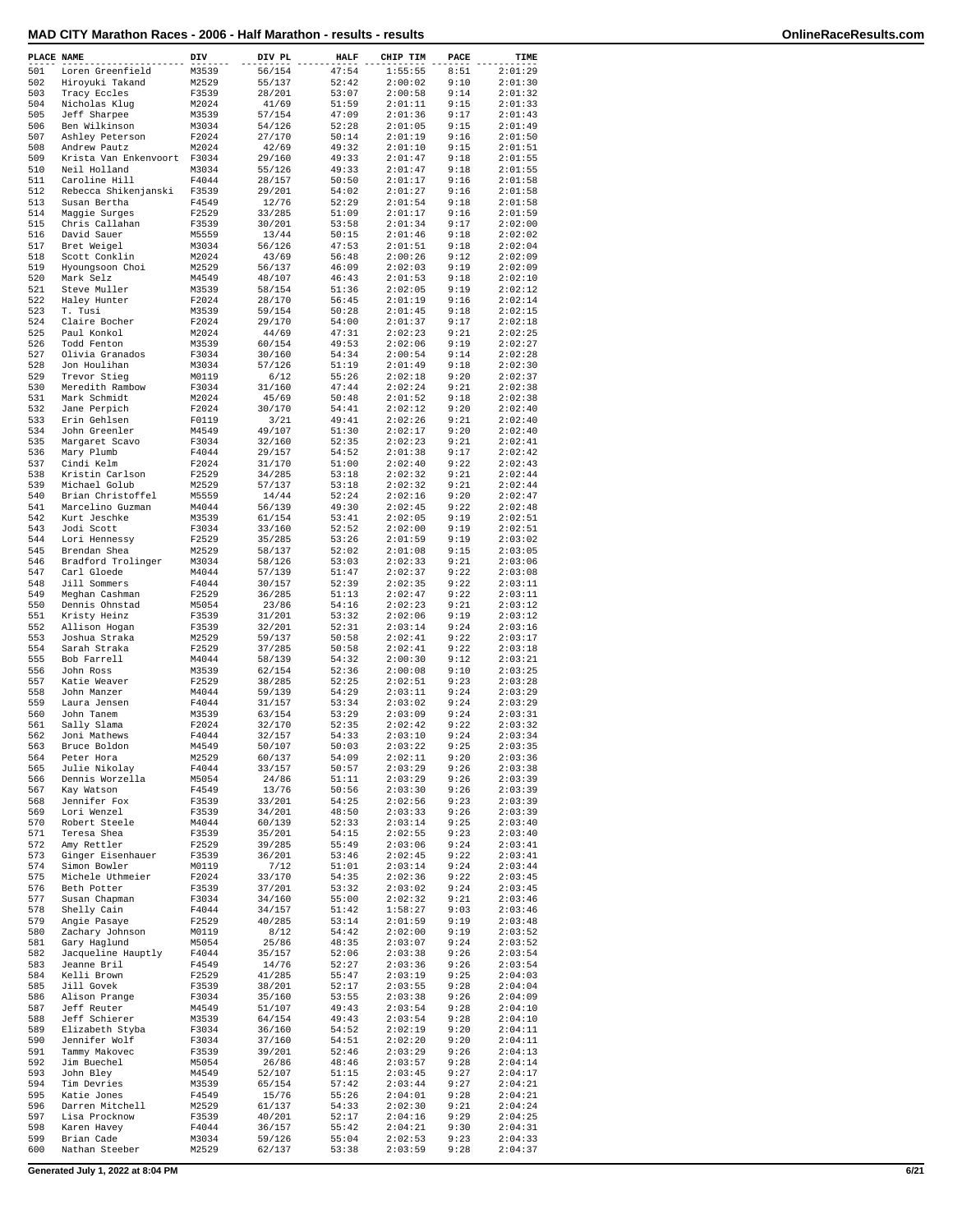| PLACE NAME |                                                  | DIV            | DIV PL           | <b>HALF</b>    | CHIP TIM           | PACE         | TIME               |
|------------|--------------------------------------------------|----------------|------------------|----------------|--------------------|--------------|--------------------|
| 601        | Ravishankar Ramaswamy                            | M2529          | 63/137           | 57:42          | 2:04:00            | 9:28         | 2:04:37            |
| 602        | Benjamin Gumz                                    | M3034          | 60/126           | 55:19          | 2:03:48            | 9:27         | 2:04:38            |
| 603        | Jimmy Breen                                      | M3539          | 66/154           | 54:42          | 2:04:15            | 9:29         | 2:04:39            |
| 604        | James Humston                                    | M5054          | 27/86            | 51:34          | 2:04:07            | 9:29         | 2:04:39            |
| 605        | Heavin Bordwell                                  | F3034          | 38/160           | 54:03          | 2:04:02            | 9:28         | 2:04:41            |
| 606<br>607 | Chad Bordwell                                    | M3034<br>F2529 | 61/126           | 46:31<br>52:45 | 2:04:39<br>2:03:52 | 9:31<br>9:27 | 2:04:41<br>2:04:43 |
| 608        | Tiffany Wassenaar<br>Stephanie Whittingham F3539 |                | 42/285<br>41/201 | 53:54          | 2:04:12            | 9:29         | 2:04:44            |
| 609        | Tamara Knickmeier                                | F4044          | 37/157           | 54:32          | 2:04:11            | 9:29         | 2:04:45            |
| 610        | Debbie Klein                                     | F4044          | 38/157           | 54:32          | 2:04:11            | 9:29         | 2:04:46            |
| 611        | Lisa Pritzkow                                    | F2024          | 34/170           | 56:33          | 2:03:45            | 9:27         | 2:04:46            |
| 612        | Doug Barton                                      | M3539          | 67/154           | 52:27          | 2:03:26            | 9:25         | 2:04:48            |
| 613        | Terri Grosse                                     | F3539          | 42/201           | 52:28          | 2:03:27            | 9:25         | 2:04:48            |
| 614        | Tara Breunig                                     | F2529          | 43/285           | 51:30          | 2:04:43            | 9:31         | 2:04:54            |
| 615        | Bonnie Pilch                                     | F2529          | 44/285           | 53:33          | 2:04:27            | 9:30         | 2:04:55            |
| 616        | Amber Maher                                      | F2529          | 45/285           | 50:38          | 2:04:39            | 9:31         | 2:04:55            |
| 617        | Michael Greenewa Green M4549                     |                | 53/107           | 54:25          | 2:04:10            | 9:29         | 2:04:56            |
| 618        | Rebecca Terlizzi                                 | F2024          | 35/170           | 53:47          | 2:04:32            | 9:30         | 2:04:59            |
| 619<br>620 | Mark Michaels                                    | M3539          | 68/154           | 55:50          | 2:03:48            | 9:27         | 2:05:05            |
| 621        | Judy Schmidt<br>Allison Hellman                  | F5054<br>F3539 | 2/48<br>43/201   | 54:37<br>54:36 | 2:04:37<br>2:04:37 | 9:31<br>9:31 | 2:05:05<br>2:05:06 |
| 622        | Terry Barton                                     | F4549          | 16/76            | 51:57          | 2:04:43            | 9:31         | 2:05:10            |
| 623        | Richard Zulkowsky                                | M3539          | 69/154           | 52:41          | 2:05:09            | 9:33         | 2:05:12            |
| 624        | Perron Nicholas                                  | M3539          | 70/154           | 54:19          | 2:03:45            | 9:27         | 2:05:13            |
| 625        | Bethany Nodolf                                   | F2529          | 46/285           | 53:39          | 2:04:32            | 9:30         | 2:05:14            |
| 626        | Shannon Maguire                                  | F4044          | 39/157           | 47:15          | 2:05:12            | 9:33         | 2:05:16            |
| 627        | Jennifer Wagner                                  | F3034          | 39/160           | 55:27          | 2:04:29            | 9:30         | 2:05:16            |
| 628        | Angela Mabb                                      | F2529          | 47/285           | 52:26          | 2:04:55            | 9:32         | 2:05:18            |
| 629        | Kris Angerthal                                   | F3539          | 44/201           | 52:01          | 2:04:51            | 9:32         | 2:05:18            |
| 630        | Marti Elder                                      | F3539          | 45/201           | 54:10          | 2:04:11            | 9:29         | 2:05:19            |
| 631        | Michael Elder                                    | M4044          | 61/139           | 54:10          | 2:04:11            | 9:29         | 2:05:19            |
| 632        | Alex Britzius                                    | M2529          | 64/137           | 1:00:22        | 2:03:41            | 9:27         | 2:05:20            |
| 633        | Janie Starzewski                                 | F2024          | 36/170           | 51:25          | 2:04:37            | 9:31         | 2:05:20            |
| 634        | Matthew Starzewski                               | M2529          | 65/137           | 51:25          | 2:04:37            | 9:31         | 2:05:20            |
| 635        | Katie Georgitis                                  | F2529          | 48/285           | 54:50          | 2:04:37            | 9:31         | 2:05:21            |
| 636        | Nate Grover                                      | M3034          | 62/126           | 54:50          | 2:04:37            | 9:31         | 2:05:22            |
| 637        | Allison Ishizaki                                 | F2529          | 49/285           | 54:05          | 2:04:16            | 9:29         | 2:05:22            |
| 638<br>639 | Sarah Chovan                                     | F2529<br>F3539 | 50/285           | 53:50          | 2:05:11<br>2:04:20 | 9:33<br>9:30 | 2:05:23<br>2:05:26 |
| 640        | Kimberly Bowe<br>Kristin Siepmann                |                | 46/201           | 53:50          | 2:04:21            | 9:30         |                    |
| 641        | Mary Phelan                                      | F3539<br>F4549 | 47/201<br>17/76  | 55:08          | 2:04:34            | 9:31         | 2:05:26<br>2:05:27 |
| 642        | Jeffrey Storch                                   | M3539          | 71/154           | 57:58          | 2:04:03            | 9:28         | 2:05:30            |
| 643        | Stewart Ramsey                                   | M4549          | 54/107           | 48:09          | 2:05:12            | 9:33         | 2:05:30            |
| 644        | Gabrielle Zimbric                                | F2024          | 37/170           | 54:42          | 2:04:23            | 9:30         | 2:05:31            |
| 645        | Val Grittinger                                   | F4044          | 40/157           | 52:59          | 2:04:54            | 9:32         | 2:05:33            |
| 646        | Terry Dvorak                                     | F4044          | 41/157           | 52:23          | 2:05:11            | 9:33         | 2:05:35            |
| 647        | Carolyn Patterson                                | F2024          | 38/170           | 53:15          | 2:05:25            | 9:34         | 2:05:37            |
| 648        | Lisa Davidson                                    | F4044          | 42/157           | 52:37          | 2:05:18            | 9:34         | 2:05:37            |
| 649        | Vickie Turner                                    | F5054          | 3/48             | 49:38          | 2:05:09            | 9:33         | 2:05:39            |
| 650        | Amy Goss                                         | F2024          | 39/170           | 53:11          | 2:05:14            | 9:34         | 2:05:40            |
| 651        | Bob Gill                                         | M3539          | 72/154           | 54:06          | 2:04:56            | 9:32         | 2:05:42            |
| 652        | Mark Patton                                      | M5054          | 28/86            | 49:46          | 2:05:38            | 9:35         | 2:05:48            |
| 653        | Molly Keelan                                     | F4044          | 43/157           | 55:28          | 2:04:44            | 9:31         | 2:05:51            |
| 654        | Kari Woodall                                     | F3034          | 40/160           | 55:30          | 2:05:00            | 9:33         | 2:05:52            |
| 655        | Michele Barsness                                 | F3034          | 41/160           | 53:30          | 2:05:10            | 9:33         | 2:05:53            |
| 656        | Sarah Faust                                      | F2529          | 51/285           | 54:29          | 2:05:12            | 9:33         | 2:05:54            |
| 657        | Lisa Wenzel                                      | F4044          | 44/157           | 55:26          | 2:05:34            | 9:35         | 2:05:54            |
| 658<br>659 | Marni Winn                                       | F2529          | 52/285<br>48/201 | 53:52          | 2:05:22            | 9:34         | 2:05:55            |
| 660        | Wendi Joseph<br>Albert Neroni                    | F3539<br>M5054 | 29/86            | 57:16<br>53:00 | 2:04:56<br>2:05:33 | 9:32<br>9:35 | 2:05:55<br>2:05:56 |
| 661        | Paul Gruber                                      | M2529          | 66/137           | 55:26          | 2:04:42            | 9:31         | 2:05:56            |
| 662        | Joel Haynie                                      | M2529          | 67/137           | 55:14          | 2:04:40            | 9:31         | 2:05:59            |
| 663        | Ryan Orvis                                       | M3034          | 63/126           | 56:21          | 2:04:17            | 9:29         | 2:06:01            |
| 664        | Kevin Bach                                       | M2529          | 68/137           | 55:57          | 2:05:19            | 9:34         | 2:06:01            |
| 665        | Eileen Grimm                                     | F2024          | 40/170           | 53:37          | 2:05:13            | 9:34         | 2:06:03            |
| 666        | Sally Zale                                       | F3539          | 49/201           | 53:23          | 2:05:29            | 9:35         | 2:06:04            |
| 667        | Paul Wilson                                      | M3034          | 64/126           | 52:23          | 2:05:28            | 9:35         | 2:06:05            |
| 668        | Randi Davi                                       | F2529          | 53/285           | 54:47          | 2:05:51            | 9:36         | 2:06:08            |
| 669        | Denise Theyerl                                   | F3539          | 50/201           | 49:48          | 2:05:58            | 9:37         | 2:06:10            |
| 670        | Bridget Young                                    | F3539          | 51/201           | 50:33          | 2:05:40            | 9:36         | 2:06:10            |
| 671        | Mara Simon-Meyer                                 | F2024          | 41/170           | 55:13          | 2:05:33            | 9:35         | 2:06:11            |
| 672        | Kyla Brydon                                      | F2024          | 42/170           | 55:13          | 2:05:33            | 9:35         | 2:06:11            |
| 673<br>674 | Ed Mathein<br>Emily Stenhoff                     | M2529<br>F2024 | 69/137<br>43/170 | 49:10<br>50:32 | 2:05:56<br>2:05:47 | 9:37<br>9:36 | 2:06:12<br>2:06:13 |
| 675        | Melissa Brand                                    | F3539          | 52/201           | 53:34          | 2:05:44            | 9:36         | 2:06:15            |
| 676        | Bryan Huebsch                                    | M2024          | 46/69            | 50:08          | 2:06:04            | 9:37         | 2:06:16            |
| 677        | Nancy Aliota                                     | F4044          | 45/157           | 54:52          | 2:05:13            | 9:34         | 2:06:16            |
| 678        | Elizabeth Disalvo                                | F2529          | 54/285           | 54:56          | 2:05:37            | 9:35         | 2:06:19            |
| 679        | Mariah Ohlsen                                    | F2529          | 55/285           | 53:17          | 2:05:51            | 9:36         | 2:06:19            |
| 680        | Ellen Hughes                                     | F3539          | 53/201           | 56:58          | 2:05:00            | 9:33         | 2:06:20            |
| 681        | Anthony Evans                                    | M4549          | 55/107           | 53:18          | 2:05:04            | 9:33         | 2:06:22            |
| 682        | Darren Elledge                                   | M3539          | 73/154           | 51:39          | 2:06:20            | 9:39         | 2:06:23            |
| 683        | Jennifer Meudt                                   | F2529          | 56/285           | 53:42          | 2:05:46            | 9:36         | 2:06:24            |
| 684        | Lynn Lange                                       | F3034          | 42/160           | 50:08          | 2:06:14            | 9:38         | 2:06:24            |
| 685        | Kerry Hyland                                     | F2024          | 44/170           | 52:51          | 2:05:51            | 9:36         | 2:06:27            |
| 686        | Peggy Slind                                      | F4549          | 18/76            | 53:45          | 2:05:52            | 9:37         | 2:06:29            |
| 687        | Jessica Slind                                    | F2529          | 57/285           |                | 2:05:53            | 9:37         | 2:06:31            |
| 688        | Rob Green                                        | M4044          | 62/139           | 51:48          | 2:05:57            | 9:37         | 2:06:33            |
| 689        | Patti Werner                                     | F5054          | 4/48             | 51:50          | 2:06:05            | 9:38         | 2:06:33            |
| 690        | Mark Melum                                       | M3539          | 74/154           | 53:43          | 2:05:57            | 9:37         | 2:06:35            |
| 691        | Christine Pumper                                 | F2529          | 58/285           | 53:14          | 2:05:52            | 9:37         | 2:06:37            |
| 692<br>693 | Kristina Lavis<br>Megan Phillips                 | F2529<br>F2024 | 59/285<br>45/170 | 54:36<br>51:53 | 2:05:49<br>2:06:18 | 9:36<br>9:39 | 2:06:38<br>2:06:43 |
| 694        | Kimberly Patullo                                 | F4044          | 46/157           | 50:54          | 2:06:41            | 9:40         | 2:06:44            |
| 695        | Elizabeth Knight                                 | F2529          | 60/285           | 53:54          | 2:06:11            | 9:38         | 2:06:44            |
| 696        | Abby Dawes                                       | F2529          | 61/285           | 57:22          | 2:05:34            | 9:35         | 2:06:45            |
| 697        | Kevin Knutilla                                   | M3034          | 65/126           | 52:23          | 2:05:17            | 9:34         | 2:06:48            |
| 698        | Kelly Fattman                                    | F3539          | 54/201           | 56:27          | 2:06:15            | 9:38         | 2:06:58            |
| 699        | Josh Percifield                                  | M2529          | 70/137           | 58:42          | 2:05:54            | 9:37         | 2:07:00            |
| 700        | Emily Putiri                                     | F2529          | 62/285           | 57:02          | 2:05:53            | 9:37         | 2:07:00            |

**Generated July 1, 2022 at 8:04 PM 7/21**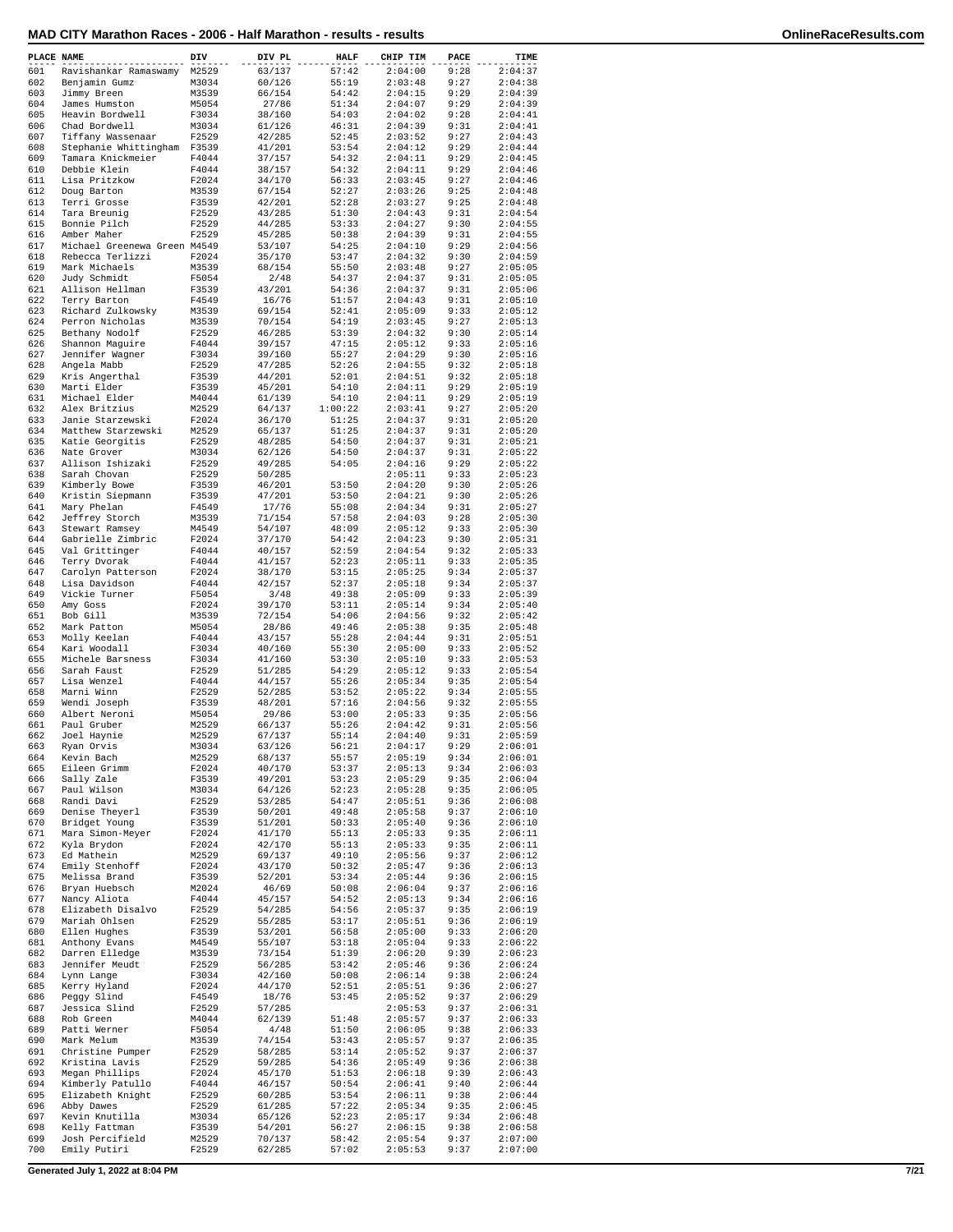| PLACE NAME |                                      | DIV            | DIV PL           | <b>HALF</b>      | CHIP TIM           | PACE         | TIME               |
|------------|--------------------------------------|----------------|------------------|------------------|--------------------|--------------|--------------------|
| 701        | Bonnie Concordia                     | F4044          | 47/157           | 54:16            | 2:06:53            | 9:41         | 2:07:04            |
| 702        | Kathy Obrien                         | F5054          | 5/48             | 52:43            | 2:00:35            | 9:12         | 2:07:10            |
| 703        | Anne Andersen                        | F3034          | 43/160           | 56:31            | 2:06:33            | 9:40         | 2:07:13            |
| 704<br>705 | Lisa Foster Tuttle<br>Libby Sander   | F2024<br>F2529 | 46/170<br>63/285 | 55:13<br>54:45   | 2:06:03<br>2:06:47 | 9:37<br>9:41 | 2:07:18<br>2:07:19 |
| 706        | Ron Tervo                            | M5559          | 15/44            | 56:11            | 2:06:20            | 9:39         | 2:07:20            |
| 707        | Jackie Redmond                       | F4044          | 48/157           | 54:48            | 2:06:22            | 9:39         | 2:07:22            |
| 708        | Herb Redmond                         | M6569          | 1/10             | 54:48            | 2:06:22            | 9:39         | 2:07:22            |
| 709<br>710 | Michelle Gassman<br>Amy Baillies     | F2529          | 64/285           | 56:15<br>54:53   | 2:06:40<br>2:07:13 | 9:40<br>9:43 | 2:07:24<br>2:07:24 |
| 711        | Mike Oconnor                         | F2529<br>M3539 | 65/285<br>75/154 | 53:16            | 2:07:05            | 9:42         | 2:07:24            |
| 712        | Fred Lee                             | M4044          | 63/139           | 54:54            | 2:07:13            | 9:43         | 2:07:24            |
| 713        | Janet Tegtmeier                      | F3539          | 55/201           | 55:53            | 2:05:42            | 9:36         | 2:07:25            |
| 714<br>715 | Christine Nuzzo<br>Cindy Maruna      | F3539<br>F4044 | 56/201<br>49/157 | 56:14<br>54:06   | 2:06:32<br>2:06:46 | 9:40<br>9:41 | 2:07:25<br>2:07:27 |
| 716        | Kurt Petterle                        | M3539          | 76/154           | 56:21            | 2:07:04            | 9:42         | 2:07:30            |
| 717        | Timothy Sandee                       | M5054          | 30/86            | 52:48            | 2:06:39            | 9:40         | 2:07:31            |
| 718        | Thomas Melah                         | M4044          | 64/139           | 57:20            | 2:06:22            | 9:39         | 2:07:31            |
| 719<br>720 | Laura McCorkell<br>Maggie Mills      | F2024<br>F0119 | 47/170<br>4/21   | 54:47<br>57:26   | 2:07:16<br>2:06:29 | 9:43<br>9:39 | 2:07:33<br>2:07:33 |
| 721        | Allison McLemore                     | F0119          | 5/21             | 57:26            | 2:06:29            | 9:39         | 2:07:34            |
| 722        | Brendon Wilkinson                    | M3034          | 66/126           | 54:29            | 2:07:10            | 9:42         | 2:07:40            |
| 723        | Anna Dopp                            | F2529          | 66/285           | 51:59            | 2:07:01            | 9:42         | 2:07:41            |
| 724<br>725 | Orly Vardeny<br>Elizabeth Dosher     | F3034<br>F2529 | 44/160<br>67/285 | 51:58<br>53:07   | 2:07:01<br>2:07:06 | 9:42<br>9:42 | 2:07:41<br>2:07:48 |
| 726        | Grant Sharpee                        | M2529          | 71/137           | 51:39            | 2:06:30            | 9:39         | 2:07:49            |
| 727        | Scott Worthington                    | M4549          | 56/107           |                  | 2:07:13            | 9:43         | 2:07:49            |
| 728        | Chris Hegna                          | M4044          | 65/139           | 49:03            | 2:07:38            | 9:45         | 2:07:50            |
| 729<br>730 | Marcela Schultz<br>Mahriah Alf       | F3034<br>F2024 | 45/160<br>48/170 | 55:46<br>54:36   | 2:06:50<br>2:06:48 | 9:41<br>9:41 | 2:07:54<br>2:07:56 |
| 731        | Julie Colmar                         | F2529          | 68/285           | 56:06            | 2:07:11            | 9:43         | 2:07:56            |
| 732        | Tim Markus                           | M4044          | 66/139           | 54:14            | 2:07:32            | 9:44         | 2:07:58            |
| 733        | Ryan Grady                           | M2024          | 47/69            | 57:26            | 2:07:08            | 9:42         | 2:08:00            |
| 734<br>735 | Pat Foy                              | M2529          | 72/137           | 52:53            | 2:07:11<br>2:07:46 | 9:43         | 2:08:01            |
| 736        | Gary Cooper<br>Cliff Morris          | M4549<br>M4549 | 57/107<br>58/107 | 50:14<br>51:42   | 2:07:46            | 9:45<br>9:45 | 2:08:01<br>2:08:02 |
| 737        | Justin Goetzke                       | M2024          | 48/69            | 57:04            | 2:06:36            | 9:40         | 2:08:03            |
| 738        | Janelle Vreugdenhil                  | F4044          | 50/157           | 52:27            | 2:07:46            | 9:45         | 2:08:11            |
| 739<br>740 | Michael Szydlowski                   | M4044          | 67/139           | 53:44<br>52:44   | 2:08:05            | 9:47<br>9:47 | 2:08:17            |
| 741        | Gigi Boswell<br>Ryan Theis           | F4549<br>M2529 | 19/76<br>73/137  | 50:19            | 2:08:03<br>2:07:32 | 9:44         | 2:08:20<br>2:08:20 |
| 742        | Ella Braden                          | F2024          | 49/170           | 52:17            | 2:07:48            | 9:45         | 2:08:21            |
| 743        | Melissa Coppotelli                   | F4044          | 51/157           | 51:38            | 2:08:07            | 9:47         | 2:08:21            |
| 744<br>745 | Eric Newman                          | M3034<br>F3539 | 67/126           | 51:14<br>52:05   | 2:08:14<br>2:08:09 | 9:47<br>9:47 | 2:08:23<br>2:08:24 |
| 746        | Kathy Vrydaghs<br>Ross Bowler        | M4549          | 57/201<br>59/107 | 52:29            | 2:07:20            | 9:43         | 2:08:27            |
| 747        | Roger Rumppe                         | M4044          | 68/139           | 54:01            | 2:07:21            | 9:43         | 2:08:30            |
| 748        | Kelli Swenson                        | F0119          | 6/21             | 53:22            | 2:07:34            | 9:44         | 2:08:31            |
| 749<br>750 | Donna Esbjornson<br>Ryan Griessmeyer | M2529<br>M3034 | 74/137<br>68/126 | 55:33<br>45:15   | 2:07:50<br>2:08:14 | 9:46<br>9:47 | 2:08:39<br>2:08:40 |
| 751        | James Pitts                          | M5054          | 31/86            | 54:15            | 2:08:29            | 9:49         | 2:08:40            |
| 752        | Bradley Geurts                       | M4044          | 69/139           | 50:39            | 2:02:43            | 9:22         | 2:08:42            |
| 753        | William Bullock                      | M3539          | 77/154           | 49:43            | 2:08:38            | 9:49         | 2:08:43            |
| 754<br>755 | Angela Boehnen<br>Bilal Dosti        | F2024<br>M3539 | 50/170<br>78/154 | 53:59<br>55:45   | 2:07:41<br>2:08:20 | 9:45<br>9:48 | 2:08:45<br>2:08:49 |
| 756        | Mandy Porter Dosti                   | F3034          | 46/160           | 55:45            | 2:08:20            | 9:48         | 2:08:50            |
| 757        | Jose Perez                           | M5054          | 32/86            | 52:49            | 2:08:26            | 9:48         | 2:08:52            |
| 758        | Kristine Johnston                    | F0119          | 7/21             | 57:26            | 2:07:47            | 9:45         | 2:08:52            |
| 759<br>760 | Lara Lopez<br>Jahna Cook             | F3539<br>F2529 | 58/201<br>69/285 | 57:33<br>54:56   | 2:08:00<br>2:08:13 | 9:46<br>9:47 | 2:08:55<br>2:08:56 |
| 761        | Nate Koehler                         | M0119          | 9/12             | 50:11            | 2:07:33            | 9:44         | 2:08:58            |
| 762        | Julia Fangmann                       | F2024          | 51/170           | 53:16            | 2:08:14            | 9:47         | 2:09:00            |
| 763        | Nicole Le Mieux                      | F2529          | 70/285           | 56:26            | 2:08:17            | 9:48         | 2:09:01            |
| 764<br>765 | Michael Nowak<br>Tom Burke           | M3539<br>M5054 | 79/154<br>33/86  | 1:01:26<br>55:37 | 2:06:54<br>2:08:08 | 9:41<br>9:47 | 2:09:01<br>2:09:02 |
| 766        | Sarah Atols                          | F3034          | 47/160           | 57:06            | 2:07:47            | 9:45         | 2:09:08            |
| 767        | Angela Flickinger                    | F2529          | 71/285           | 55:58            | 2:08:38            | 9:49         | 2:09:11            |
| 768        | Josh Flickinger                      | M2529          | 75/137           | 49:43            | 2:08:59            | 9:51         | 2:09:12            |
| 769<br>770 | Chris Iglar<br>Lisa Shatrawka        | M3034<br>F4044 | 69/126<br>52/157 | 55:50<br>55:04   | 2:08:17<br>2:08:44 | 9:48<br>9:50 | 2:09:12<br>2:09:12 |
| 771        | Katherine Shillinglaw                | F2529          | 72/285           | 57:28            | 2:08:22            | 9:48         | 2:09:13            |
| 772        | Nicole Mundt                         | F2024          | 52/170           | 57:13            | 2:08:26            | 9:48         | 2:09:14            |
| 773        | Elizabeth Wong                       | F2024          | 53/170           | 54:49            | 2:05:00            | 9:33         | 2:09:18            |
| 774<br>775 | Josh Gill<br>Loretta Bonness         | M2529<br>F3539 | 76/137<br>59/201 | 57:09<br>55:06   | 2:08:14<br>2:08:28 | 9:47<br>9:48 | 2:09:22<br>2:09:25 |
| 776        | Ryan Hammes                          | M2024          | 49/69            | 58:30            | 2:08:02            | 9:46         | 2:09:27            |
| 777        | Anne Francissen                      | F4044          | 53/157           | 55:39            | 2:08:33            | 9:49         | 2:09:27            |
| 778<br>779 | Larry Pfeil                          | M4549          | 60/107           | 52:51            | 2:09:01            | 9:51         | 2:09:27            |
| 780        | Jeff Gehlsen<br>Elizabeth Beveridge  | M4044<br>F2024 | 70/139<br>54/170 | 48:12<br>52:24   | 2:09:14<br>2:09:15 | 9:52<br>9:52 | 2:09:28<br>2:09:31 |
| 781        | James Tessmer                        | M3034          | 70/126           | 51:07            | 2:08:52            | 9:50         | 2:09:34            |
| 782        | Lori Duwell                          | F4549          | 20/76            | 55:38            | 2:08:39            | 9:49         | 2:09:36            |
| 783<br>784 | Michael Struck<br>Jeff Hook          | M4044<br>M4549 | 71/139<br>61/107 | 54:45<br>52:09   | 2:09:08<br>2:09:27 | 9:51<br>9:53 | 2:09:45<br>2:09:46 |
| 785        | Sarah Young                          | F2024          | 55/170           | 58:56            | 2:08:45            | 9:50         | 2:09:48            |
| 786        | Steven Schilling                     | M5054          | 34/86            | 55:53            | 2:08:47            | 9:50         | 2:09:48            |
| 787        | Andrew Mulder                        | M4044          | 72/139           | 51:01            | 2:09:32            | 9:53         | 2:09:49            |
| 788        | Jennifer Ryan<br>Julie Hatlem        | F3034          | 48/160           | 56:31            | 2:09:09            | 9:52         | 2:09:49            |
| 789<br>790 | Carissa Laulainen                    | F4549<br>F2529 | 21/76<br>73/285  | 55:06<br>53:09   | 2:08:48<br>2:08:33 | 9:50<br>9:49 | 2:09:50<br>2:09:51 |
| 791        | Matthew O'Neill                      | M3539          | 80/154           | 58:04            | 2:08:53            | 9:50         | 2:09:51            |
| 792        | Jovita Gandolfo                      | F2529          | 74/285           | 55:15            | 2:09:11            | 9:52         | 2:09:52            |
| 793<br>794 | Scott Plumb<br>Zakariah Wernecke     | M4549<br>M2529 | 62/107<br>77/137 | 55:22<br>47:51   | 2:08:50<br>2:09:45 | 9:50<br>9:54 | 2:09:55<br>2:09:56 |
| 795        | John Hildebrandt                     | M2529          | 78/137           | 55:40            | 2:09:27            | 9:53         | 2:09:58            |
| 796        | David Haznaw                         | M4044          | 73/139           | 50:20            | 2:09:15            | 9:52         | 2:09:59            |
| 797        | Shannon Allen                        | F3539          | 60/201           | 58:04            | 2:09:00            | 9:51         | 2:09:59            |
| 798<br>799 | Marilisa Condon<br>Kelly Toll        | F3539<br>F2529 | 61/201<br>75/285 | 57:19<br>54:03   | 2:09:06<br>2:09:15 | 9:51<br>9:52 | 2:10:00<br>2:10:03 |
| 800        | Jennifer Kuehl                       | F2529          | 76/285           | 53:18            | 2:09:29            | 9:53         | 2:10:05            |
|            |                                      |                |                  |                  |                    |              |                    |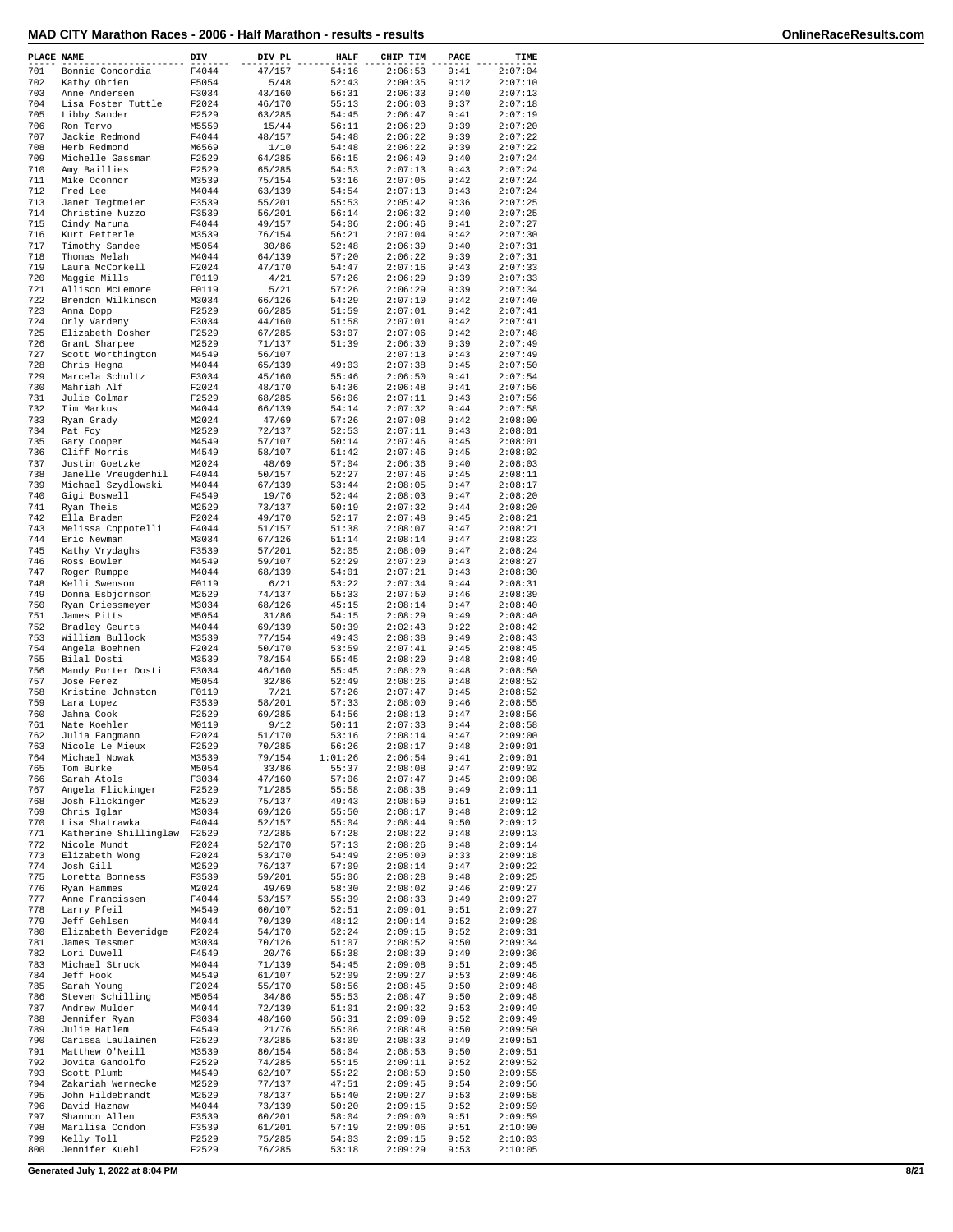| PLACE NAME |                                                  | DIV            | DIV PL           | <b>HALF</b>    | CHIP TIM           | PACE           | TIME               |
|------------|--------------------------------------------------|----------------|------------------|----------------|--------------------|----------------|--------------------|
| 801        | Jason Jacobs                                     | M3539          | 81/154           | 53:18          | 2:09:29            | 9:53           | 2:10:05            |
| 802<br>803 | Lindsey Lyles<br>Elizabeth Calawerts             | M2529<br>F2024 | 79/137<br>56/170 | 54:40<br>50:58 | 2:09:13<br>2:09:43 | 9:52<br>9:54   | 2:10:06<br>2:10:06 |
| 804        | Nicholas Ariens                                  | M2024          | 50/69            | 50:59          | 2:09:44            | 9:54           | 2:10:07            |
| 805        | Clark Ambrose                                    | M3034          | 71/126           | 53:25          | 2:07:48            | 9:45           | 2:10:07            |
| 806        | Louise Wilson                                    | F4549          | 22/76            | 53:55          | 2:09:34            | 9:53           | 2:10:07            |
| 807<br>808 | Monica Gonzalez<br>Lisa Toney                    | F2529<br>F2529 | 77/285<br>78/285 | 57:39<br>57:27 | 2:08:18<br>2:09:14 | 9:48<br>9:52   | 2:10:08<br>2:10:11 |
| 809        | Brian Spredemann                                 | M3034          | 72/126           | 53:59          | 2:09:40            | 9:54           | 2:10:12            |
| 810        | Aaron Thompson                                   | M3034          | 73/126           | 56:27          | 2:09:06            | 9:51           | 2:10:12            |
| 811<br>812 | Kathrine McKinlay<br>Colleen McQuade             | F3539<br>F4044 | 62/201<br>54/157 | 49:28<br>55:26 | 2:10:10<br>2:09:54 | 9:56<br>9:55   | 2:10:12<br>2:10:15 |
| 813        | Curt Carey                                       | M4549          | 63/107           | 53:14          | 2:09:49            | 9:55           | 2:10:16            |
| 814        | Tom Hicks                                        | M2529          | 80/137           | 54:30          | 2:09:48            | 9:55           | 2:10:18            |
| 815<br>816 | David Duchow<br>Diana Renken                     | M3539<br>F3539 | 82/154<br>63/201 | 58:40<br>54:06 | 2:09:01<br>2:09:22 | 9:51<br>9:53   | 2:10:18<br>2:10:19 |
| 817        | Paul Weisse                                      | M4044          | 74/139           | 52:43          | 2:09:58            | 9:55           | 2:10:19            |
| 818        | John Corrigan                                    | M6569          | 2/10             | 54:10          | 2:09:55            | 9:55           | 2:10:22            |
| 819        | Elizabeth Kinderman                              | F3539          | 64/201           | 58:37          | 2:08:45            | 9:50           | 2:10:23            |
| 820<br>821 | Edward Rothberger<br>Misty Johnson               | M3034<br>F3034 | 74/126<br>49/160 | 57:59<br>50:44 | 2:09:10<br>2:10:02 | 9:52<br>9:56   | 2:10:24<br>2:10:25 |
| 822        | Emily Foltz                                      | F2529          | 79/285           | 53:50          | 2:09:48            | 9:55           | 2:10:26            |
| 823        | Jim Lesmeister                                   | M5559          | 16/44            | 54:10          | 2:08:55            | 9:51           | 2:10:26            |
| 824<br>825 | Kevin Jacobs<br>Renee Smith                      | M5054<br>F3539 | 35/86<br>65/201  | 53:54<br>56:37 | 2:09:56<br>2:09:36 | 9:55<br>9:54   | 2:10:27<br>2:10:31 |
| 826        | Robin Seymour                                    | F3539          | 66/201           | 57:18          | 2:09:22            | 9:53           | 2:10:32            |
| 827        | Tanner McKenna                                   | M3034          | 75/126           | 56:58          | 2:09:52            | 9:55           | 2:10:32            |
| 828        | Karen Kleman-Leyer                               | F4044          | 55/157           | 58:30          | 2:08:48            | 9:50           | 2:10:33            |
| 829<br>830 | Sarah Hundt<br>Jerry Steinberg                   | F3539<br>M5054 | 67/201<br>36/86  | 55:15<br>54:59 | 2:10:02<br>2:09:33 | 9:56<br>9:53   | 2:10:34<br>2:10:36 |
| 831        | Jacqueline Schneider                             | F3539          | 68/201           | 56:40          | 2:09:49            | 9:55           | 2:10:36            |
| 832        | Susan Miller                                     | F4044          | 56/157           | 56:41          | 2:09:50            | 9:55           | 2:10:36            |
| 833        | Erica Nord                                       | F2529          | 80/285           | 51:41          | 2:10:01            | 9:56           | 2:10:40            |
| 834<br>835 | Christopher Bailey<br>Michelle Barrie            | M2529<br>F2024 | 81/137<br>57/170 | 54:20<br>58:23 | 2:09:11<br>2:09:18 | 9:52<br>9:52   | 2:10:41<br>2:10:43 |
| 836        | Robby Burmeister                                 | M2529          | 82/137           | 58:21          | 2:09:17            | 9:52           | 2:10:43            |
| 837        | Melissa Zacek                                    | F2024          | 58/170           | 53:00          | 2:10:24            | 9:57           | 2:10:45            |
| 838        | James Bruss                                      | M3034          | 76/126           | 53:32          | 2:10:31            | 9:58           | 2:10:45            |
| 839<br>840 | David Miller<br>Kristi Gehring                   | M4044<br>F2529 | 75/139<br>81/285 | 51:29<br>57:23 | 2:10:17<br>2:08:54 | 9:57<br>9:50   | 2:10:46<br>2:10:46 |
| 841        | Sarah Marcotte                                   | F3034          | 50/160           | 58:27          | 2:09:23            | 9:53           | 2:10:47            |
| 842        |                                                  |                | 0/0              | 52:30          | 2:10:40            | 9:59           | 2:10:52            |
| 843        | Peter Wadsack                                    | M6064          | 2/15             | 58:57          | 2:09:53            | 9:55           | 2:10:57            |
| 844<br>845 | David Hamers<br>Paul Brouillette                 | M2529<br>M6064 | 83/137<br>3/15   | 51:02<br>55:25 | 2:10:35<br>2:10:34 | 9:58<br>9:58   | 2:10:58<br>2:10:59 |
| 846        | Jordan Zacek                                     | M2024          | 51/69            | 53:01          | 2:10:39            | 9:58           | 2:10:59            |
| 847        | Michael McCluskey                                | M5559          | 17/44            | 55:52          | 2:10:28            | 9:58           | 2:11:02            |
| 848<br>849 | Michael Frucht                                   | M3539          | 83/154           | 52:35          | 2:10:45            | 9:59           | 2:11:02            |
| 850        | Jason Sondgeroth<br>Robert Hermsen               | M3539<br>M5054 | 84/154<br>37/86  | 53:13<br>52:41 | 2:10:45<br>2:10:46 | 9:59<br>9:59   | 2:11:03<br>2:11:04 |
| 851        | Lisa Shen                                        | F2024          | 59/170           | 55:52          | 2:10:02            | 9:56           | 2:11:06            |
| 852        | Tim Panzer                                       | M3034          | 77/126           | 54:49          | 2:09:44            | 9:54           | 2:11:07            |
| 853<br>854 | Mark Wood<br>Patti Jackson                       | M5054<br>F4549 | 38/86<br>23/76   | 52:36<br>54:57 | 2:10:54<br>2:09:17 | 10:00<br>9:52  | 2:11:09<br>2:11:10 |
| 855        | Kate Schmitz                                     | F3539          | 69/201           | 57:37          | 2:10:20            | 9:57           | 2:11:11            |
| 856        | Rick Govek                                       | M4044          | 76/139           | 53:20          | 2:11:03            | 10:00          | 2:11:12            |
| 857        | John Sevedge                                     | M3539          | 85/154           | 55:48          | 2:10:38            | 9:58           | 2:11:13            |
| 858<br>859 | Kristi Knoedler<br>Nancy Lange                   | F2529<br>F5054 | 82/285<br>6/48   | 55:47<br>55:13 | 2:10:38<br>2:10:57 | 9:58<br>10:00  | 2:11:14<br>2:11:14 |
| 860        | Gwendolyn Jacobs                                 | F2529          | 83/285           | 54:15          | 2:09:58            | 9:55           | 2:11:15            |
| 861        | Roger Zellner                                    | M4549          | 64/107           | 55:18          | 2:10:10            | 9:56           | 2:11:20            |
| 862        | Patrick Foy                                      | M5054          | 39/86            | 52:53          | 2:10:34            | 9:58           | 2:11:23            |
| 863<br>864 | Warren Zaug<br>Sharon Dahmen                     | M3539<br>F4044 | 86/154<br>57/157 | 55:18<br>57:04 | 2:10:14<br>2:11:17 | 9:57<br>10:01  | 2:11:23<br>2:11:27 |
| 865        | Emma Schroeder                                   | F0119          | 8/21             | 54:50          | 2:10:02            | 9:56           | 2:11:28            |
| 866        | Melissa Schill                                   | F3539          | 70/201           | 58:52          | 2:09:38            | 9:54           | 2:11:29            |
| 867        | Ariane Smith                                     | F2529          | 84/285           | 56:16          | 2:10:41            | 9:59           | 2:11:37            |
| 868<br>869 | Lee Huempfner<br>Bethany Malley                  | M3539<br>F2529 | 87/154<br>85/285 | 54:28<br>54:38 | 2:09:09<br>2:11:12 | 9:52<br>10:01  | 2:11:41<br>2:11:45 |
| 870        | Blair Winn                                       | M2529          | 84/137           | 55:15          | 2:11:13            | 10:01          | 2:11:46            |
| 871        | Brett Kudick                                     | M3539          | 88/154           | 51:31          | 2:11:10            | 10:01          | 2:11:47            |
| 872        | Brad Kudick                                      | M3539          | 89/154           | 51:31          | 2:11:11            | 10:01          | 2:11:47            |
| 873<br>874 | Brenda Hojnacki<br>Susan Weikert                 | F3034<br>F3539 | 51/160<br>71/201 | 55:34<br>56:09 | 2:10:38<br>2:10:59 | 9:58<br>10:00  | 2:11:47<br>2:11:47 |
| 875        | Dan Swinney                                      | M6064          | 4/15             | 53:31          | 2:11:42            | 10:03          | 2:11:47            |
| 876        | Dan Deweerdt                                     | M3539          | 90/154           | 52:47          | 2:10:48            | 9:59           | 2:11:49            |
| 877<br>878 | Michael Sanders<br>Christina Marino              | M3539<br>F2529 | 91/154<br>86/285 | 52:35<br>56:32 | 2:10:57<br>2:10:47 | 10:00<br>9:59  | 2:11:50<br>2:11:53 |
| 879        | Deborah Sokolowski                               | F2529          | 87/285           | 55:00          | 2:11:20            | 10:02          | 2:11:54            |
| 880        | Robert Schreiber                                 | M3539          | 92/154           | 54:42          | 2:11:46            | 10:04          | 2:11:56            |
| 881        | Wendy Crutchley                                  | F3034          | 52/160           | 55:22          | 2:11:28            | 10:02          | 2:11:56            |
| 882<br>883 | Charnelle Hendrickson F2024<br>Richard Tollefson | M5054          | 60/170           | 57:38          | 2:11:07            | 10:01          | 2:11:58            |
| 884        | Michael Vickerman                                | M4549          | 40/86<br>65/107  | 56:41<br>52:17 | 2:11:05<br>2:11:31 | 10:00<br>10:02 | 2:11:59<br>2:12:05 |
| 885        | Michael White                                    | M2529          | 85/137           | 55:58          | 2:11:31            | 10:02          | 2:12:05            |
| 886        | Vukadin Backonja                                 | M2024          | 52/69            | 1:00:30        | 2:10:53            | 10:00          | 2:12:07            |
| 887<br>888 | Jean Pauk<br>Deanna Inniss                       | F3539<br>F3539 | 72/201<br>73/201 | 58:05<br>54:07 | 2:10:43<br>2:11:32 | 9:59<br>10:02  | 2:12:11<br>2:12:12 |
| 889        | Jodi Timler Olmen                                | F4044          | 58/157           | 54:54          | 2:11:35            | 10:03          | 2:12:12            |
| 890        | Mary Schunk                                      | F4549          | 24/76            |                | 2:12:10            | 10:05          | 2:12:14            |
| 891        | Brooke Nunn                                      | F2529          | 88/285           | 58:46          | 2:11:21            | 10:02          | 2:12:15            |
| 892<br>893 | Chad Schloerke<br>Scott Hietpas                  | M3034<br>M3034 | 78/126<br>79/126 | 54:34<br>55:48 | 2:11:53<br>2:11:43 | 10:04<br>10:03 | 2:12:19<br>2:12:24 |
| 894        | Jennifer Brant                                   | F3034          | 53/160           | 56:42          | 2:12:01            | 10:05          | 2:12:28            |
| 895        | Jesse Nodolf                                     | M2529          | 86/137           | 53:38          | 2:11:47            | 10:04          | 2:12:30            |
| 896        | Natalie Metz                                     | F3034          | 54/160           | 56:45          | 2:12:19            | 10:06          | 2:12:32            |
| 897<br>898 | Patricia Schultz<br>Craig Beckman                | F4549<br>M3539 | 25/76<br>93/154  | 54:44<br>53:40 | 2:11:55<br>2:12:04 | 10:04<br>10:05 | 2:12:33<br>2:12:34 |
| 899        | Melissa Vetricek                                 | F4044          | 59/157           | 59:44          | 2:11:16            | 10:01          | 2:12:34            |
| 900        | David Kapler                                     | M4044          | 77/139           | 52:33          | 2:11:00            | 10:00          | 2:12:40            |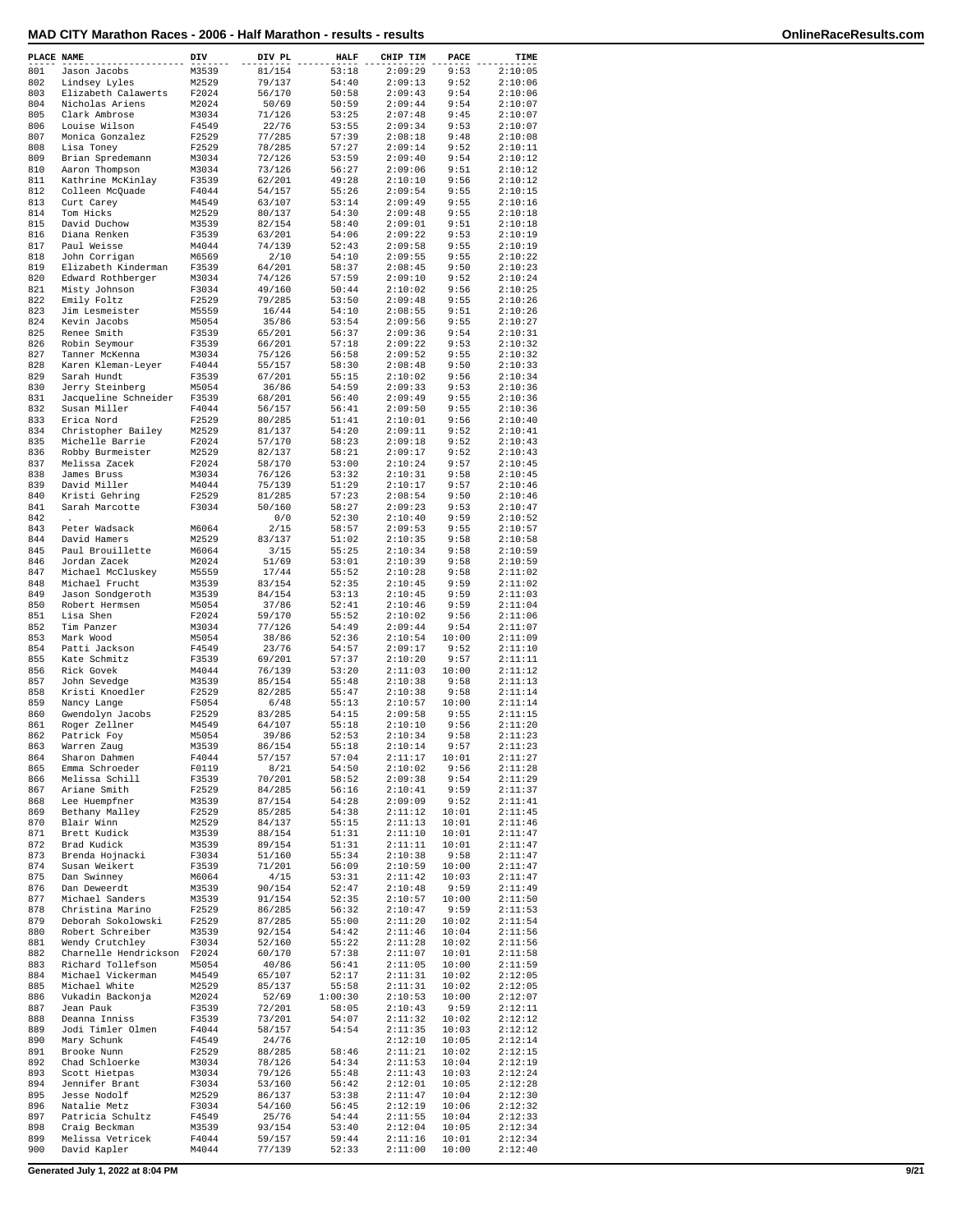| PLACE NAME |                                | DIV            | DIV PL           | <b>HALF</b>    | CHIP TIM           | PACE           | TIME               |
|------------|--------------------------------|----------------|------------------|----------------|--------------------|----------------|--------------------|
| 901        | Raymond Beller                 | M3034          | 80/126           | 59:37          | 2:12:40            | 10:08          | 2:12:40            |
| 902        | Elizabeth Klamm                | F2024          | 61/170           | 58:12          | 2:11:56            | 10:04          | 2:12:42            |
| 903        | William Obrien                 | M4549          | 66/107           | 59:30          | 2:11:39            | 10:03          | 2:12:42            |
| 904        | Jennifer Frame                 | F3034          | 55/160           | 55:47          | 2:12:09            | 10:05          | 2:12:45            |
| 905        | Jim Ibach                      | M5559          | 18/44            | 58:53          | 2:11:28            | 10:02          | 2:12:47            |
| 906        | Mark Weymier                   | M5054          | 41/86            | 56:26          | 2:11:37            | 10:03          | 2:12:48            |
| 907        | Michael Holland                | M3034          | 81/126           | 57:29          | 2:12:20            | 10:06          | 2:12:54            |
| 908        | Jennifer Holland               | F3034          | 56/160           | 57:30          | 2:12:21            | 10:06          | 2:12:54            |
| 909        | Andrew Moyer                   | M2529          | 87/137           | 50:17          | 2:12:44            | 10:08          | 2:12:57            |
| 910        | Pamela Emmerich                | F3539          | 74/201           | 1:00:21        | 2:11:34            | 10:03          | 2:12:58            |
| 911        | Janice Hatt                    | F5559          | 2/12             | 53:54          | 2:12:33            | 10:07          | 2:13:00            |
| 912        | Garth Sharpee                  | M2529          | 88/137           | 1:02:50        | 2:11:31            | 10:02          | 2:13:09            |
| 913        | Brook Anthony                  | M4044          | 78/139           | 1:01:39        | 2:11:49            | 10:04          | 2:13:10            |
| 914        | Laura Wolff                    | F2529          | 89/285           | 58:51          | 2:11:49            | 10:04          | 2:13:11            |
| 915        | Shannyn Magee                  | F2529          | 90/285           | 57:16          | 2:12:05            | 10:05          | 2:13:12            |
| 916        | Steven Klein                   | M3034          | 82/126           | 53:29          | 2:12:22            | 10:06          | 2:13:13            |
| 917        | Philip Wiseley                 | M5559          | 19/44            | 52:54          | 2:12:39            | 10:08          | 2:13:16            |
| 918        | Keren Boorsma                  | F2024          | 62/170           | 54:21          | 2:12:57            | 10:09          | 2:13:17            |
| 919        | Patricia Skaleski              | F4549          | 26/76            | 56:15          | 2:12:56            | 10:09          | 2:13:25            |
| 920        | Richard Alderman               | M5054          | 42/86            | 56:15          | 2:12:57            | 10:09          | 2:13:25            |
| 921        | Bob Mich                       | M4549          | 67/107           | 54:32          | 2:10:38            | 9:58           | 2:13:29            |
| 922        | Carol Spiegel                  | F3539          | 75/201           | 56:38          | 2:11:42            | 10:03          | 2:13:34            |
| 923        | Kristin Kellerman              | F3539          | 76/201           | 53:19          | 2:13:13            | 10:10          | 2:13:36            |
| 924        | Kara Rusy                      | F4044          | 60/157           | 57:01          | 2:13:17            | 10:10          | 2:13:38            |
| 925        | Michael Esterl                 | M3539          | 94/154           | 54:13          | 2:12:56            | 10:09          | 2:13:42            |
| 926        | Rachel Cambray                 | F2529          | 91/285           | 55:51          | 2:12:53            | 10:09          | 2:13:46            |
| 927        | Matt Burke                     | M3539          | 95/154           | 56:11          | 2:13:18            | 10:11          | 2:13:49            |
| 928        | Mary Haynes                    | F3034          | 57/160           | 54:47          | 2:13:32            | 10:12          | 2:13:50            |
| 929        | Mary Jo Esser                  | F4549          | 27/76            | 55:43          | 2:12:56            | 10:09          | 2:13:50            |
| 930        | Gabriel Cranley                | F3539          | 77/201           | 59:00          | 2:12:18            | 10:06          | 2:13:51            |
| 931        | Paul Dietrich                  | M4044          | 79/139           | 59:00          | 2:12:18            | 10:06          | 2:13:51            |
| 932        | Lynn Erickson                  | F4044          | 61/157           | 54:31          | 2:13:40            | 10:12          | 2:14:04            |
| 933        | Maureen Tostrud                | F3539          | 78/201           | 49:45          | 2:13:56            | 10:13          | 2:14:07            |
| 934        | Nicholas Brezovar              | M2529          | 89/137           | 53:29          | 2:12:13            | 10:06          | 2:14:07            |
| 935        | Gary Tarpinian                 | M4044          | 80/139           | 52:36          | 2:13:33            | 10:12          | 2:14:07            |
| 936        | Norma Rivera                   | F3539          | 79/201           | 55:24          | 2:13:27            | 10:11          | 2:14:10            |
| 937        | Pratap Ramamuthy               | M2024          | 53/69            | 57:51          | 2:13:34            | 10:12          | 2:14:11            |
| 938        | Chris Sarcletti                | M3034          | 83/126           | 53:49          | 2:13:35            | 10:12          | 2:14:13            |
| 939        | Linda Dunk                     | F3539          | 80/201           | 56:18          | 2:13:35            | 10:12          | 2:14:14            |
| 940        | Alysa Christiansen             | F2024          | 63/170           | 54:05          | 2:13:38            | 10:12          | 2:14:17            |
| 941        | Ken Rice                       | M2529          | 90/137           | 54:28          | 2:13:45            | 10:13          | 2:14:18            |
| 942        | Stephanie Cohrs                | F2529          | 92/285           | 1:00:04        | 2:13:43            | 10:12          | 2:14:18            |
| 943        | Jill Wagner                    | F2529          | 93/285           | 1:00:04        | 2:13:43            | 10:12          | 2:14:18            |
| 944        | Sara Slaggie                   | F2529          | 94/285           | 1:00:05        | 2:13:44            | 10:13          | 2:14:19            |
| 945        | Diane Derosa                   | F3539          | 81/201           | 55:47          | 2:12:03            | 10:05          | 2:14:20            |
| 946        | Kayla Jaeckel                  | F2024          | 64/170           | 57:31          | 2:13:31            | 10:12          | 2:14:20            |
| 947        | Melanie Bublitz                | F2024          | 65/170           | 57:31          | 2:13:31            | 10:12          | 2:14:20            |
| 948        | Leigh Krahenbuhl               | F0119          | 9/21             | 55:51          | 2:13:22            | 10:11          | 2:14:21            |
| 949        | Tina Mattila                   | F2024          | 66/170           | 55:52          | 2:13:23            | 10:11          | 2:14:21            |
| 950        | Janice Bloch                   | F4044          | 62/157           | 58:55          | 2:13:45            | 10:13          | 2:14:22            |
| 951        | Christi Jack                   | F3539          | 82/201           | 55:25          | 2:14:14            | 10:15          | 2:14:35            |
| 952        | Russ Jack                      | M3539          | 96/154           | 55:25          | 2:14:14            | 10:15          | 2:14:35            |
| 953        | Christopher Odden              | M3034          | 84/126           | 56:43          | 2:13:45            | 10:13          | 2:14:35            |
| 954        | Ben Zukowski                   | M2529          | 91/137           | 1:03:38        | 2:13:31            | 10:12          | 2:14:37            |
| 955        | Dawn Weddle                    | F3539          | 83/201           | 55:38          | 2:14:12            | 10:15          | 2:14:38            |
| 956        | Joseph Hauser                  | M4044          | 81/139           | 54:15          | 2:14:00            | 10:14          | 2:14:39            |
| 957        | Karla Powers                   | F4549          | 28/76            | 57:20          | 2:13:59            | 10:14          | 2:14:41            |
| 958        | Woody Kneppreth                | M5559          | 20/44            | 54:21          | 2:14:05            | 10:14          | 2:14:44            |
| 959        | Joel Treffert                  | M3034          | 85/126           | 58:21          | 2:13:26            | 10:11          | 2:14:47            |
| 960        | Krista Esker                   | F2529          | 95/285           | 54:37          | 2:12:56            | 10:09          | 2:14:47            |
| 961        |                                | M4044          |                  | 1:00:03        |                    | 10:11          | 2:14:47            |
| 962        | Todd Geltemeyer                |                | 82/139           |                | 2:13:23            |                | 2:14:47            |
| 963        | Robert Black<br>Kristian Olsen | M3034<br>M2529 | 86/126<br>92/137 | 54:38<br>57:42 | 2:12:56<br>2:13:56 | 10:09<br>10:13 | 2:14:48            |
|            |                                |                |                  |                |                    |                |                    |
| 964        | Laura Koeferl                  | F3034          | 58/160           | 58:00          | 2:12:10            | 10:05          | 2:14:51            |
| 965<br>966 | Ned Grady                      | M3034          | 87/126<br>29/76  | 57:59          | 2:12:10<br>2:13:07 | 10:05          | 2:14:51<br>2:14:52 |
|            | Carla Phillips                 | F4549          |                  | 58:29          |                    | 10:10          |                    |
| 967        | Jeremy Parrish                 | M2529          | 93/137           | 53:55          | 2:14:22            | 10:15          | 2:14:57            |
| 968        | Laura Jurgens                  | F2024          | 67/170           | 56:46          | 2:13:54            | 10:13          | 2:14:57            |
| 969        | Dave Jessen                    | M4549          | 68/107           | 56:18          | 2:14:06            | 10:14          | 2:14:58            |
| 970        | Jennifer Vyvyan                | F2024          | 68/170           | 54:40          | 2:14:31            | 10:16          | 2:15:01            |
| 971        | Timothy Thoennes               | M2024          | 54/69            | 54:39          | 2:14:30            | 10:16          | 2:15:01            |
| 972        | Michelle Jens                  | F3539          | 84/201           | 56:34          | 2:14:02            | 10:14          | 2:15:03            |
| 973        | Jim Carelli                    | M6064          | 5/15             | 56:02          | 2:13:29            | 10:11          | 2:15:04            |
| 974        | Shari Perlman                  | F4549          | 30/76            | 55:40          | 2:14:31            | 10:16          | 2:15:04            |
| 975        | Ryan Glor                      | M2529          | 94/137           | 53:28          | 2:14:41            | 10:17          | 2:15:04            |
| 976        | Kristin Hietpas                | F2024          | 69/170           | 58:01          | 2:14:12            | 10:15          | 2:15:05            |
| 977        | Jessie Schuster                | F2024          | 70/170           | 58:57          | 2:14:00            | 10:14          | 2:15:05            |
| 978        | Colleen Moran                  | F3539          | 85/201           | 56:30          | 2:14:07            | 10:14          | 2:15:11            |
| 979        | Mike Barone                    | M4549          | 69/107           | 58:53          | 2:14:07            | 10:14          | 2:15:14            |
| 980        | Mary Sheetz                    | F3034          | 59/160           | 1:02:46        | 2:13:49            | 10:13          | 2:15:15            |
| 981        | David Blumke                   | M5559          | 21/44            | 52:46          | 2:14:20            | 10:15          | 2:15:15            |
| 982        | Melissa Hoff                   | F2529          | 96/285           | 55:52          | 2:14:48            | 10:17          | 2:15:17            |
| 983        | Danny Walrath                  | M3034          | 88/126           | 55:12          | 2:13:39            | 10:12          | 2:15:17            |
| 984        | Debbie Sauer                   | F4044          | 63/157           | 57:01          | 2:13:31            | 10:12          | 2:15:18            |
| 985        | Lynn Leroy                     | F4044          | 64/157           | 58:18          | 2:13:44            | 10:13          | 2:15:18            |
| 986        | Jen Farrer                     | F2529          | 97/285           | 54:55          | 2:15:09            | 10:19          | 2:15:22            |
| 987        | Cindy Larson                   | F3034          | 60/160           | 55:04          | 2:14:57            | 10:18          | 2:15:26            |
| 988        | Lonna Ramsey                   | F4549          | 31/76            | 57:52          | 2:14:23            | 10:16          | 2:15:28            |
| 989        | Tonya Hirsch                   | F2529          | 98/285           | 57:16          | 2:14:37            | 10:17          | 2:15:29            |
| 990        | Steve Valasek                  | M4549          | 70/107           | 53:33          | 2:15:07            | 10:19          | 2:15:36            |
| 991        | Joe MacDonald                  | M2529          | 95/137           | 57:15          | 2:14:02            | 10:14          | 2:15:38            |
| 992        | Patrick Graven                 | M3034          | 89/126           | 1:00:09        | 2:14:08            | 10:14          | 2:15:39            |
| 993        | Rick Olin                      | M5054          | 43/86            | 54:26          | 2:14:55            | 10:18          | 2:15:41            |
| 994        | Aaron Kunzler                  | M3034          | 90/126           | 53:06          | 2:14:43            | 10:17          | 2:15:44            |
| 995        | Kara McCarthy                  | F2529          | 99/285           | 56:50          | 2:10:18            | 9:57           | 2:15:45            |
| 996        | Jessalyn Bartz                 | F2024          | 71/170           | 53:17          | 2:15:20            | 10:20          | 2:15:45            |
| 997        | Mariah Powers                  | F2024          | 72/170           | 53:17          | 2:15:21            | 10:20          | 2:15:45            |
| 998        | Johan Den Boon                 | M3539          | 97/154           | 53:27          | 2:15:30            | 10:21          | 2:15:51            |
| 999        | Mark Weber                     | M4044          | 83/139           | 58:00          | 2:14:55            | 10:18          | 2:15:54            |
| 1000       | Jeremy Streifer                | M2529          | 96/137           | 58:54          | 2:14:50            | 10:18          | 2:15:56            |

**Generated July 1, 2022 at 8:04 PM 10/21**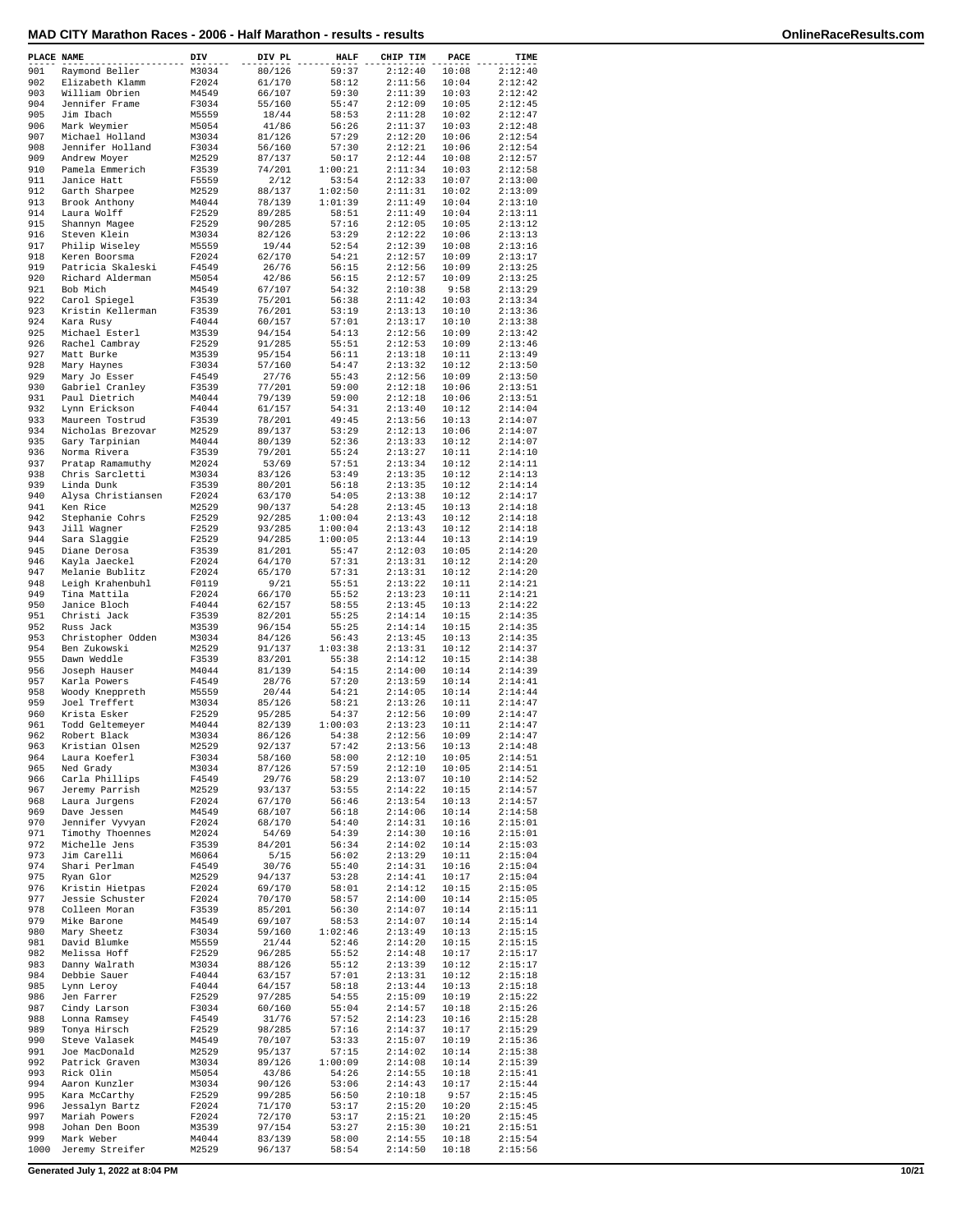| MAD CITY Marathon Races - 2006 - Half Marathon - results - results<br>OnlineRaceResults.com |
|---------------------------------------------------------------------------------------------|
|---------------------------------------------------------------------------------------------|

| OnlineRaceResults.com |
|-----------------------|
|-----------------------|

| PLACE NAME   |                                            | DIV            | DIV PL           | <b>HALF</b>      | CHIP TIM           | PACE           | TIME               |
|--------------|--------------------------------------------|----------------|------------------|------------------|--------------------|----------------|--------------------|
| 1001         | Jim Hansen                                 | M4044          | 84/139           | 54:25            | 2:15:15            | 10:20          | 2:15:57            |
| 1002         | Kari Brown-Herbst                          | F4044          | 65/157           | 56:31            | 2:14:08            | 10:14          | 2:16:01            |
| 1003         | Mindy Grosskreutz                          | F2529          | 100/285          | 1:02:28          | 2:14:49            | 10:17          | 2:16:02            |
|              | 1004 Becky Uthe                            | F2529          | 101/285          | 1:00:40          | 2:14:38            | 10:17          | 2:16:08            |
| 1005         | Jessica Kelley                             | F2529          | 102/285          | 1:00:38          | 2:14:37            | 10:17          | 2:16:08            |
| 1006         | Courtney Laabs                             | F2529          | 103/285          | 58:45            | 2:14:39            | 10:17          | 2:16:11            |
| 1007         | Heather Bauer                              | F2024          | 73/170           | 57:18            | 2:15:15            | 10:19          | 2:16:14            |
| 1008         | Scott Boettcher                            | M3034          | 91/126           | 57:38            | 2:15:28            | 10:20          | 2:16:15            |
| 1009         | Enilda Delgado                             | F3539          | 86/201           | 54:24            | 2:15:54            | 10:22          | 2:16:18            |
|              | 1010 Kate Ottow                            | F4044          | 66/157           | 56:04            | 2:15:38            | 10:21          | 2:16:18            |
| 1011         | Tera Madigan                               | F2024          | 74/170           | 56:12            | 2:16:12            | 10:24          | 2:16:19            |
| 1012         | Tom McClintock                             | M5054          | 44/86            | 55:14            | 2:15:53            | 10:22          | 2:16:20            |
|              | 1013 Emily Chmielewski                     | F3034          | 61/160           | 56:26            | 2:15:24            | 10:20          | 2:16:22            |
|              | 1014 Felicia Greenwood                     | F4044          | 67/157           | 50:09            | 2:16:15            | 10:24          | 2:16:27            |
| 1015         | Joanna Switzky                             | F3034          | 62/160           | 58:23            | 2:15:26            | 10:20          | 2:16:28            |
|              | 1016 Martin Vogel                          | M4044          | 85/139           | 55:38            | 2:16:01            | 10:23          | 2:16:32            |
| 1017         | Steve Gramling                             | M5559          | 22/44            | 53:09            | 2:16:13            | 10:24          | 2:16:33            |
| 1018         | Kevin Callahan                             | M4044          | 86/139           | 58:42            | 2:16:08            | 10:24          | 2:16:35            |
| 1019         | Lori Kaner                                 | F4549          | 32/76            | 55:48            | 2:15:51            | 10:22          | 2:16:36            |
| 1020         | Jianhua Yan                                | M4044          | 87/139           | 1:02:37          | 2:14:56            | 10:18          | 2:16:40            |
|              | 1021 Debbie Jessen                         | F4549          | 33/76            | 56:19            | 2:15:50            | 10:22          | 2:16:41            |
|              | 1022 Kirk Maguire                          | M4044          | 88/139           | 57:10            | 2:15:49            | 10:22          | 2:16:45            |
| 1023         | Inga Storbakken<br>1024 Robert Breidenbach | F2529<br>M4044 | 104/285          | 58:30            | 2:15:21            | 10:20<br>10:25 | 2:16:45<br>2:16:47 |
| 1025         | Jim Cope                                   | M4044          | 89/139<br>90/139 | 58:55<br>55:19   | 2:16:28<br>2:15:46 | 10:22          | 2:16:48            |
| 1026         | Cheri Cope                                 | F3539          | 87/201           | 55:19            | 2:15:46            | 10:22          | 2:16:48            |
|              | 1027 Douglas Bucholtz                      | M6569          | 3/10             | 57:09            | 2:15:36            | 10:21          | 2:16:49            |
|              | 1028 Bob Vandeburgt                        | M4044          | 91/139           | 53:33            | 2:16:17            | 10:24          | 2:16:51            |
| 1029         | Debasish Bhattacharyva M3034               |                | 92/126           | 1:00:29          | 2:15:37            | 10:21          | 2:16:52            |
| 1030         | Mary Bergin                                | F4044          | 68/157           | 59:47            | 2:15:43            | 10:22          | 2:16:53            |
| 1031         | Liz Green                                  | F3539          | 88/201           | 55:45            | 2:16:08            | 10:24          | 2:16:53            |
|              | 1032 Michael Flynn                         | M4044          | 92/139           | 55:27            | 2:15:42            | 10:22          | 2:16:53            |
|              | 1033 Karen Flynn                           | F4044          | 69/157           | 55:26            | 2:15:42            | 10:22          | 2:16:54            |
|              | 1034 Kimberly Kayler                       | F3034          | 63/160           | 56:35            | 2:16:12            | 10:24          | 2:16:54            |
| 1035         | Merrick Geerdts                            | F2024          | 75/170           | 59:21            | 2:15:46            | 10:22          | 2:16:57            |
| 1036         | Megan Tiedt                                | F2024          | 76/170           | 59:20            | 2:15:46            | 10:22          | 2:16:57            |
| 1037         | Laurie Claflin                             | F2024          | 77/170           | 54:48            | 2:12:39            | 10:08          | 2:16:57            |
| 1038         | Jeana Hillary                              | F3034          | 64/160           | 57:00            | 2:13:56            | 10:13          | 2:16:59            |
| 1039         | Cameron Szychlinski                        | M2024          | 55/69            | 48:55            | 2:16:47            | 10:27          | 2:17:01            |
| 1040         | David Thomas                               | M3539          | 98/154           | 54:06            | 2:16:15            | 10:24          | 2:17:01            |
| 1041         | Ryan Bittner                               | M3539          | 99/154           | 58:54            | 2:15:31            | 10:21          | 2:17:02            |
| 1042         | Richard Schell                             | M4044          | 93/139           | 56:01            | 2:16:32            | 10:25          | 2:17:05            |
| 1043         | Laura Strong                               | F3034          | 65/160           | 56:58            | 2:16:04            | 10:23          | 2:17:07            |
| 1044         | Thomas Gale                                | M4044          | 94/139           | 56:16            | 2:16:31            | 10:25          | 2:17:07            |
|              | 1045 Lisa Gale                             | F4044          | 70/157           | 56:16            | 2:16:31            | 10:25          | 2:17:07            |
| 1046         | Anton Jamieson                             | M4044          | 95/139           | 1:01:36          | 2:15:49            | 10:22          | 2:17:09            |
| 1047         | Roger Carlson                              | M6569          | 4/10             | 52:17            | 2:16:25            | 10:25          | 2:17:12            |
| 1048         | Jennifer Staus                             | F2529          | 105/285          | 51:58            | 2:17:01            | 10:28          | 2:17:13            |
| 1049         | Brian Garrow                               | M4044          | 96/139           | 55:00            | 2:16:34            | 10:26          | 2:17:17            |
| 1050         | Rachael Peterson                           | F3034          | 66/160           | 56:41            | 2:17:20            | 10:29          | 2:17:21            |
| 1051         | Jane Bartell                               | F5054          | 7/48             | 59:00            | 2:17:15            | 10:29          | 2:17:22            |
|              | 1052 Brian Burkhartzmeyer                  | M4549          | 71/107           | 56:57            | 2:16:07            | 10:23          | 2:17:24            |
| 1053         | Lynn Burkhartzmeyer                        | F4044          | 71/157           | 56:57            | 2:16:06            | 10:23          | 2:17:24            |
| 1054         | Petra Kilian-Gehring                       | F3034          | 67/160           | 1:00:11          | 2:16:42            | 10:26          | 2:17:25            |
| 1055         | Michael Ahearn                             | M4044          | 97/139           | 50:51            | 2:16:57            | 10:27          | 2:17:26            |
| 1056         | Todd Price                                 | M4044          | 98/139           | 56:08            | 2:16:56            | 10:27          | 2:17:27            |
| 1057         | Ty Jury                                    | M2529          | 97/137           | 52:22            | 2:17:11            | 10:28          | 2:17:28            |
| 1058         | Angela Mahairas                            | F3539          | 89/201           | 56:24            | 2:17:12            | 10:28          | 2:17:31            |
| 1059         | Elizabeth Kelly                            | F2024          | 78/170           | 58:50            | 2:16:18            | 10:24          | 2:17:31            |
| 1060         | Mark Forkner                               | M3034          | 93/126           | 1:02:06          | 2:15:52            | 10:22          | 2:17:34            |
| 1061         | Maria Stacey                               | F3034          | 68/160           | 1:00:25          | 2:16:44            | 10:26          | 2:17:35            |
| 1062         | Ann Albert                                 | F4549          | 34/76            | 56:24            | 2:16:23            | 10:25          | 2:17:38            |
| 1063         | Paul Hammer                                | M4549          | 72/107<br>79/170 | 56:04<br>56:20   | 2:17:16            | 10:29          | 2:17:40            |
| 1064<br>1065 | Sarah Antoniewski<br>Adam Edelman          | F2024<br>M2024 | 56/69            | 56:52            | 2:16:38<br>2:16:12 | 10:26<br>10:24 | 2:17:42<br>2:17:42 |
| 1066         | Mike Paterson                              | M3034          | 94/126           | 55:31            | 2:16:39            | 10:26          | 2:17:43            |
| 1067         | Bryan Hatheway                             | M3034          | 95/126           | 55:30            | 2:17:08            | 10:28          | 2:17:44            |
| 1068         | Kristy Schmidt                             | F3034          | 69/160           | 57:39            | 2:16:00            | 10:23          | 2:17:47            |
| 1069         | Jenifer Breidenbach                        | F3034          | 70/160           | 54:52            | 2:17:12            | 10:28          | 2:17:47            |
| 1070         | Janeen Trachta                             | F3034          | 71/160           | 1:00:55          | 2:17:30            | 10:30          | 2:17:48            |
| 1071         | Nicholas M Edwards                         | M3034          | 96/126           | 1:02:39          | 2:16:50            | 10:27          | 2:17:48            |
| 1072         | Evelyn Hsu                                 | F2529          | 106/285          | 1:02:39          | 2:16:50            | 10:27          | 2:17:48            |
| 1073         | Shawn Lanser                               | M3034          | 97/126           | 49:53            | 2:17:42            | 10:31          | 2:17:49            |
| 1074         | Timothy Brenny                             | M4549          | 73/107           | 59:18            | 2:16:42            | 10:26          | 2:17:50            |
| 1075         | Marcia Ramaker                             | F2024          | 80/170           | 1:01:23          | 2:16:58            | 10:27          | 2:17:51            |
| 1076         | Debra Miller                               | F3034          | 72/160           | 56:02            | 2:17:09            | 10:28          | 2:17:51            |
| 1077         | Annette Roehre                             | F4044          | 72/157           | 58:30            | 2:16:07            | 10:23          | 2:17:52            |
| 1078         | Gaby Huebner                               | F4044          | 73/157           | 59:48            | 2:16:12            | 10:24          | 2:17:52            |
| 1079         | Scott Jens                                 | M3539          | 100/154          | 55:41            | 2:16:57            | 10:27          | 2:17:57            |
| 1080         | Katie Stater                               | F2529          | 107/285          | 57:04            | 2:16:03            | 10:23          | 2:17:59            |
| 1081         | Joann Peck                                 | F4549          | 35/76            | 58:57            | 2:16:54            | 10:27          | 2:17:59            |
| 1082         | Jeff Blair                                 | M3539          | 101/154          | 57:42            | 2:17:19            | 10:29          | 2:18:01            |
| 1083         | Michelle Spehr                             | F4044          | 74/157           | 59:34            | 2:16:52            | 10:27          | 2:18:02            |
| 1084         | Allan Helgestad                            | M4549          | 74/107           | 54:57            | 2:17:31            | 10:30          | 2:18:03            |
| 1085         | Kathy Pittinger                            | F4549          | 36/76            | 1:01:27          | 2:16:29            | 10:25          | 2:18:04            |
| 1086         | Zeke Andre                                 | M4044          | 99/139           | 52:43            | 2:16:13            | 10:24          | 2:18:05            |
| 1087         | Joseph King                                | M3539          | 102/154          | 1:00:28          | 2:17:06            | 10:28          | 2:18:08            |
| 1088         | Vinai Roopchansingh                        | M3034          | 98/126           | 57:59            | 2:16:52            | 10:27          | 2:18:09            |
| 1089         | Tiffany Krohn                              | F0119          | 10/21            | 55:48            | 2:18:01            | 10:32          | 2:18:10            |
| 1090         | Carrie Kolosovsky                          | F2529          | 108/285          | 55:05            | 2:17:32            | 10:30          | 2:18:10            |
| 1091<br>1092 | West Gloria                                | F5054          | 8/48             | 1:04:45<br>58:59 | 2:18:05<br>2:17:04 | 10:32<br>10:28 | 2:18:11<br>2:18:13 |
| 1093         | Linda Ruhland-Stage<br>Andy Brehm          | F3539<br>M3034 | 90/201<br>99/126 | 57:33            | 2:17:04            | 10:28          | 2:18:14            |
| 1094         | Shelly Carpenter                           | F3539          | 91/201           | 57:33            | 2:17:04            | 10:28          | 2:18:14            |
| 1095         | Nicole Strang                              | F2024          | 81/170           | 59:57            | 2:17:30            | 10:30          | 2:18:14            |
| 1096         | Jessica Shackman                           | F2529          | 109/285          | 59:57            | 2:17:30            | 10:30          | 2:18:14            |
| 1097         | Richard Zirbel                             | M3539          | 103/154          | 56:39            | 2:17:35            | 10:30          | 2:18:15            |
| 1098         | Traci Cooley                               | F3539          | 92/201           | 58:08            | 2:16:21            | 10:25          | 2:18:15            |
| 1099         | Teresa Morgan                              | F3539          | 93/201           | 1:01:02          | 2:17:06            | 10:28          | 2:18:16            |
| 1100         | Terry Pavlic                               | M4549          | 75/107           | 59:10            | 2:17:04            | 10:28          | 2:18:17            |
|              |                                            |                |                  |                  |                    |                |                    |

**Generated July 1, 2022 at 8:04 PM 11/21**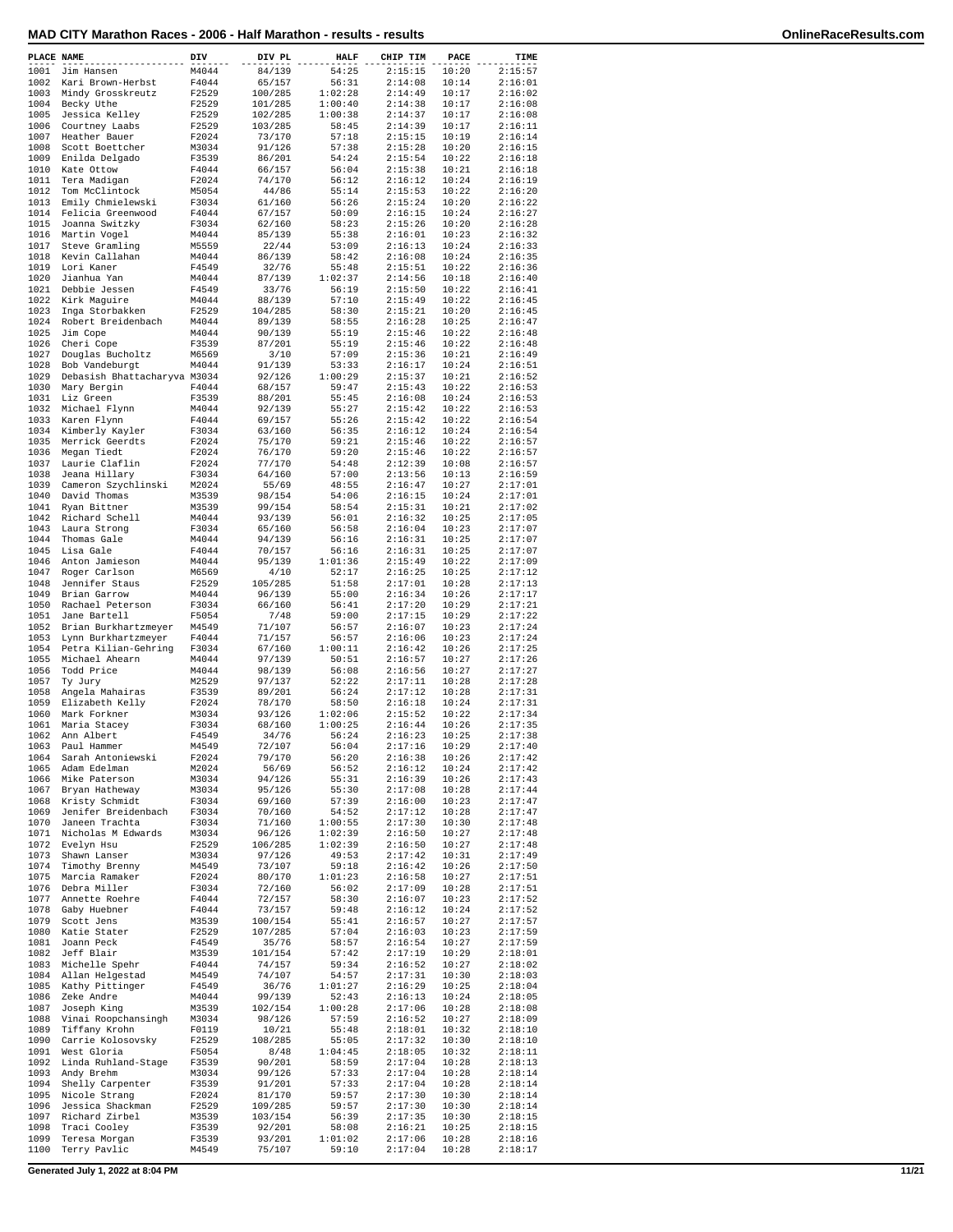| MAD CITY Marathon Races - 2006 - Half Marathon - results - results |  |  |  |
|--------------------------------------------------------------------|--|--|--|
|--------------------------------------------------------------------|--|--|--|

| PLACE NAME   |                                       | DIV            | DIV PL             | <b>HALF</b>      | CHIP TIM           | PACE           | TIME               |
|--------------|---------------------------------------|----------------|--------------------|------------------|--------------------|----------------|--------------------|
| 1101         | William Fox                           | M3539          | 104/154            | 56:53            | 2:17:35            | 10:30          | 2:18:17            |
| 1102         | Aaron Wollman                         | M2529          | 98/137             | 52:07            | 2:17:19            | 10:29          | 2:18:20            |
| 1103         | Alex Turner                           | M4044          | 100/139            | 55:30            | 2:17:19            | 10:29          | 2:18:21            |
| 1104         | Jessica McVey                         | F2024          | 82/170             | 58:03            | 2:18:02            | 10:32          | 2:18:21            |
| 1105         | Kurt Chapman                          | M3034          | 100/126            | 55:00            | 2:17:08            | 10:28          | 2:18:22            |
| 1106         | John Schacherl                        | M5054          | 45/86              | 59:21            | 2:17:07            | 10:28          | 2:18:25            |
| 1107         | Mike Smith                            | M4044          | 101/139            | 1:00:42          | 2:17:00            | 10:28          | 2:18:25            |
| 1108         | Laura Hepler                          | F2024          | 83/170             | 57:52            | 2:17:48            | 10:31          | 2:18:27            |
| 1109         | Marco Boucher                         | M3539          | 105/154            | 56:10            | 2:17:27            | 10:30          | 2:18:29            |
| 1110         | Anna Radke                            | F2024          | 84/170             | 1:00:56          | 2:16:56            | 10:27          | 2:18:30            |
| 1111         | Kimberly Whitney                      | F4044          | 75/157             | 57:55            | 2:17:52            | 10:31          | 2:18:30            |
| 1112<br>1113 | William Bruss                         | M3539<br>F3539 | 106/154            | 55:48<br>1:02:02 | 2:18:17<br>2:17:29 | 10:33<br>10:30 | 2:18:31<br>2:18:31 |
| 1114         | Dede Mears<br>Darla Hofmann           | F2529          | 94/201<br>110/285  | 1:04:43          | 2:17:09            | 10:28          | 2:18:32            |
| 1115         | George Lee                            | M4549          | 76/107             | 56:33            | 2:18:00            | 10:32          | 2:18:32            |
| 1116         | Robin Gaffaney                        | F2529          | 111/285            | 55:50            | 2:17:42            | 10:31          | 2:18:33            |
| 1117         | David Glusick                         | M3034          | 101/126            | 54:14            | 2:17:50            | 10:31          | 2:18:34            |
| 1118         | Jackie Hintz                          | F2529          | 112/285            | 56:30            | 2:18:17            | 10:33          | 2:18:35            |
| 1119         | Sarah Scheib                          | F3034          | 73/160             | 1:00:55          | 2:17:35            | 10:30          | 2:18:35            |
| 1120         | Karen Jarrard                         | F3539          | 95/201             | 55:37            | 2:17:52            | 10:31          | 2:18:35            |
| 1121         | Margaret Grygleski                    | F3539          | 96/201             | 1:00:09          | 2:14:16            | 10:15          | 2:18:35            |
| 1122         | Ann Lewis                             | F2529          | 113/285            | 58:42            | 2:16:38            | 10:26          | 2:18:37            |
| 1123         | Kelly Bollig                          | F2529          | 114/285            | 59:53            | 2:17:06            | 10:28          | 2:18:40            |
| 1124         | Justin Mundth                         | M2529          | 99/137             | 59:53            | 2:17:07            | 10:28          | 2:18:41            |
| 1125         | Linda Woldseth                        | F4044          | 76/157             | 55:43            | 2:18:05            | 10:32          | 2:18:44            |
| 1126         | George Woldseth                       | M4549          | 77/107             | 55:43            | 2:18:06            | 10:33          | 2:18:44            |
| 1127         | Aaron Midler                          | M2024          | 57/69              | 55:11            | 2:18:07            | 10:33          | 2:18:46            |
| 1128         | Annie Grossman                        | F2529          | 115/285            | 1:01:38          | 2:17:16            | 10:29          | 2:18:47            |
| 1129         | Anne Flosi                            | F2024          | 85/170             | 1:01:38          | 2:17:16            | 10:29<br>10:33 | 2:18:47            |
| 1130<br>1131 | Robert Litt                           | M4044<br>F3539 | 102/139            | 55:38<br>1:00:25 | 2:18:14<br>2:17:11 | 10:28          | 2:18:48<br>2:18:51 |
| 1132         | Elizabeth Wigfield<br>Melody Emricson | F3539          | 97/201<br>98/201   | 54:52            | 2:18:18            | 10:33          | 2:18:52            |
| 1133         | Michele Drozd                         | F2529          | 116/285            | 55:59            | 2:18:19            | 10:34          | 2:18:58            |
| 1134         | Kevin Wisniewski                      | M4044          | 103/139            | 59:15            | 2:17:12            | 10:28          | 2:19:00            |
| 1135         | Sharon Mullikin                       | F4549          | 37/76              | 55:38            | 2:18:39            | 10:35          | 2:19:01            |
| 1136         | Jackie Brozynski                      | F3539          | 99/201             | 59:04            | 2:17:54            | 10:32          | 2:19:01            |
| 1137         | Ed Brozynski                          | M3539          | 107/154            | 59:04            | 2:17:54            | 10:32          | 2:19:02            |
| 1138         | Amie Endres-Sabroff                   | F3539          | 100/201            | 58:35            | 2:18:37            | 10:35          | 2:19:04            |
| 1139         | Robert Williamson Iii                 | M3539          | 108/154            | 59:19            | 2:17:44            | 10:31          | 2:19:07            |
| 1140         | Adam Krafczek                         | M4044          | 104/139            | 1:01:56          | 2:18:56            | 10:36          | 2:19:09            |
| 1141         | Micah Disalvo                         | M2529          | 100/137            | 1:01:56          | 2:18:56            | 10:36          | 2:19:09            |
| 1142         | Mark Rosenberg                        | M5054          | 46/86              | 1:01:55          | 2:18:56            | 10:36          | 2:19:09            |
| 1143         | Bonnie Kaplan                         | F2529          | 117/285            | 1:00:30          | 2:18:27            | 10:34          | 2:19:12            |
| 1144         | Tracie Gavinski                       | F2529          | 118/285            | 1:03:15          | 2:17:46            | 10:31          | 2:19:13            |
| 1145         | Carolyn Friedman                      | F2024          | 86/170             | 1:02:48          | 2:17:49            | 10:31          | 2:19:15            |
| 1146         | Joseph Pitts                          | M5054          | 47/86              | 56:40            | 2:18:31            | 10:34          | 2:19:19            |
| 1147         | Laura Halverson                       | F2529          | 119/285            | 59:24            | 2:18:09            | 10:33          | 2:19:20            |
| 1148         | Ed Skrine                             | M5054          | 48/86              | 59:01            | 2:17:42            | 10:31          | 2:19:25            |
| 1149         | Kyle Diesterhaft                      | M0119          | 10/12              | 57:18            | 2:18:00            | 10:32          | 2:19:26            |
| 1150<br>1151 | Tammy Stoney                          | F3539<br>M2529 | 101/201<br>101/137 | 57:39<br>59:00   | 2:18:41<br>2:18:34 | 10:35<br>10:35 | 2:19:27<br>2:19:28 |
| 1152         | Daniel Leistikow<br>Tammy Verdeyen    | F3539          | 102/201            | 58:38            | 2:18:19            | 10:34          | 2:19:29            |
| 1153         | Jennifer Biechler                     | F2529          | 120/285            | 1:03:14          | 2:18:04            | 10:32          | 2:19:32            |
| 1154         | Jill Sunderbruch                      | F2529          | 121/285            | 1:00:04          | 2:18:57            | 10:36          | 2:19:32            |
| 1155         | Mary Margaret Fehrman                 | F2529          | 122/285            | 1:00:04          | 2:18:57            | 10:36          | 2:19:33            |
| 1156         | Randal Harrison                       | M4044          | 105/139            | 56:24            | 2:17:33            | 10:30          | 2:19:33            |
| 1157         | Weslie Cymerman                       | F2024          | 87/170             | 1:03:02          | 2:18:12            | 10:33          | 2:19:38            |
| 1158         | Terri Jaye                            | F3539          | 103/201            | 58:07            | 2:18:42            | 10:35          | 2:19:40            |
| 1159         | Cory Reynolds                         | M2529          | 102/137            | 58:03            | 2:18:34            | 10:35          | 2:19:41            |
| 1160         | Brian Klais                           | M3034          | 102/126            | 54:42            | 2:19:26            | 10:39          | 2:19:42            |
| 1161         | Jacqueline Willauer                   | F2024          | 88/170             | 57:58            | 2:18:13            | 10:33          | 2:19:43            |
| 1162         | Erin Mettert                          | F2529          | 123/285            | 58:42            | 2:19:27            | 10:39          | 2:19:45            |
| 1163         | David Riddler                         | M3539          | 109/154            | 55:21            | 2:19:19            | 10:38          | 2:19:46            |
| 1164         | Julie Riddler                         | F3539          | 104/201            | 55:21            | 2:19:19            | 10:38          | 2:19:46            |
| 1165<br>1166 | Robin Kurtz                           | F4549          | 38/76              | 56:06            | 2:19:17<br>2:18:32 | 10:38          | 2:19:47            |
| 1167         | Amy Sanford                           | F2024<br>F2024 | 89/170<br>90/170   | 57:31            | 2:19:29            | 10:35<br>10:39 | 2:19:52            |
| 1168         | Carlie Mannella<br>Dana Hamm          | F2024          | 91/170             | 50:10<br>50:05   | 2:19:30            | 10:39          | 2:19:54<br>2:19:54 |
| 1169         | Rebekah Brooks                        | F3034          | 74/160             | 57:47            | 2:19:28            | 10:39          | 2:19:57            |
| 1170         | Ivy McIver                            | F3034          | 75/160             | 57:47            | 2:19:27            | 10:39          | 2:19:57            |
| 1171         | Steve Lightbourn                      | M3034          | 103/126            | 54:25            | 2:19:01            | 10:37          | 2:19:57            |
| 1172         | Carrie Abraham                        | F2024          | 92/170             | 57:31            | 2:18:39            | 10:35          | 2:19:58            |
| 1173         | Lia Bauer                             | F2529          | 124/285            | 56:36            | 2:19:22            | 10:38          | 2:19:59            |
| 1174         | Stephanie Beckman                     | F2024          | 93/170             | 58:08            | 2:18:45            | 10:36          | 2:20:00            |
| 1175         | Jeffrey May                           | M3539          | 110/154            | 1:03:12          | 2:18:40            | 10:35          | 2:20:01            |
| 1176         | Jodie Oelke                           | F3034          | 76/160             | 53:44            | 2:18:46            | 10:36          | 2:20:02            |
| 1177         | Charmaine Reynolds                    | F4549          | 39/76              | 57:54            | 2:19:08            | 10:37          | 2:20:02            |
| 1178         | Kevin Huegel                          | M4549          | 78/107             | 1:02:10          | 2:18:48            | 10:36          | 2:20:02            |
| 1179         | William Dehaan                        | M4549          | 79/107             | 56:56            | 2:19:11            | 10:37          | 2:20:05            |
| 1180<br>1181 | Tessa Duncan                          | F2529<br>F4044 | 125/285            | 58:47<br>59:23   | 2:19:13            | 10:38          | 2:20:06            |
| 1182         | Sue Jansky<br>Rich Vurva              | M4549          | 77/157<br>80/107   | 54:32            | 2:19:00<br>2:19:34 | 10:37<br>10:39 | 2:20:07<br>2:20:07 |
| 1183         | Amy Ferkey                            | F2529          | 126/285            | 59:48            | 2:19:36            | 10:39          | 2:20:12            |
| 1184         | Carolina Castellanos                  | F2529          | 127/285            | 58:12            | 2:18:28            | 10:34          | 2:20:13            |
| 1185         | Lisa Hillman                          | F2529          | 128/285            | 58:49            | 2:19:13            | 10:38          | 2:20:14            |
| 1186         | Lori Bates                            | F3539          | 105/201            | 59:47            | 2:19:50            | 10:40          | 2:20:14            |
| 1187         | Thomas Nichols                        | M3539          | 111/154            | 55:36            | 2:19:50            | 10:40          | 2:20:18            |
| 1188         | Franco Muzzi                          | M5054          | 49/86              | 54:16            | 2:20:12            | 10:42          | 2:20:18            |
| 1189         | Julie Malyon                          | F3034          | 77/160             | 58:56            | 2:19:23            | 10:38          | 2:20:19            |
| 1190         | Sarah Anderson                        | F2529          | 129/285            | 58:56            | 2:19:23            | 10:38          | 2:20:19            |
| 1191         | Justin Walker                         | M2529          | 103/137            | 58:56            | 2:19:23            | 10:38          | 2:20:19            |
| 1192         | Ronald Lumm                           | M5559          | 23/44              | 59:12            | 2:19:29            | 10:39          | 2:20:21            |
| 1193         | Matthew Bookter                       | M2529          | 104/137            | 55:48            | 2:19:26            | 10:39          | 2:20:22            |
| 1194         | Sara Robinson                         | F2529          | 130/285            | 1:00:22          | 2:19:49            | 10:40          | 2:20:24            |
| 1195         | Ken Corbett                           | M5054          | 50/86              | 56:55            | 2:19:34            | 10:39          | 2:20:24            |
| 1196         | George Realmuto                       | M5559          | 24/44              | 1:02:29          | 2:20:13            | 10:42          | 2:20:25            |
| 1197         | Andrea Heyse                          | F0119          | 11/21              | 53:34            | 2:20:22            | 10:43          | 2:20:25            |
| 1198<br>1199 | Anne Stover<br>Karen Dilcher          | F2529<br>F3539 | 131/285<br>106/201 | 59:35<br>59:18   | 2:19:17<br>2:19:09 | 10:38<br>10:37 | 2:20:27<br>2:20:27 |
| 1200         | Gina Schommer                         | F3034          | 78/160             | 56:39            | 2:19:31            | 10:39          | 2:20:27            |
|              |                                       |                |                    |                  |                    |                |                    |

**Generated July 1, 2022 at 8:04 PM 12/21**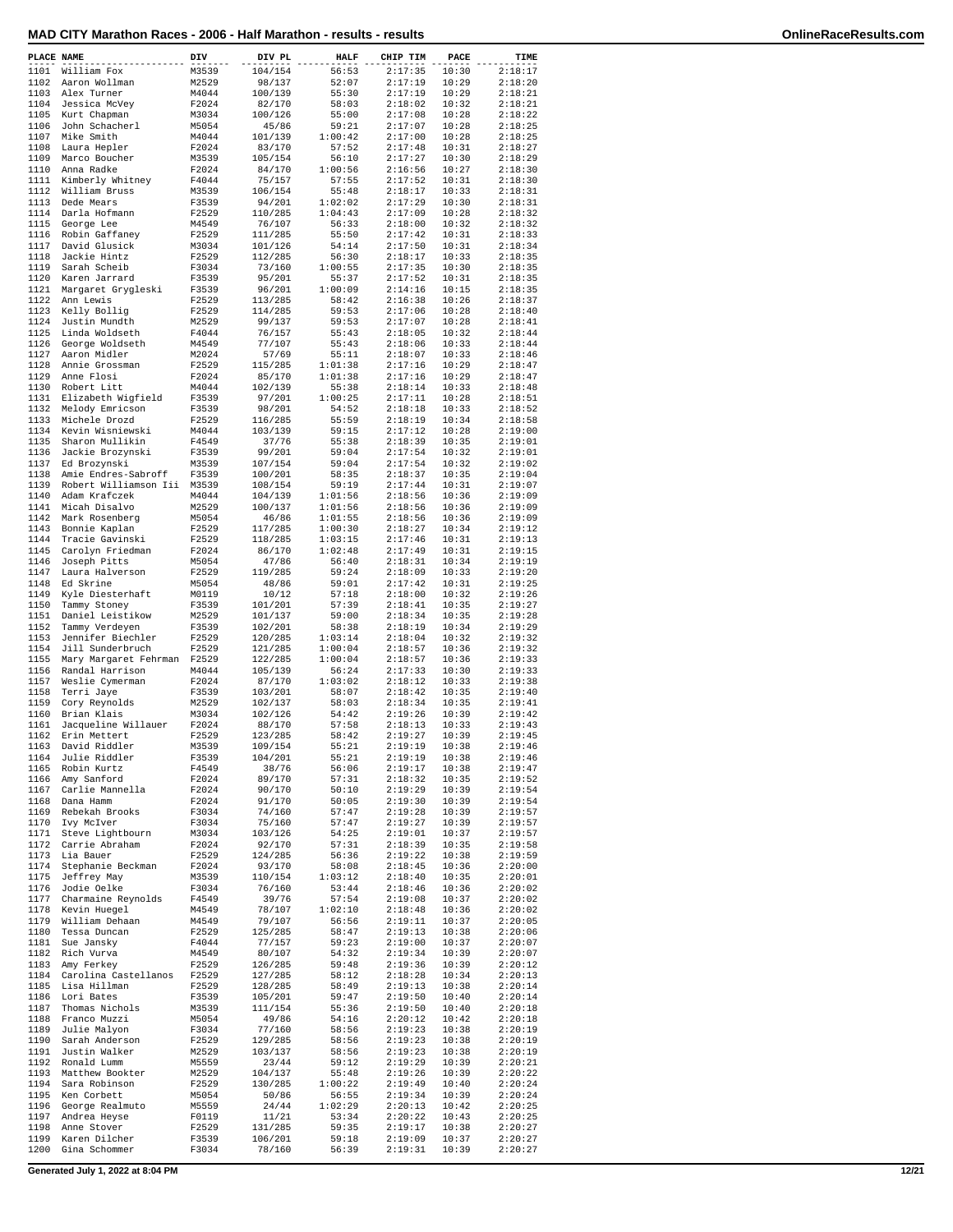| MAD CITY Marathon Races - 2006 - Half Marathon - results - results | OnlineRaceResults.com |
|--------------------------------------------------------------------|-----------------------|
|--------------------------------------------------------------------|-----------------------|

|  |  | OnlineRaceResults.com |
|--|--|-----------------------|

| PLACE NAME   |                                         | DIV            | DIV PL             | <b>HALF</b>        | CHIP TIM           | PACE           | TIME               |
|--------------|-----------------------------------------|----------------|--------------------|--------------------|--------------------|----------------|--------------------|
| 1201         | Chris Devery                            | M3034          | 104/126            | 55:04              | 2:20:01            | 10:41          | 2:20:27            |
| 1202         | Michele Laframboise                     | F4549          | 40/76              | 1:03:15            | 2:19:01            | 10:37          | 2:20:27            |
| 1203         | Kristen Nelson                          | F3539          | 107/201            | 59:46              | 2:19:09            | 10:37          | 2:20:29            |
| 1204         | Patrick Flevry                          | M3539          | 112/154            | 58:03              | 2:19:19            | 10:38          | 2:20:30            |
| 1205<br>1206 | Scott Bergin<br>Franklin Ruiz           | M4044<br>M4044 | 106/139<br>107/139 | 59:48<br>58:40     | 2:19:22<br>2:20:21 | 10:38<br>10:43 | 2:20:31<br>2:20:33 |
| 1207         | James Fredericks                        | M4549          | 81/107             | 55:36              | 2:19:50            | 10:40          | 2:20:34            |
| 1208         | Hillary Schaefer                        | F2529          | 132/285            | 1:03:15            | 2:19:08            | 10:37          | 2:20:34            |
| 1209         | Julie Zink                              | F4044          | 78/157             | 59:55              | 2:20:24            | 10:43          | 2:20:39            |
| 1210         | Julie Shirley                           | F4044          | 79/157             | 57:30              | 2:19:53            | 10:41          | 2:20:39            |
| 1211         | Darin Pauls                             | M3539          | 113/154            | 56:03              | 2:20:04            | 10:42          | 2:20:43            |
| 1212         | Sandra Schettl                          | F3539          | 108/201            | 58:36              | 2:19:26            | 10:39          | 2:20:45            |
| 1213         | Kristin Sonnenberg                      | F2024          | 94/170             | 1:03:24            | 2:19:36            | 10:39          | 2:20:45            |
| 1214<br>1215 | David Frankson<br>Daniel Linley         | M5054<br>M5054 | 51/86<br>52/86     | 1:00:08<br>1:00:07 | 2:19:30<br>2:19:30 | 10:39<br>10:39 | 2:20:48<br>2:20:48 |
| 1216         | Jamie Edge                              | F2529          | 133/285            | 1:00:44            | 2:20:05            | 10:42          | 2:20:51            |
| 1217         | Nikki Lokker                            | F2529          | 134/285            | 54:33              | 2:20:37            | 10:44          | 2:20:52            |
| 1218         | Chrissy Schuster                        | F2529          | 135/285            | 58:58              | 2:19:48            | 10:40          | 2:20:54            |
| 1219         | Melanie Marklein                        | F2024          | 95/170             | 54:38              | 2:14:56            | 10:18          | 2:20:55            |
| 1220         | Jessica Dunn                            | F2024          | 96/170             | 54:38              | 2:14:56            | 10:18          | 2:20:55            |
| 1221         | Meagan Buechel                          | F0119          | 12/21              |                    | 2:20:43            | 10:44          | 2:20:57            |
| 1222<br>1223 | Ed Cody<br>Julie Fliss                  | M2529<br>F2529 | 105/137<br>136/285 | 57:36<br>1:01:06   | 2:20:04<br>2:19:31 | 10:42<br>10:39 | 2:20:58<br>2:21:00 |
| 1224         | Jeanne Tuerk                            | F2529          | 137/285            | 1:00:20            | 2:19:51            | 10:41          | 2:21:08            |
| 1225         | Gregory Horbinski                       | M5054          | 53/86              | 59:03              | 2:20:02            | 10:41          | 2:21:08            |
| 1226         | Brian Gates                             | M3539          | 114/154            | 1:00:41            | 2:19:33            | 10:39          | 2:21:11            |
| 1227         | John Kaiser                             | M4549          | 82/107             | 57:54              | 2:21:00            | 10:46          | 2:21:16            |
| 1228         | Kathryn Grassl                          | F2529          | 138/285            | 1:01:27            | 2:20:11            | 10:42          | 2:21:17            |
| 1229         | Miquel Schloerke                        | F3034          | 79/160             | 59:40              | 2:20:54            | 10:45          | 2:21:19            |
| 1230<br>1231 | Wendy Kirch                             | F4044          | 80/157             | 57:23              | 2:20:30            | 10:43          | 2:21:22            |
| 1232         | Matthew Guenette<br>Michael Theune      | M3034<br>M3539 | 105/126<br>115/154 | 1:01:17<br>1:01:41 | 2:20:10<br>2:20:10 | 10:42<br>10:42 | 2:21:23<br>2:21:24 |
| 1233         | Tina Desing                             | F3034          | 80/160             | 58:56              | 2:20:58            | 10:46          | 2:21:35            |
| 1234         | Jessica Nordby                          | F2024          | 97/170             | 57:40              | 2:20:19            | 10:43          | 2:21:38            |
| 1235         | Bernice Ly                              | F3034          | 81/160             | 56:58              | 2:20:58            | 10:46          | 2:21:38            |
| 1236         | Divya-Devi Joshi                        | F3539          | 109/201            | 1:00:18            | 2:20:16            | 10:42          | 2:21:39            |
| 1237         | Ross McKnight                           | M5559          | 25/44              | 1:03:56            | 2:20:24            | 10:43          | 2:21:39            |
| 1238         | Matthew Walter                          | M3539          | 116/154            | 58:28              | 2:20:04            | 10:41          | 2:21:45            |
| 1239<br>1240 | Casey Turnipseed<br>Jennifer Western    | F2024<br>F2529 | 98/170<br>139/285  | 58:30<br>59:01     | 2:20:04<br>2:20:42 | 10:42<br>10:44 | 2:21:45<br>2:21:46 |
| 1241         | Christina Gehrke                        | F2529          | 140/285            | 1:03:43            | 2:20:27            | 10:43          | 2:21:47            |
|              | 1242 Rob Hermann                        | M3539          | 117/154            | 59:37              | 2:21:21            | 10:47          | 2:21:47            |
| 1243         | Pam Van Brocklin                        | F4044          | 81/157             | 59:39              | 2:16:46            | 10:26          | 2:21:50            |
| 1244         | Jessica Darrow                          | F3034          | 82/160             | 58:19              | 2:20:09            | 10:42          | 2:21:52            |
| 1245         | Steve Jensen                            | M4549          | 83/107             | 56:22              | 2:21:25            | 10:48          | 2:21:52            |
| 1246         | Philip Smith                            | M5054          | 54/86              | 1:00:48            | 2:20:39            | 10:44          | 2:21:54            |
| 1247<br>1248 | Shannon Kahl<br>Kimberly Pifer          | F3034          | 83/160<br>99/170   | 1:02:12<br>1:02:11 | 2:20:44<br>2:20:34 | 10:45          | 2:21:56<br>2:21:58 |
| 1249         | Mike Kalvin                             | F2024<br>M4044 | 108/139            | 1:01:41            | 2:21:04            | 10:44<br>10:46 | 2:22:01            |
| 1250         | Lisa Rosenstock                         | F4549          | 41/76              | 1:02:51            | 2:20:08            | 10:42          | 2:22:01            |
| 1251         | Sarah Grant                             | F2024          | 100/170            | 1:00:58            | 2:20:27            | 10:43          | 2:22:01            |
|              | 1252 Bill Wood                          | M5559          | 26/44              | 58:20              | 2:21:13            | 10:47          | 2:22:02            |
| 1253         | Jill Lundberg                           | F4549          | 42/76              | 1:02:51            | 2:20:09            | 10:42          | 2:22:03            |
| 1254         | Weronika Horembala                      | F2024          | 101/170            | 1:04:50            | 2:20:26            | 10:43          | 2:22:04            |
| 1255         | Kris Tobin                              | F3539          | 110/201            | 59:08              | 2:20:30            | 10:44          | 2:22:04            |
| 1256<br>1257 | Wade Ferkey<br>Kathryn Reynolds         | M3034<br>F5054 | 106/126<br>9/48    | 1:00:16<br>57:03   | 2:21:33<br>2:21:25 | 10:48<br>10:48 | 2:22:09<br>2:22:10 |
| 1258         | Elizabeth Reynolds                      | F2024          | 102/170            | 57:03              | 2:21:25            | 10:48          | 2:22:10            |
| 1259         | Kerrie Runde                            | F3034          | 84/160             | 1:03:08            | 2:20:18            | 10:43          | 2:22:12            |
| 1260         | Dain Neppson                            | M3539          | 118/154            | 1:02:51            | 2:20:53            | 10:45          | 2:22:14            |
| 1261         | Darlyne Jacobson                        | F3539          | 111/201            | 58:08              | 2:20:47            | 10:45          | 2:22:15            |
| 1262         | Richard Miller                          | M5559          | 27/44              | 59:49              | 2:17:13            | 10:29          | 2:22:17            |
| 1263         | Stefanie Kushner                        | F3539          | 112/201            | 58:23              | 2:21:19            | 10:47          | 2:22:17            |
|              | 1264 Gijs De Boer<br>1265 Rebecca Flood | M2529<br>F2529 | 106/137<br>141/285 | 1:00:41<br>1:00:41 | 2:20:37<br>2:20:37 | 10:44<br>10:44 | 2:22:19<br>2:22:19 |
|              | 1266 Maya Arnott                        | F2529          | 142/285            | 1:02:40            | 2:21:06            | 10:46          | 2:22:21            |
|              | 1267 Jennifer Rivera                    | F2529          | 143/285            | 1:02:40            | 2:21:06            | 10:46          | 2:22:21            |
|              | 1268 Roberto Rivera                     | M3539          | 119/154            | 1:02:41            | 2:21:06            | 10:46          | 2:22:22            |
| 1269         | Lori Jagielski                          | F2024          | 103/170            | 1:03:08            | 2:20:38            | 10:44          | 2:22:22            |
|              | 1270 Andre Bleickardt                   | M2529          | 107/137            | 53:19              | 2:21:51            | 10:50          | 2:22:23            |
| 1271         | Jim Coady<br>1272 Kathyrn Sauer         | M4044<br>F4549 | 109/139            | 56:11<br>1:00:51   | 2:21:22<br>2:21:13 | 10:47<br>10:47 | 2:22:23<br>2:22:25 |
|              | 1273 Michelle Gronski                   | F3539          | 43/76<br>113/201   | 58:30              | 2:21:26            | 10:48          | 2:22:25            |
| 1274         | Jean Dietrich                           | F4044          | 82/157             | 1:05:23            | 2:21:33            | 10:48          | 2:22:27            |
| 1275         | Jennifer Holmes                         | F3034          | 85/160             | 1:00:46            | 2:21:38            | 10:49          | 2:22:27            |
|              | 1276 Amanda Lindstedt                   | F2529          | 144/285            | 58:21              | 2:21:25            | 10:48          | 2:22:28            |
| 1277         | Brooke Williams                         | F2529          | 145/285            | 56:58              | 2:21:41            | 10:49          | 2:22:29            |
|              | 1278 Diane Burk                         | F4549          | 44/76              | 1:00:23            | 2:21:55            | 10:50          | 2:22:30            |
|              | 1279 Scott Knapp                        | M4549          | 84/107             | 1:01:09            | 2:20:57            | 10:46          | 2:22:33            |
| 1280         | Thomas Willan                           | M4044          | 110/139            | 57:59              | 2:22:11            | 10:51          | 2:22:34            |
| 1281         | Joanne Ehasz<br>1282 Melissa Anibas     | F5054<br>F2529 | 10/48<br>146/285   | 58:19<br>1:00:36   | 2:21:41<br>2:21:13 | 10:49<br>10:47 | 2:22:36<br>2:22:37 |
|              | 1283 Paul Mullen                        | M4044          | 111/139            | 59:18              | 2:21:33            | 10:48          | 2:22:41            |
|              | 1284 Michelle Hake                      | F2529          | 147/285            | 1:00:22            | 2:21:03            | 10:46          | 2:22:43            |
|              | 1285 Meagan Navarro                     | F2024          | 104/170            | 1:01:08            | 2:22:13            | 10:51          | 2:22:45            |
| 1286         | Tracy Lundy                             | F2024          | 105/170            | 56:41              | 2:21:54            | 10:50          | 2:22:46            |
| 1287         | Thomas Gleason                          | M5054          | 55/86              | 58:58              | 2:21:18            | 10:47          | 2:22:46            |
|              | 1288 Al Larson                          | M6064          | 6/15               | 58:15              | 2:22:11            | 10:51          | 2:22:49            |
| 1289         | Lisa Glass<br>1290 Heidi Vaughn         | F3034<br>F2529 | 86/160<br>148/285  | 1:00:19<br>56:18   | 2:22:11<br>2:22:22 | 10:51<br>10:52 | 2:22:56<br>2:23:01 |
|              | 1291 Michele Wilkinson                  | F3539          | 114/201            | 59:13              | 2:22:33            | 10:53          | 2:23:03            |
|              | 1292 Michelle Skala                     | F4044          | 83/157             | 1:01:13            | 2:22:50            | 10:54          | 2:23:05            |
|              | 1293 Kara Vogelson                      | F2529          | 149/285            | 57:36              | 2:22:30            | 10:53          | 2:23:08            |
|              | 1294 Amanda Cook                        | F2529          | 150/285            | 57:36              | 2:22:31            | 10:53          | 2:23:09            |
| 1295         | Patrick Heffling                        | M4549          | 85/107             | 58:47              | 2:21:59            | 10:50          | 2:23:09            |
| 1296<br>1297 | Katherine Ziegert                       | F2529          | 151/285            | 1:01:32            | 2:21:47            | 10:49<br>10:49 | 2:23:09            |
| 1298         | Kathy Ziegert<br>Kitty Cole             | F2529<br>F5054 | 152/285<br>11/48   | 1:01:32<br>1:00:57 | 2:21:47<br>2:22:38 | 10:53          | 2:23:09<br>2:23:09 |
| 1299         | Amy Callahan                            | F3539          | 115/201            | 1:01:33            | 2:21:47            | 10:49          | 2:23:10            |
| 1300         | Daniela Andrews                         | F3539          | 116/201            | 1:06:25            | 2:22:04            | 10:51          | 2:23:11            |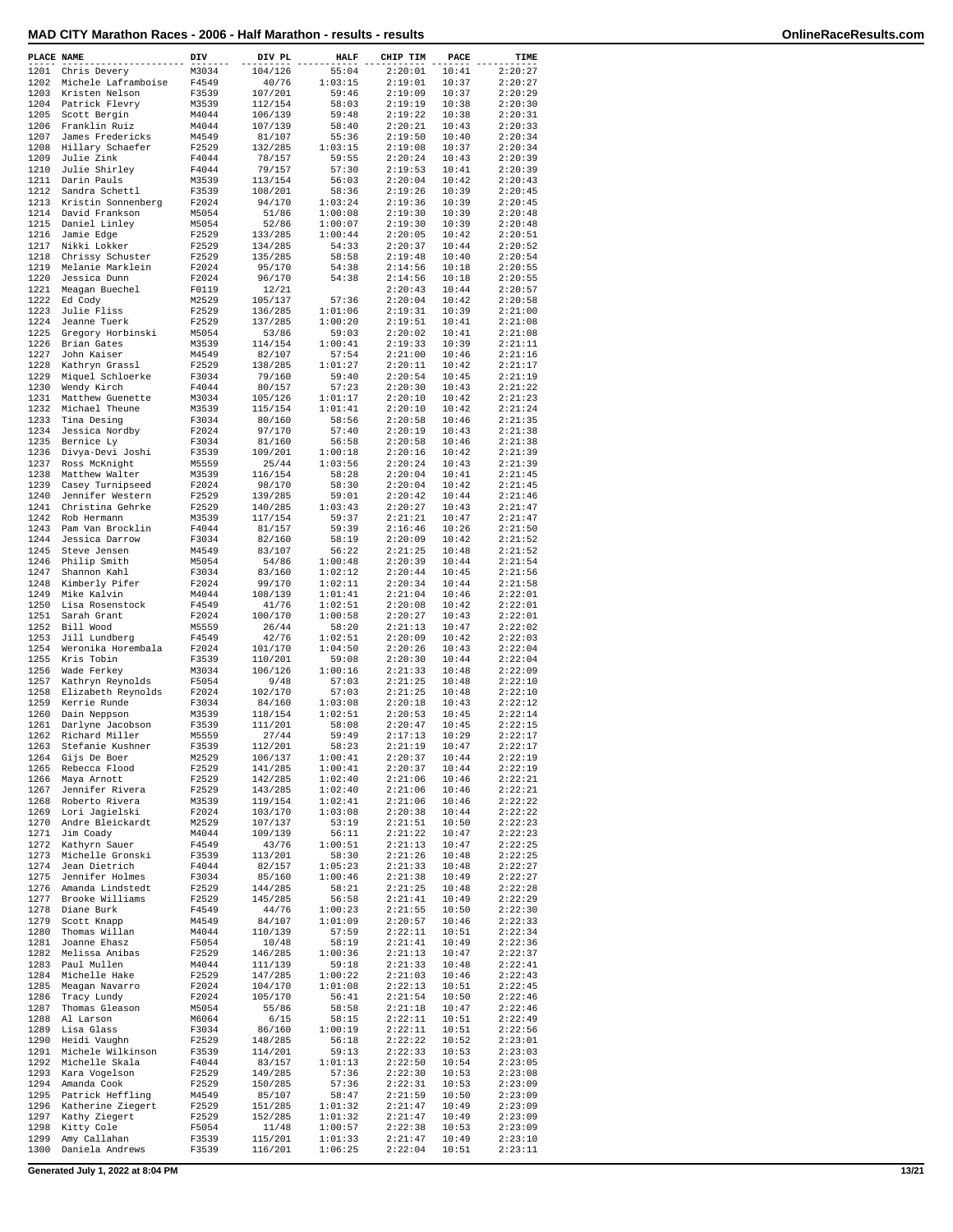| PLACE NAME   |                                     | DIV            | DIV PL             | <b>HALF</b>        | CHIP TIM           | PACE           | TIME               |
|--------------|-------------------------------------|----------------|--------------------|--------------------|--------------------|----------------|--------------------|
| 1301         | Laura Schmuhl                       | F2529          | 153/285            | 57:54              | 2:22:41            | 10:54          | 2:23:13            |
| 1302         | Amy Jaqielski                       | F2024          | 106/170            | 1:03:10            | 2:21:32            | 10:48          | 2:23:14            |
| 1303         | Del Deberg                          | M4044          | 112/139            | 56:32              | 2:22:16            | 10:52          | 2:23:15            |
| 1304<br>1305 | Amy O'Connor                        | F4044          | 84/157             | 58:53              | 2:22:53            | 10:54          | 2:23:16            |
| 1306         | Liz Touchett<br>Eugene McBride      | F3539<br>M5054 | 117/201<br>56/86   | 58:51<br>51:31     | 2:22:52<br>2:23:09 | 10:54<br>10:56 | 2:23:16<br>2:23:17 |
| 1307         | Carmi Edwards                       | M3539          | 120/154            | 1:03:03            | 2:21:49            | 10:50          | 2:23:19            |
| 1308         | Cate Mitton                         | F2529          | 154/285            | 58:40              | 2:22:13            | 10:51          | 2:23:21            |
| 1309         | Benjamin Shunkwiler                 | M2529          | 108/137            | 59:22              | 2:22:18            | 10:52          | 2:23:22            |
| 1310<br>1311 | Bill Bieberitz<br>Deanna Byrnes     | M3034<br>F4044 | 107/126<br>85/157  | 1:02:20<br>1:04:50 | 2:22:38<br>2:21:44 | 10:53<br>10:49 | 2:23:22<br>2:23:24 |
| 1312         | Anna Stellmacher                    | F2024          | 107/170            | 57:12              | 2:22:29            | 10:53          | 2:23:31            |
| 1313         | Parker Waller                       | M3539          | 121/154            | 59:55              | 2:19:49            | 10:40          | 2:23:37            |
| 1314         | Tara Tuinstra                       | F2529          | 155/285            | 1:04:45            | 2:22:03            | 10:51          | 2:23:43            |
| 1315<br>1316 | Mary Coleman<br>Alexander Kempe     | F0119<br>M3539 | 13/21<br>122/154   | 59:18<br>57:03     | 2:22:23<br>2:22:59 | 10:52<br>10:55 | 2:23:48<br>2:23:48 |
| 1317         | David Falkavage                     | M3034          | 108/126            | 58:51              | 2:22:46            | 10:54          | 2:23:51            |
| 1318         | Tim Johnson                         | M2529          | 109/137            | 58:00              | 2:23:06            | 10:55          | 2:23:52            |
| 1319         | Marisa Bartels                      | F3034          | 87/160             | 1:00:17            | 2:22:05            | 10:51          | 2:23:57            |
| 1320<br>1321 | Lynn Mais<br>Kristen Yearm          | F4044<br>F2529 | 86/157<br>156/285  | 1:00:35<br>1:00:39 | 2:22:49<br>2:22:30 | 10:54<br>10:53 | 2:23:59<br>2:23:59 |
| 1322         | Debra Dahlby                        | F3034          | 88/160             | 1:02:54            | 2:22:33            | 10:53          | 2:24:00            |
| 1323         | Brenda Read                         | F2024          | 108/170            | 54:44              | 2:23:39            | 10:58          | 2:24:01            |
| 1324         | Jennifer Hein                       | F2529          | 157/285            | 1:04:57            | 2:22:57            | 10:55          | 2:24:01            |
| 1325<br>1326 | Joseph Kvamme<br>Gary Gilbertson    | M2529<br>M6064 | 110/137<br>7/15    | 56:47<br>1:00:03   | 2:23:07<br>2:22:53 | 10:55<br>10:54 | 2:24:01<br>2:24:06 |
| 1327         | Patrick Reetz                       | M3034          | 109/126            | 56:33              | 2:23:41            | 10:58          | 2:24:08            |
| 1328         | Carol Kiekhaefer                    | F5054          | 12/48              | 1:01:56            | 2:22:50            | 10:54          | 2:24:09            |
| 1329         | Joanne Strachan                     | F5054          | 13/48              | 57:54              | 2:23:16            | 10:56          | 2:24:12            |
| 1330<br>1331 | Robert Samuels                      | M3034<br>F2529 | 110/126            | 56:33<br>57:54     | 2:23:39<br>2:23:18 | 10:58<br>10:56 | 2:24:12<br>2:24:13 |
| 1332         | Sarah Cahalane<br>Janet Neidhardt   | F2529          | 158/285<br>159/285 | 1:00:05            | 2:22:58            | 10:55          | 2:24:13            |
| 1333         | Todd Dale                           | M4044          | 113/139            | 1:02:17            | 2:23:12            | 10:56          | 2:24:17            |
| 1334         | Abby Cyrus                          | F2024          | 109/170            | 59:27              | 2:23:05            | 10:55          | 2:24:18            |
| 1335         | Richard Klamm                       | M5559          | 28/44              | 1:00:31            | 2:23:34            | 10:58          | 2:24:20            |
| 1336<br>1337 | Christy Graceffa<br>Katie Portilla  | F2529<br>F2024 | 160/285<br>110/170 | 59:07<br>54:34     | 2:23:33<br>2:23:43 | 10:57<br>10:58 | 2:24:21<br>2:24:21 |
| 1338         | Alexandra O'Neill                   | F2024          | 111/170            | 54:34              | 2:23:43            | 10:58          | 2:24:22            |
| 1339         | Winton Boyd                         | M4549          | 86/107             | 57:51              | 2:23:47            | 10:59          | 2:24:22            |
| 1340         | Emily Larson                        | F2529          | 161/285            | 1:02:14            | 2:22:59            | 10:55          | 2:24:24            |
| 1341<br>1342 | Erin Saewert<br>Julie Maiers        | F2529<br>F4044 | 162/285<br>87/157  | 59:01<br>1:03:18   | 2:21:15<br>2:23:01 | 10:47<br>10:55 | 2:24:27<br>2:24:28 |
| 1343         | Amy Adam                            | F2529          | 163/285            | 58:21              | 2:23:26            | 10:57          | 2:24:29            |
| 1344         | Shannon Statz                       | F2529          | 164/285            | 59:49              | 2:23:49            | 10:59          | 2:24:31            |
| 1345         | Kristin Clevenstine                 | F2529          | 165/285            | 59:50              | 2:24:19            | 11:01          | 2:24:32            |
| 1346<br>1347 | Paul Sternhagen<br>Edgar Perez      | M2529<br>M3539 | 111/137<br>123/154 | 56:51<br>52:12     | 2:23:47<br>2:24:18 | 10:59<br>11:01 | 2:24:33<br>2:24:39 |
| 1348         | Norbert West                        | M5054          | 57/86              |                    | 2:23:35            | 10:58          | 2:24:43            |
| 1349         | Meg Baniukewicz                     | F3539          | 118/201            | 59:59              | 2:23:39            | 10:58          | 2:24:47            |
| 1350         | Holly Jillson                       | F3034          | 89/160             | 59:21              | 2:24:03            | 11:00          | 2:24:49            |
| 1351<br>1352 | Kendra Schaffer<br>William O'Neill  | F2024<br>M2024 | 112/170<br>58/69   | 59:31<br>59:31     | 2:24:10<br>2:24:10 | 11:00<br>11:00 | 2:24:50<br>2:24:50 |
| 1353         | Karol Kennedy                       | F4044          | 88/157             | 59:02              | 2:23:28            | 10:57          | 2:24:54            |
| 1354         | Ed Wales                            | M4044          | 114/139            | 1:02:22            | 2:23:12            | 10:56          | 2:24:56            |
| 1355         | John Becker                         | M5054          | 58/86              | 1:02:24            | 2:23:41            | 10:58          | 2:25:01            |
| 1356<br>1357 | Jacqueline Janz<br>Gabrielle Thomas | F4044<br>F4044 | 89/157<br>90/157   | 59:45<br>1:00:30   | 2:23:51<br>2:24:13 | 10:59<br>11:01 | 2:25:02<br>2:25:03 |
| 1358         | Ron Thomas                          | M3539          | 124/154            | 1:00:30            | 2:24:13            | 11:01          | 2:25:03            |
| 1359         | Holly Kruschel                      | F2024          | 113/170            | 56:56              | 2:24:41            | 11:03          | 2:25:05            |
| 1360         | Jennifer Walz                       | F3034          | 90/160             | 1:01:53            | 2:23:38            | 10:58          | 2:25:06            |
| 1361<br>1362 | James Olsen<br>Christine Behm       | M5054<br>F4044 | 59/86<br>91/157    | 1:02:03<br>1:03:12 | 2:24:39<br>2:23:37 | 11:02<br>10:58 | 2:25:08<br>2:25:09 |
| 1363         | Kathleen Zink                       | F2529          | 166/285            | 1:02:43            | 2:23:15            | 10:56          | 2:25:09            |
| 1364         | Jennifer Maschka                    | F3539          | 119/201            | 1:03:11            | 2:23:37            | 10:58          | 2:25:09            |
| 1365         | Twyla Tindall                       | F4044          | 92/157             | 1:03:12            | 2:23:37            | 10:58          | 2:25:09            |
| 1366<br>1367 | Josh Turner<br>Dana Jensen          | M3034<br>F3034 | 111/126<br>91/160  | 58:27<br>1:00:04   | 2:24:34<br>2:24:15 | 11:02<br>11:01 | 2:25:11<br>2:25:18 |
| 1368         | Kathleen Lohmann                    | F4044          | 93/157             | 1:01:18            | 2:24:14            | 11:01          | 2:25:20            |
| 1369         | Kathy Jensen                        | F4549          | 45/76              | 57:32              | 2:24:30            | 11:02          | 2:25:26            |
| 1370         | Molly Steffen                       | F3539          | 120/201            |                    | 2:24:20            | 11:01          | 2:25:27            |
| 1371<br>1372 | John Jensen<br>Melissa Thousand     | M5054<br>F2529 | 60/86<br>167/285   | 57:32<br>1:00:06   | 2:24:33<br>2:24:57 | 11:02<br>11:04 | 2:25:29<br>2:25:32 |
| 1373         | Jason Biggins                       | M3034          | 112/126            | 56:50              | 2:20:06            | 10:42          | 2:25:32            |
| 1374         | Gary Cotner                         | M5559          | 29/44              | 57:38              | 2:21:25            | 10:48          | 2:25:33            |
| 1375         | Dawn Aase                           | F2529          | 168/285            | 1:02:19            | 2:23:37            | 10:58          | 2:25:37            |
| 1376<br>1377 | Emily Thibedeau<br>Brenda Ferreira  | F2529<br>F4044 | 169/285<br>94/157  | 55:50<br>1:02:25   | 2:25:05<br>2:24:28 | 11:05<br>11:02 | 2:25:40<br>2:25:45 |
| 1378         | Sheila Lusk                         | F2024          | 114/170            | 57:13              | 2:24:54            | 11:04          | 2:25:45            |
| 1379         | Christine Lundy                     | F2024          | 115/170            | 1:02:51            | 2:25:02            | 11:04          | 2:25:53            |
| 1380         | Thomas Schwei                       | M4549          | 87/107             | 58:53              | 2:24:49            | 11:03          | 2:25:55            |
| 1381<br>1382 | Rebecca Schwei<br>Douglas Funk      | F0119<br>M5054 | 14/21<br>61/86     | 58:53<br>1:00:17   | 2:24:50<br>2:24:18 | 11:03<br>11:01 | 2:25:56<br>2:26:04 |
| 1383         | Carol Kuhn                          | F5054          | 14/48              | 59:14              | 2:23:15            | 10:56          | 2:26:05            |
| 1384         | Jeffrey Hauswirth                   | M3539          | 125/154            | 1:01:26            | 2:23:58            | 10:59          | 2:26:05            |
| 1385         | Albert Fountaine                    | M5054          | 62/86              | 1:03:11            | 2:24:37            | 11:02          | 2:26:06            |
| 1386<br>1387 | Adam Widi<br>Andrea Lippens         | M2529<br>F3539 | 112/137<br>121/201 | 55:43<br>1:02:11   | 2:25:50<br>2:24:47 | 11:08<br>11:03 | 2:26:08<br>2:26:11 |
| 1388         | Wayne Weber                         | M3539          | 126/154            | 56:47              | 2:25:27            | 11:06          | 2:26:13            |
| 1389         | Allison Rauch                       | F3539          | 122/201            | 56:49              | 2:25:56            | 11:08          | 2:26:14            |
| 1390         | Jeff Grady                          | M5054          | 63/86              | 57:26              | 2:25:22            | 11:06          | 2:26:15            |
| 1391<br>1392 | Keith Feiler<br>Sumi Jones          | M6064<br>F3034 | 8/15<br>92/160     | 59:30<br>56:58     | 2:25:11<br>2:25:35 | 11:05<br>11:07 | 2:26:15<br>2:26:15 |
| 1393         | Monte Messenger                     | M4549          | 88/107             | 1:04:27            | 2:25:43            | 11:07          | 2:26:19            |
| 1394         | Megan Buhrandt                      | F2024          | 116/170            | 1:01:05            | 2:24:41            | 11:03          | 2:26:20            |
| 1395         | Renee Breihan                       | F2024          | 117/170            | 54:47              | 2:25:38            | 11:07          | 2:26:22            |
| 1396<br>1397 | Muriel Scaife<br>Jason Helvey       | F3539<br>M3034 | 123/201<br>113/126 | 59:35<br>53:29     | 2:25:13<br>2:24:56 | 11:05<br>11:04 | 2:26:22<br>2:26:26 |
| 1398         | Dan Peterson                        | M4044          | 115/139            | 1:01:44            | 2:25:15            | 11:05          | 2:26:28            |
| 1399         | Jen Scott Curwood                   | F2529          | 170/285            | 1:02:52            | 2:25:23            | 11:06          | 2:26:29            |
| 1400         | Camille Conway                      | F2024          | 118/170            | 1:03:51            | 2:24:56            | 11:04          | 2:26:33            |

**Generated July 1, 2022 at 8:04 PM 14/21**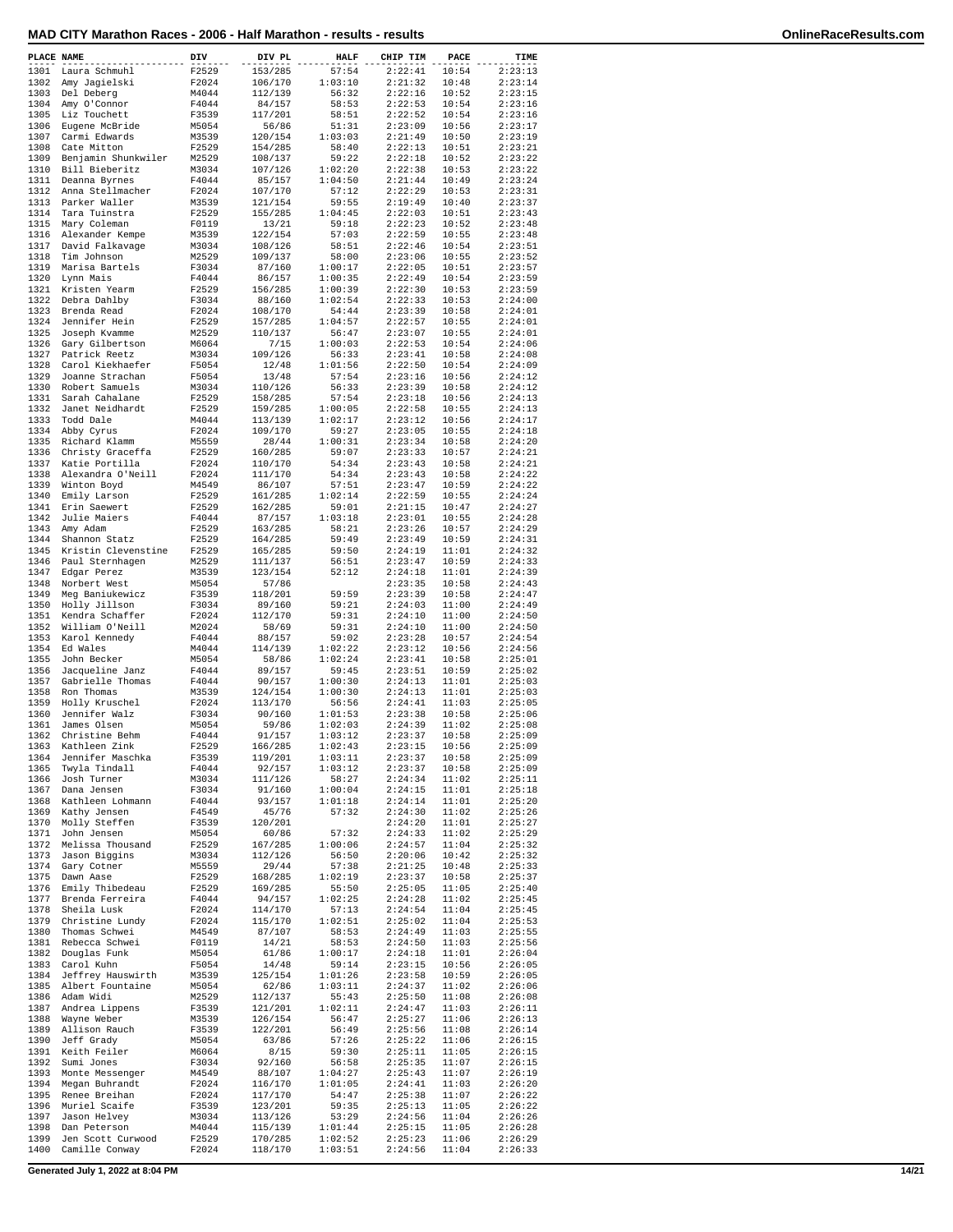| PLACE NAME   |                                   | DIV            | DIV PL             | <b>HALF</b>        | CHIP TIM           | PACE           | TIME               |
|--------------|-----------------------------------|----------------|--------------------|--------------------|--------------------|----------------|--------------------|
| 1401         | Rochelle Hill                     | F3539          | 124/201            | 1:02:33            | 2:25:17            | 11:05          | 2:26:35            |
| 1402         | Mary Ann Keller                   | F5559          | 3/12               | 54:52              | 2:26:20            | 11:10          | 2:26:37            |
| 1403         | Donald Keller                     | M5559          | 30/44              | 54:52              | 2:26:20            | 11:10          | 2:26:37            |
| 1404<br>1405 | Kari Martinson<br>Steve Olson     | F2529<br>M4044 | 171/285<br>116/139 | 58:50<br>1:03:21   | 2:25:53<br>2:25:01 | 11:08<br>11:04 | 2:26:39<br>2:26:40 |
| 1406         | Christine Petersen                | F3034          | 93/160             | 58:21              | 2:26:16            | 11:10          | 2:26:47            |
| 1407         | Tony Simmons                      | M2024          | 59/69              | 59:42              | 2:25:22            | 11:06          | 2:26:50            |
| 1408         | Vicky Coyne                       | F4044          | 95/157             |                    | 2:25:47            | 11:08          | 2:26:50            |
| 1409         | Zakim Abraham                     | M2529          | 113/137            | 1:03:41            | 2:26:53            | 11:13          | 2:26:53            |
| 1410<br>1411 | Colleen Atakpu<br>Michael Kulas   | F2024<br>M4044 | 119/170<br>117/139 | 1:03:41<br>57:52   | 2:26:53<br>2:26:34 | 11:13<br>11:11 | 2:26:53<br>2:26:56 |
| 1412         | Kat Hawkins                       | F2529          | 172/285            | 1:03:15            | 2:25:26            | 11:06          | 2:26:57            |
| 1413         | Rick Reynolds                     | M4044          | 118/139            | 1:01:55            | 2:25:52            | 11:08          | 2:27:04            |
| 1414         | Christina Kirkwood                | F2024          | 120/170            | 1:01:16            | 2:25:34            | 11:07          | 2:27:14            |
| 1415<br>1416 | Lars Petersen<br>Anne Rodgers     | M2024<br>F5054 | 60/69<br>15/48     | 1:01:16<br>58:28   | 2:25:34<br>2:26:54 | 11:07<br>11:13 | 2:27:14<br>2:27:19 |
| 1417         | Cheri Buckner                     | F3034          | 94/160             | 1:00:53            | 2:25:48            | 11:08          | 2:27:22            |
| 1418         | Carolyn Judge                     | F2529          | 173/285            | 1:00:55            | 2:22:55            | 10:55          | 2:27:27            |
| 1419         | Denise Oliveira                   | F2529          | 174/285            | 1:04:01            | 2:27:25            | 11:15          | 2:27:27            |
| 1420<br>1421 | Joe Doyle<br>Jim Albrecht         | M2529<br>M3539 | 114/137<br>127/154 | 1:00:55<br>58:43   | 2:22:55<br>2:26:18 | 10:55<br>11:10 | 2:27:27<br>2:27:28 |
| 1422         | Jenny Albrecht                    | F3539          | 125/201            | 58:43              | 2:26:19            | 11:10          | 2:27:28            |
| 1423         | Suzanne Rowley                    | F4044          | 96/157             | 1:03:09            | 2:25:57            | 11:08          | 2:27:30            |
| 1424         | Jim Sabinash                      | M4549          | 89/107             | 59:45              | 2:26:21            | 11:10          | 2:27:33            |
| 1425<br>1426 | Luyun Chen<br>Sandy Janke         | F2529<br>F2529 | 175/285<br>176/285 | 1:01:34<br>1:00:30 | 2:26:01<br>2:26:36 | 11:09<br>11:11 | 2:27:34<br>2:27:35 |
| 1427         | Laura Bartlett                    | F2024          | 121/170            | 1:01:41            | 2:26:10            | 11:09          | 2:27:36            |
| 1428         | Glenn Herbst                      | M5054          | 64/86              | 56:41              | 2:25:43            | 11:07          | 2:27:37            |
| 1429         | Tina Luther                       | F3539          | 126/201            | 1:01:09            | 2:26:13            | 11:10          | 2:27:41            |
| 1430<br>1431 | Tim Conley<br>Eric Larson         | M5559<br>M4044 | 31/44<br>119/139   | 58:21<br>1:00:49   | 2:26:49<br>2:26:32 | 11:12<br>11:11 | 2:27:42<br>2:27:47 |
| 1432         | Kay Wood                          | F5054          | 16/48              | 1:01:19            | 2:26:37            | 11:12          | 2:27:48            |
| 1433         | Elaine Kratohwil                  | F2024          | 122/170            | 1:04:04            | 2:25:35            | 11:07          | 2:27:50            |
| 1434         | Anna Thomas Bates                 | F2529          | 177/285            | 1:04:03            | 2:25:35            | 11:07          | 2:27:50            |
| 1435<br>1436 | Mary Smrz<br>Chelsea Olson        | F3539<br>F2024 | 127/201<br>123/170 | 1:01:55<br>58:04   | 2:26:49<br>2:26:39 | 11:12<br>11:12 | 2:27:54<br>2:27:54 |
| 1437         | David Van Fossen                  | M4549          | 90/107             | 59:21              | 2:26:16            | 11:10          | 2:27:55            |
| 1438         | Mike Smrz                         | M4044          | 120/139            | 1:01:55            | 2:26:51            | 11:13          | 2:27:56            |
| 1439         | Jim King                          | M3539          | 128/154            | 59:33              | 2:27:02            | 11:13          | 2:28:02            |
| 1440<br>1441 | Jim Jones                         | M3539          | 129/154            | 59:21              | 2:27:59<br>2:27:59 | 11:18          | 2:28:06            |
| 1442         | Cindy Hemenway<br>Robert Puffer   | F4549<br>M5054 | 46/76<br>65/86     | 59:22<br>59:37     | 2:27:07            | 11:18<br>11:14 | 2:28:06<br>2:28:07 |
| 1443         | Debbie Hart                       | F3539          | 128/201            | 1:03:40            | 2:26:53            | 11:13          | 2:28:09            |
| 1444         | Ann Maastricht                    | F3539          | 129/201            | 1:03:40            | 2:26:53            | 11:13          | 2:28:09            |
| 1445         | Mike Lane                         | M4549          | 91/107             | 57:21              | 2:27:51            | 11:17          | 2:28:10            |
| 1446<br>1447 | Josie Hanneman<br>Sara Leibfried  | F2529<br>F3034 | 178/285<br>95/160  | 1:02:44<br>1:00:39 | 2:26:47<br>2:26:41 | 11:12<br>11:12 | 2:28:12<br>2:28:12 |
| 1448         | Julie Drake                       | F3539          | 130/201            | 1:03:07            | 2:26:17            | 11:10          | 2:28:12            |
| 1449         | Polly Thomas                      | F3539          | 131/201            | 1:06:45            | 2:27:02            | 11:13          | 2:28:16            |
| 1450         | Diane Brussow                     | F3539          | 132/201            | 1:06:45            | 2:27:02            | 11:13          | 2:28:16            |
| 1451<br>1452 | Ryan Luetzow<br>Sandra Honey      | M2024<br>F2529 | 61/69<br>179/285   | 1:02:28<br>1:01:14 | 2:27:18<br>2:27:19 | 11:15<br>11:15 | 2:28:17<br>2:28:17 |
| 1453         | Susan Dillon                      | F4549          | 47/76              | 1:03:40            | 2:26:36            | 11:11          | 2:28:21            |
| 1454         | Karen Dupont                      | F4044          | 97/157             | 1:00:08            | 2:27:17            | 11:15          | 2:28:21            |
| 1455         | Lidia Kraft                       | F3034          | 96/160             | 1:06:28            | 2:27:02            | 11:13          | 2:28:24            |
| 1456<br>1457 | Amy Esbeck<br>Donna Ross          | F3539<br>F6099 | 133/201<br>1/3     | 1:00:04<br>1:01:26 | 2:28:03<br>2:27:18 | 11:18<br>11:15 | 2:28:25<br>2:28:27 |
| 1458         | Wendy Mueller                     | F3539          | 134/201            | 1:01:28            | 2:27:37            | 11:16          | 2:28:27            |
| 1459         | Debi Nutting                      | F5054          | 17/48              | 1:02:10            | 2:26:43            | 11:12          | 2:28:34            |
| 1460         | Angela Genin                      | F2529          | 180/285            | 58:55              | 2:27:41            | 11:16          | 2:28:36            |
| 1461<br>1462 | Tracie Happel<br>Steve Jende      | F3539<br>M4044 | 135/201<br>121/139 | 1:02:33<br>59:26   | 2:27:20<br>2:27:20 | 11:15<br>11:15 | 2:28:38<br>2:28:40 |
| 1463         | Carrie Jende                      | F4044          | 98/157             | 59:25              | 2:27:21            | 11:15          | 2:28:41            |
| 1464         | Peder Graven                      | M4549          | 92/107             | 58:08              | 2:28:14            | 11:19          | 2:28:42            |
| 1465         | Susan Kronenberg                  | F0119          | 15/21              | 59:24              | 2:27:18            | 11:15          | 2:28:43            |
| 1466<br>1467 | Lisa Klingman<br>Steve Rognsvoog  | F0119<br>M2529 | 16/21<br>115/137   | 56:49<br>57:28     | 2:28:08<br>2:27:54 | 11:18<br>11:17 | 2:28:44<br>2:28:45 |
| 1468         | Angela Badour                     | F3034          | 97/160             | 1:01:52            | 2:27:41            | 11:16          | 2:28:48            |
| 1469         | Julie Martyn                      | F3539          | 136/201            | 1:03:46            | 2:27:16            | 11:15          | 2:28:49            |
| 1470         | Donald Reece                      | M4044          | 122/139            | 1:03:19            | 2:27:54            | 11:17          | 2:28:50            |
| 1471<br>1472 | Elaine Reece<br>Roger Kruk        | F5054<br>M5559 | 18/48<br>32/44     | 1:03:19<br>1:00:40 | 2:27:54<br>2:27:47 | 11:17<br>11:17 | 2:28:50<br>2:28:51 |
| 1473         | Missy Brozek                      | F2529          | 181/285            | 1:03:24            | 2:27:54            | 11:17          | 2:28:54            |
| 1474         | Vincent Affatati                  | M3539          | 130/154            | 1:01:32            | 2:27:26            | 11:15          | 2:28:55            |
| 1475         | Catherine Tyink                   | F3539          | 137/201            | 1:03:13            | 2:28:09            | 11:19          | 2:28:56            |
| 1476<br>1477 | Jodie Arenz<br>Scott Yogerst      | F4044<br>M2529 | 99/157<br>116/137  | 1:03:12<br>59:20   | 2:28:09<br>2:28:05 | 11:18<br>11:18 | 2:28:57<br>2:28:57 |
| 1478         | James Grygleski                   | M4044          | 123/139            | 1:01:24            | 2:24:39            | 11:03          | 2:28:58            |
| 1479         | Robert Jahnke                     | M4549          | 93/107             | 1:04:08            | 2:27:35            | 11:16          | 2:29:01            |
| 1480         | Peter Nutting                     | M5559          | 33/44              | 1:02:11            | 2:27:12            | 11:14          | 2:29:02            |
| 1481<br>1482 | Susan Durst<br>Jeremy Kraft       | F4044<br>M2529 | 100/157<br>117/137 | 56:50<br>1:06:29   | 2:28:32<br>2:27:44 | 11:20<br>11:17 | 2:29:04<br>2:29:05 |
| 1483         | Todd Marshall                     | M4044          | 124/139            | 58:07              | 2:27:45            | 11:17          | 2:29:08            |
| 1484         | Daniel Galligan                   | M3539          | 131/154            | 1:01:42            | 2:27:39            | 11:16          | 2:29:09            |
| 1485         | Liz Wagner                        | F2529          | 182/285            | 1:03:49            | 2:28:12            | 11:19          | 2:29:10            |
| 1486<br>1487 | Kalli Bestman<br>Robert Schweiner | F3034<br>M5054 | 98/160<br>66/86    | 1:04:11<br>1:08:36 | 2:27:25<br>2:27:17 | 11:15<br>11:15 | 2:29:11<br>2:29:15 |
| 1488         | Vince Hatt                        | M6569          | 5/10               | 57:56              | 2:28:16            | 11:19          | 2:29:16            |
| 1489         | Josh Wiley                        | M2024          | 62/69              | 59:12              | 2:28:09            | 11:19          | 2:29:18            |
| 1490         | Jeff Ross                         | M6064          | 9/15               | 1:06:29            | 2:27:30            | 11:16          | 2:29:26            |
| 1491<br>1492 | Mike Allen<br>Gerry August        | M2529          | 118/137<br>34/44   | 1:00:12<br>1:01:22 | 2:28:08<br>2:29:22 | 11:18<br>11:24 | 2:29:30<br>2:29:35 |
| 1493         | Larry Stone                       | M5559<br>M5054 | 67/86              | 57:43              | 2:29:15            | 11:24          | 2:29:37            |
| 1494         | Katie Ingram                      | F2529          | 183/285            | 1:02:51            | 2:28:46            | 11:21          | 2:29:38            |
| 1495         | Charles Ricker                    | M5559          | 35/44              | 1:06:03            | 2:28:59            | 11:22          | 2:29:38            |
| 1496<br>1497 | Dorothy Ricker<br>Erin Olheiser   | F5054<br>F2529 | 19/48<br>184/285   | 1:06:04<br>1:02:54 | 2:28:59<br>2:28:04 | 11:22<br>11:18 | 2:29:38<br>2:29:44 |
| 1498         | Jennifer Rydland                  | F2529          | 185/285            | 1:04:46            | 2:28:58            | 11:22          | 2:29:46            |
| 1499         | Kirstin Daniels                   | F3539          | 138/201            | 59:57              | 2:29:01            | 11:23          | 2:29:46            |
| 1500         | Stacy Adamek                      | F3539          | 139/201            | 1:02:53            | 2:28:27            | 11:20          | 2:29:50            |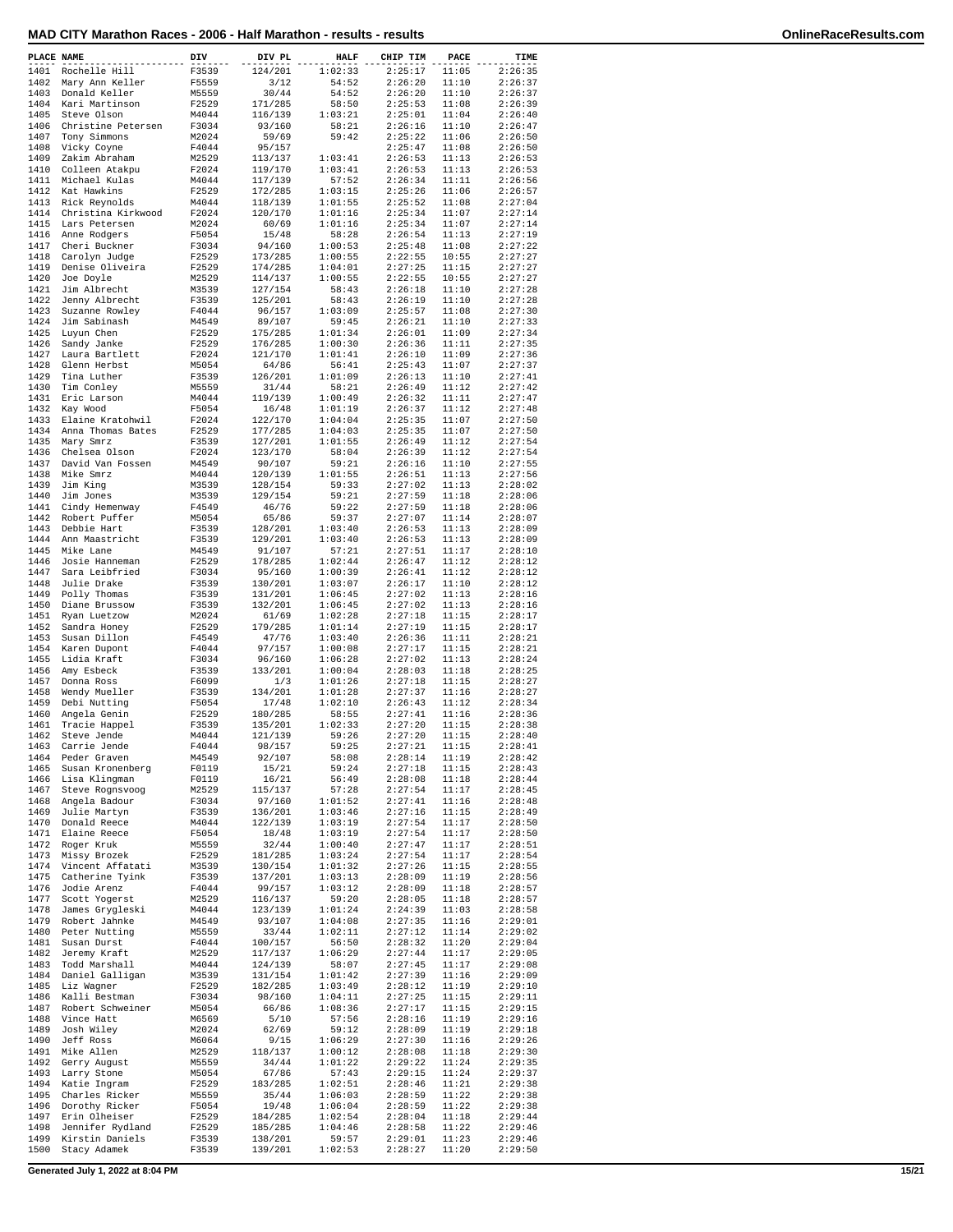| PLACE NAME |                      | DIV   | DIV PL  | <b>HALF</b> | CHIP TIM | PACE  | TIME    |
|------------|----------------------|-------|---------|-------------|----------|-------|---------|
| 1501       | Iida Covington       | F2024 | 124/170 | 1:04:46     | 2:29:08  | 11:23 | 2:29:55 |
|            | 1502 Patrick Brennan | M6569 | 6/10    | 59:47       | 2:29:07  | 11:23 | 2:29:56 |
| 1503       | Carol Brennan        | F6099 | 2/3     | 1:02:49     | 2:28:27  | 11:20 | 2:29:57 |
| 1504       | Marcus Powell        | M2024 | 63/69   | 1:00:32     | 2:28:51  | 11:22 | 2:29:58 |
| 1505       | Barbara Van Gorp     | F3539 | 140/201 |             | 2:28:39  | 11:21 | 2:30:00 |
|            |                      |       |         |             |          |       |         |
| 1506       | Sue Helling          | F4044 | 101/157 | 1:00:44     | 2:28:24  | 11:20 | 2:30:00 |
| 1507       | Katy Dittman         | F2529 | 186/285 | 1:04:32     | 2:28:33  | 11:20 | 2:30:03 |
| 1508       | Anne-Marie Sesti     | F3034 | 99/160  | 1:09:08     | 2:28:37  | 11:21 | 2:30:07 |
| 1509       | Sarah Knutson        | F3034 | 100/160 | 1:02:46     | 2:28:45  | 11:21 | 2:30:07 |
| 1510       | Joseph Dietrich      | M4549 | 94/107  | 1:05:23     | 2:29:14  | 11:23 | 2:30:08 |
| 1511       | Brian Morgan         | M5054 | 68/86   | 1:00:32     | 2:29:38  | 11:25 | 2:30:10 |
| 1512       | Robert Gooze         | M5054 | 69/86   | 1:04:47     | 2:28:36  | 11:21 | 2:30:11 |
| 1513       | Sue Giliberto        | F4044 | 102/157 | 1:00:39     | 2:29:03  | 11:23 | 2:30:13 |
|            |                      |       |         |             |          |       |         |
|            | 1514 Kim Tondryk     | F3539 | 141/201 | 1:01:54     | 2:29:34  | 11:25 | 2:30:15 |
| 1515       | Jason Fishbain       | M3539 | 132/154 | 1:00:06     | 2:29:16  | 11:24 | 2:30:18 |
| 1516       | Shelly Weber         | F3539 | 142/201 | 1:01:06     | 2:28:50  | 11:22 | 2:30:18 |
| 1517       | Mary Statz           | F4044 | 103/157 | 1:02:59     | 2:28:41  | 11:21 | 2:30:25 |
| 1518       | Len Stewart          | M3539 | 133/154 | 1:02:49     | 2:29:03  | 11:23 | 2:30:25 |
| 1519       | Pamela Erickson      | F3539 | 143/201 | 1:04:55     | 2:28:53  | 11:22 | 2:30:25 |
| 1520       | Andrew Larson        | M3539 | 134/154 | 1:06:42     | 2:29:06  | 11:23 | 2:30:32 |
| 1521       | Chris Arenas         | M5559 | 36/44   | 1:02:31     | 2:28:37  | 11:21 | 2:30:34 |
|            |                      |       |         |             |          |       |         |
| 1522       | Nicole Margenau      | F0119 | 17/21   | 58:13       | 2:29:49  | 11:26 | 2:30:37 |
| 1523       | Lisa Anderson        | F3539 | 144/201 | 1:02:31     | 2:29:08  | 11:23 | 2:30:39 |
| 1524       | Kathie Hansen        | F3539 | 145/201 | 1:02:31     | 2:29:08  | 11:23 | 2:30:39 |
| 1525       | Frederick Anderson   | M3539 | 135/154 | 1:02:32     | 2:29:08  | 11:23 | 2:30:39 |
| 1526       | Joseph Swanton       | M3034 | 114/126 | 1:05:14     | 2:28:44  | 11:21 | 2:30:40 |
| 1527       | Meg Richardson       | F2024 | 125/170 | 1:02:25     | 2:29:22  | 11:24 | 2:30:41 |
| 1528       | Norris Richardson    | M6064 | 10/15   | 1:02:24     | 2:29:21  | 11:24 | 2:30:41 |
| 1529       | Amy Druml            | F3034 | 101/160 | 1:00:39     | 2:29:52  | 11:26 | 2:30:43 |
| 1530       |                      | F3539 |         | 1:06:36     | 2:29:13  | 11:23 | 2:30:44 |
|            | Stacy Gjetson        |       | 146/201 |             |          |       |         |
| 1531       | Mathew Gjetson       | M3034 | 115/126 | 1:06:36     | 2:29:13  | 11:23 | 2:30:44 |
| 1532       | Cynthia Crandall     | F3539 | 147/201 | 1:03:57     | 2:30:01  | 11:27 | 2:30:45 |
| 1533       | Ed Hellekson         | M3539 | 136/154 | 1:03:57     | 2:30:01  | 11:27 | 2:30:45 |
| 1534       | Ramona Villarreal    | F5054 | 20/48   | 1:04:05     | 2:29:21  | 11:24 | 2:30:46 |
| 1535       | Victor Banuelos      | M0119 | 11/12   | 1:04:05     | 2:29:21  | 11:24 | 2:30:46 |
| 1536       | Maria Kinder         | F3034 | 102/160 | 1:04:04     | 2:29:20  | 11:24 | 2:30:46 |
| 1537       | Lois Haime           | F5054 | 21/48   | 1:06:35     | 2:29:11  | 11:23 | 2:30:48 |
| 1538       |                      | F4044 | 104/157 | 1:04:48     | 2:29:35  | 11:25 | 2:30:48 |
|            | Maura Fraley         |       |         |             |          |       |         |
| 1539       | Marie Bruce          | F2529 | 187/285 | 1:04:30     | 2:29:47  | 11:26 | 2:30:48 |
| 1540       | Betsy Fostiak        | F3034 | 103/160 | 59:47       | 2:30:09  | 11:28 | 2:30:49 |
| 1541       | James Dykas          | M4044 | 125/139 | 1:01:58     | 2:28:58  | 11:22 | 2:30:49 |
| 1542       | Kenee Powers         | F4044 | 105/157 | 1:01:49     | 2:29:22  | 11:24 | 2:30:51 |
| 1543       | Mike Powers          | M4044 | 126/139 | 1:01:49     | 2:29:22  | 11:24 | 2:30:51 |
| 1544       | Jori Patton          | M0119 | 12/12   | 57:02       | 2:29:57  | 11:27 | 2:30:52 |
| 1545       | Becky Lynch          | F2024 | 126/170 | 1:00:24     | 2:29:25  | 11:24 | 2:30:52 |
| 1546       | Joan Shadel          | F4549 | 48/76   | 59:19       | 2:29:41  | 11:26 | 2:30:53 |
|            |                      |       |         |             |          |       |         |
| 1547       | Jeff Shaderl         | M4549 | 95/107  | 59:19       | 2:29:42  | 11:26 | 2:30:53 |
| 1548       | Rachel Sutter        | F2024 | 127/170 | 59:27       | 2:29:47  | 11:26 | 2:31:00 |
| 1549       | Beth Onines          | F5054 | 22/48   | 1:06:34     | 2:29:27  | 11:24 | 2:31:06 |
| 1550       | Sherley MacLean      | F4549 | 49/76   | 58:50       | 2:30:51  | 11:31 | 2:31:09 |
| 1551       | Deb Knoll            | F4044 | 106/157 | 1:05:57     | 2:30:10  | 11:28 | 2:31:11 |
| 1552       | Gail Eder            | F4549 | 50/76   | 1:04:43     | 2:30:14  | 11:28 | 2:31:11 |
| 1553       | John Nelson          | M4044 | 127/139 | 1:05:25     | 2:30:15  | 11:28 | 2:31:19 |
| 1554       | Mark Temple          | M4044 | 128/139 | 53:36       | 2:31:04  | 11:32 | 2:31:19 |
|            |                      |       |         |             |          |       |         |
| 1555       | Jeff Thompson        | M4044 | 129/139 | 1:03:30     | 2:30:29  | 11:29 | 2:31:22 |
| 1556       | Gary Braman          | M5054 | 70/86   | 1:04:38     | 2:30:23  | 11:29 | 2:31:34 |
| 1557       | Mike Steinhoff       | M4549 | 96/107  | 58:38       | 2:30:26  | 11:29 | 2:31:40 |
| 1558       | Dana Hellgren        | F2529 | 188/285 | 1:03:02     | 2:30:30  | 11:29 | 2:31:41 |
| 1559       | Brian Walczak        | M3034 | 116/126 | 54:51       | 2:30:55  | 11:31 | 2:31:42 |
| 1560       | Lisa Steinhoff       | F4044 | 107/157 | 1:01:13     | 2:30:30  | 11:29 | 2:31:42 |
| 1561       | Kristi Leahy         | F3034 | 104/160 | 1:04:02     | 2:30:19  | 11:28 | 2:31:48 |
| 1562       | Heather Dudley       | F2024 | 128/170 | 1:00:24     | 2:30:23  | 11:29 | 2:31:50 |
|            |                      |       |         |             | 2:30:32  |       | 2:31:50 |
| 1563       | Vickie Handrich      | F4044 | 108/157 | 1:02:54     |          | 11:29 |         |
| 1564       | Timothy Valley       | M3539 | 137/154 | 1:01:24     | 2:31:21  | 11:33 | 2:31:53 |
| 1565       | James Jaeger         | M6569 | 7/10    | 1:05:23     | 2:30:42  | 11:30 | 2:31:56 |
| 1566       | Bill Imhoff          | M6064 | 11/15   | 1:04:36     | 2:30:38  | 11:30 | 2:31:59 |
| 1567       | Cynthia Degner       | F3034 | 105/160 | 1:02:47     | 2:30:40  | 11:30 | 2:32:02 |
| 1568       | Rob June             | M4044 | 130/139 | 1:02:47     | 2:30:41  | 11:30 | 2:32:04 |
| 1569       | Seth Keel            | M2529 | 119/137 | 57:49       | 2:30:44  | 11:30 | 2:32:05 |
| 1570       | Karen Buchanan       | F3539 | 148/201 | 59:03       | 2:31:42  | 11:35 | 2:32:09 |
| 1571       | Connie Uttech        | F2024 | 129/170 | 1:06:27     | 2:30:40  | 11:30 | 2:32:11 |
| 1572       | Allison Bruggink     | F3034 | 106/160 | 1:00:59     | 2:30:57  | 11:31 | 2:32:17 |
| 1573       | George Peek          | M3539 | 138/154 | 1:01:45     | 2:32:09  | 11:37 | 2:32:23 |
|            |                      |       |         |             |          |       |         |
| 1574       | John Hardt           | M3539 | 139/154 | 1:06:07     | 2:31:46  | 11:35 | 2:32:28 |
| 1575       | Lisa Vashkelis       | F3034 | 107/160 | 1:00:24     | 2:31:36  | 11:34 | 2:32:35 |
| 1576       | Bev Leonhardt        | F4549 | 51/76   | 1:03:45     | 2:30:54  | 11:31 | 2:32:36 |
| 1577       | Peter Worrall        | M3539 | 140/154 | 1:03:59     | 2:31:47  | 11:35 | 2:32:46 |
| 1578       | Toni Schult          | F3034 | 108/160 | 1:03:49     | 2:31:17  | 11:33 | 2:32:48 |
| 1579       | Amy Borneman         | F3034 | 109/160 | 1:03:48     | 2:31:16  | 11:33 | 2:32:48 |
| 1580       | Robert Leonard       | M5559 | 37/44   | 1:03:50     | 2:31:49  | 11:35 | 2:32:50 |
| 1581       |                      | F2529 | 189/285 |             | 2:32:07  | 11:37 | 2:32:52 |
|            | Amanda Wagner        |       |         | 1:01:29     |          |       |         |
| 1582       | Kristyn Rose         | F3034 | 110/160 | 1:01:17     | 2:32:31  | 11:38 | 2:32:56 |
| 1583       | Emily Klinner        | F0119 | 18/21   | 1:03:13     | 2:32:28  | 11:38 | 2:32:58 |
| 1584       | Mark Parish          | M6569 | 8/10    | 1:01:25     | 2:31:42  | 11:35 | 2:33:04 |
| 1585       | Ariel Keomany        | F2529 | 190/285 | 1:03:24     | 2:31:41  | 11:35 | 2:33:07 |
| 1586       | Kit Vongsa           | M3539 | 141/154 | 1:03:24     | 2:31:41  | 11:35 | 2:33:08 |
| 1587       | Beccy Moyer          | F2529 | 191/285 | 1:03:24     | 2:31:41  | 11:35 | 2:33:08 |
| 1588       | Ellen Rose           | F2024 | 130/170 | 1:01:35     | 2:31:41  | 11:35 | 2:33:09 |
| 1589       | Danielle Doyle       | F2024 | 131/170 | 1:02:12     | 2:32:46  | 11:40 | 2:33:10 |
|            |                      |       |         |             |          |       |         |
| 1590       | Kim Lukanic          | F3034 | 111/160 | 1:02:29     | 2:32:32  | 11:39 | 2:33:11 |
| 1591       | Tara Miller          | F2529 | 192/285 | 1:01:33     | 2:31:56  | 11:36 | 2:33:12 |
| 1592       | Anthony Barnes       | M2529 | 120/137 | 1:01:33     | 2:31:56  | 11:36 | 2:33:12 |
| 1593       | Paul Wagner          | M5559 | 38/44   | 1:04:27     | 2:31:36  | 11:34 | 2:33:15 |
| 1594       | Sara Karman          | F3539 | 149/201 | 1:03:58     | 2:31:56  | 11:36 | 2:33:17 |
| 1595       | Andrea Johnson       | F2529 | 193/285 | 1:03:19     | 2:31:56  | 11:36 | 2:33:17 |
| 1596       | Lynette Nack         | F3539 | 150/201 | 1:04:46     | 2:31:26  | 11:34 | 2:33:20 |
| 1597       | William Rice         | M5054 | 71/86   | 1:00:31     | 2:32:02  | 11:36 | 2:33:25 |
| 1598       | Mary Wincapaw        |       |         | 1:04:18     |          |       |         |
|            |                      | F4549 | 52/76   |             | 2:31:57  | 11:36 | 2:33:26 |
| 1599       | Geraldine Jacobson   | F5559 | 4/12    | 1:03:54     | 2:31:54  | 11:36 | 2:33:27 |
| 1600       | Laurie McGrath       | F4044 | 109/157 | 1:04:02     | 2:31:58  | 11:36 | 2:33:32 |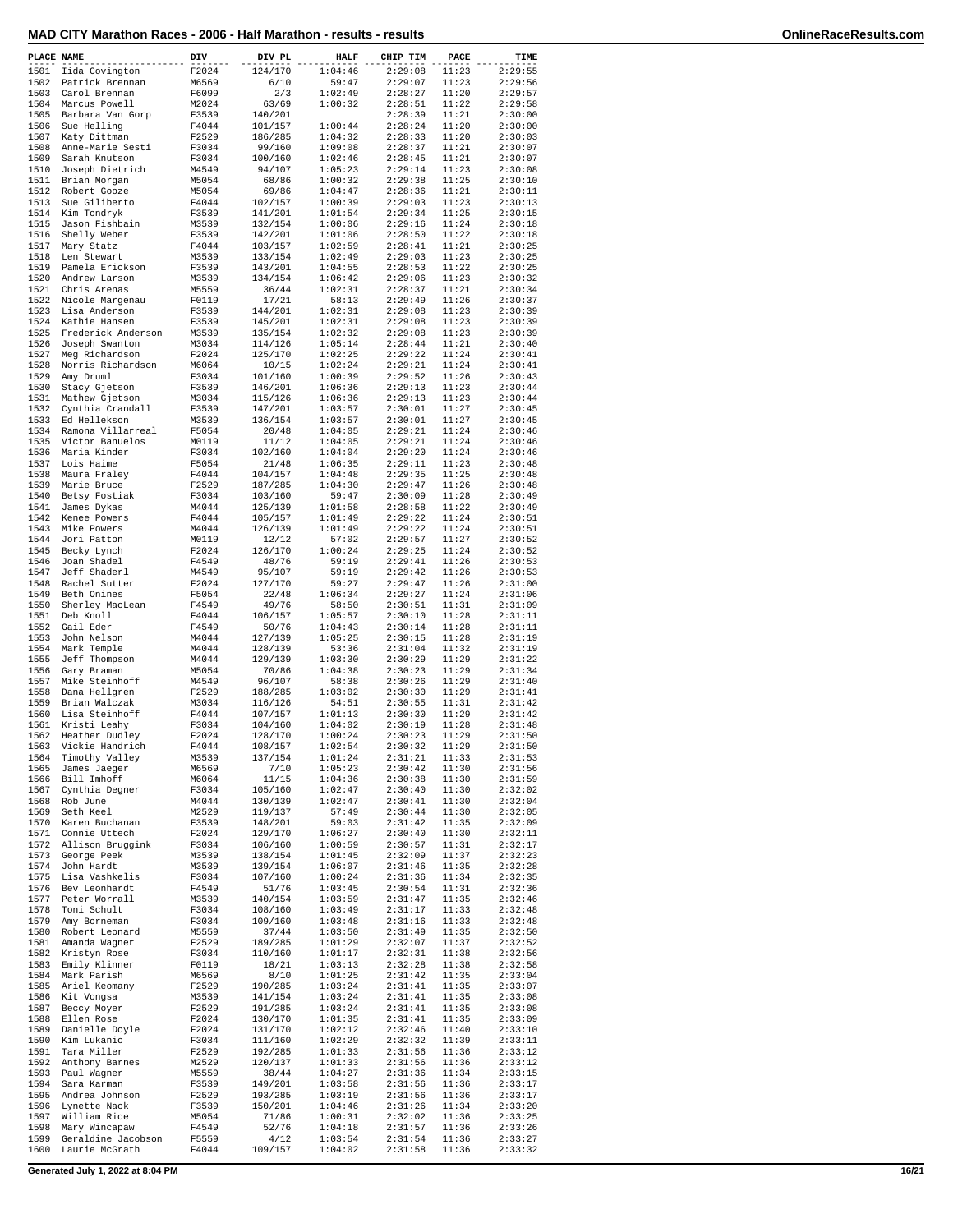| PLACE NAME |                     | DIV   | DIV PL  | <b>HALF</b> | CHIP TIM | PACE  | TIME    |
|------------|---------------------|-------|---------|-------------|----------|-------|---------|
| 1601       | Ellen Neuhaus       | F4044 | 110/157 | 1:03:18     | 2:32:07  | 11:37 | 2:33:33 |
| 1602       | Amy Weinberg        | F2529 | 194/285 | 1:04:27     | 2:32:52  | 11:40 | 2:33:34 |
| 1603       | Galina Guzei        | F3034 | 112/160 | 1:03:35     | 2:32:34  | 11:39 | 2:33:35 |
| 1604       | Kris Harbort        | F3539 | 151/201 | 1:00:45     | 2:33:05  | 11:41 | 2:33:35 |
| 1605       | Rebekah Sellek      | F3034 | 113/160 | 1:02:29     | 2:32:49  | 11:40 | 2:33:40 |
|            |                     |       |         |             |          |       |         |
| 1606       | Jessica Lindberg    | F2024 | 132/170 | 1:02:29     | 2:33:02  | 11:41 | 2:33:42 |
| 1607       | Julie Ludwick       | F2024 | 133/170 | 1:02:28     | 2:33:02  | 11:41 | 2:33:42 |
| 1608       | Damon Bach          | M2529 | 121/137 | 57:38       | 2:33:15  | 11:42 | 2:33:48 |
| 1609       | Elizabeth Holl      | F2024 | 134/170 | 1:02:51     | 2:32:15  | 11:37 | 2:33:53 |
| 1610       | Sarah Brailey       | F2024 | 135/170 | 1:06:16     | 2:32:25  | 11:38 | 2:33:58 |
| 1611       | Andrea Spiel        | F2529 | 195/285 | 1:02:29     | 2:32:16  | 11:37 | 2:34:00 |
| 1612       | Angela Johnson      | F2529 | 196/285 | 1:03:20     | 2:32:32  | 11:39 | 2:34:01 |
| 1613       |                     |       |         | 1:06:29     | 2:32:42  |       | 2:34:06 |
|            | Meredith Rusch      | F0119 | 19/21   |             |          | 11:39 |         |
| 1614       | Maria Sandgren      | F4549 | 53/76   | 1:02:06     | 2:32:41  | 11:39 | 2:34:14 |
| 1615       | Connie Chamberlain  | F3034 | 114/160 | 1:04:10     | 2:32:47  | 11:40 | 2:34:14 |
| 1616       | Stacey Johansson    | F3034 | 115/160 | 1:04:22     | 2:32:32  | 11:39 | 2:34:16 |
| 1617       | Kari Kessel         | F4044 | 111/157 | 1:04:22     | 2:32:32  | 11:39 | 2:34:16 |
| 1618       | Scott Oudinot       | M4549 | 97/107  | 1:02:26     | 2:32:25  | 11:38 | 2:34:17 |
| 1619       | Karen Sage          | F4549 | 54/76   | 1:02:30     | 2:32:50  | 11:40 | 2:34:17 |
| 1620       | Beth Vacek          | F2529 | 197/285 | 1:06:24     | 2:33:10  | 11:42 | 2:34:17 |
| 1621       | Darcie Vacek        | F2529 | 198/285 | 1:06:25     | 2:33:11  | 11:42 | 2:34:17 |
|            |                     |       |         |             |          |       |         |
| 1622       | Carrie Smith        | F4044 | 112/157 | 1:02:55     | 2:32:56  | 11:40 | 2:34:20 |
| 1623       | Bryan Woyak         | M3034 | 117/126 | 1:00:50     | 2:33:23  | 11:42 | 2:34:21 |
| 1624       | Sarah Sodemann      | F2529 | 199/285 | 1:01:10     | 2:33:12  | 11:42 | 2:34:21 |
| 1625       | Katie Schiefelbein  | F2529 | 200/285 | 1:06:07     | 2:33:12  | 11:42 | 2:34:22 |
| 1626       | Hans Schiefelbein   | M2529 | 122/137 | 1:06:04     | 2:33:13  | 11:42 | 2:34:22 |
| 1627       | Mark Johnson        | M5054 | 72/86   | 1:00:43     | 2:33:32  | 11:43 | 2:34:22 |
| 1628       | Kathryn Wilkin      | F2529 | 201/285 | 1:06:26     | 2:32:37  | 11:39 | 2:34:28 |
| 1629       | Lauren Lebwohl      | F3034 | 116/160 | 1:06:26     | 2:32:37  | 11:39 | 2:34:28 |
| 1630       |                     | F4044 | 113/157 | 1:04:28     | 2:34:02  | 11:45 | 2:34:38 |
|            | Jane Messenger      |       |         |             |          |       |         |
| 1631       | Jacquelyn Robinson  | F4044 | 114/157 | 1:04:29     | 2:33:06  | 11:41 | 2:34:43 |
| 1632       | Lisa Haywood        | F4044 | 115/157 | 1:04:29     | 2:33:06  | 11:41 | 2:34:43 |
| 1633       | Daniel Kortenkamp   | M6569 | 9/10    | 1:08:44     | 2:32:49  | 11:40 | 2:34:43 |
| 1634       | Theresa Dean        | F4044 | 116/157 | 1:04:01     | 2:33:18  | 11:42 | 2:34:46 |
| 1635       | Samantha Perkins    | F3034 | 117/160 | 1:02:41     | 2:33:52  | 11:45 | 2:34:46 |
| 1636       | Martin Millichap    | M5559 | 39/44   | 57:04       | 2:34:06  | 11:46 | 2:34:48 |
| 1637       | Sue Wirth           | F5054 | 23/48   | 1:06:20     | 2:33:26  | 11:43 | 2:34:50 |
| 1638       | Aaron Cade          | M3034 |         | 1:06:43     | 2:33:18  | 11:42 | 2:34:53 |
|            |                     |       | 118/126 |             |          |       |         |
| 1639       | Ryah Solverson      | M3034 | 119/126 |             | 2:33:18  | 11:42 | 2:34:53 |
| 1640       | Paulette Wijas      | F4044 | 117/157 | 1:04:20     | 2:33:01  | 11:41 | 2:34:53 |
| 1641       | Lisa Bourne         | F3539 | 152/201 | 1:06:29     | 2:33:32  | 11:43 | 2:34:56 |
| 1642       | Ying Fu             | F3034 | 118/160 | 1:03:12     | 2:33:29  | 11:43 | 2:35:02 |
| 1643       | Laurie Pasternak    | F3539 | 153/201 | 1:03:37     | 2:33:59  | 11:45 | 2:35:06 |
| 1644       | Judy Hill           | F4549 | 55/76   | 1:05:13     | 2:33:09  | 11:41 | 2:35:06 |
| 1645       | Cynthia Dohm        | F3034 | 119/160 | 1:06:31     | 2:33:27  | 11:43 | 2:35:08 |
| 1646       |                     | M5054 | 73/86   | 1:06:39     | 2:33:28  | 11:43 | 2:35:09 |
|            | Richard Johnson     |       |         |             |          |       |         |
| 1647       | Matthew Hauser      | M3034 | 120/126 | 59:28       | 2:34:08  | 11:46 | 2:35:12 |
| 1648       | Heidi Ackley        | F3034 | 120/160 | 1:00:33     | 2:34:25  | 11:47 | 2:35:16 |
| 1649       | Patricia Johnson    | F2024 | 136/170 | 1:01:02     | 2:33:49  | 11:44 | 2:35:23 |
| 1650       | Sara Burns          | F3539 | 154/201 | 1:07:02     | 2:34:03  | 11:46 | 2:35:24 |
| 1651       | Kati Kluck          | F2529 | 202/285 | 1:01:02     | 2:33:50  | 11:45 | 2:35:25 |
| 1652       | Allison Jahn        | F2529 | 203/285 | 1:06:00     | 2:33:39  | 11:44 | 2:35:26 |
| 1653       | Jessica Kirkland    | F2529 | 204/285 | 1:06:00     | 2:33:39  | 11:44 | 2:35:27 |
| 1654       | Molly Krolczyk      | F2529 | 205/285 | 1:09:42     | 2:33:35  | 11:43 | 2:35:32 |
|            |                     |       |         |             |          |       |         |
| 1655       | Rachel Lander       | F3034 | 121/160 | 1:01:40     | 2:34:38  | 11:48 | 2:35:39 |
| 1656       | Boukje De Boer      | F2024 | 137/170 | 1:06:29     | 2:34:07  | 11:46 | 2:35:49 |
| 1657       | Chad Krogstad       | M2529 | 123/137 | 1:05:35     | 2:34:01  | 11:45 | 2:35:54 |
| 1658       | Ryan Erickson       | M3539 | 142/154 | 1:08:27     | 2:35:20  | 11:51 | 2:36:03 |
| 1659       | Christine Remington | F2529 | 206/285 | 1:02:50     | 2:35:22  | 11:52 | 2:36:05 |
| 1660       | Jill Dresser        | F2024 | 138/170 | 1:02:38     | 2:35:16  | 11:51 | 2:36:09 |
| 1661       | Jill Namio          | F4044 | 118/157 | 1:02:02     | 2:35:06  | 11:50 | 2:36:09 |
| 1662       | Laurel Nickel       | F5054 | 24/48   | 1:06:30     | 2:34:44  | 11:49 | 2:36:16 |
|            | Tammy Kemp          |       |         |             |          |       |         |
| 1663       |                     | F4549 | 56/76   | 1:06:30     | 2:34:44  | 11:49 | 2:36:16 |
| 1664       | Ryan Haut           | M3034 | 121/126 | 59:13       | 2:35:53  | 11:54 | 2:36:20 |
| 1665       | Ann McDonough       | F2529 | 207/285 | 1:06:56     | 2:35:05  | 11:50 | 2:36:29 |
| 1666       | Jerry Olsen         | M4549 | 98/107  | 1:00:37     | 2:35:19  | 11:51 | 2:36:33 |
| 1667       | Tana Feiner         | F3539 | 155/201 | 1:04:03     | 2:35:07  | 11:50 | 2:36:34 |
| 1668       | Amanda Charney      | F2529 | 208/285 | 1:04:01     | 2:35:06  | 11:50 | 2:36:35 |
| 1669       | Annmarie Wilson     | F2024 | 139/170 | 1:06:29     | 2:35:08  | 11:50 | 2:36:35 |
| 1670       | Stacy Duren         | F0119 | 20/21   | 1:06:29     | 2:35:08  | 11:50 | 2:36:36 |
| 1671       | Heather Miller      | F2529 | 209/285 | 59:30       | 2:35:45  | 11:53 | 2:36:38 |
| 1672       | Sarah Gaskell       | F3539 | 156/201 | 1:06:42     | 2:35:12  | 11:51 | 2:36:38 |
|            |                     | M5559 |         |             | 2:35:28  |       | 2:36:43 |
| 1673       | Douglas Morrison    |       | 40/44   | 59:23       |          | 11:52 |         |
| 1674       | Melissa Robl        | F2529 | 210/285 | 1:02:48     | 2:35:55  | 11:54 | 2:36:47 |
| 1675       | Wendy Hutchison     | F4549 | 57/76   | 1:06:35     | 2:35:15  | 11:51 | 2:36:53 |
| 1676       | Debra Dicke         | F4549 | 58/76   | 1:05:21     | 2:35:39  | 11:53 | 2:36:57 |
| 1677       | Michelle Babiuk     | F3539 | 157/201 | 1:03:57     | 2:36:34  | 11:57 | 2:36:58 |
| 1678       | Isaac Brewer        | M3539 | 143/154 | 1:04:53     | 2:35:39  | 11:53 | 2:36:58 |
| 1679       | Allison Krohn       | F2529 | 211/285 | 1:02:45     | 2:35:51  | 11:54 | 2:37:04 |
| 1680       | Tom Sawyer          | M5054 | 74/86   | 1:02:45     | 2:35:51  | 11:54 | 2:37:05 |
|            | Karen Amundson      |       |         |             |          |       | 2:37:07 |
| 1681       |                     | F2529 | 212/285 | 1:04:38     | 2:36:06  | 11:55 |         |
| 1682       | Lisa Steffens       | F3539 | 158/201 | 1:03:45     | 2:35:51  | 11:54 | 2:37:11 |
| 1683       | Lynn Freeman        | F3539 | 159/201 | 1:03:46     | 2:35:52  | 11:54 | 2:37:11 |
| 1684       | Kevin Leonard       | M2529 | 124/137 | 1:01:46     | 2:35:49  | 11:54 | 2:37:13 |
| 1685       | Wendy Suyama        | F2529 | 213/285 | 1:01:46     | 2:35:50  | 11:54 | 2:37:13 |
| 1686       | Leah Giordana       | F2529 | 214/285 | 1:05:18     | 2:36:10  | 11:55 | 2:37:22 |
| 1687       | Sara Stum           | F3539 | 160/201 | 1:02:38     | 2:36:47  | 11:58 | 2:37:28 |
| 1688       | Rich Harrison       | M4044 | 131/139 | 1:07:39     | 2:36:21  | 11:56 | 2:37:29 |
| 1689       | Shira Wachtel       | F3034 | 122/160 | 1:08:16     | 2:36:02  | 11:55 | 2:37:32 |
|            |                     |       |         |             |          |       |         |
| 1690       | Miriam Ruff         | F3034 | 123/160 | 1:08:15     | 2:36:02  | 11:55 | 2:37:32 |
| 1691       | Ellen Sjolund       | F4044 | 119/157 | 58:43       | 2:37:37  | 12:02 | 2:37:37 |
| 1692       | Katherine Okeeffe   | F4044 | 120/157 | 1:04:51     | 2:36:05  | 11:55 | 2:37:37 |
| 1693       | Kristen Seidl       | F2024 | 140/170 | 58:17       | 2:36:46  | 11:58 | 2:37:40 |
| 1694       | Kim White           | F3034 | 124/160 | 1:01:10     | 2:36:46  | 11:58 | 2:37:40 |
| 1695       | Karla King          | F3539 | 161/201 | 1:02:59     | 2:37:26  | 12:01 | 2:37:42 |
| 1696       | Cynthia Grows       | F4044 | 121/157 | 1:04:54     | 2:36:33  | 11:57 | 2:37:42 |
| 1697       | Christine Harrison  | F3539 | 162/201 | 1:06:06     | 2:35:44  | 11:53 | 2:37:43 |
| 1698       | Beth Day            |       |         | 1:04:30     |          | 11:59 | 2:37:49 |
|            |                     | F4044 | 122/157 |             | 2:36:56  |       |         |
| 1699       | Sara Fahrney        | F3034 | 125/160 | 1:05:16     | 2:36:10  | 11:55 | 2:37:56 |
| 1700       | Monica Asuquo       | F2024 | 141/170 | 59:40       | 2:36:19  | 11:56 | 2:38:02 |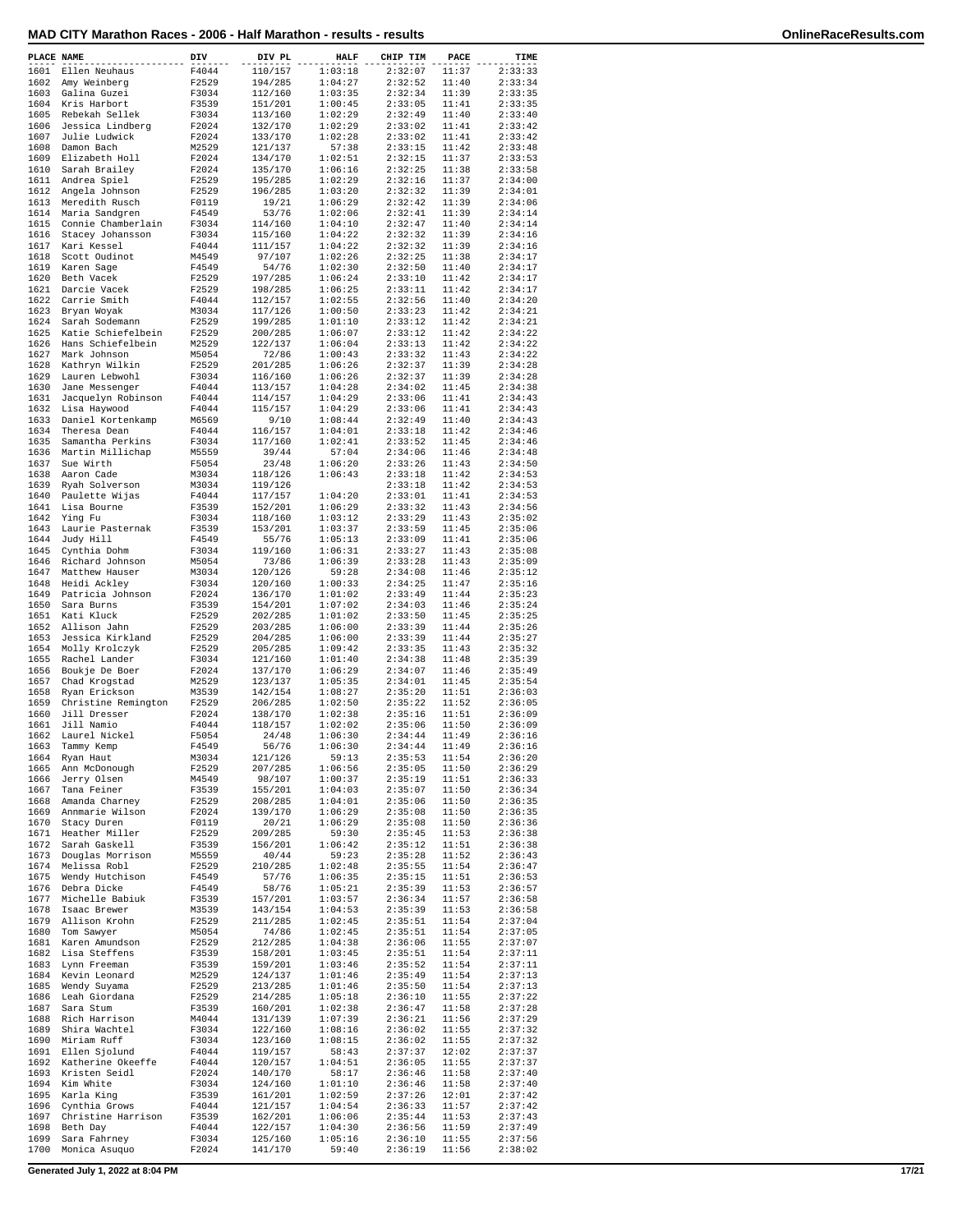| MAD CITY Marathon Races - 2006 - Half Marathon - results - results | OnlineRaceResults.com |
|--------------------------------------------------------------------|-----------------------|
|--------------------------------------------------------------------|-----------------------|

|  |  | OnlineRaceResults.com |
|--|--|-----------------------|

| PLACE NAME   | ----------                           | DIV            | DIV PL             | <b>HALF</b>        | CHIP TIM           | PACE           | TIME               |
|--------------|--------------------------------------|----------------|--------------------|--------------------|--------------------|----------------|--------------------|
| 1701         | Dawn Laufenberg                      | F3539          | 163/201            | 1:05:17            | 2:36:19            | 11:56          | 2:38:05            |
| 1702         | Jessica Kroeger                      | F3539          | 164/201            | 1:04:05            | 2:36:39            | 11:57          | 2:38:06            |
| 1703<br>1704 | Christopher Reger<br>Mike Esser      | M2024<br>M4549 | 64/69<br>99/107    | 1:01:24<br>1:02:50 | 2:37:15<br>2:37:13 | 12:00<br>12:00 | 2:38:08<br>2:38:09 |
| 1705         | Tawnya Hagen                         | F3539          | 165/201            | 1:01:58            | 2:37:48            | 12:03          | 2:38:21            |
| 1706         | Jeanne Pulvermacher                  | F3034          | 126/160            | 1:04:25            | 2:37:10            | 12:00          | 2:38:25            |
| 1707         | Rebecca Suda                         | F3034          | 127/160            | 1:03:32            | 2:36:30            | 11:57          | 2:38:26            |
| 1708         | Brianna Benson                       | F2024          | 142/170            | 1:05:19            | 2:36:12            | 11:55          | 2:38:27            |
| 1709<br>1710 | Christianson Osell<br>Erin Wiedemann | M3539<br>F3539 | 144/154<br>166/201 | 1:05:29<br>1:09:04 | 2:36:44<br>2:37:45 | 11:58<br>12:02 | 2:38:31<br>2:38:41 |
| 1711         | Stephen Waller                       | M3034          | 122/126            | 59:55              | 2:34:55            | 11:50          | 2:38:44            |
| 1712         | Michaelea Oeltjen                    | F3034          | 128/160            | 1:04:55            | 2:36:57            | 11:59          | 2:38:49            |
| 1713         | Haley Marconett                      | F3034          | 129/160            | 1:04:55            | 2:36:58            | 11:59          | 2:38:50            |
| 1714         | Dana Zurbuchen                       | F3034          | 130/160            | 1:09:03            | 2:37:56            | 12:03          | 2:38:53            |
| 1715<br>1716 | Mary Barker                          | F4044          | 123/157            | 1:09:24<br>1:08:00 | 2:37:21            | 12:01<br>12:08 | 2:38:53            |
| 1717         | Youso Gary<br>Tony Pierce            | M6064<br>M4549 | 12/15<br>100/107   | 1:07:43            | 2:39:02<br>2:38:00 | 12:04          | 2:39:05<br>2:39:08 |
| 1718         | Kathy Kulas                          | F4044          | 124/157            | 1:01:39            | 2:38:28            | 12:06          | 2:39:15            |
| 1719         | Sara Schauf                          | F3034          | 131/160            | 1:07:27            | 2:38:35            | 12:06          | 2:39:16            |
| 1720         | Maureen Schauf                       | F5559          | 5/12               | 1:07:26            | 2:38:34            | 12:06          | 2:39:17            |
| 1721<br>1722 | Teri Riley                           | F2024          | 143/170            | 1:06:23<br>1:03:19 | 2:36:48            | 11:58          | 2:39:20            |
| 1723         | Abigail Lubbert<br>Mary Labno        | F2529<br>F4549 | 215/285<br>59/76   | 1:07:05            | 2:37:38<br>2:38:24 | 12:02<br>12:05 | 2:39:21<br>2:39:22 |
| 1724         | Michelle Labno                       | F2024          | 144/170            | 1:07:05            | 2:38:24            | 12:05          | 2:39:22            |
| 1725         | Janine Obershaw                      | F4044          | 125/157            | 1:08:16            | 2:37:49            | 12:03          | 2:39:27            |
| 1726         | Rebecca Zimmerman                    | F2529          | 216/285            | 1:02:48            | 2:38:39            | 12:07          | 2:39:28            |
| 1727<br>1728 | Raj Naik                             | M2529          | 125/137            | 1:09:01<br>1:09:01 | 2:37:37            | 12:02          | 2:39:32            |
| 1729         | Morgan Felchner<br>Pat Kroth         | F2024<br>F5054 | 145/170<br>25/48   | 1:09:52            | 2:37:37<br>2:37:57 | 12:02<br>12:03 | 2:39:32<br>2:39:36 |
| 1730         | Elizabeth Nowak                      | F2529          | 217/285            | 1:02:31            | 2:37:48            | 12:03          | 2:39:37            |
| 1731         | Laura Roberts                        | F5054          | 26/48              | 1:09:34            | 2:37:41            | 12:02          | 2:39:38            |
| 1732         | Paul Gottschalk                      | M4549          | 101/107            | 1:05:53            | 2:38:23            | 12:05          | 2:39:42            |
| 1733         | Kristine Westra                      | F3539          | 167/201            | 1:05:36            | 2:37:54            | 12:03          | 2:39:45            |
| 1734<br>1735 | Danielle Kolb<br>Teresa Bartolone    | F2529<br>F2529 | 218/285<br>219/285 | 1:06:41<br>1:08:57 | 2:38:42<br>2:37:57 | 12:07<br>12:03 | 2:39:45<br>2:39:46 |
| 1736         | Antonio Salguero                     | M5054          | 75/86              | 1:06:50            | 2:38:04            | 12:04          | 2:39:50            |
| 1737         | Anne Blom                            | F5559          | 6/12               | 1:07:10            | 2:39:30            | 12:10          | 2:39:51            |
| 1738         | Julie Matt                           | F4044          | 126/157            | 1:00:14            | 2:38:55            | 12:08          | 2:39:53            |
| 1739         | Louisa Podlich                       | F2024          | 146/170            | 1:06:46            | 2:38:53            | 12:08          | 2:39:55            |
| 1740<br>1741 | Becky Stephenson<br>Kelly Priefer    | F4549<br>F2529 | 60/76<br>220/285   | 1:07:26<br>1:07:51 | 2:38:49<br>2:40:04 | 12:07<br>12:13 | 2:40:01<br>2:40:04 |
| 1742         | Angie Jones                          | F3539          | 168/201            | 1:07:08            | 2:38:26            | 12:06          | 2:40:07            |
| 1743         | Becky Lage                           | F2529          | 221/285            | 1:06:53            | 2:34:06            | 11:46          | 2:40:16            |
| 1744         | Bernard Debroux                      | M5559          | 41/44              | 1:06:09            | 2:38:34            | 12:06          | 2:40:17            |
| 1745         | Christine Neroni                     | F5054          | 27/48              | 1:06:32            | 2:39:07            | 12:09          | 2:40:22            |
| 1746<br>1747 | Cheryl Uttech<br>Megan Leckman       | F5054<br>F2024 | 28/48<br>147/170   | 1:06:27<br>1:04:34 | 2:38:54<br>2:38:55 | 12:08<br>12:08 | 2:40:25<br>2:40:25 |
| 1748         | David Leckman                        | M2529          | 126/137            | 1:04:34            | 2:38:55            | 12:08          | 2:40:26            |
| 1749         | Malerie Grosskreutz                  | F2024          | 148/170            | 1:02:44            | 2:39:14            | 12:09          | 2:40:28            |
| 1750         | Kevin Grosskreutz                    | M2024          | 65/69              | 1:03:01            | 2:39:13            | 12:09          | 2:40:28            |
| 1751         | Kelli Worrall                        | F3539          | 169/201            | 1:03:59            | 2:39:35            | 12:11          | 2:40:34            |
| 1752<br>1753 | Anna Celaya<br>Bert Mohs             | F2529<br>M6064 | 222/285<br>13/15   | 59:14<br>1:06:56   | 2:39:29<br>2:39:15 | 12:10<br>12:09 | 2:40:38<br>2:40:43 |
| 1754         | Larry Schultz                        | M5054          | 76/86              | 1:07:32            | 2:39:15            | 12:09          | 2:40:44            |
| 1755         | Dean Gruber                          | M3034          | 123/126            | 1:00:12            | 2:39:33            | 12:11          | 2:40:47            |
| 1756         | Terry Gruber                         | M5559          | 42/44              | 1:04:02            | 2:39:33            | 12:11          | 2:40:48            |
| 1757         | Susan Cramer                         | F3539          | 170/201            | 1:06:03            | 2:39:10            | 12:09          | 2:40:48            |
| 1758<br>1759 | Dwayne Krager                        | M4549          | 102/107            | 1:04:42            | 2:40:03<br>2:39:43 | 12:13<br>12:11 | 2:40:51<br>2:40:52 |
| 1760         | Eve Drury<br>Pedro Rosales           | F5054<br>M3539 | 29/48<br>145/154   | 1:03:48<br>1:04:42 | 2:40:16            | 12:14          | 2:40:55            |
| 1761         | Tracie Studinski                     | F3539          | 171/201            | 1:06:26            | 2:39:09            | 12:09          | 2:40:55            |
| 1762         | Mohammed Farhoud                     | M2024          | 66/69              | 1:06:08            | 2:39:10            | 12:09          | 2:40:55            |
| 1763         | Ilia Guzei                           | M3539          | 146/154            | 1:03:35            | 2:40:01            | 12:13          | 2:41:01            |
|              | 1764 Patricia Parrell-Sonne F4549    |                | 61/76              | 1:03:25            | 2:39:51            | 12:12          | 2:41:01<br>2:41:02 |
| 1766         | 1765 Becky Struck<br>Abbey Labarre   | F2529<br>F2024 | 223/285<br>149/170 | 1:04:45<br>1:06:44 | 2:39:35<br>2:40:14 | 12:11<br>12:14 | 2:41:12            |
| 1767         | Mark Albertson                       | M2024          | 67/69              | 1:04:08            | 2:39:46            | 12:12          | 2:41:13            |
| 1768         | Emily Boggs                          | F2529          | 224/285            | 1:09:30            | 2:39:35            | 12:11          | 2:41:16            |
| 1769         | Justin Bailey                        | M2529          | 127/137            | 1:04:06            | 2:39:55            | 12:12          | 2:41:20            |
| 1770         | John Affatati                        | M5054          | 77/86              | 1:05:45            | 2:39:51            | 12:12          | 2:41:21            |
| 1771<br>1772 | Evelyn Amundson<br>Deloris Rhodes    | F4044<br>F5054 | 127/157<br>30/48   | 1:04:42<br>1:02:41 | 2:40:36<br>2:40:15 | 12:16<br>12:14 | 2:41:23<br>2:41:23 |
| 1773         | Kathleen McNamara                    | F3539          | 172/201            | 1:03:48            | 2:39:53            | 12:12          | 2:41:26            |
| 1774         | Justin Hellenbrand                   | M2529          | 128/137            | 1:04:17            | 2:41:18            | 12:19          | 2:41:35            |
| 1775         | Karen Albertson                      | F2529          | 225/285            | 1:03:59            | 2:40:11            | 12:14          | 2:41:36            |
| 1776         | Judy Dahl                            | F4549          | 62/76              | 1:13:07            | 2:39:55            | 12:12          | 2:41:44            |
| 1777<br>1778 | Junko Uras<br>Sarah Samolinski       | F4549<br>F2529 | 63/76<br>226/285   | 1:10:44<br>1:05:57 | 2:40:55<br>2:38:44 | 12:17<br>12:07 | 2:41:52<br>2:41:56 |
| 1779         | Melissa Kleinmaus                    | F2529          | 227/285            | 1:04:59            | 2:40:29            | 12:15          | 2:41:57            |
| 1780         | Tomye Watts                          | F2529          | 228/285            | 1:06:53            | 2:35:48            | 11:54          | 2:41:57            |
| 1781         | Kim Noyce                            | F2529          | 229/285            | 1:09:22            | 2:40:43            | 12:16          | 2:42:00            |
| 1782         | Molly Walsh                          | F2529          | 230/285            | 1:09:26            | 2:40:31            | 12:15          | 2:42:08            |
| 1783<br>1784 | Andrea Foseid                        | F2529          | 231/285            | 1:09:28<br>1:08:46 | 2:40:33<br>2:40:31 | 12:15          | 2:42:08            |
| 1785         | Theresa Wright<br>Kelly Yapp         | F4044<br>F2529 | 128/157<br>232/285 | 1:08:46            | 2:40:31            | 12:15<br>12:15 | 2:42:08<br>2:42:08 |
| 1786         | Marianne Meade                       | F4549          | 64/76              | 1:04:05            | 2:41:04            | 12:18          | 2:42:09            |
| 1787         | Rita Rumbelow                        | F4044          | 129/157            | 1:06:40            | 2:40:55            | 12:17          | 2:42:13            |
| 1788         | Lauren Ewalt                         | F2024          | 150/170            | 1:02:53            | 2:41:32            | 12:20          | 2:42:19            |
| 1789<br>1790 | Laura Pauli                          | F2529          | 233/285            | 1:08:53            | 2:42:01            | 12:22          | 2:42:20            |
| 1791         | Jeff Louis<br>Julius Carter          | M2024<br>M2529 | 68/69<br>129/137   | 1:02:19<br>1:05:37 | 2:41:19<br>2:41:21 | 12:19<br>12:19 | 2:42:31<br>2:42:31 |
|              | 1792 Tim Heyse                       | M4549          | 103/107            | 59:31              | 2:42:05            | 12:22          | 2:42:32            |
| 1793         | Brian Binotto                        | M3034          | 124/126            | 1:02:38            | 2:41:25            | 12:19          | 2:42:42            |
|              | 1794 Nicholas Allegretti             | M2529          | 130/137            | 1:04:23            | 2:42:51            | 12:26          | 2:42:51            |
| 1795<br>1796 | Peter Allegretti                     | M2529          | 131/137            | 1:03:16            | 2:41:45            | 12:21          | 2:42:51            |
| 1797         | Victoria Way<br>Heidi Krautkramer    | F3539<br>F2529 | 173/201<br>234/285 | 1:06:43<br>1:01:08 | 2:41:07<br>2:41:32 | 12:18<br>12:20 | 2:42:55<br>2:43:00 |
| 1798         | Tracy Hartman                        | F2024          | 151/170            | 1:09:27            | 2:41:38            | 12:20          | 2:43:13            |
| 1799         | Jill Koshollek                       | F3034          | 132/160            | 1:04:02            | 2:42:54            | 12:26          | 2:43:22            |
| 1800         | Pat Campau                           | F5054          | 31/48              | 1:05:47            | 2:42:09            | 12:23          | 2:43:34            |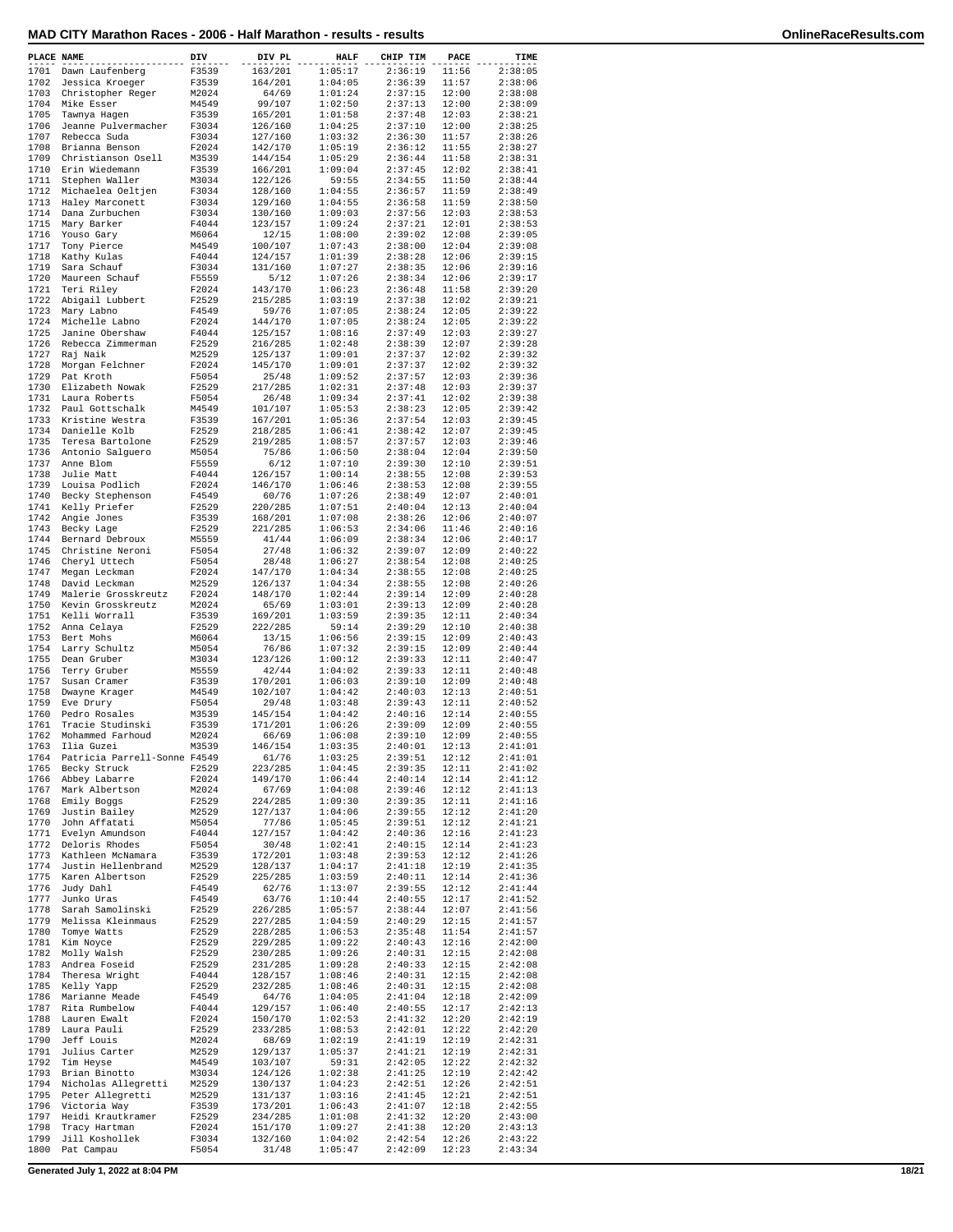| MAD CITY Marathon Races - 2006 - Half Marathon - results - results |  |  |  |
|--------------------------------------------------------------------|--|--|--|
|--------------------------------------------------------------------|--|--|--|

| PLACE NAME   |                                     | DIV            | DIV PL             | <b>HALF</b>        | CHIP TIM           | PACE           | TIME               |
|--------------|-------------------------------------|----------------|--------------------|--------------------|--------------------|----------------|--------------------|
| 1801         | Becky Olson                         | F2024          | 152/170            | 1:09:12            | 2:42:17            | 12:23          | 2:44:00            |
| 1802         | Mary Jo Wilson                      | F4044          | 130/157            | 1:05:29            | 2:42:38            | 12:25          | 2:44:20            |
| 1803         | Jeff Wilson                         | M4044          | 132/139            | 1:05:30            | 2:42:39            | 12:25          | 2:44:21            |
| 1804         | Heide Forman                        | F4044          | 131/157            | 1:04:34            | 2:42:52            | 12:26          | 2:44:25            |
| 1805<br>1806 | Kelly Parrish                       | F2529          | 235/285            | 1:06:40            | 2:42:48            | 12:26          | 2:44:27            |
| 1807         | Catherine Giljohann<br>Mara Koeller | F2024<br>F2024 | 153/170<br>154/170 | 1:04:51<br>1:04:52 | 2:43:39<br>2:43:39 | 12:29<br>12:29 | 2:44:28<br>2:44:28 |
| 1808         | Sara Roeske                         | F2024          | 155/170            | 1:10:05            | 2:42:50            | 12:26          | 2:44:28            |
| 1809         | Sarah Ehrhardt                      | F2529          | 236/285            | 1:08:32            | 2:42:46            | 12:25          | 2:44:30            |
| 1810         | Katrina Hull                        | F2529          | 237/285            | 1:08:32            | 2:42:53            | 12:26          | 2:44:37            |
| 1811         | Joseph Aliota                       | M5054          | 78/86              | 1:02:15            | 2:43:40            | 12:30          | 2:44:43            |
| 1812         | Beth Szopko                         | F2529          | 238/285            | 1:06:33            | 2:42:50            | 12:26          | 2:44:45            |
| 1813         | Misty Otte                          | F2529          | 239/285            | 1:06:33            | 2:42:50            | 12:26          | 2:44:45            |
| 1814         | Lisa Cass                           | F2024          | 156/170            | 1:07:48            | 2:43:26            | 12:29          | 2:44:51            |
| 1815         | Nicole Casaletto                    | F2529          | 240/285            | 1:06:27            | 2:43:05            | 12:27          | 2:44:51            |
| 1816         | Connie Jophnston                    | F5054          | 32/48              | 1:10:15            | 2:44:21            | 12:33          | 2:44:57            |
| 1817         | Aniket Joshi                        | M2529          | 132/137            | 1:10:04            | 2:43:22            | 12:28          | 2:45:02            |
| 1818         | Leigh Labarreare                    | F3539          | 174/201            | 1:06:41            | 2:44:20            | 12:33          | 2:45:36            |
| 1819         | Debbie Pennington                   | F4549          | 65/76              | 1:03:34            | 2:44:05            | 12:31          | 2:45:57            |
| 1820         | Amber Withrow                       | F3034          | 133/160            | 1:05:37            | 2:44:21            | 12:33          | 2:46:07            |
| 1821         | Ryan Unverrich                      | M2024          | 69/69              | 1:06:11            | 2:45:08            | 12:36          | 2:46:08            |
| 1822         | Andrea Randall                      | F4549          | 66/76              | 1:08:06            | 2:44:36            | 12:34          | 2:46:22            |
| 1823         | Thomas Curtis                       | M4044          | 133/139            | 1:05:29            | 2:45:10            | 12:36          | 2:46:23            |
| 1824         | David Olson                         | M3034          | 125/126            | 1:07:10            | 2:44:54            | 12:35          | 2:46:32            |
| 1825         | Deb Richmann                        | F4044          | 132/157            | 1:11:38            | 2:45:27            | 12:38          | 2:46:37            |
| 1826<br>1827 | Amanda Borleske                     | F2529<br>F4044 | 241/285<br>133/157 | 1:07:30<br>1:12:27 | 2:45:30<br>2:45:41 | 12:38<br>12:39 | 2:46:46<br>2:47:22 |
| 1828         | Joy Hyzny<br>Heidi Dodson           | F3539          | 175/201            | 1:10:33            | 2:45:57            | 12:40          | 2:47:25            |
| 1829         | Larry Dooley                        | M4044          | 134/139            | 1:12:35            | 2:45:56            | 12:40          | 2:47:26            |
| 1830         | Jenny Krantz                        | F3034          | 134/160            | 1:09:29            | 2:45:46            | 12:39          | 2:47:35            |
| 1831         | Mary Beth Elliott                   | F3034          | 135/160            | 1:09:29            | 2:45:47            | 12:39          | 2:47:35            |
| 1832         | Julie Scheuer                       | F3539          | 176/201            | 1:10:01            | 2:46:13            | 12:41          | 2:47:50            |
| 1833         | Marc Schmitz                        | M4549          | 104/107            | 1:07:01            | 2:46:33            | 12:43          | 2:47:54            |
| 1834         | David Letkiewicz                    | M3539          | 147/154            | 1:06:23            | 2:46:34            | 12:43          | 2:47:56            |
| 1835         | Katie Zukowski                      | F2529          | 242/285            | 1:03:38            | 2:46:55            | 12:44          | 2:48:00            |
| 1836         | David Jablonski                     | M3539          | 148/154            | 1:05:40            | 2:46:57            | 12:45          | 2:48:05            |
| 1837         | Dale Bruheim                        | M5054          | 79/86              | 1:09:13            | 2:46:27            | 12:42          | 2:48:05            |
| 1838         | Rebecca Nohl                        | F2529          | 243/285            | 1:04:02            | 2:47:08            | 12:45          | 2:48:32            |
| 1839         | Kimberly Crowley                    | F2024          | 157/170            | 1:09:05            | 2:47:43            | 12:48          | 2:48:33            |
| 1840         | Patrick Dawson                      | M2529          | 133/137            | 1:11:45            | 2:48:04            | 12:50          | 2:48:35            |
| 1841         | Angie Bong                          | F2024          | 158/170            | 1:08:19            | 2:47:07            | 12:45          | 2:48:36            |
| 1842         | April Bizot                         | F3034          | 136/160            | 1:08:45            | 2:46:54            | 12:44          | 2:48:38            |
| 1843         | Joe Balles                          | M4549          | 105/107            | 1:06:57            | 2:46:53            | 12:44          | 2:48:42            |
| 1844         | Barbara Murphy                      | F4044          | 134/157            | 1:13:28            | 2:44:56            | 12:35          | 2:49:01            |
| 1845         | Jennifer Kapler                     | F3539          | 177/201            | 1:09:18            | 2:46:10            | 12:41          | 2:49:14            |
| 1846         | David McNeely                       | M4044          | 135/139            | 1:10:08            | 2:47:15            | 12:46          | 2:49:14            |
| 1847         | Steven Koopmann                     | M5054          | 80/86              | 1:10:13            | 2:47:19            | 12:46          | 2:49:16            |
| 1848         | Dawn Naffziger                      | F4549          | 67/76              | 1:09:49            | 2:47:54            | 12:49          | 2:49:19            |
| 1849         | Sean Gartland                       | M4044          | 136/139            | 1:14:07            | 2:47:23            | 12:47          | 2:49:19            |
| 1850<br>1851 | Lori Anderson<br>Beth Marzec        | F4549<br>F4549 | 68/76<br>69/76     | 1:08:58<br>1:08:58 | 2:48:09<br>2:48:09 | 12:50<br>12:50 | 2:49:24<br>2:49:25 |
| 1852         | Mary Brock                          | F4549          | 70/76              | 1:10:10            | 2:48:46            | 12:53          | 2:49:35            |
| 1853         | Larry Hennessy                      | M5054          | 81/86              | 1:07:00            | 2:48:42            | 12:53          | 2:49:46            |
| 1854         | Julie Hennessy                      | F2529          | 244/285            | 1:07:00            | 2:48:43            | 12:53          | 2:49:47            |
| 1855         | Russell Betts                       | M3539          | 149/154            | 1:04:57            | 2:48:40            | 12:52          | 2:50:01            |
| 1856         | Jessie Wells                        | F0119          | 21/21              | 1:05:33            | 2:49:13            | 12:55          | 2:50:05            |
| 1857         | Jennifer Paterson                   | F3034          | 137/160            | 1:13:34            | 2:49:12            | 12:55          | 2:50:15            |
| 1858         | Jean Skadeland                      | F4044          | 135/157            | 1:11:38            | 2:48:40            | 12:52          | 2:50:25            |
| 1859         | Tina Hearne                         | F4044          | 136/157            | 1:11:38            | 2:48:41            | 12:52          | 2:50:25            |
| 1860         | Cindy Baade                         | F4044          | 137/157            | 1:11:39            | 2:48:41            | 12:53          | 2:50:26            |
| 1861         | Amy Muenchow                        | F3539          | 178/201            | 1:11:38            | 2:48:41            | 12:52          | 2:50:26            |
| 1862         | Christine Reinders                  | F3034          | 138/160            | 1:05:32            | 2:49:07            | 12:54          | 2:50:44            |
| 1863         | Angie Somers                        | F2529          | 245/285            | 1:03:17            | 2:49:45            | 12:57          | 2:50:44            |
| 1864         | Elena Silva                         | F2529          | 246/285            | 1:07:56            | 2:50:52            | 13:02          | 2:50:53            |
| 1865         | Angela Stolzoff                     | F5054          | 33/48              | 1:09:46            | 2:49:19            | 12:55          | 2:50:55            |
| 1866         | Delona Allers                       | F3539          | 179/201            | 1:07:22            | 2:49:37            | 12:57          | 2:51:00            |
| 1867         | Amy Clements                        | F3034          | 139/160            | 1:07:54            | 2:49:31            | 12:56          | 2:51:00            |
| 1868         | Ryan Kibiloski                      | M2529          | 134/137            | 1:13:51            | 2:50:20            | 13:00          | 2:51:11            |
| 1869<br>1870 | Nicole Kibiloski<br>Lee Skupniewitz | F3034<br>F4044 | 140/160<br>138/157 | 1:13:52<br>1:12:37 | 2:50:21<br>2:50:02 | 13:00<br>12:59 | 2:51:11<br>2:51:24 |
| 1871         | Jessica Taylor                      |                |                    |                    |                    | 13:03          | 2:51:41            |
| 1872         | Lisa Neumann                        | F2529<br>F3034 | 247/285<br>141/160 | 1:12:21<br>59:59   | 2:50:57<br>2:50:25 | 13:00          | 2:51:44            |
| 1873         | Lisa Holsbo                         | F3539          | 180/201            | 1:08:43            | 2:50:10            | 12:59          | 2:51:51            |
| 1874         | Rita Klais                          | F4044          | 139/157            | 1:11:57            | 2:50:23            | 13:00          | 2:51:59            |
| 1875         | Norma Arneson                       | F4549          | 71/76              | 1:10:36            | 2:50:58            | 13:03          | 2:52:11            |
| 1876         | Nancy Uettstein-Neaver F3539        |                | 181/201            | 1:10:36            | 2:50:58            | 13:03          | 2:52:11            |
| 1877         | Mary Kasparek                       | F4044          | 140/157            | 1:07:04            | 2:51:33            | 13:06          | 2:52:55            |
| 1878         | Todd Lewan                          | M4044          | 137/139            | 1:07:06            | 2:51:50            | 13:07          | 2:53:00            |
| 1879         | Kimberly Zlatin                     | F2529          | 248/285            | 1:10:19            | 2:51:51            | 13:07          | 2:53:13            |
| 1880         | Jane Marko                          | F4044          | 141/157            | 1:11:08            | 2:52:07            | 13:08          | 2:53:44            |
| 1881         | Bridget Kilmer                      | F4044          | 142/157            | 1:11:08            | 2:52:07            | 13:08          | 2:53:44            |
| 1882         | Jenny Keefe                         | F2529          | 249/285            | 1:04:40            | 2:52:12            | 13:09          | 2:53:52            |
| 1883         | Amy Santorelli                      | F2529          | 250/285            | 1:12:00            | 2:52:55            | 13:12          | 2:53:53            |
| 1884         | Aimee Anderson                      | F3034          | 142/160            | 1:13:51            | 2:52:20            | 13:09          | 2:54:06            |
| 1885         | Renee Barba                         | F3539          | 182/201            | 1:13:52            | 2:52:20            | 13:09          | 2:54:06            |
| 1886         | Tara Altmann                        | F3034          | 143/160            | 1:12:02            | 2:54:14            | 13:18          | 2:54:33            |
| 1887         | Rebecca Martens                     | F2529          | 251/285            | 1:10:37            | 2:54:14            | 13:18          | 2:54:34            |
| 1888         | Dana Nigro                          | F3539          | 183/201            | 1:18:10            | 2:52:58            | 13:12          | 2:54:43            |
| 1889<br>1890 | Chinwe Oraka<br>Jennifer Carsen     | F3034<br>F3034 | 144/160<br>145/160 | 1:13:12            | 2:52:49<br>2:53:12 | 13:11          | 2:54:43<br>2:54:54 |
| 1891         | Francis Dachille                    | M5054          | 82/86              | 1:15:40<br>1:15:40 | 2:53:12            | 13:13<br>13:13 | 2:54:54            |
| 1892         | Janet Borem                         | F2529          | 252/285            | 1:08:10            | 2:53:44            | 13:16          | 2:55:00            |
| 1893         | Kathy Rumsey                        | F2024          | 159/170            | 1:08:10            | 2:53:44            | 13:16          | 2:55:00            |
| 1894         | Janice Housman                      | F5559          | 7/12               | 1:09:33            | 2:53:51            | 13:16          | 2:55:08            |
| 1895         | Kris Ward                           | F3539          | 184/201            | 1:13:57            | 2:53:35            | 13:15          | 2:55:18            |
| 1896         | Brendan Murray                      | M3034          | 126/126            | 1:15:39            | 2:54:03            | 13:17          | 2:55:20            |
| 1897         | Ursula Murray                       | F4044          | 143/157            | 1:15:39            | 2:54:02            | 13:17          | 2:55:20            |
| 1898         | Polly Hamner                        | F5054          | 34/48              | 1:13:58            | 2:53:40            | 13:15          | 2:55:23            |
| 1899         | Mostafa Kechmy                      | M4549          | 106/107            | 1:10:01            | 2:54:38            | 13:20          | 2:55:25            |
| 1900         | Judith Zicha                        | F4044          | 144/157            | 1:14:57            | 2:54:56            | 13:21          | 2:55:33            |

**Generated July 1, 2022 at 8:04 PM 19/21**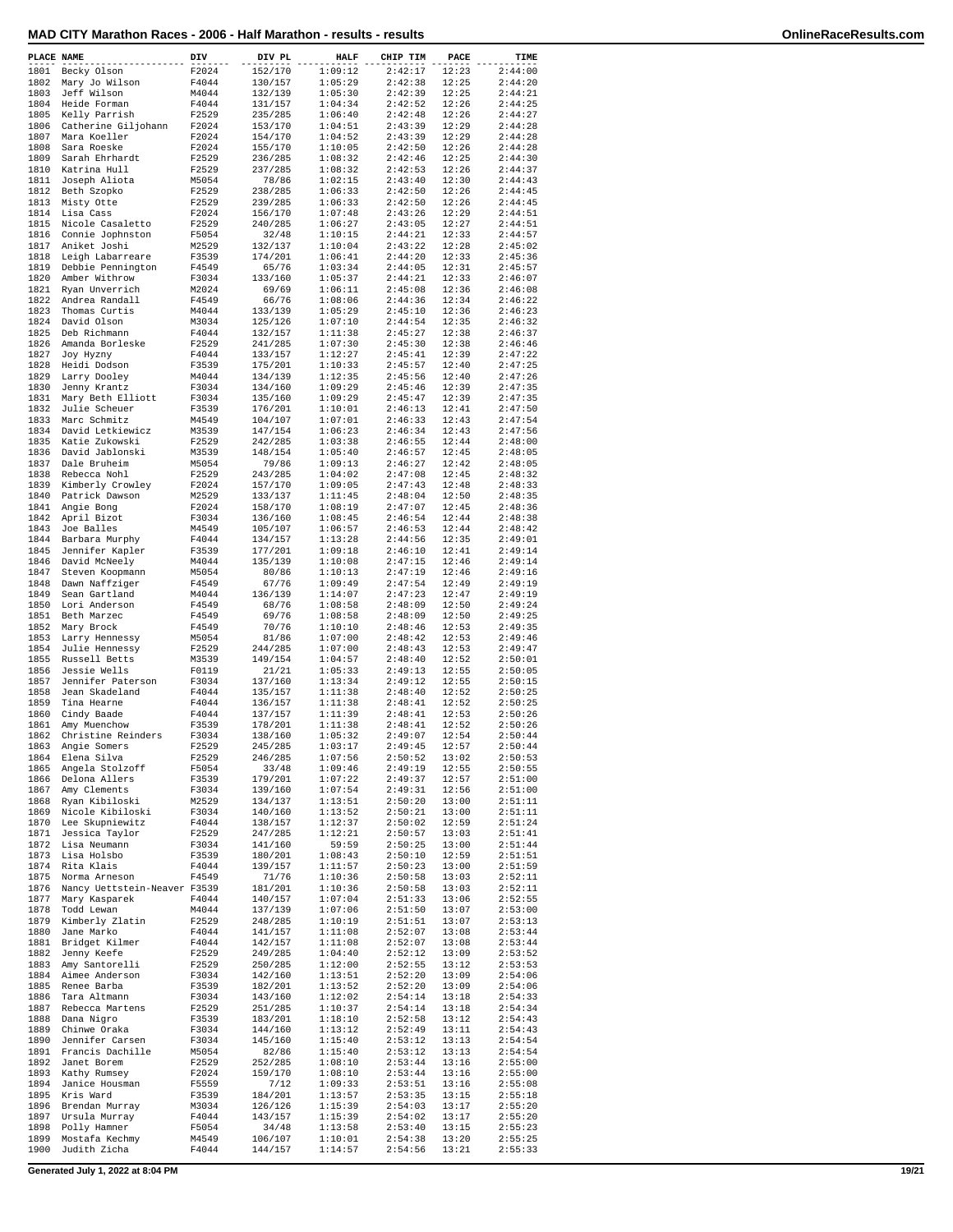| MAD CITY Marathon Races - 2006 - Half Marathon - results - results | OnlineRaceResults.com |
|--------------------------------------------------------------------|-----------------------|
|--------------------------------------------------------------------|-----------------------|

|  |  | OnlineRaceResults.com |
|--|--|-----------------------|

| PLACE NAME   |                                                 | DIV            | DIV PL             | <b>HALF</b>        | CHIP TIM           | PACE           | TIME               |
|--------------|-------------------------------------------------|----------------|--------------------|--------------------|--------------------|----------------|--------------------|
| 1901         | Iris Poltrock                                   | F5559          | 8/12               | 1:14:58            | 2:54:56            | 13:21          | 2:55:33            |
| 1902         | Sarah Helvey                                    | F2529          | 253/285            | 1:12:39            | 2:54:07            | 13:17          | 2:55:37            |
| 1903<br>1904 | Ian Baker<br>Jaclyn Dykas                       | M4044<br>F2529 | 138/139<br>254/285 | 1:09:58<br>1:13:50 | 2:54:06<br>2:54:29 | 13:17<br>13:19 | 2:55:56<br>2:56:19 |
| 1905         | Michelle Carter                                 | F2529          | 255/285            | 1:10:46            | 2:54:40            | 13:20          | 2:56:26            |
| 1906         | Amy Randolph                                    | F4044          | 145/157            | 1:09:53            | 2:55:02            | 13:22          | 2:56:45            |
| 1907         | Katrina Renk                                    | F2024          | 160/170            |                    | 2:55:46            | 13:25          | 2:56:52            |
| 1908         | Elaine Dunkel                                   | F5054          | 35/48              | 1:12:14            | 2:55:43            | 13:25          | 2:56:54            |
| 1909<br>1910 | Evan Fry                                        | M4549          | 107/107            | 1:16:09            | 2:55:42            | 13:25          | 2:56:54            |
| 1911         | Stephanie Renk<br>Peter Devault                 | F2024<br>M3539 | 161/170<br>150/154 | 1:11:36            | 2:55:52<br>2:50:40 | 13:25<br>13:02 | 2:56:58<br>2:57:15 |
| 1912         | Catie Luehr                                     | F2529          | 256/285            | 1:14:24            | 2:55:46            | 13:25          | 2:57:22            |
| 1913         | Lisa Cleveland                                  | F2024          | 162/170            | 1:10:55            | 2:56:20            | 13:28          | 2:57:29            |
| 1914         | Sara Shunkwiler                                 | F2529          | 257/285            | 1:17:00            | 2:56:48            | 13:30          | 2:57:52            |
| 1915<br>1916 | Jesica Christensen<br>John Ransdell             | F2529<br>M2529 | 258/285<br>135/137 | 1:13:12<br>1:07:25 | 2:56:09<br>2:58:22 | 13:27<br>13:37 | 2:58:03<br>2:59:04 |
| 1917         | Janet Pehowski                                  | F2529          | 259/285            | 1:07:24            | 2:58:21            | 13:37          | 2:59:04            |
| 1918         | Gary Sedlacek                                   | M5559          | 43/44              | 1:11:17            | 2:58:12            | 13:36          | 2:59:25            |
| 1919         | Della Copp                                      | F4044          | 146/157            | 1:11:21            | 2:57:48            | 13:34          | 2:59:29            |
| 1920         | Heather Frohmader                               | F2529          | 260/285            | 1:13:49            | 2:58:19            | 13:37          | 2:59:46            |
| 1921<br>1922 | Heidi Schuster<br>Joan Davis                    | F2024<br>F5559 | 163/170<br>9/12    | 1:12:22<br>1:10:19 | 2:58:58<br>2:55:35 | 13:40<br>13:24 | 2:59:51<br>2:59:58 |
| 1923         | Jean Henderson                                  | F5559          | 10/12              | 1:10:17            | 2:55:33            | 13:24          | 2:59:58            |
| 1924         | Bob McCaffrey                                   | M6569          | 10/10              | 1:19:51            | 2:58:36            | 13:38          | 3:00:21            |
| 1925         | Wendy Facinger                                  | F5054          | 36/48              | 1:19:27            | 2:59:04            | 13:40          | 3:00:43            |
| 1926<br>1927 | Mary Beth Wahlquist                             | F4549<br>F4044 | 72/76              | 1:04:02            | 2:59:21            | 13:41<br>13:31 | 3:00:44            |
| 1928         | Laura Koepp<br>Erika Sterling                   | F2529          | 147/157<br>261/285 | 1:12:36            | 2:57:05<br>2:56:28 | 13:28          | 3:01:26<br>3:02:37 |
| 1929         | Reid Phillips                                   | M5054          | 83/86              | 1:12:34            | 3:01:23            | 13:51          | 3:02:51            |
| 1930         | Chase Phillips                                  | F2024          | 164/170            | 1:12:33            | 3:01:22            | 13:51          | 3:02:51            |
| 1931         | Susan Clements                                  | F4549          | 73/76              | 1:12:19            | 3:02:48            | 13:57          | 3:03:00            |
| 1932         | Patty Creller                                   | F3539          | 185/201            | 1:13:30            | 3:01:27            | 13:51          | 3:03:19            |
| 1933<br>1934 | Carrie Winkel<br>Nicole Thomsen                 | F3539<br>F3034 | 186/201<br>146/160 | 1:16:36<br>1:16:35 | 3:02:51<br>3:02:51 | 13:57<br>13:57 | 3:03:19<br>3:03:20 |
| 1935         | Greg Peterhans                                  | M3539          | 151/154            | 1:16:51            | 3:01:26            | 13:51          | 3:03:20            |
| 1936         | Jodie Hofacker                                  | F3034          | 147/160            | 1:11:13            | 3:02:09            | 13:54          | 3:03:21            |
| 1937         | Jennifer Eliason                                | F3034          | 148/160            | 1:13:14            | 3:01:48            | 13:53          | 3:03:31            |
| 1938         | Sally Fingar                                    | F3034          | 149/160            | 1:15:57            | 3:02:05            | 13:54          | 3:03:46            |
| 1939<br>1940 | Emily Blodgett<br>Brittany Merten               | F2529<br>F2024 | 262/285<br>165/170 | 1:13:57<br>1:18:35 | 3:02:02<br>3:02:01 | 13:54<br>13:54 | 3:03:51<br>3:04:00 |
| 1941         | Tamara Larson                                   | F2529          | 263/285            | 1:18:36            | 3:02:03            | 13:54          | 3:04:01            |
| 1942         | Julie Lawton                                    | F5054          | 37/48              | 1:13:00            | 3:02:28            | 13:56          | 3:04:12            |
| 1943         | Julie Malkowski                                 | F3539          | 187/201            | 1:16:20            | 3:02:35            | 13:56          | 3:04:15            |
| 1944         | Junann Heinen                                   | F3539          | 188/201            | 1:26:54            | 3:02:45            | 13:57          | 3:04:24            |
| 1945<br>1946 | Renee Gard<br>Tammy Collins                     | F3034<br>F3539 | 150/160<br>189/201 | 1:14:12<br>1:12:31 | 3:04:12<br>3:03:11 | 14:04<br>13:59 | 3:04:44<br>3:04:46 |
| 1947         | Lynn Maki                                       | F2529          | 264/285            | 1:12:29            | 3:03:07            | 13:59          | 3:04:46            |
| 1948         | Sarah Song                                      | F2529          | 265/285            | 1:16:04            | 3:03:41            | 14:01          | 3:05:35            |
| 1949         | Scott Endres                                    | M3539          | 152/154            | 1:25:18            | 3:05:41            | 14:10          | 3:05:41            |
| 1950         | Natalie Grover                                  | F2529          | 266/285            | 1:10:56            | 3:04:16            | 14:04          | 3:05:52            |
| 1951<br>1952 | Melanie Pauls<br>Joan Streetar                  | F3034<br>F4044 | 151/160<br>148/157 | 1:10:58<br>1:16:23 | 3:04:17<br>3:04:51 | 14:04<br>14:07 | 3:05:52<br>3:06:03 |
| 1953         | Andrea Fucile                                   | F2529          | 267/285            | 1:22:17            | 3:04:47            | 14:06          | 3:06:04            |
| 1954         | Diana Moro-Goane                                | F4044          | 149/157            | 1:11:08            | 3:04:40            | 14:06          | 3:06:10            |
| 1955         | Sarah Close                                     | F3539          | 190/201            | 1:21:02            | 3:06:05            | 14:12          | 3:07:34            |
| 1956         | Gwen Cox                                        | F5054          | 38/48              | 1:10:59<br>1:17:09 | 3:06:04            | 14:12          | 3:07:39            |
| 1957<br>1958 | Kathleen Smith-Zaremba F5054<br>Nikkole Kessler | F2529          | 39/48<br>268/285   | 1:18:11            | 3:06:28<br>3:07:18 | 14:14<br>14:18 | 3:07:59<br>3:08:38 |
| 1959         | Jennifer Schumann                               | F3034          | 152/160            | 1:18:11            | 3:07:18            | 14:18          | 3:08:38            |
| 1960         | Jayne Boebel                                    | F4044          | 150/157            | 1:14:04            | 3:07:16            | 14:18          | 3:08:58            |
| 1961         | Lori Wisniewski                                 | F3539          | 191/201            | 1:21:07            | 3:08:19            | 14:22          | 3:10:08            |
| 1962         | Michael Jacob                                   | M3539          | 153/154            | 1:10:49<br>1:17:06 | 3:09:22<br>3:08:26 | 14:27          | 3:10:14            |
| 1963         | Laurie Riley<br>1964 David Dahlin               | F2529<br>M5054 | 269/285<br>84/86   | 1:21:06            | 3:08:52            | 14:23<br>14:25 | 3:10:24<br>3:10:35 |
|              | 1965 Danielle Dubose                            | F3539          | 192/201            | 1:16:14            | 3:09:26            | 14:27          | 3:11:07            |
| 1966         | Dana Luehr                                      | F5054          | 40/48              | 1:15:57            | 3:09:43            | 14:29          | 3:11:18            |
| 1967         | Kristie Lund                                    | F2529          | 270/285            | 1:20:03            | 3:11:12            | 14:36          | 3:11:51            |
|              | 1968 Lisa Highum                                | F2529          | 271/285            | 1:20:03            | 3:11:13            | 14:36          | 3:11:51            |
| 1969         | Susan Rihawi<br>1970 Juliann Crook              | F3034<br>F4044 | 153/160<br>151/157 | 1:12:26<br>1:31:50 | 3:10:32<br>3:11:00 | 14:32<br>14:35 | 3:12:11<br>3:12:36 |
|              | 1971 Betsy White                                | F2529          | 272/285            | 1:23:39            | 3:11:51            | 14:39          | 3:12:37            |
| 1972         | Sarah Bonlender                                 | F2529          | 273/285            | 1:23:41            | 3:11:52            | 14:39          | 3:12:37            |
| 1973         | Lisa Carlson                                    | F2529          | 274/285            | 1:23:39            | 3:11:52            | 14:39          | 3:12:38            |
|              | 1974 Mandy Seeley                               | F2529          | 275/285            | 1:23:41            | 3:11:52            | 14:39          | 3:12:38            |
| 1975         | Bob Littky                                      | M7099          | 1/3                | 1:18:40            | 3:13:04            | 14:44          | 3:14:05<br>3:14:11 |
| 1976<br>1977 | Eileen Fannon<br>Jamie Joppa                    | F3034<br>F2024 | 154/160<br>166/170 | 1:20:59<br>1:22:35 | 3:12:27<br>3:12:33 | 14:41<br>14:42 | 3:14:23            |
| 1978         | Debi Martwick                                   | F5054          | 41/48              | 1:22:35            | 3:12:32            | 14:42          | 3:14:23            |
| 1979         | Brandi Gancarz                                  | F2529          | 276/285            | 1:24:56            | 3:12:53            | 14:43          | 3:14:43            |
| 1980         | Joanna Binsfeld                                 | F2529          | 277/285            | 1:24:56            | 3:12:53            | 14:43          | 3:14:43            |
| 1981         | Gene Turnipseed                                 | M7099          | 2/3                | 1:21:27            | 3:13:49            | 14:48          | 3:15:29            |
|              | 1982 Cheri Miller<br>1983 Amanda Hall           | F5054<br>F2024 | 42/48<br>167/170   | 1:19:01<br>1:19:46 | 3:14:32<br>3:14:32 | 14:51<br>14:51 | 3:15:40<br>3:16:09 |
|              | 1984 Kate Zurlo-Cuva                            | F2529          | 278/285            | 1:23:07            | 3:16:05            | 14:58          | 3:17:26            |
| 1985         | Lori Baccus                                     | F3034          | 155/160            | 1:28:55            | 3:16:01            | 14:58          | 3:17:57            |
| 1986         | James Petrie                                    | M2529          | 136/137            | 1:28:56            | 3:16:02            | 14:58          | 3:17:57            |
| 1987         | Sara Payne                                      | F3539          | 193/201            | 1:19:44            | 3:16:19            | 14:59          | 3:18:06            |
|              | 1988 Ronnie Payne<br>1989 Mary Schuetz          | M6064<br>F3034 | 14/15<br>156/160   | 1:19:43<br>1:19:45 | 3:16:18<br>3:16:40 | 14:59<br>15:01 | 3:18:06<br>3:18:19 |
| 1990         | Amy Farrell                                     | F2529          | 279/285            | 1:26:15            | 3:16:46            | 15:01          | 3:18:37            |
| 1991         | Lorelle Scheibe                                 | F2529          | 280/285            | 1:26:16            | 3:16:47            | 15:01          | 3:18:37            |
|              | 1992 Amber Cooper                               | F2529          | 281/285            | 1:26:19            | 3:16:47            | 15:01          | 3:18:37            |
| 1993         | Laura Hume                                      | F2024          | 168/170            | 1:22:39            | 3:16:52            | 15:01          | 3:18:40            |
| 1995         | 1994 Ann Spang<br>Carrie Wessels                | F2529<br>F4044 | 282/285<br>152/157 | 1:22:39<br>1:18:54 | 3:16:52<br>3:18:03 | 15:02<br>15:07 | 3:18:41<br>3:19:51 |
| 1996         | Dave Bonson                                     | M5054          | 85/86              | 1:30:53            | 3:19:13            | 15:12          | 3:20:08            |
| 1997         | Erin Dahl                                       | F2024          | 169/170            | 1:13:18            | 3:18:36            | 15:09          | 3:20:21            |
| 1998         | Todd Western                                    | M6064          | 15/15              | 1:17:27            | 3:19:00            | 15:11          | 3:20:31            |
| 1999         | Malavika Chandra                                | F2529          | 283/285            | 1:26:40            | 3:19:25            | 15:13          | 3:21:05            |
| 2000         | Linda Pintor                                    | F5054          | 43/48              | 1:23:00            | 3:19:32            | 15:14          | 3:21:30            |

**Generated July 1, 2022 at 8:04 PM 20/21**